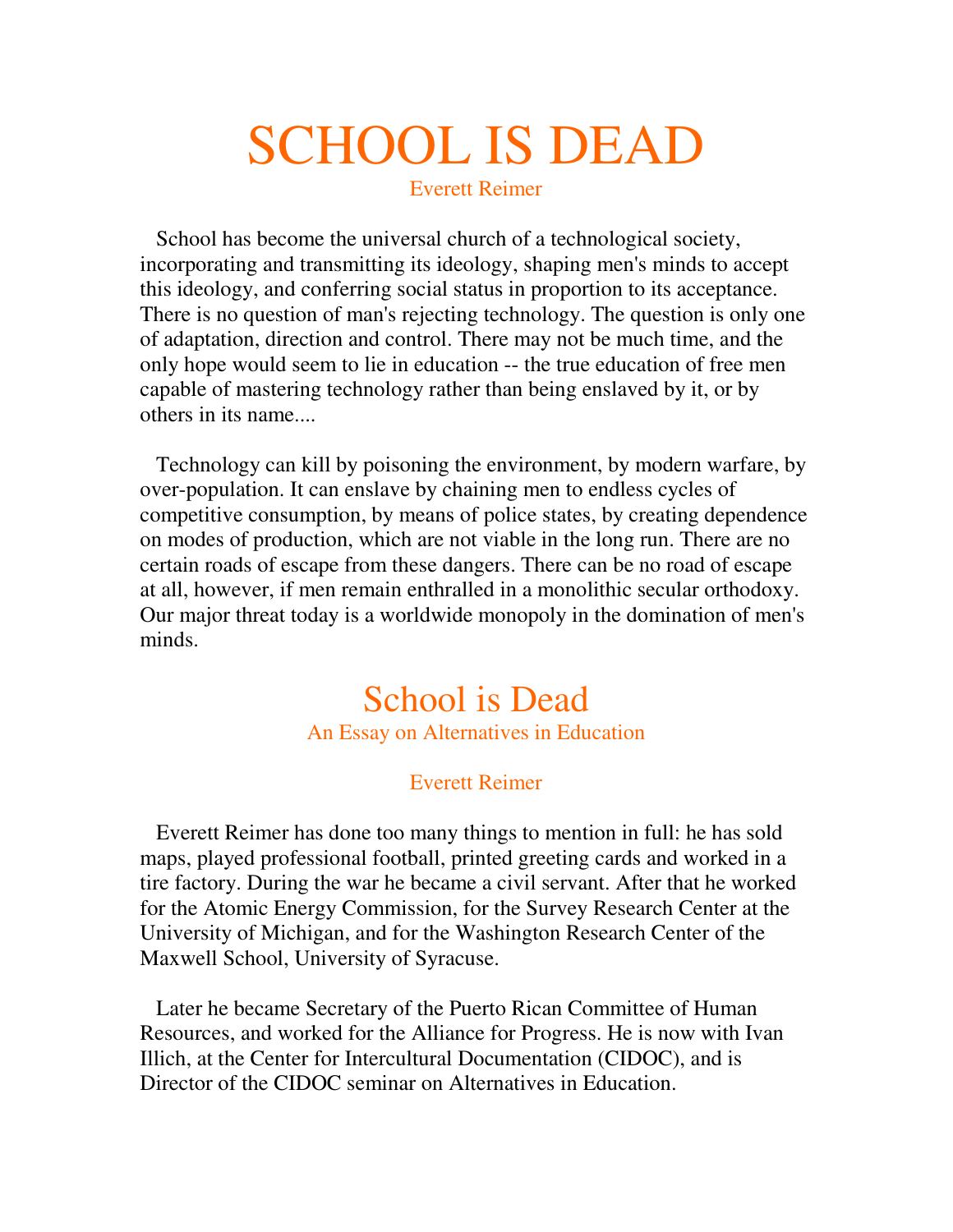# Introduction

Note for English Readers

1 The Case Against Schools

2 What Schools Do

3 What Schools Are

4 How Schools Work

5 Where Schools Came From

6 Institutional Props for Privilege

7 Are Democratic Institutions Possible?

8 Education for Freedom

9 What People Need to Know

10 Networks of Things

11 Networks of People

12 Financing Education

13 The Revolutionary Role of Education

14 Strategy for a Peaceful Revolution

15 What Each of Us Can Do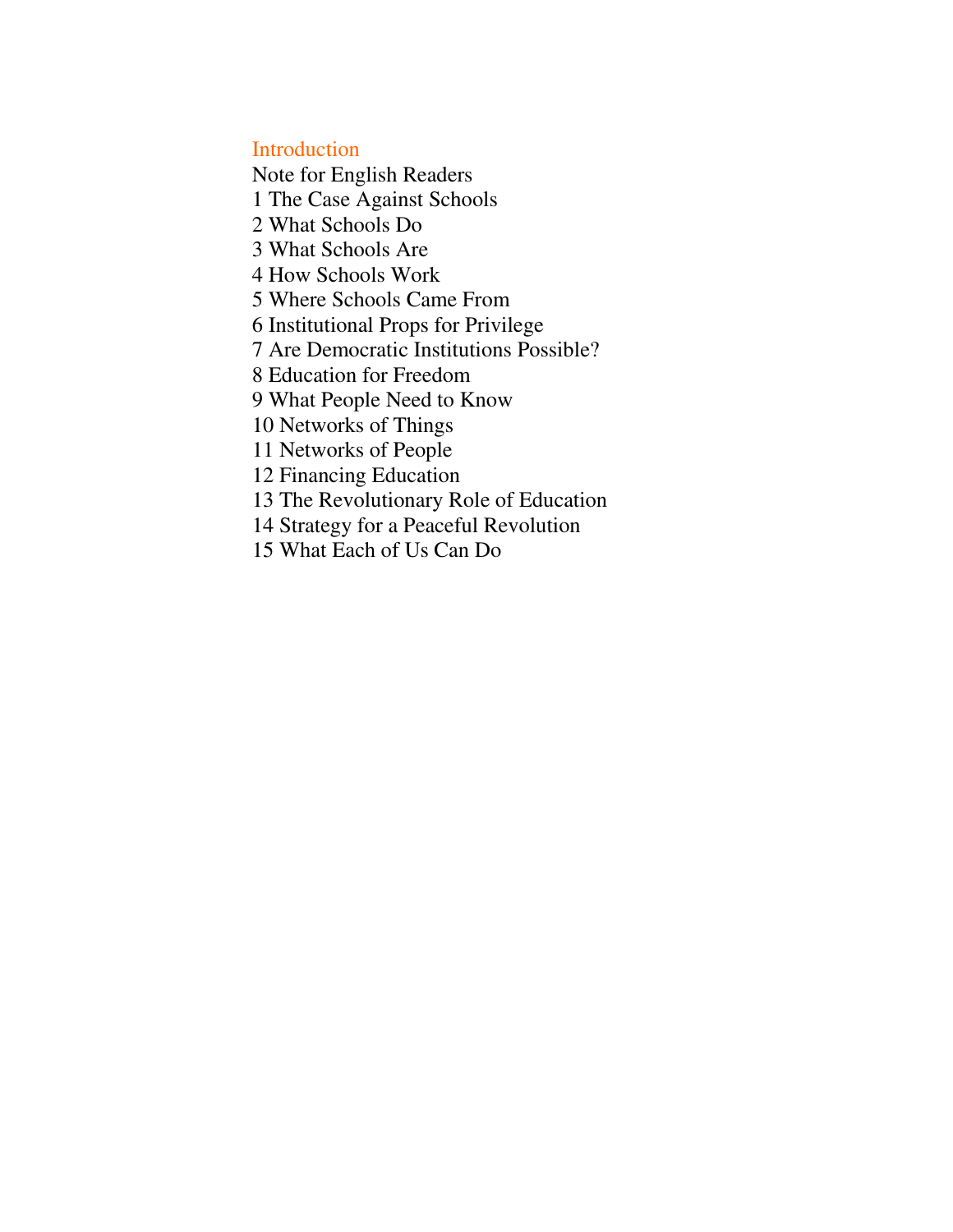## **Introduction**

# My grandmother wanted me to have an education, so she kept me out of school. **- Margaret Mead**

 This book is the result of a conversation with Ivan Illich, which has continued for fifteen years. We have talked of many things but increasingly about education and school and, eventually, about alternatives to Schools.

 Illich and I met in Puerto Rico, where I had come in 1954, as secretary of the committee on Human Resources of the Commonwealth Government, charged with assessing the manpower needs of the island and recommending an educational programme to meet them. Puerto Rico was then in the course of rapid industrialization and my calculations showed that dropout rates would have to decline throughout the school system if the estimated manpower needs of the economy were to be met. Everything was done to reduce these rates and they actually declined for a while, but it soon became apparent that the decline was at the expense of grade standards and, therefore, was meaningless.

 Illich came to Puerto Rico in 1956, at the request of the Late Cardinal Spellman, to organize a training programme for New York priests from parishes overrun by Puerto Rican migrants. We soon found common interests and many parallels in the problems of church and school. In 1960 Illich left Puerto Rico for Mexico and shortly after I also left for Washington to join the Alliance for Progress. We began to study the problems of Latin American education at about the same time and these turned out to be similar to the problems of Puerto Rico but on a vastly larger scale. It was soon clear to both of us that the countries of Latin America could not, for many years, afford schools for all of their children. At the same time education seemed to be the basic need of these countries, not only to us but to their political parties and leaders as well. In 1968 we began a part-time formal study of this dilemma and of possible ways out of it.

 Our analysis of school was soon extended to other institutions and to the structure of the society schools serve. At first we felt that school was a lagging institution in an increasingly efficient technological society. We later came to see schools as providing indispensable support for a technological society which is itself not viable. The simplest way to expose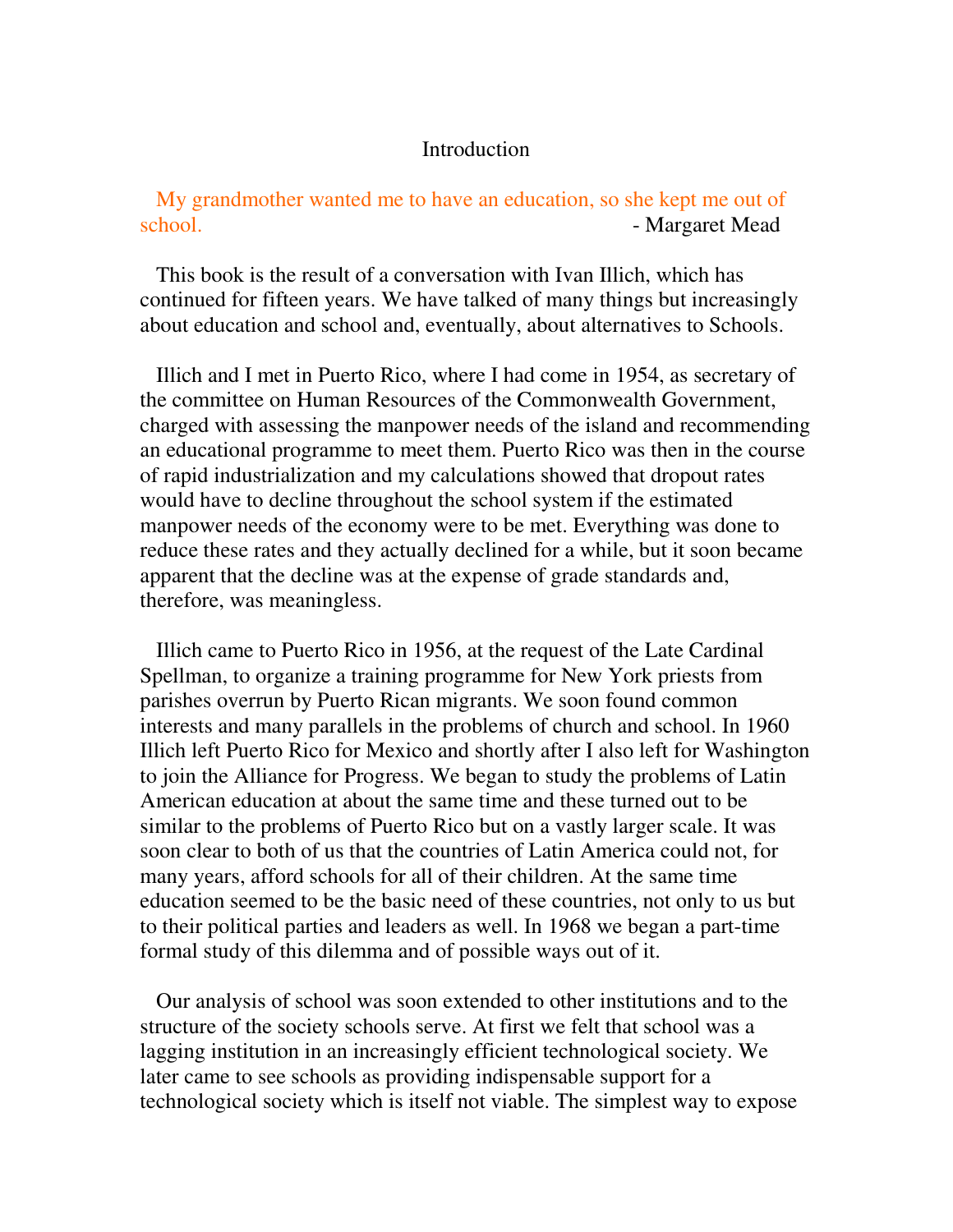the contradictions of this society is to point out that it promises unlimited progress to unlimited numbers of people. The absurdity of this claim is conceded by the recognition of the need for birth control, but birth control itself turns out to depend on progress. Even at present rates of growth, by the time children can be kept in school long enough for schools to have a significant impact on birth rates, the population of the world will have increased threefold. And this is using conservative projections. If modern medical techniques were made generally available, the rate of population increase would double or triple! We retain breathing space only by letting poor babies die at ten times the rate of privileged babies.

 During the past decade the actual rate at which the benefits of modern institutions have been extended to the underprivileged peoples of the world is scarcely greater than the rate of population growth. On a per capita basis, individuals have benefited marginally, if at all.

 Part of the problem lies in the inefficiency of modern institutions, including schools. The greater part lies in the promise of unlimited progress. As the world is now organized, the standard of living in India can rise only if the standard of living in the United States also rises. Yet a 3 per cent rise in the United States average income is twice the total income of the average Indian. Raising world consumption standards to US levels would multiply the combustion of fossil fuels by fifty times, the use of iron a hundred times, the use of other metals over two hundred times. By the time these levels were reached consumption levels in the United States would again have tripled and the population of the world would also have tripled. Such projections lead to results as absurd as the premises from which they start. There can be no open-ended progress. Yet this is what schools and other modern institutions promise. This is the promise of science and technology, unrestrained by reason. This is the promise which has bred schools and other modern institutions and which they in turn propagate. Schools are an essential element of a world in which technology is king.

 The contradictions of such a world are becoming apparent. They are best illustrated in the school and best corrected by freeing education from the school so that people may learn the truth about the society in which they live.

 In the course of the above analysis, an interpretation of human history has developed which, although sketchy and incomplete, must be shared with the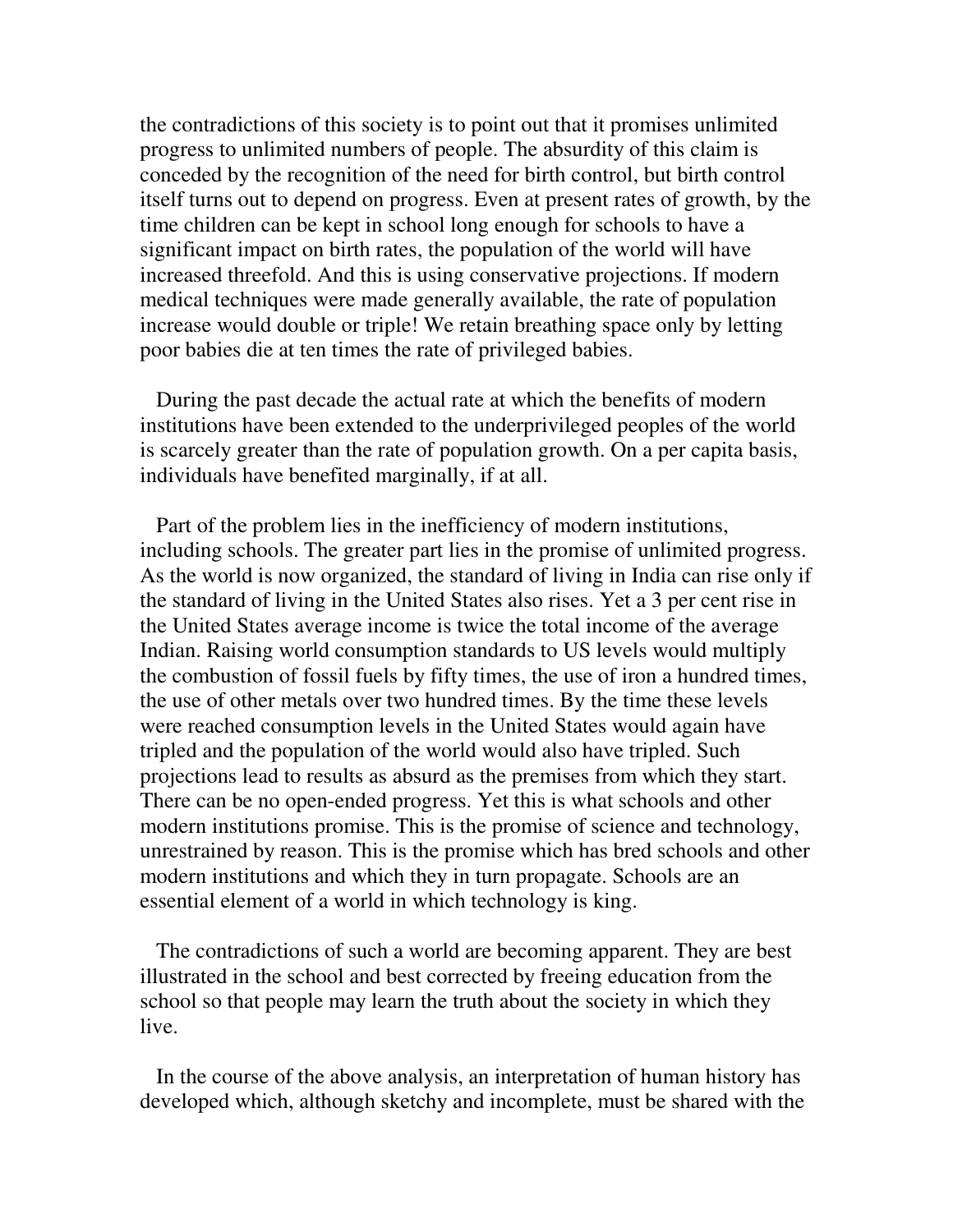reader. When techniques, institutions and ideologies were primitive, man lived in relative equality and freedom, because there were no adequate means of domination. As techniques, institutions and ideologies developed, they were used to establish and maintain relations of domination and privilege. From that time on, the societies which succeeded in dominating others, and thus world history, were also characterized by inter-class and inter-personal domination, in tension with efforts to establish equality. As techniques increased in efficiency and as ideologies gained in insight, they repeatedly threatened to upset the privilege structure of society. Institutions were used to counter these threats by controlling the use of the techniques and by perverting the ideologies. When revolutionary breakthroughs occurred, institutions were re-established on a broader base, extending privilege to more people, but always at the same time maintaining the structure of privilege. This view does not necessarily lead to a Jeffersonian suspicion of institutions as such. Despite the historical record, the possibility of democratic institutions remains -- if men determine to use institutions for democratic purposes.

 I would like to be able to say that the previous paragraph contains the last over-simplification in this book. Regrettably I cannot. I have tried to qualify my assertions, to provide evidence for them, to give supporting references and to justify my value judgments, but I do not expect to satisfy the norms of academic scholarship. To do that I would have to write not this book now but a completely different book twenty years from now. I chose to write this book now because I would like to live to see it become a self-fulfilling prophecy. Twenty years from now I might not be alive.

 My view of history does not result in an unbiased appraisal of schools nor of the society to which schools belong, but rather in an indictment of both. Schools are admittedly treated in stereotype rather than in terms of concrete human behavior. Schools are simply too big to treat concretely. Alternatives to school, as opposed to mere reform, require going beyond the experience of individuals to an analysis of the essential characteristics of schools. Nevertheless, in an abstract treatment people will not quite recognize themselves, as students, teachers, parents, or in other concrete roles related to schools. A few may feel themselves cast as the villains in a conspiracy of injustice. But this would be a misreading of the book.

 There are unjust men in the world and it is an unjust world, but it is not the unjust men, primarily, who make it so. It is an unjust world largely because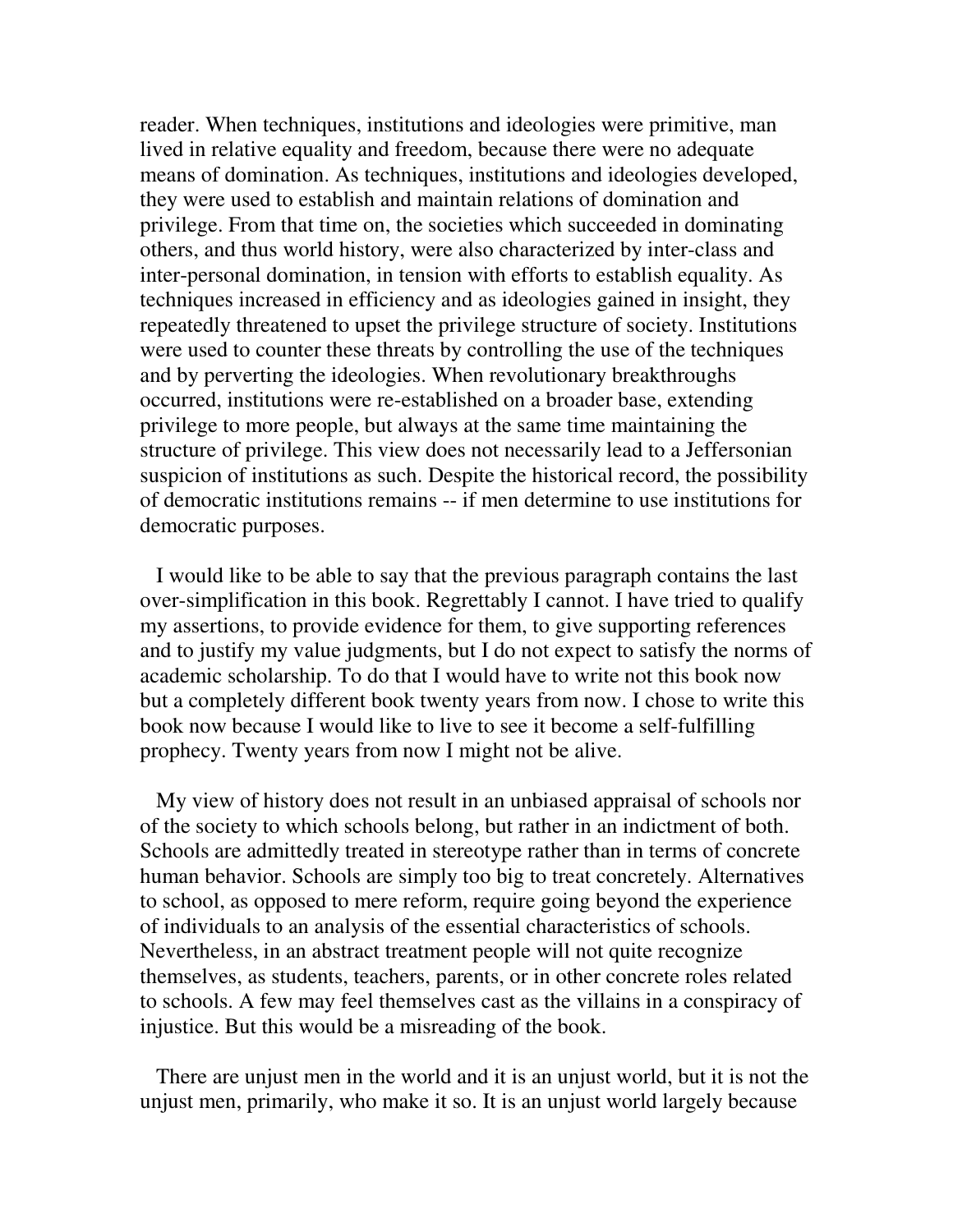it is composed of faulty institutions. These institutions, in turn, are merely the collective habits of individuals, but individuals can have bad habits without being bad people. In general, people are unconscious of their habits, particularly their institutional habits. The positive thesis of this book is that people can become aware of their bad institutional habits and can change them. The world would then be a better world, made up of still imperfect people. There are, of course, some people who know that they have bad habits but do not want to change them. There are others who are afraid to examine their habits for fear that their consciences would then be troubled. This is the worst that can be said of most people. It is enough, however, to explain how the world can be worse than the people who live in it.

 The realities of school are both better and worse than they are here described. Others have made more of an attempt at concrete portrayal and their work is an indispensable supplement to the present analysis. Tom Brown, Charlie Brown, Miss Peach and the children and teachers from George Dennison's and Jonathan Kozol's accounts are a few examples of attempts to show the reality of school. A model for general description and analysis of institutional behavior is to be found in Floyd Allport's book by that name, I regret that recognition of such a great teacher -- encountered outside of school -- should be accompanied by evidence of such poor learning.

 This book owes far more debts than I can remember, let alone acknowledge. Several, however, must be singled out. Except for the insistence of Ralph Bohrson it might never have been written. Except for the help of the Ford Foundation travel and study grant which he administered, the time spent writing it might have been spent on other work. Cooperation from CIDOC, which has permitted me to work intensively with Illich, to publish earlier drafts and to discuss them with students and associates, has been even more vital. Many educators, economists, administrators and political leaders from Latin America, the United States and Europe have by this time participated in the analysis which Illich and I have conducted. Most of them are referred to in the text and in the appended notes. I want also to recognize the invaluable editorial assistance of Jordan Bishop, John Holt, Monica Raymond, Joan Remple, Dennis Sullivan and of many students at CIDOC with whom I have discussed earlier drafts. Not least is the debt I owe my wife and sons and daughters for years of critical conversation about education and the rest of lie. None of my collaborators are directly responsible for anything in the book. Even Illich may disagree with parts of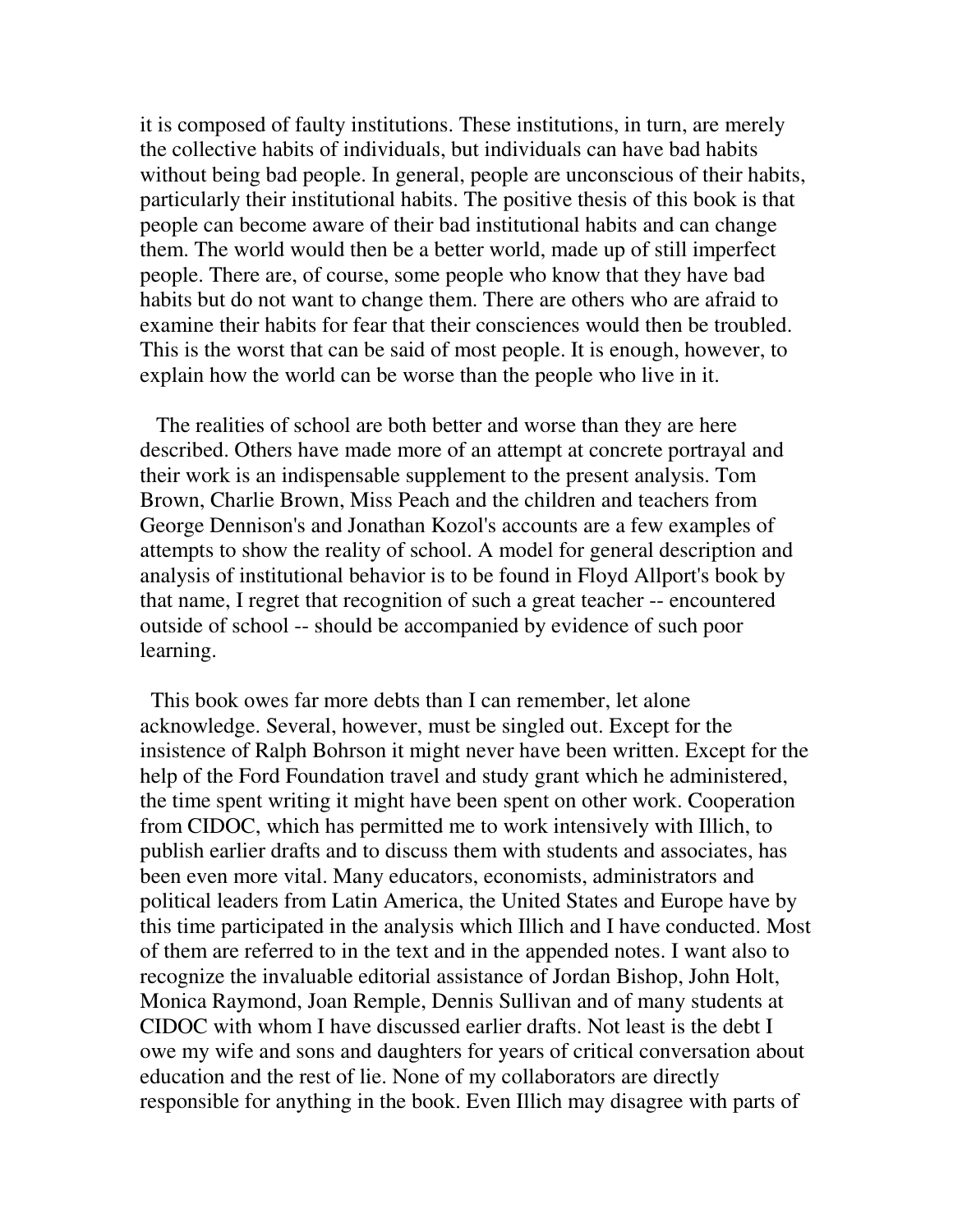it. By the time it is published it is quite likely that I will too. (This sentence concluded the introduction to the first printed draft published by CIDOC, Cuernavaca, Mexico, in I970. Four chapters of that draft have been jettisoned and eight new ones have been added. The sentence stands.)

#### Note for English Readers

 In America the word 'school' is still used in what my English editors tell me is the medieval sense - i.e. to include any educational institution at any level, including universities. I use it in this sense.

 We Americans are also backward in other ways. We still have to learn for example that the world is not our oyster. We still believe that revolutions are made primarily with guns. We still depend on a mixture of science and money to solve our serious problems. While these anachronisms are not unknown among the English-speaking peoples outside America, they are, hopefully, somewhat less common and perhaps less virulent. I take this to reflect better experience rather than better genes. This experience -- that there is a life after empire which one need not die to enjoy, this recent history of the British Empire -- is the most substantial evidence available to support the notion of peaceful revolutionary change. Since peaceful revolution is my message, I have hopes that the barrier of terminology between me and my non-American English readers will be offset by the advantage of this superior history.

 'If sharks were people,' his landlady's little daughter asked Mr. K, 'would they be nicer to the little fish?' 'Of course,' he said, 'if sharks were people, they would have strong boxes built in the sea for little fish. There they would put in all sorts of food, plants and little animals, too. They would see to it that the boxes always had fresh water, and they would take absolutely every sort of sanitary measure. When, for example, a little fish would injure his fin, it would be immediately bandaged so that he would not die on the sharks before his time had come. In order that the little fish would never be sad, there would be big water parties from time to time; for happy fish taste better than sad ones. Of course, there would be schools in the big boxes as well. There the little fish would learn how to swim into the mouths of the sharks. They would need, for example, geography so that they could find the sharks, lazing around somewhere. The main subject would naturally be the moral education of the little fish. They would be taught that the grandest,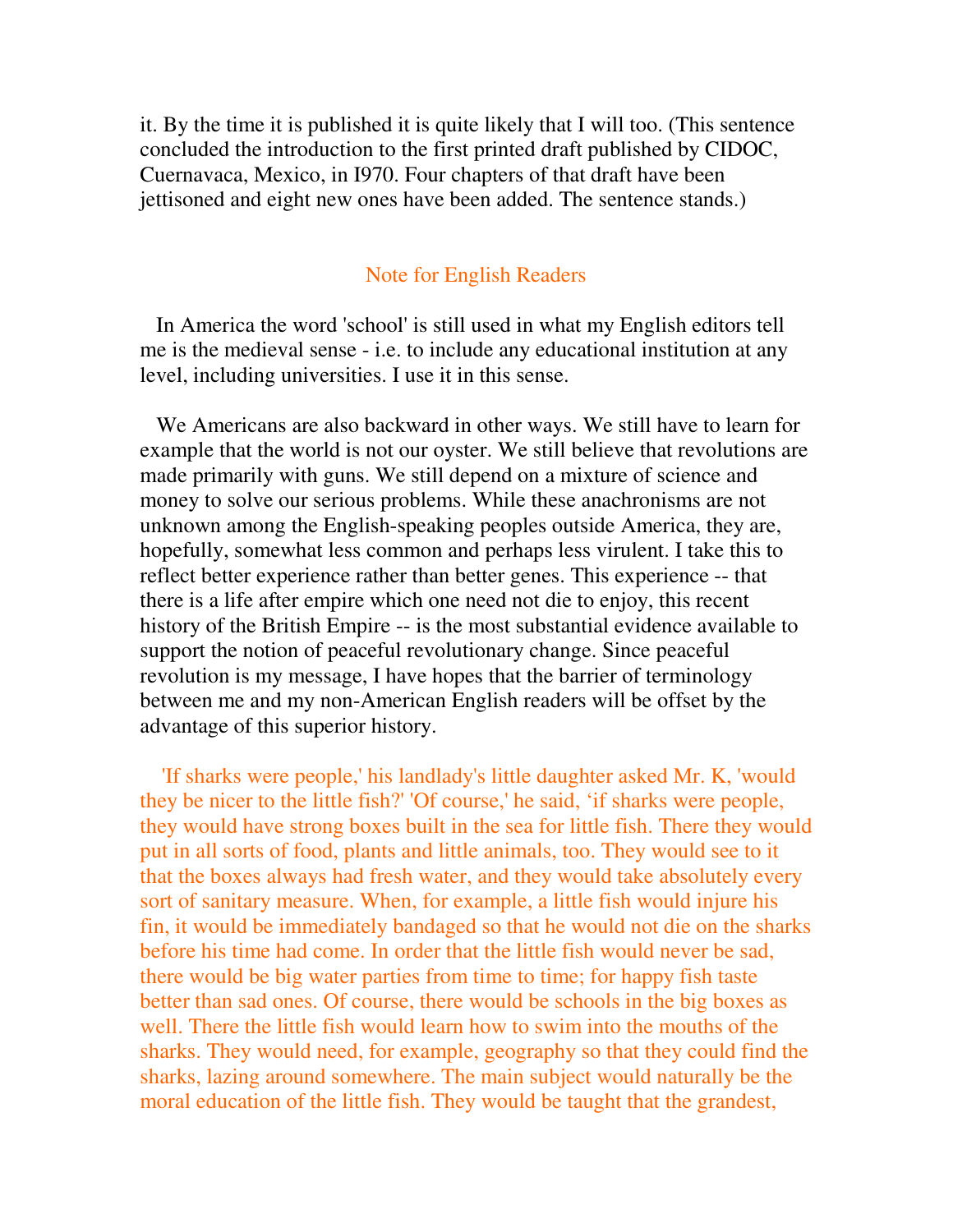most beautiful thing is for a little fish to offer himself happily, and that they must all believe in the sharks, above all when they say that they will provide for a beautiful future. One would let the little fish know that this future is only assured when they learn obedience. They must shy away from all lowly, materialistic and Marxist inclinations, and inform the sharks immediately if any one of them betrayed such tendencies. ... If sharks were people, there would of course be art as well. There would be beautiful pictures of sharks' teeth, all in magnificent colors, of their mouths and throats as pure playgrounds where one can tumble and play. The theatres on the bottom of the sea would offer plays showing heroic little fish swimming enthusiastically down the throats of the sharks, and the music would be so beautiful that its sounds would lead the little fish dreamily to the chapels and, filled with the most pleasant thoughts, they would stream down the sharks' throats. There would certainly be religion.

 ... It would teach that true life really begins in the sharks' bellies. And if sharks were people, the little fish would stop being, as they are now, equals. Some would be given offices and be put over the others. Those a little bigger would even be allowed to eat the smaller ones. That would only be delightful for the sharks, for then they would more often have bigger crumbs to gobble up. And the most important of the little fish, those with offices, would look to the ordering of the little fish. And they would become teachers, officers, box-building engineers, etc. In short, there could only be culture in the sea if the sharks were people.'

#### Bertolt Brecht: *Kalendergeschichten*

# 1 THE CASE AGAINST SCHOOLS

 Most of the children of the world are not in school. Most of those who enter drop out after a very few years. Most of those who succeed in school still become dropouts at a higher level. UNESCO data show that only in a small minority of nations do even half the children complete the first six grades.' No child, however, fails to learn from school. Those who never get in learn that the good things of life are not for them. Those who drop out early learn that they do not deserve the good things of life. The later dropouts learn that the system can be beaten, but not by them. All of them learn that school is the path to secular salvation, and resolve that their children shall climb higher on the ladder than they did.'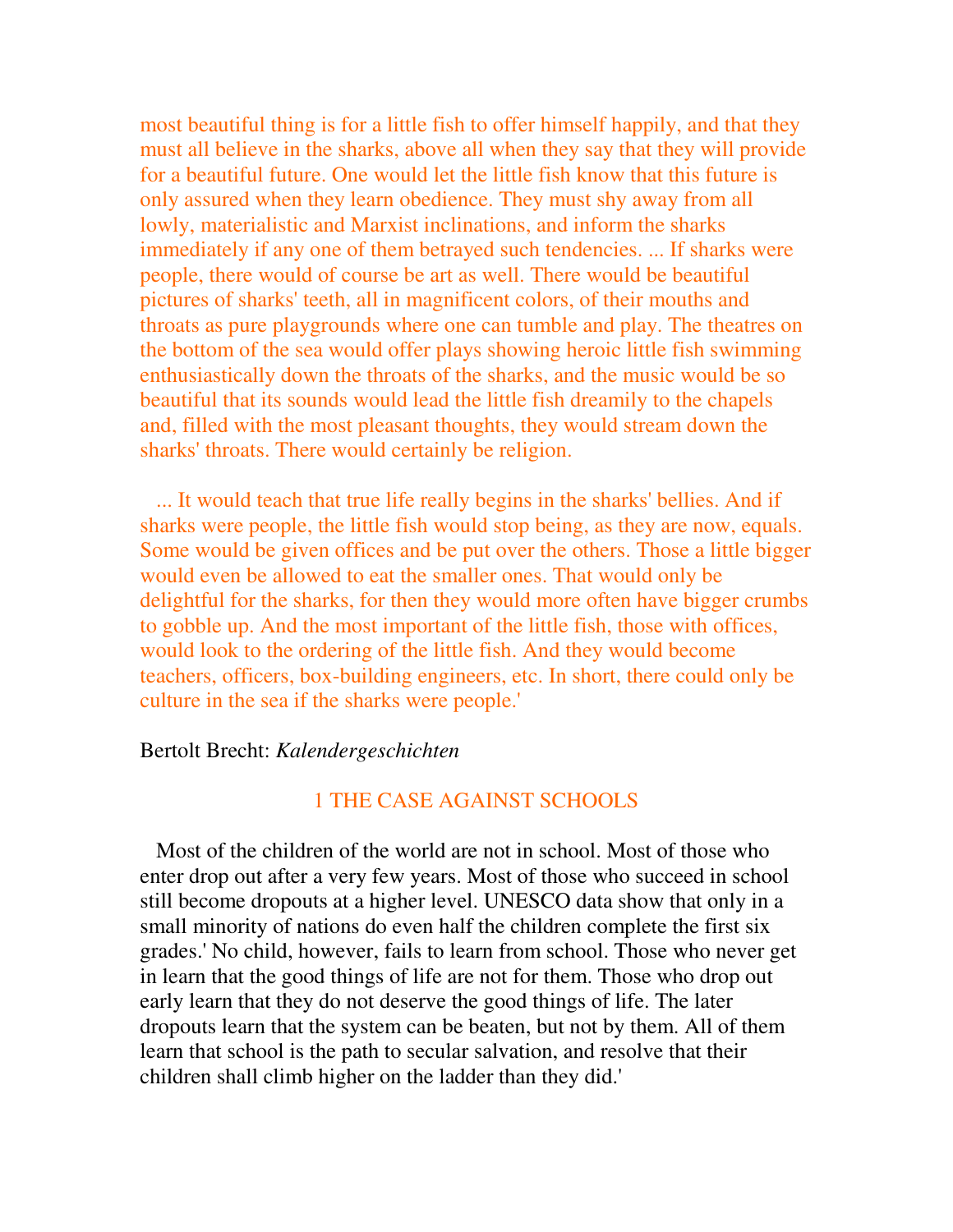For most members of the present generation, this hope that their children will benefit more from school than they, is doomed to disappointment. Schools are too expensive for this hope to be realized. For many, it may appear to be realized but the appearance will be a delusion, fostered by inflationary debasement of the academic currency. More college and highschool degrees will be granted but they will mean less, both in terms of amount and kind of learning and in terms of job qualification and real income.

 In all countries, school costs are rising faster than enrolments and faster than national income. While the school's share of national income can afford to grow slowly as this income increases, it cannot continue to grow at present rates. In Puerto Rico, for example, the national income was ten times greater in 1965 than in 1940. School enrolment more than doubled during this period while school costs multiplied twenty-five times. Yet, even in 1965, less than half of all Puerto Rican students finished nine years of school and the proportion who reached the higher grades without learning to read was higher than it was twenty-five years earlier. Puerto Rico is atypical in its absolute rates of growth, but not in the vital relationships among them. Monographs on the cost of schooling in African and Asian countries, sponsored by the International Institute for Educational Planning, paint a similar picture, as do studies in Britain and most of the countries of Western Europe. Recent studies in the United States suggest that it would cost eighty billion additional dollars to meet educators' estimates of what is needed to provide adequate schooling.' Even the settlement of the war in Indochina would provide only a small fraction of this amount.

 The conclusion is inescapable: no country in the world can afford the education its people want in the form of schools. Except for a few rich nations, and some not yet exposed to the development virus, no country in the world can afford the schools its people are now demanding from their political leaders. Continued attempts to supply the demand for college study in the United States will condemn the black and rural minorities to an indefinite wait for an adequate education. In India, Nigeria and Brazil the majority must, for generations, be denied all but marginal educational resources if a tiny minority is to enjoy the luxury of schooling, which would still be regarded as pitifully inadequate by United States standards. Development economists argue that peasants in India, sharecroppers in Alabama and dishwashers from Harlem do not need more education until the world is ready to absorb them into better jobs, and that these better jobs can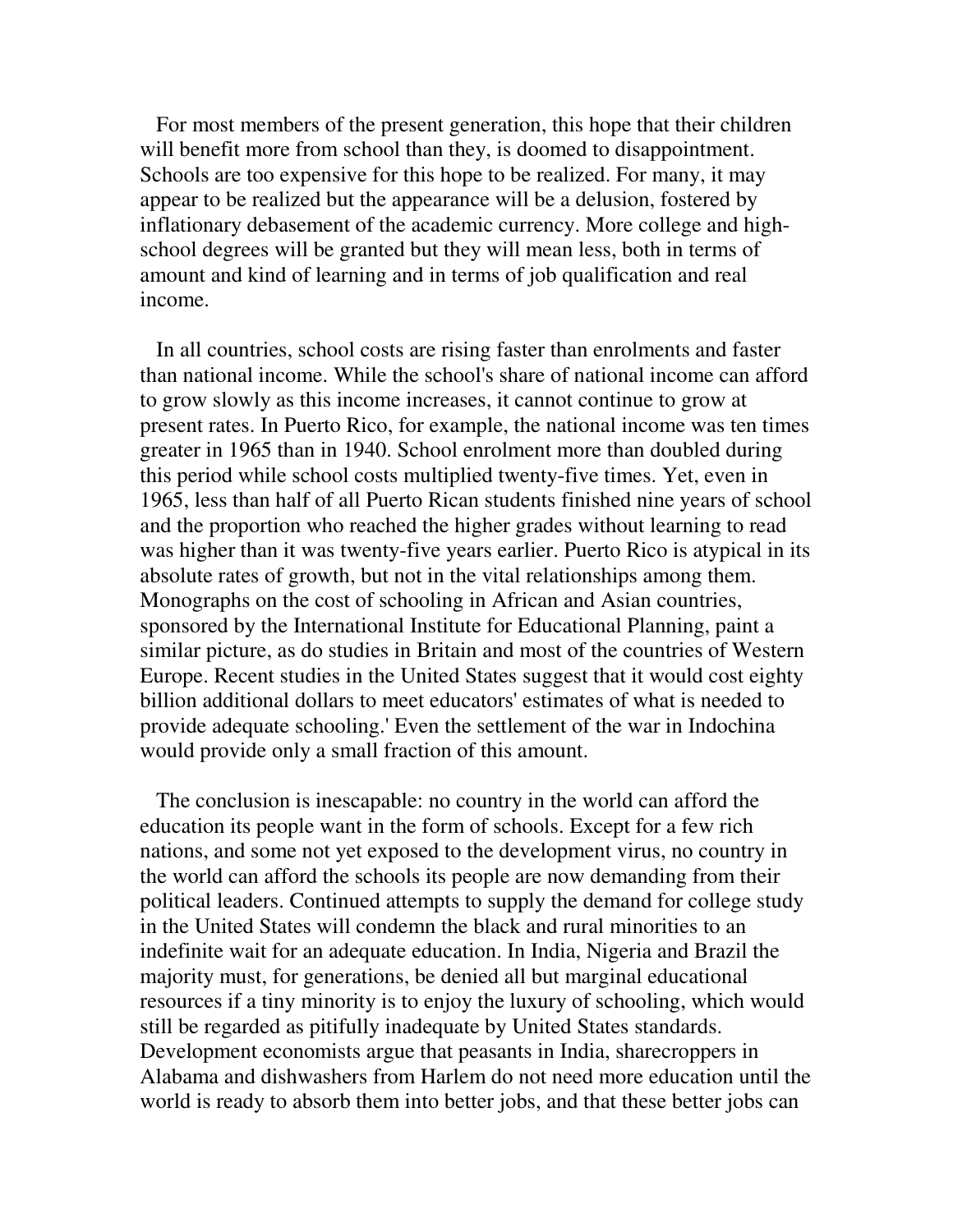be created only by others who must, therefore, be given educational priority." But this argument ignores many of the economic, demographic and political facts of life. Economic growth, where it is occurring, principally bolsters the level of living of the already better off, fattens military and security-police budgets, and supports the markets of more developed nations. Population is growing so much faster than the rate at which real educational opportunities can be expanded by means of schools that deferring the education of the masses merely leaves a more difficult task for the future. On the other hand, people will not voluntarily curtail birth rates until they have a minimum not only of education but also of the social mobility which education implies.' If there were a monopoly of power in the world, population growth might be curtailed arbitrarily. In the world as it is, to ignore popular demands for education is not only morally indefensible, it is politically impossible, except by military governments. For most people, forcing others not to have children would be a completely unacceptable policy.

 While children who never go to school are most deprived, economically and politically, they probably suffer the least psychological pain. Andean Indians, tribal Africans and Asian peasants belong to communities which have no schools or which have them only for the children of the elite. Their parents and grandparents have never known schools as places they expected their children to attend. They do know, however, what schools imply. Going to school means leaving the traditional life, moving to a different place, laying aside physical burdens for the work of the tongue and the mind, exchanging traditional food, clothing and customs for those of the larger town or distant city. Parents often prefer to keep the child in the traditional community, bearing the familiar burdens, confined to the enjoyments, which primitive means can provide. They know, however, that this implies continuing domination by others, continuing dependence in times of hunger, war and sickness, increasing distance from those who enjoy wealth, power and respect. When the choice becomes a real one, most unschooled parents all over the world decide to send their children to school.

 These first attenders have a harder time than their older brothers and sisters, for whom the school came too late. They do not last long in school. In 1960, half the children who entered school in Latin America never started the second grade, and half the second graders never started the third. Threefourths dropped out before they learned to read. They did learn, however, how unsuited they were to school, how poor their clothing was, how bad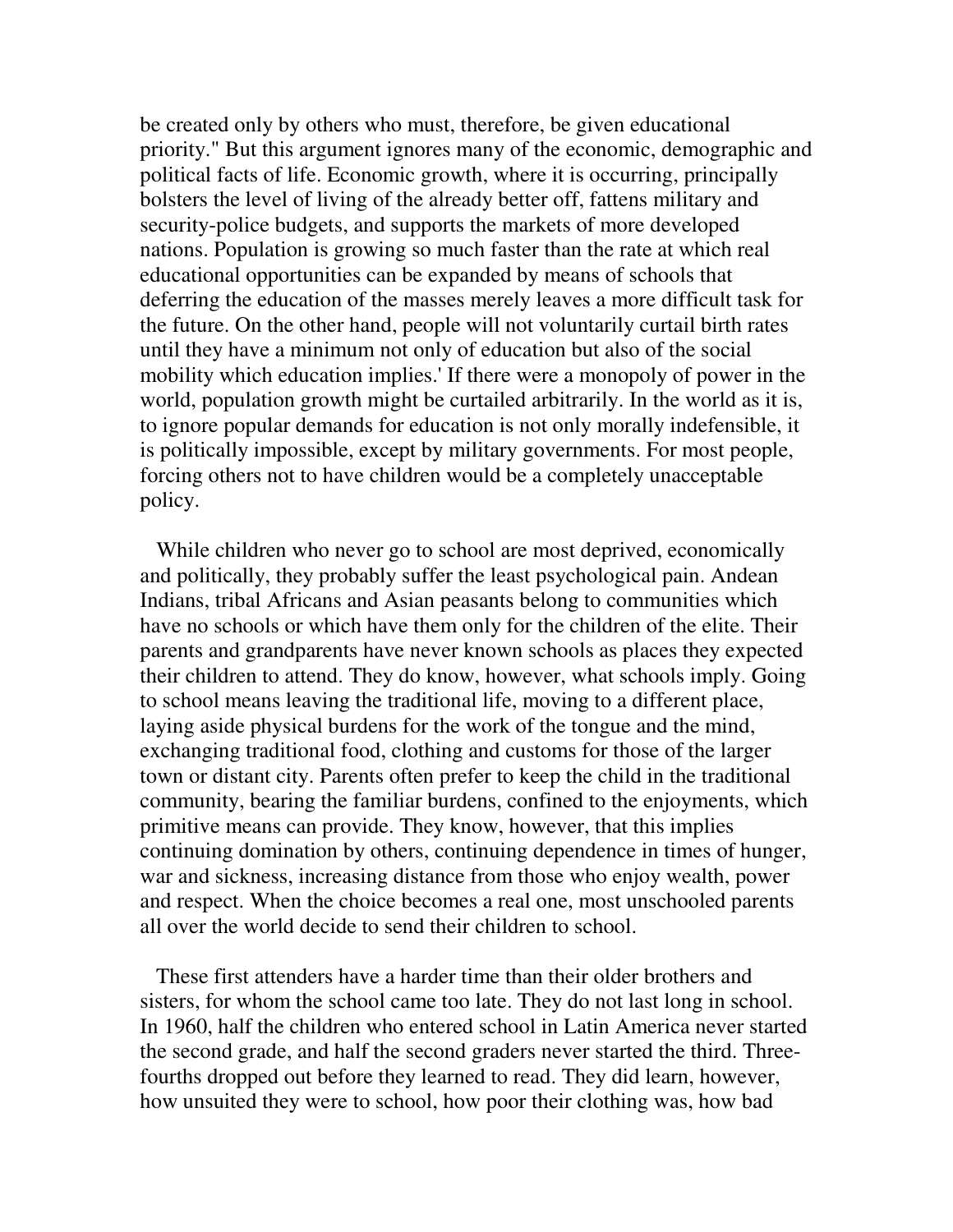their manners, how stupid they were in comparison with those who went on to higher grades. This helped them accept the greater privilege and power of the deserving minority and their own relative poverty and political impotence. Yet they were not as ready as their older brothers and sisters to accept the limitations of their traditional lot. A little schooling can induce a lot of dissatisfaction. The more schooling a dropout has, the more it hurts him to drop out. The child who never learns to read can still accept his inferiority as a fact of life. The child who goes on to higher grades may learn that he is really no different from the sons of the mayor, the merchant or the school teacher, except that they have the money or the influence needed to go on to secondary school or college, while he must stay behind for lack of it. For him, it is much harder to accept their getting the better jobs, enjoying the higher offices, winning the more beautiful girls, all because they were able to stay in school longer than he.

 A winner's world? If this were all, schools might still be defended; but the winners of the school game are a strange lot. The Ottomans used to geld their candidates for managerial posts. Schools make physical emasculation unnecessary by doing the job more effectively at the libidinal level. This is, of course, a simplistic metaphor. While there is evidence that girls do better in school than boys and that boys do less well the more masculine they are, this undoubtedly results more from social than from physical factors. The metaphor understates rather than overstates the facts. School domesticates - socially emasculates -- both girls and boys by a process much more pervasive than mere selection by sex. School requires conformity for survival and thus shapes its students to conform to the norms for survival." If learning the official curriculum of the school were the principal criterion, this might still not be so bad, although it would substitute the learning of what Whitehead and other philosophers of education have called dead knowledge for true learning. The actual survival criteria are much worse. In addition to the wealth or influence of parents, they include the ability to beat the game, which, according to John Holt and other perceptive teachers, is mainly what successful students learn in school. Or, as H. L. Mencken put it, the main thing children learn in school is how to lie. This can hardly be avoided when survival in school ever more determines the degree of privilege and power which the student will enjoy as an adult.

 To say that schools teach conformity and also teach students to beat the game is not contradictory. Beating the game is one form of conformity. Individual teachers may be concerned with what children learn, but school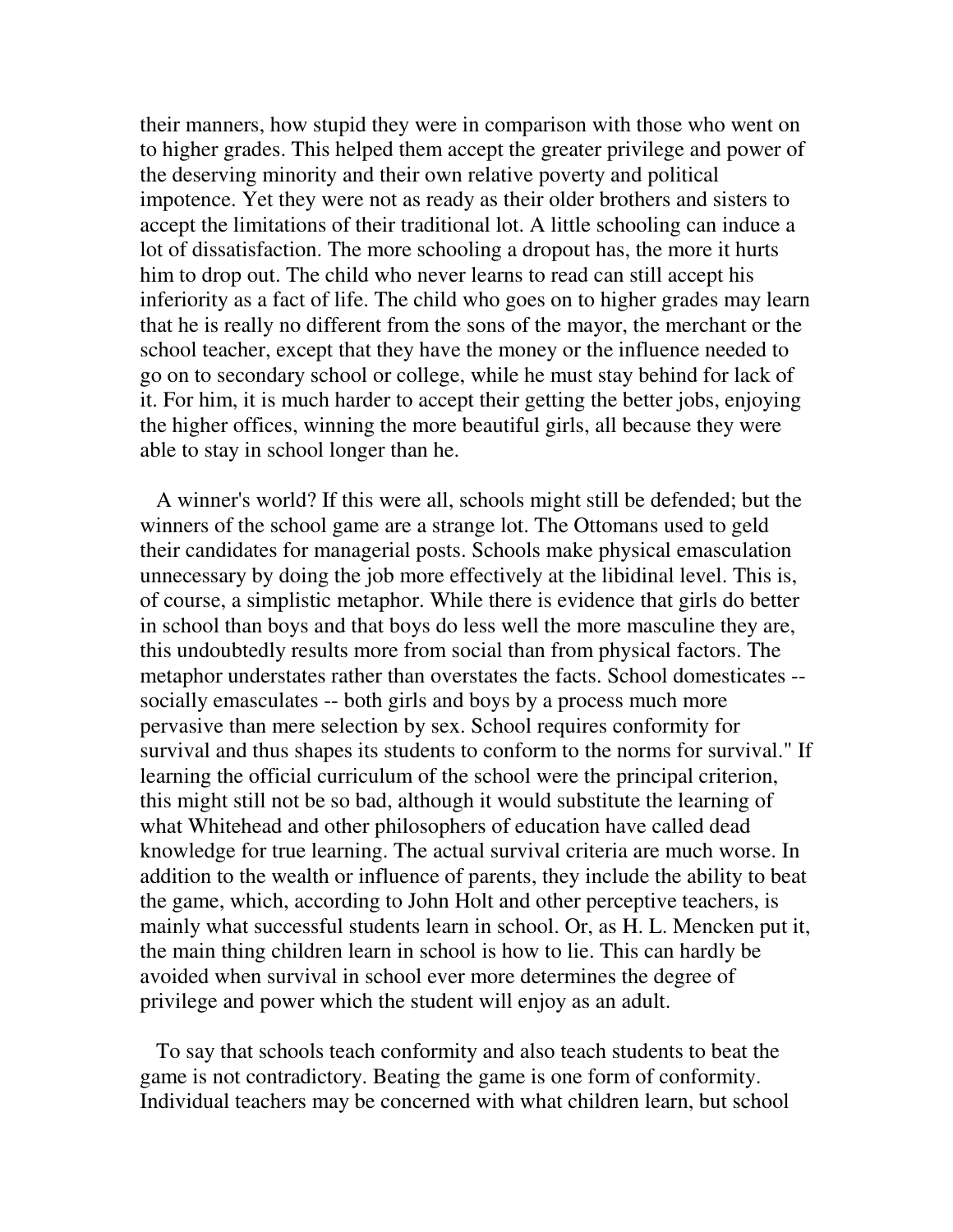systems record only the marks they get. Most students learn to follow the rules, which schools can enforce and to break those they cannot. But also, different Students learn in varying degrees to conform, to ignore the rules and to take advantage of them. Those who ignore them in the extreme become dropouts, and learn mainly that they do not belong in school or in the society it represents. Those who conform to the rules become the dependable producers and consumers of the technological society. Those who learn to beat the School game become the exploiters of this society. Those on whom the discipline of the school falls lightly, who easily perform its assignments and have little need to violate its rules, are least touched by school. They are, or become, the social aristocrats and the rebels. This, at any rate, is what happened before schools began to break down. Now all kinds of students join in the rush for the door, while schools engage in a similar scramble to recapture their dropouts by any means.

 As late as the turn of the century schools were still a minor institution and all who were not suited for them had other educational options. Fifty years ago, no country in the world had 10 per cent of its teenage population in school. Schools have grown so fast partly because they happened to be doing what was important to a technological era when this era began. Their monopoly of education has been achieved as one aspect of the monopoly of technology. The main reason we need alternatives to schools is because they close the door to humanity's escape from this monopoly. They ensure that those who inherit influence in a world dominated by technology will be those who profit by this domination and, even worse, those who have been rendered incapable of questioning it. Not only the leaders but also their followers are shaped by the school game to play the game of competitive consumption - first to meet and then to surpass the standards of others. Whether the rules are fair or the game worth playing is beside the point.

 School has become the universal church of a technological society, incorporating and transmitting its ideology, shaping men's minds to accept this ideology, and conferring social status in proportion to its acceptance. There is no question of man's rejecting technology. The question is only one of adaptation, direction and control. There may not be much time, and the only hope would seem to lie in education - the true education of free men capable of mastering technology rather than being enslaved by it, or by others in its name.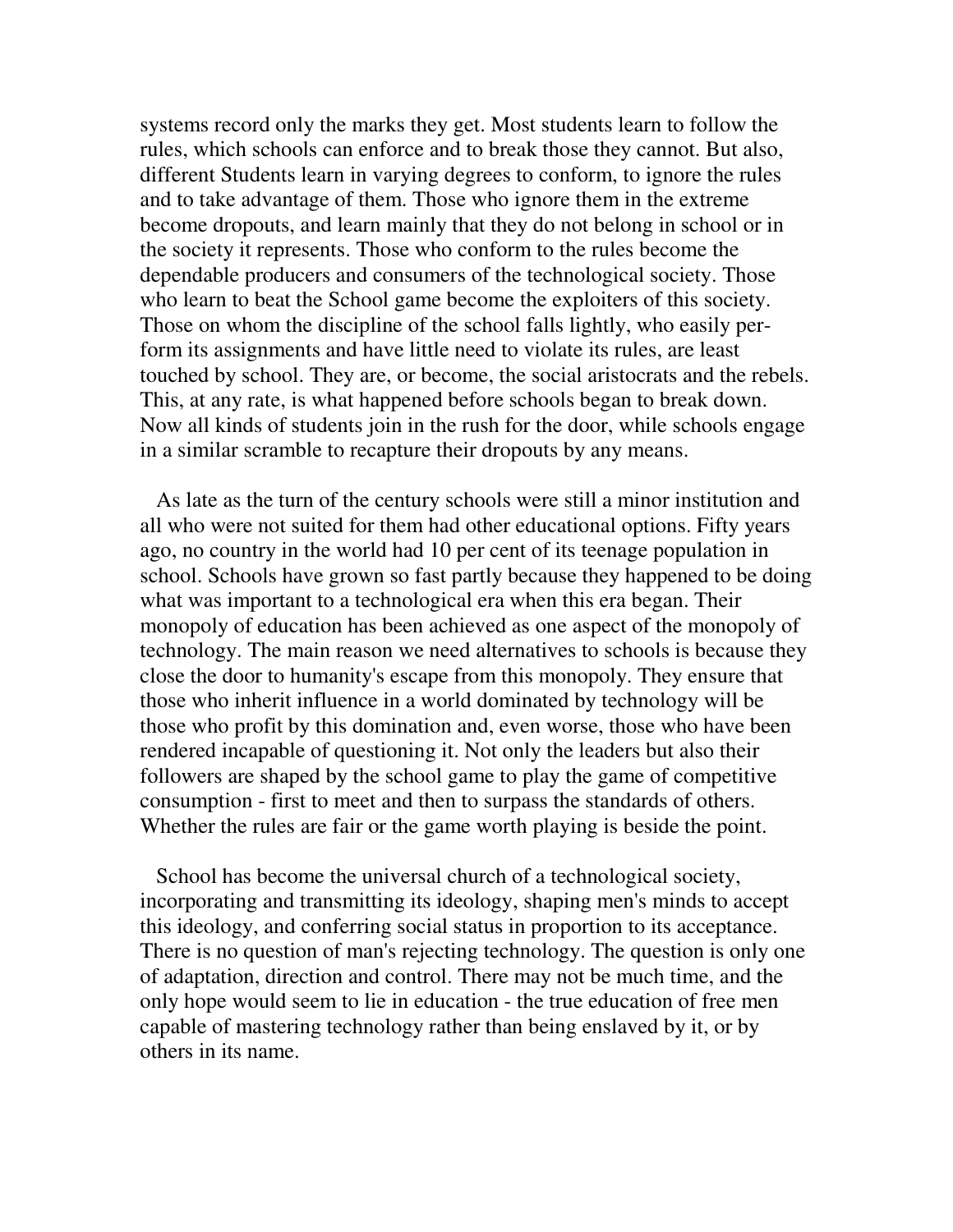There are many roads to enslavement, only a few to mastery and freedom. Technology can kill by poisoning the environment, by modern warfare, by over-population. It can enslave by chaining men to endless cycles of competitive consumption, by means of police states, by creating dependence on modes of production, which are not viable in the long run. There are no certain roads of escape from these dangers. There can be no mode of escape at all, however, if men remain enthralled in a monolithic secular orthodoxy. The first amendment to the Constitution of the United States was a landmark in history.' There shall be no establishment of religion.' Only the terms and the scope of the problem have changed. Our major threat today is a worldwide monopoly in the domination of men's minds.

I learned something in school today.

I signed up for folk guitar, computer programming, stained glass art, shoemaking and a natural foods workshop.

I got Spelling, History, Arithmetic and two study periods. So what did you learn?

I learned that what you sign up for and what you get are two different things.

Charles Schulz: *Peanuts* 

## 2 WHAT SCHOOLS DO

 Schools are supposed to educate. This is their ideology, their public purpose. They have gone unchallenged, until recently, partly because education is itself a term which means such different things to different people. Different schools do different things, of course, but increasingly, schools in all nations, of all kinds, at all levels, combine four distinct social functions: custodial care, social-role selection, indoctrination, and education as usually defined in terms of the development of skills and knowledge. It is the combination of these functions, which makes schooling so expensive. It is conflict among these functions, which makes schools educationally inefficient. It is also the combination of these functions, which tends to make school a total institution, which has made it an international institution, and which makes it such an effective instrument of social control.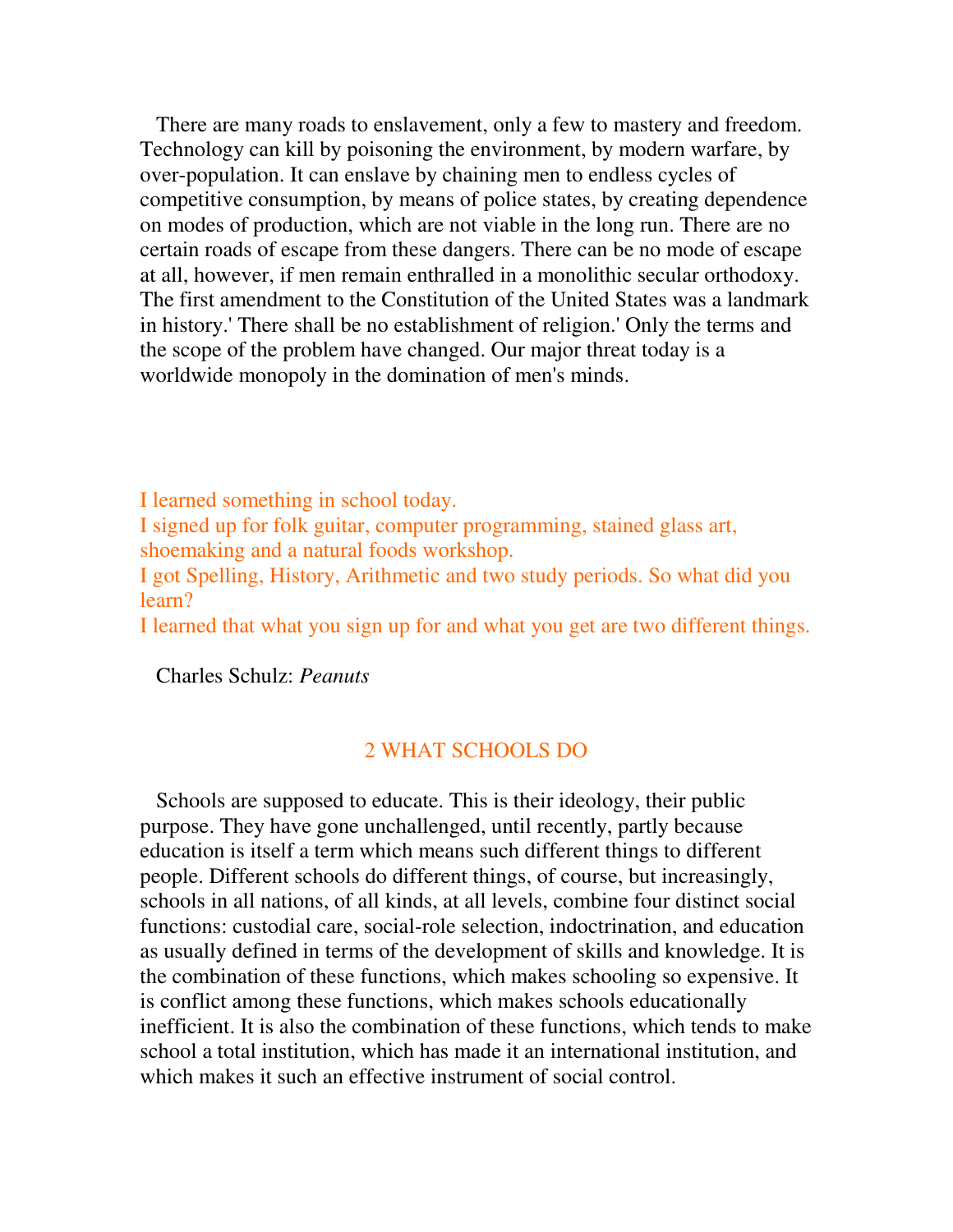Custodial care is now so universally provided by schools that it is hard to remember earlier arrangements. Children must, of course, be cared for -- if they really are children, that is, and not just young members of the community taking part in its normal productive and social affairs. Most youngsters still get along without special care, all over the world, in the tribal, peasant and urban dwellings of the poor.

 Child care costs money, and although schools provide it relatively cheaply, this is where most of the school budget goes. Time studies conducted in Puerto Rico by Anthony Lauria show that less than 20 per cent of a teacher's time is available for instructional activities. The rest is spent on behavior control and administrative routine. Lauria's data support a statement John Gardner once made, long before he was Secretary of Health, Education and Welfare in the federal government of the United States. He said that everything a high-school graduate is taught in twelve years of schooling could easily be learned in two years and with a little effort in one. Since childcare is the most tangible service schools provide, and since parents are naturally concerned about the quality of such care, this function has a priority claim on school resources. Other functions must compete for what is left after prevailing local standards of safety, comfort end convenience have been met.

 As children get older, childcare, paradoxically, becomes both more extensive and more expensive. Actual hours spent in school increase, buildings are more luxurious, the ratio of paid adults to students increases, and the salaries of these adults also increase. Where there are no schools, children contribute more to the community and require less support, as they grow older. High schools, however, take more of the students' time than primary schools, and cost more too, while most colleges and universities occupy the full time of the student, at an ever increasing hourly cost, as students progress up the academic ladder. The costs of higher education, admittedly, cover more than mere custodial care, but at upper as well as lower levels, the time students spend in school is an important cost factor. Space is also costly; the commodious college campus, insulated from the non-academic environment, is much more expensive than the neighborhood kindergarten.

 Money, however, is the least of the costs of providing custodial care in schools. The really important consequence of packaging custody with the other functions of the school is the extension of childhood from age twelve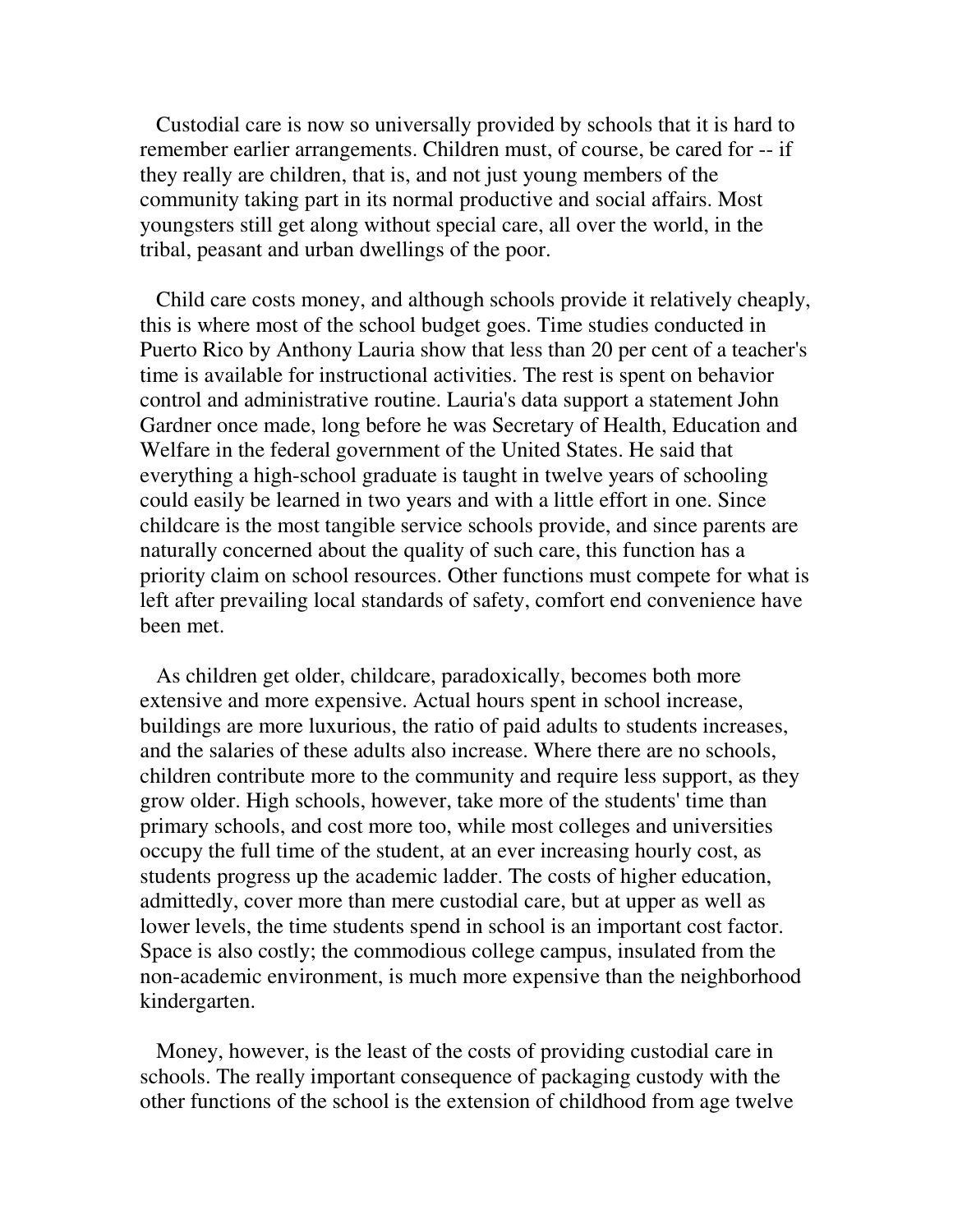to twenty-five, and from the sons and daughters of the rich to the youth of the whole society. This, in turn, is only one aspect of the division of modern life into school, work and retirement.

 So long as children remain full-time students they remain children - economically, politically, even legally. While no formal legal sanctions are available against students, as such, they can always be deprived of their rights to schooling, and thus to preferred employment and social status. The school schedule remains, also, one of the major supports for age restrictions on the right to vote, to work, to contract and to enjoy other constitutional privileges and protections. The school itself, as custodian of ever larger numbers of people, for increasing proportions of their life span, for an ever growing number of hours and interests, is well on the way to joining armies, prisons and insane asylums as one of society's total institutions. Strictly speaking, total institutions are those which totally control the lives of their inmates, and even armies, prisons and asylums do this completely only for certain inmates. Only vacation-less boarding schools could strictly be called total institutions, but perhaps the strict definition gives too much attention to the body and too little to the mind and spirit. Schools pervade the lives and personalities of their students in powerful and insidious ways and have become the dominant institution in the lives of modern men during their most formative years.

 Studies of prisons and asylums indicate how overwhelmingly such institutions produce the very behavior they are designed to correct. In one experiment, almost all the members of a group of persons diagnosed as hopelessly insane, asylum inmates for over twenty years, were discharged as cured within a few months of being placed in a ' normal environment. In another experiment, a group of persons diagnosed as dangerously insane were allowed to institute self-government among themselves and managed without incident. A similar cute for student unrest would be to stop making children out of people old enough to have children, support them and fight for them. This would, of course, require other social changes in addition to the divorce of custodial care from education at the higher levels of schooling, but they are equally necessary changes if society is to survive.

 A second function of schools, more directly in conflict with their educational aims than custodial cam, is the sorting of the young into the social slots they will occupy in adult life. Some of this sorting occurs at the high-school and college level, when students begin to opt for this or that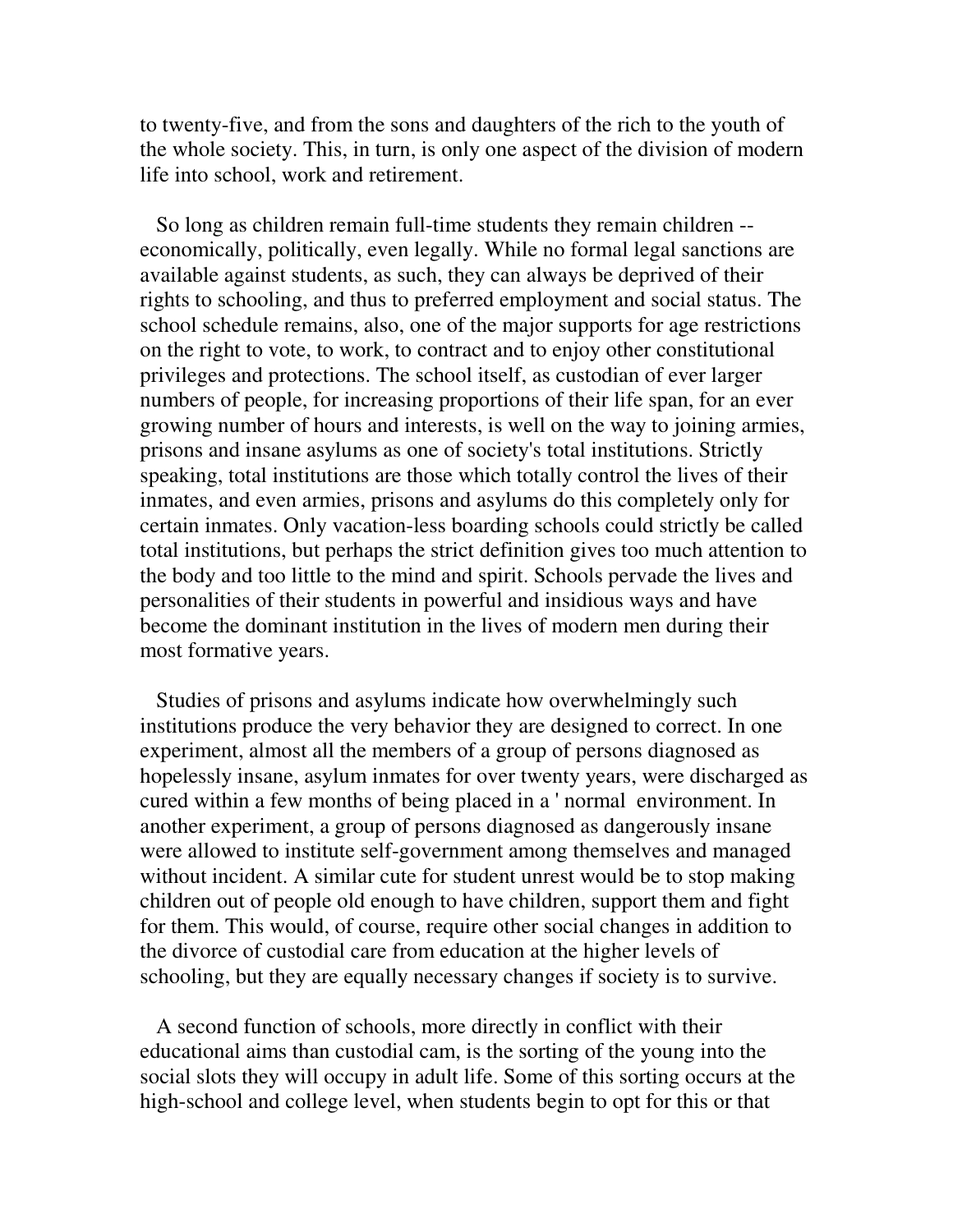profession or trade and enter special curricula of one to a dozen years in length for vocational preparation. The results of even this accepted aspect of job selection in school are wasteful and often disastrous. Part of the waste is in the high proportion of dropouts, not only from professional and trade schools but from the professions and trades themselves, frequently after long and expensive investments have been made. Many people find that medicine or teaching is not for them - something they could have found out much sooner and much cheaper if they had begun as orderlies, nurses or teachers' aides. Even those who stay in the field of their choice do not escape extensive waste of time and money. According to the folklore of many occupations, the first several years of work are spent forgetting what was learned about the vocation in school. Counseling and many other sincere and systematic efforts are made to minimize this kind of waste but it is doubtful that, even at great additional cost, they can do more than slow its acceleration. The ever-greater separation of school from the rest of life widens a gap, which no amount of effort can bridge.

 The major part of job selection is not a matter of personal choice at all, but a matter of survival in the school system. Age at dropout determines whether boys and girls will be paid for their bodies, hands or brains and also, of course, how much they will be paid. This in turn will largely determine where they can live, with whom they can associate, and the rest of their style of life. Within this century, any profession could still be entered at the bottom. Today this is difficult even in countries, which provide schools for only a tiny minority. In the United States, it is now hard to become a carpenter without having graduated from high school. In New York City even a garbage collector needs a diploma.

 While economic status is largely a function of the level at which a student drops out, power in the society depends more upon the sorting that occurs when high-school graduates enter college. Admission to Harvard College practically guarantees access to the groups, which will control the major hierarchies of the United States. State and local as well as national hierarchies are the products of the college lottery. Even international agencies are ruled by the graduates of a dozen world-famous universities.

 Power and wealth are not everything, of course, but almost everything else depends upon them in many parts of the world. Especially where the school system is dominant, respect, reputation, health, even affection of many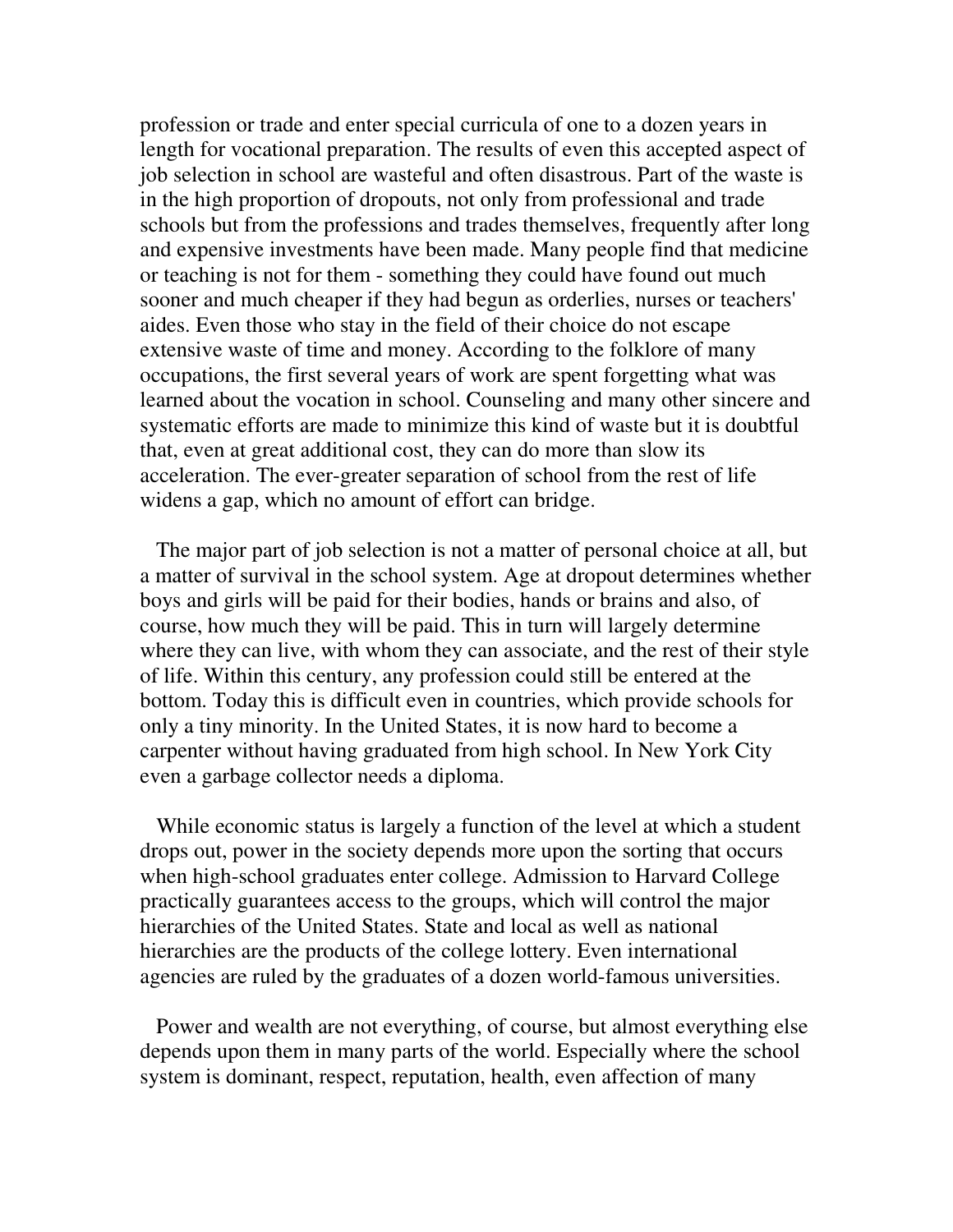kinds, can either be commanded or purchased -- if they are not tendered as gifts to those who could order or buy them.

 The school system has thus amazingly become, in less than a century, the major mechanism for distributing values of all kinds among all the peoples of the world, largely replacing the family, the church and the institution of private property in this capacity. In capitalist countries it might be more accurate to say that schools confirm rather than replace the valuedistribution functions of these older institutions. Family, religion and property have such an important influence on access to and success in school that schooling alters only slowly and marginally the value distributions of an earlier day. Jefferson put it well when he said, in arguing for public schools, that by this means we shall each year rake a score of geniuses from the ashes of the masses. The result of such a process, as the English aristocracy learned long before Jefferson, is to keep the elite alive while depriving the masses of their potential leaders.

 Communist countries have, of course, abolished private property, have attempted to abolish organized religion and have vied to weaken the role of the family. There are few data, unfortunately, to show how much redistribution of values has taken place in these countries but the general impression is that it is much less than had been expected. One of the strongest supports for this impression comes from the great similarity of school systems in capitalist and communist countries. They perform the same functions and share the same defining characteristics. There is not the slightest doubt that communist schools sort their students into jobs, vocational levels, pay differentials, power and privilege strata in just the same way as capitalist schools. The only question is whether the prizes go to the sons and daughters of the previously privileged in quite the same degree.

 Leaders in communist China are greatly preoccupied with this question. In 1966, schools throughout China were closed for over a year in an attempt to make education more egalitarian and down to earth. Mao's own policy statements make clear his desire to rid education of elite control and to make it universally available to the masses. The difficulties encountered in this effort are obviously formidable, however, even for Mao, and it appears that most schools reopened in 1967 with significant but not really fundamental changes in the nature of the system. How much of this compromise was due to ideological and how much to practical considerations is hard to say. The pressures of building a nation in competition with such super-powers as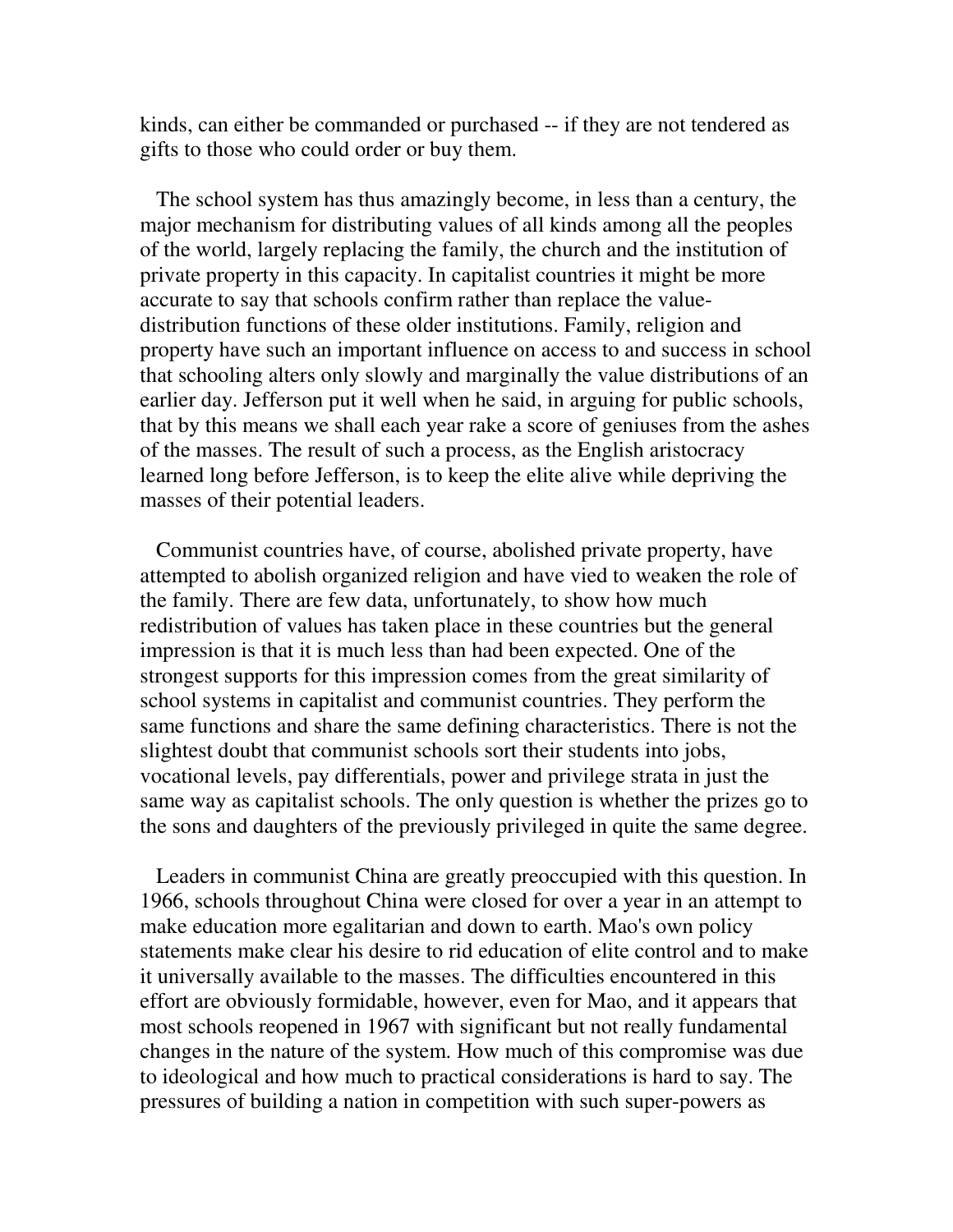Russia and the United States must be tremendous, and schools appear to be an almost indispensable tool for nation building. On the other hand, the educational controversy in China has never abandoned the rhetoric of schools. Despite all the emphasis on universal access, practicality and revolutionary objectives, the debate always refers to the reform of the school system rather than to its replacement.

 It should now be clear why schools have grown so fast. To the masses, and their leaders, they have held out unprecedented hope of social justice. To the elite they have been an unparalleled instrument, appearing to give what they do not, while convincing all that they get what they deserve. Only the great religions provide an analogy, with their promise of universal brotherhood always betrayed.

 Betrayal of the hopes of schooling is implicit in the selection function which schools perform. Selection implies losers as well as winners and, increasingly, selection is for life. Furthermore, school is a handicap race in which the slower must cover a greater distance bearing the growing burden of repeated failure, while the quicker are continually spurred by success. Nevertheless, the finish line is the same for all and the first to get there win the prizes. All attempts to disguise the reality of this situation fail. Parents know the truth, while teachers and administrators are often compelled to admit it. Euphemisms about the transcendent importance of learning and about doing your best are, thus, self-defeating. It is no wonder, under these circumstances, that some children drop out while others work to win rather than to learn.

 Consistently punishing half of the children who are trying to learn what society is trying to teach them is not the worst aspect of combining socialrole selection with education. Such punishment is an unavoidable result of the relative failure, which half the school population must experience while climbing the school ladder in competition with their more successful peers. Such punishment can scarcely help but condition this half of the school population to resist all future efforts to induce them to learn whatever is taught in school. But this is only the lesser evil. The greater is that school necessarily sorts its students into a caste-like hierarchy of privilege. There may be nothing wrong with hierarchy nor with privilege, nor even with hierarchies of privilege, so long as these are plural and relatively independent of each other. There is everything wrong with a dominant hierarchy of privilege to which all others must conform. Birth into a caste,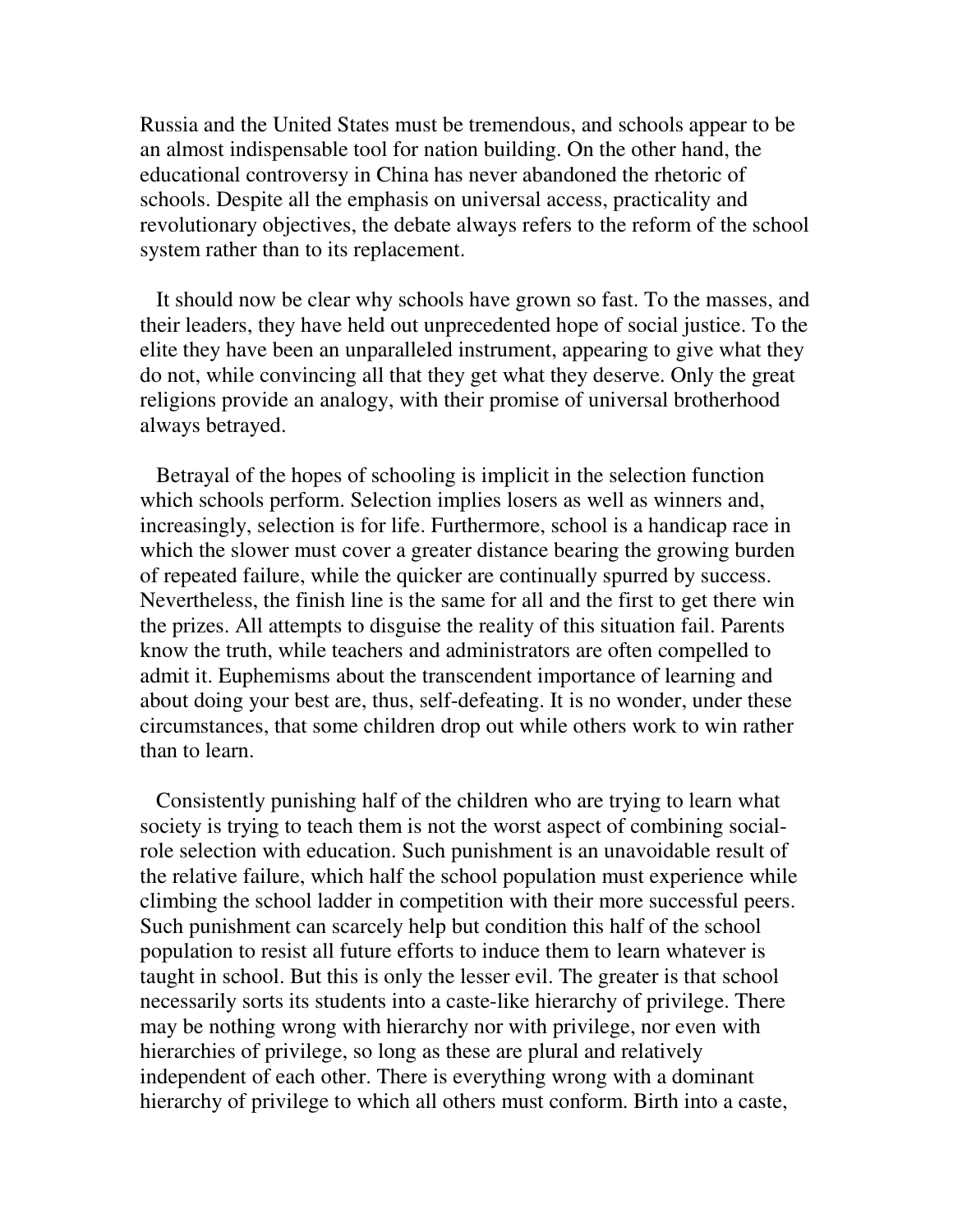inheritance of wealth and the propagation of a governing party are all means by which such a dominant hierarchy can be maintained. In the modern technological world, however, all of these means either depend upon or are replaced by the school. No single system of education can have any other result nor can a dominant hierarchy of privilege be maintained in a technological world by any means except a unified system of education.

 If schools continue for a few more generations to be the major means of social-role selection, the result will be a meritocracy, in which merit is defined by the selection process that occurs in schools. Michael Young describes this outcome in his *Rise of the Meritocracy*. His picture of English society, fifty years from now, is a projection of Galbraith's New Industrial State with the technocrats in the saddle.' He describes a school system which becomes a super-streaming system, constantly shuffling its students into the channels where their past performance suggests that they belong. The slow students are not kidded in this system; they quickly learn where they stand and where they are going, but they are taught to like it. The quick also know where they are going and like it so well they end up trying to reestablish an hereditary aristocracy based on merit. This reverse English twist leads to a happy ending which takes humanity off the hook, but not until the author has made his -- and repeated Dante's -- point. Any system in which men get just what they deserve is Hell.

 Schools define merit in accordance with the structure of the society served by schools. This structure is characterized by the competitive consumption of technological products defined by institutions. Institutions define products in a way, which is consistent with the maintenance of a dominant hierarchy of privilege and, as far as possible, with the opportunity for members of the currently privileged class to retain their status in the new 'meritocracy'.

 What schools define as merit is principally the advantage of having literate parents, books in the home, the opportunity to travel, etc. Merit is a smoke screen for the perpetuation of privilege. The ability of IQ tests to predict school performance does not rebut this statement. As Arthur Jensen, the most recent defender of IQ, points out, the intelligence measured by tests is operationally defined as the ability to succeed in school." The significance of Michael Young's book is to show that merit is an ideological as well as an actual smoke screen; that we would be even worse off if 'true merit' were to replace more primitive means of perpetuating privilege.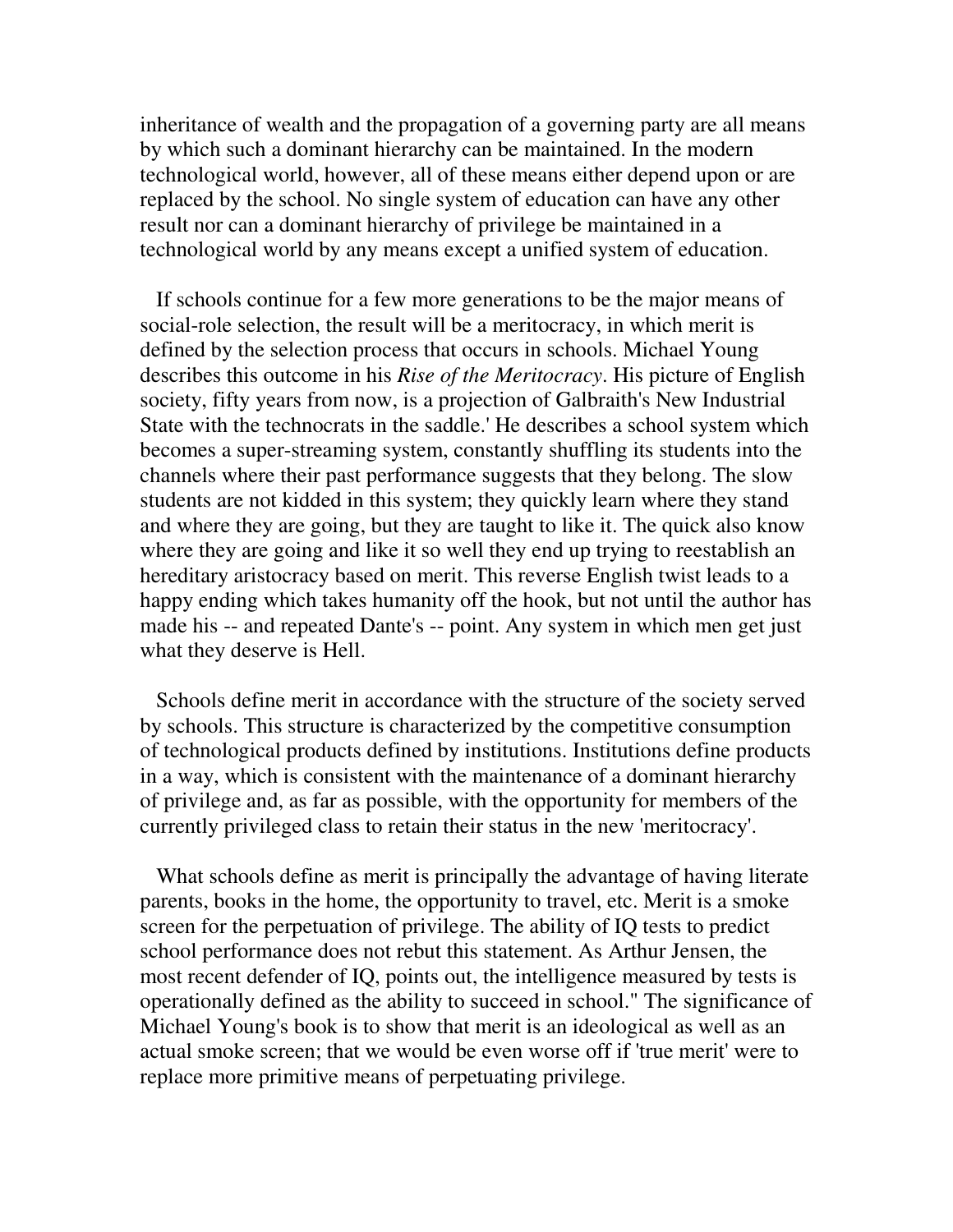The third function of schooling is indoctrination. Indoctrination is a bad word. Bad schools, we say, indoctrinate. Good ones teach basic values. All schools, however, teach the value of childhood, the value of competing for the life prizes offered in school and the value of being taught -- not learning for one's self -- what is good and what is true. In fact, all schools indoctrinate in ways more effective than those which are generally recognized. By the time they go to school, children have learned how to use their bodies, how to use language and how to control their emotions. They have learned to depend upon themselves and have been rewarded for initiative in learning. In school these values are reversed. The what, when, where and how of learning are decided by others, and children learn that it is good to depend upon others for their learning. They learn that what is worthwhile is what is taught and, conversely, that if something is important someone must teach it to them.

 Children learn in school not only the values of the school but to accept these values and, thus, to get along in the system, they learn the value of conformity and, while this learning is not confined to school, it is concentrated there. School is the first highly institutionalized environment most children encounter. For orphans and children who are sick or handicapped this is not the case, and the retarding effects of institutionalizing infants is impressively documented." Orphans learn so well not to interfere with institutional requirements that they seldom become capable of making a useful contribution to society. The argument for schools, of course, is that they strike the balance between conformity and initiative, which the institutional roles of adult life will require.

 Other values are implicit in those aspects of curriculum, which are alike in schools all over the world. These include the priorities given to dominant languages, both natural and technical. Examples of the first are the priority given to Spanish over Indian tongues in Latin America, and to Russian over provincial languages in the Soviet Union. Examples of the second are the priorities given mathematics over music, and physics over poetry. There are obviously good reasons for these priorities, but they are reasons derived from the world as it is, ignoring the claims of both the world of the past and the desirable world of the future. More than this, these decisions reflect not even all of the major aspects of today's world, but preponderantly the balance of political and economic power. Less people speak English than Chinese and far fewer speak physics than poetry. English and physics are simply more powerful -- at the moment.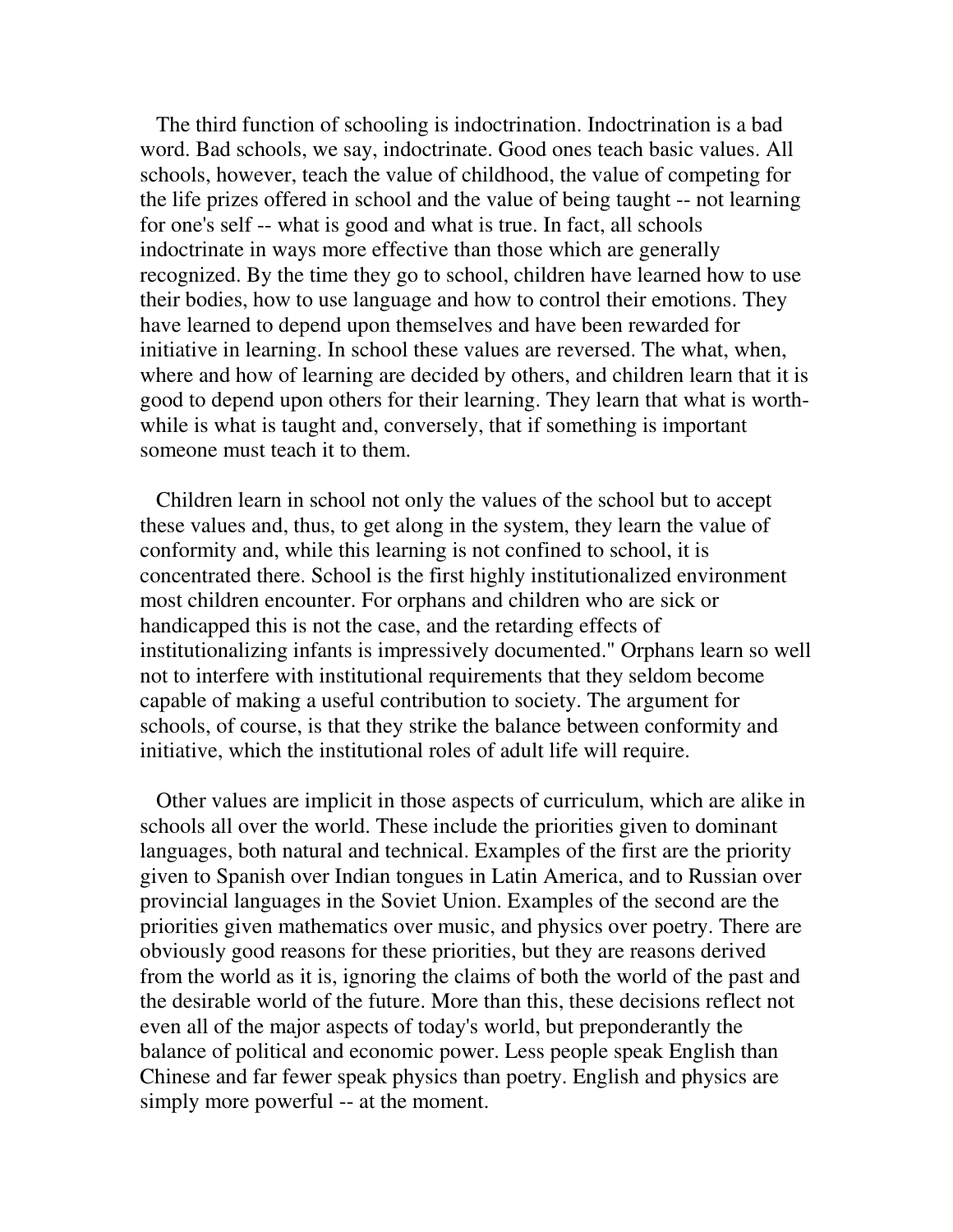Another value implicit in school is that of hierarchy. Schools both reflect dominant values and maintain a stratified world. They make it seem natural and inevitable that hierarchies are inherently correlated and cannot be independent of each other. Schools do not have to teach this doctrine. It is learned by studying an integrated curriculum arranged in graded layers.

 Finally, after performing childcare, social screening and value-teaching functions, schools also teach cognitive skills and both transmit and -- at graduate levels -- create knowledge. The first three functions are performed necessarily; because of the way schools are organized. Cognitive learning, although it is declared the principal purpose of schools, occurs only in so far as resources remain after the in-built functions are performed. In urban ghetto schools of the United States and in rural Brazilian schools, attempting to operate on a budget of fifty dollars per year per child, very little cognitive learning occurs. Of course exceptional teachers can teach and exceptional students can learn within the confiner of the school. As school systems expand, claiming an increasing proportion of all educational resources, absorbing more students and teachers and more of the time of each, some true educational experiences are bound to occur in schools. They occur, however, despite and not because of school.

 Schools rest much of their case on their claim to teach skills, especially language and mathematical skills. The most commonly heard defense of schools is 'Where else would children learn to read?' Literacy has, in fact, always run well ahead of schooling. According to census data, there are always more literate members of a society than persons who have gone to school. Furthermore, where schooling is universal, there are always children attending school who do not learn to read. In general, the children of literate parents learn to read even if they do not attend school, while the children of illiterate parents frequently fail to learn even in school."

 In universally schooled societies, of course, most children learn to read in school. Considering when they learn to read and when they begin to go to school, it could hardly be otherwise. Even in a fully schooled society, however, few children learn to read easily and well, although almost all learn to speak easily and well, a skill learned outside of school. Children who do learn to read well read a lot for their own pleasure, which suggests that good reading -- like other skills -- is the result of practice. Data on mathematics give even less support to school. Illiterates, who participate in a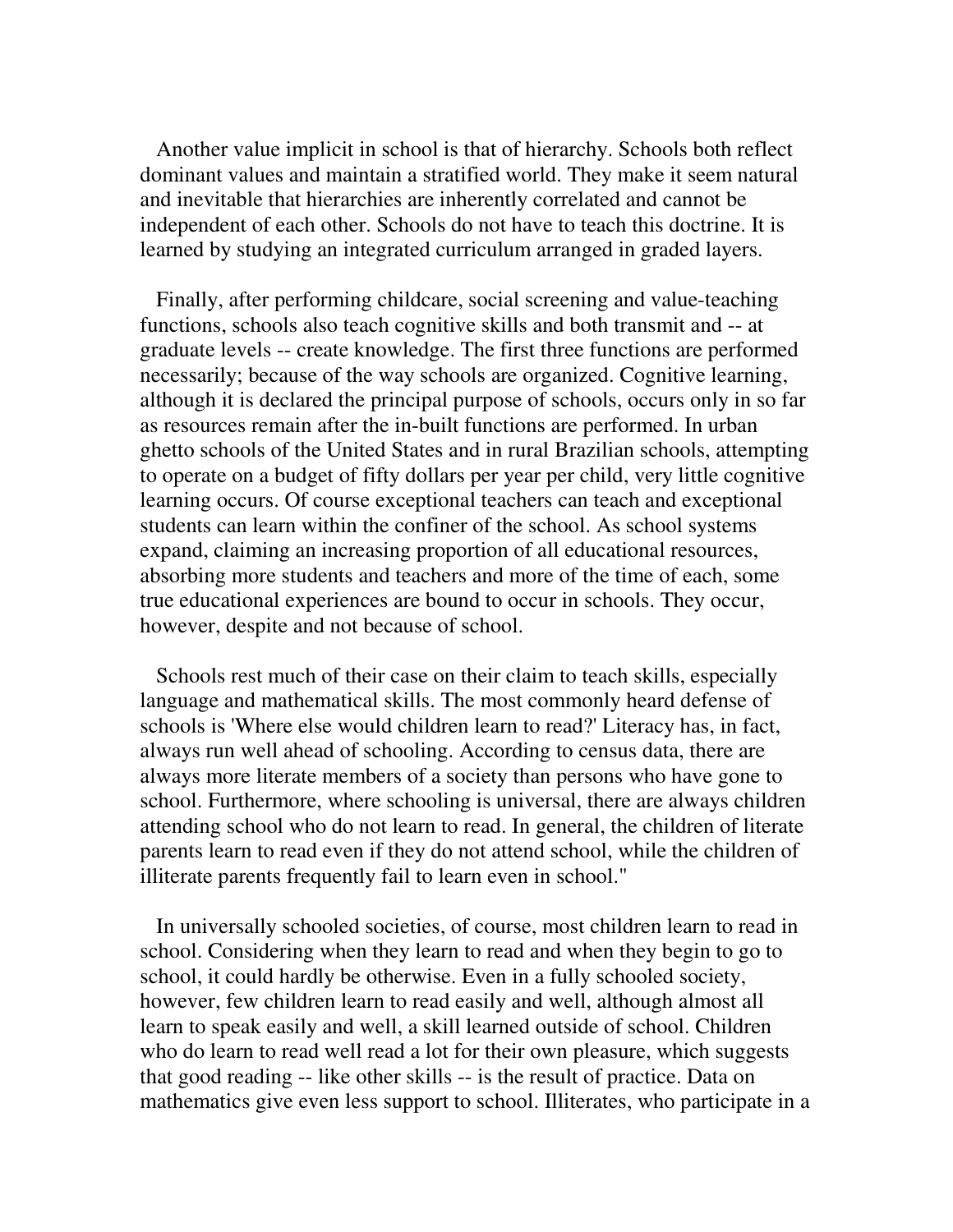money economy all learn to count, add, subtract, multiply and divide, while only a small percentage of people in a fully schooled society ever learn much more. Of those who take algebra in high school, only a small percentage do better than chance on an objective test.

 There is a body of data collected by Jerome Bruner and his students showing that children who go to school learn concepts, which are not learned by those who do not go to school. The concepts studied were those made famous by Jean Piaget, who found that most French and Swiss children learn at about ages six to eight that water poured from a short fat cylinder into a tall thin one is still the same amount of water. Bruner's students found that African bush children who go to schools, which are patterned after the French, learn such concepts much better than similar children who do not go to school. These experiments did not, however, test the effect of relevant learning environments other than school. Until a unique effect of schooling is demonstrated, with everything else controlled, Bruner's data show only that environments affect concept learning and suggest that the more relevant the environment is to the concept the more effect it has.

 Another claim is that schools teach the grammar of language, the theories of mathematics, science and the arts. Undoubtedly they do; but the real question is whether these things are learned in school more than they would be otherwise. Achievement tests give little support to schools. As in the case of mathematics, only a small minority of students do better than chance on the formal aspects of any subject matter. Students who are interested in these matters learn them and those who are not do not. Whether interest in them is stimulated by schools remains very doubtful. Einstein, commenting upon a short period he had to spend in school preparing for a degree examination, said that as a consequence he was, for several years afterwards, unable to do any creative work.

 The pernicious effect of schools on cognitive learning, of which Einstein complains, is best seen by contrasting the impact of schooling on privileged and underprivileged children. The underprivileged, whose home environments are lacking in the specialized resources schools provide, are relatively unsuccessful in school and soon leave it with an experience of failure, a conviction of inadequacy and a dislike for the specialized learning resources of which they are subsequently deprived. The privileged, whose home environments rare rich in the specialized resources of the school, who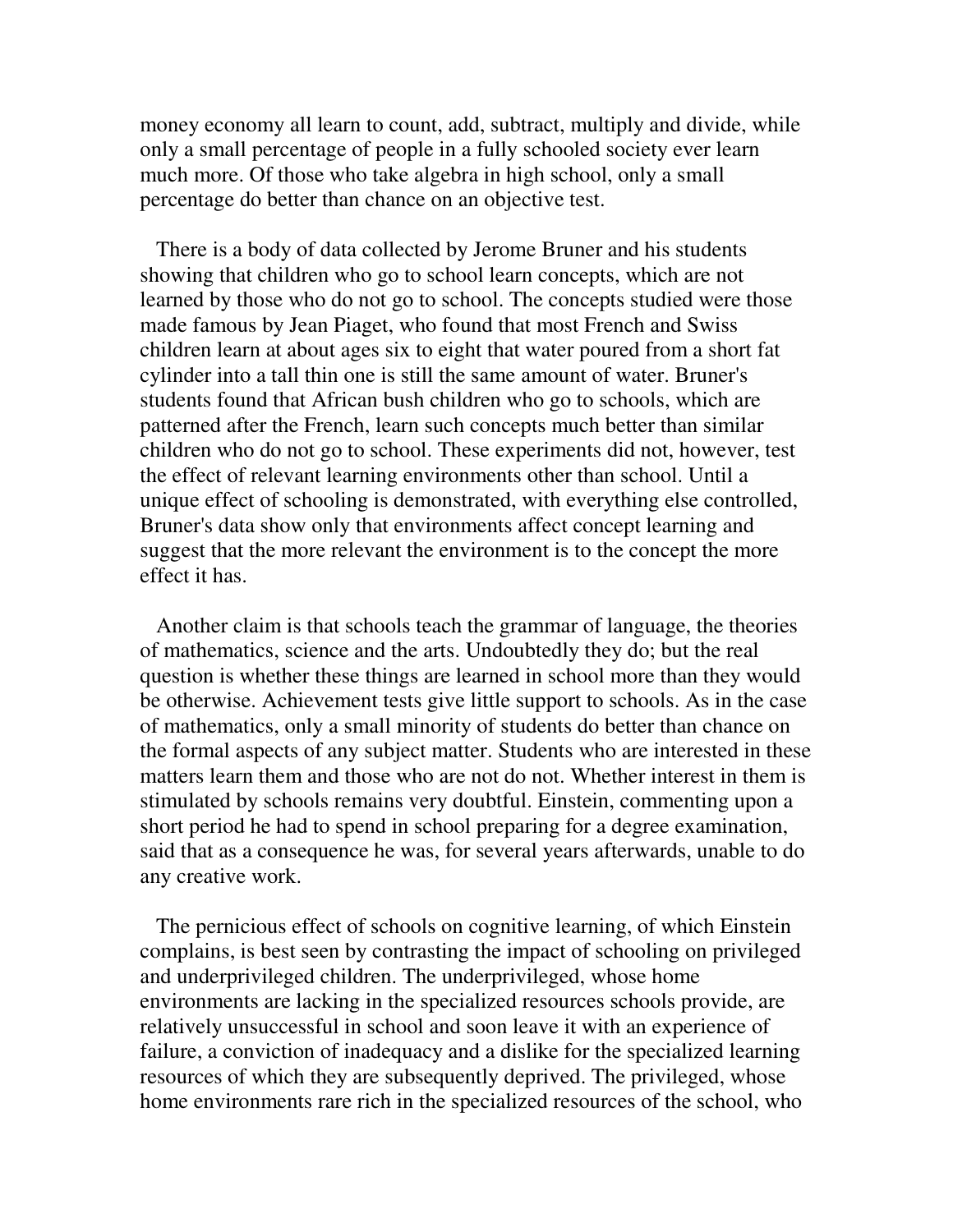would learn on their own most of what the school has to teach, enjoy relative success in school and become hooked on a system which rewards them for learning without the exercise of effort or initiative. Thus, the poor are deprived both of motivation and of the resources, which the school reserves for the privileged. The privileged, on the other hand, are taught to prefer the school's resources to their own and to give up self-motivated learning for the pleasures of being taught. The minorities of Einstein's and Eldridge Cleavers lose only a little time. The majority loses their main chance for an education.

 First-hand knowledge is the ultimate basis of intellectual life. To a large extent book learning conveys second-hand information, and as such can never rise to the importance of immediate practice.... What the learned world tends to offer is one second-hand scrap of information illustrating ideas derived from another second-hand scrap of information. The secondhandedness of the learned world is the secret of its mediocrity. It is tame because it has never been scared by facts.

#### Alfred North Whitehead: *The Aims of Education and Other Essays*

# 3 WHAT SCHOOLS ARE

 It may seem academic to distinguish what schools do from what schools are, but the purpose of the distinction is very practical. Alternatives to schools cannot be formulated unless we can define school. Schools perform necessary social functions, which, in some form and combination, always have to be performed. Some people believe that schools can be reformed while others hold that no specialized alternatives to schools are needed, since all the education men require can come as a by-product of their other activities. Neither position can be refuted or properly evaluated without a definition of school. The reasons for defining schools are heuristic; to know better what to do and what to avoid in planning alternatives. Precision, therefore, is less important in the definition than usefulness in practice. We define schools as institutions, which require full-time attendance of specific age groups in teacher-supervised classrooms for the study of graded curricula. The better this definition fits an institution the more nearly does the institution correspond to the stereotype of school. Alternatives in education can be most generally defined as moving away from this stereotype. Unless they move far enough and fast enough, however, to escape the 'gravitational pull' of the school system, they will be re-absorbed.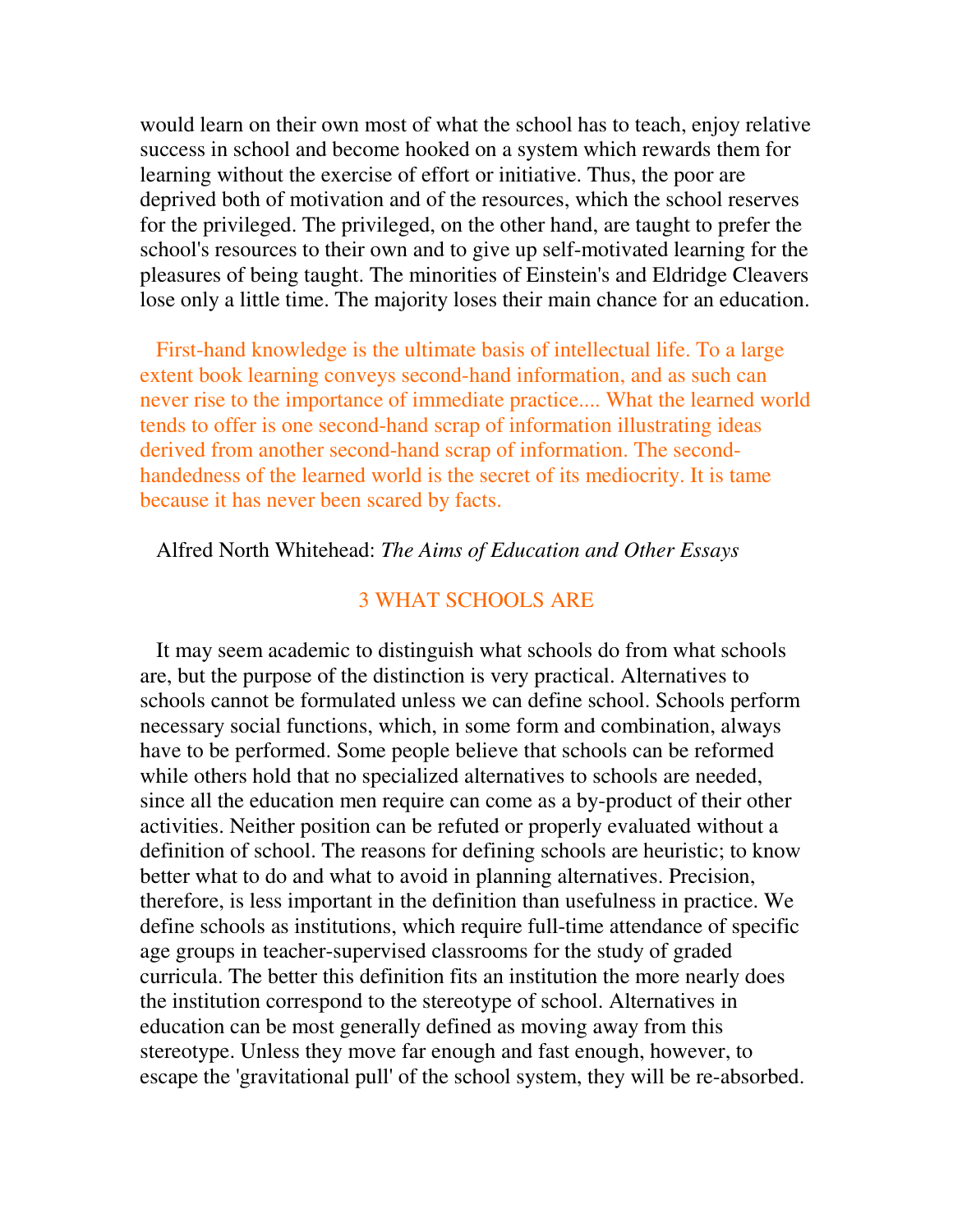By specifying the age of required attendance, schools institutionalize childhood. In schooled societies, childhood is now assumed to be a timeless and universal phenomenon. But children, in the modern sense, did not exist three hundred years ago and still do not exist among the rural and urban poor who make up most of the population of the world. In his *Centuries of Childhood* Phillipe Aries shows that, before the seventeenth century, children dressed as adults, worked with adults, were imprisoned, tortured and hanged like adults, were exposed to sex, disease and death, and in general did not have a special status. The sub-culture of childhood did not exist.' The medieval church assumed that children, baptized in infancy, reached the age of reason at about the age of seven; this meant that they were from then on fully responsible for their acts, not only to men but also to God. They were capable, that is, either by positive acts or by neglect, of consigning themselves to everlasting torment. In its time this doctrine was not unique. Children were treated no more tenderly in the Arab or Oriental worlds or, for that matter, in Africa or America.

 All cultures, of course, distinguish infants and sexually immature youth from adults. All cultures have initiation rites which signal entrance into full adult status. All cultures make some distinction between what adults and non-adults may do and have done to them. This is not to say, however, that all cultures have a sub-culture of childhood. Children in the western culture are not expected to work, except at their studies. Children are not responsible for any nuisance, damage or crime they commit upon society. Children do not count, legally or politically. Children are supposed to play, enjoy themselves and prepare themselves for adult life. They are supposed to go to school, and the school is supposed to be responsible for them, guide them and, temporarily at least, take the place of their parents. Childhood explains the priority, which schools give to custodial care.

 Childhood must also be viewed in contrast with modern, pre-retirement adult life. Childhood and the adult world of work have been drawing apart. While children have been increasingly indulged, pre-retirement adults - women as well as men -- have been increasingly molded to the world of machines and institutions. Childhood has become more child-centered, more indulgent, while adults have been increasingly constrained. The argument for schools is that they provide a necessary bridge from childhood to adult life, that they gradually transform the indulged child into the responsible adult. Schools take the child from his garden, by carefully graded steps, to a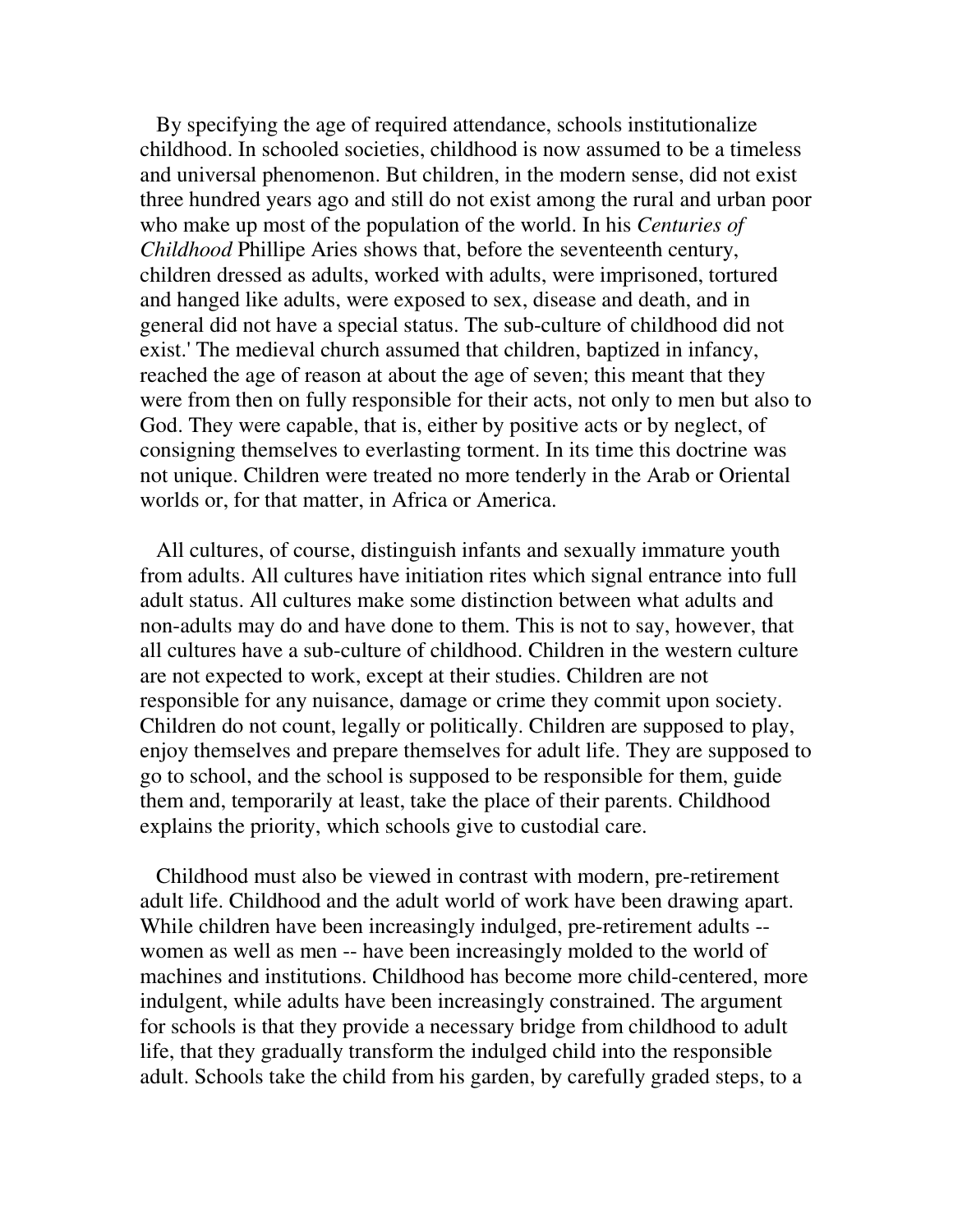prototype of the world of work. They enroll the 'complete child' and graduate the 'complete man'.

 As in the case of the school, childhood has probably served a useful purpose. The pre-childhood treatment of children was, and is, undesirably brutal. Many of the protections childhood has brought to children are important and necessary -- so much so that it is vital to extend them, not only to other children, but also to adults. Sexual abuse, under conditions, which make consent a farce, is one example. The exploitation of labor under similar conditions is another: one parry has the choice of working or starving while the other has to choose merely between one laborer and another. The enforcement or neglect of conditions which stunt the growth or unnecessarily limit the opportunities of children, or adults, need to be prohibited and prevented wherever they occur. But this is impossible if the indulgence of already indulged children is endlessly multiplied. Furthermore, while some protections and indulgences are necessary and good, too many are bad, and we have reached and passed many thresholds in the institution of childhood at which benefits become liabilities. Many of these are obvious and need no argument. One, which has already been noted, is the extension of the age of childhood to include fully mature adults, so long as these adults remain in school. Much of the protest on the part of youth is related to this fact, as is the resentment by adults of this protest. The case for youth is obvious. Old enough to have children of their own and to fight for them, they are encouraged to do only the latter and are denied the right to participate fully in the economic product of the society. The adult case is also easy to understand. These children, they say, want to remain children and yet to enjoy the privileges of adults. In part, the adults are right. What they forget is that youth did not create the institution of childhood but were created by it.

 Schools, as creators of social reality, do not stop with children. They also create schoolteachers. Before there were schools there were caretakers of children, gymnastic disciplinarians enforcing practice, and masters with disciples. None of these three assumed that learning resulted from teaching, while schools treat learning as if it were the product of teaching.

 The role of the schoolteacher in this process is a triple one, combining the functions of umpire, judge and counselor. As umpire, the teacher rules answers right or wrong, assigns grades and decides upon promotion. As judge, the teacher induces guilt in those who cheat, neglect their homework,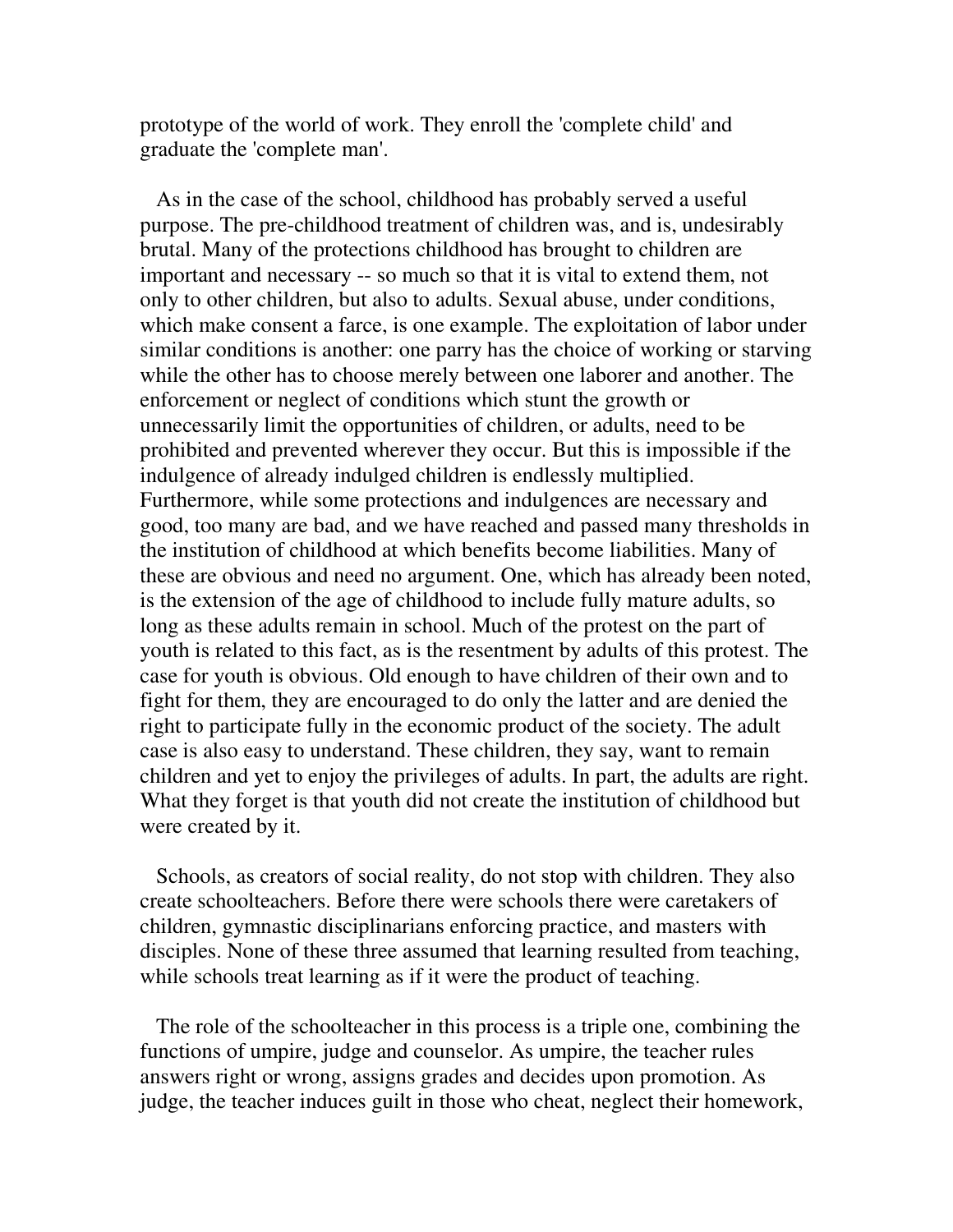or otherwise fail to live up to the moral norms of the school. As counselor, the teacher hears excuses for failure to meet either academic or moral standards and counsels the student on choices to be made both inside the school and out. This description fails to sound strange only because students are regarded as people without civil rights. Imagine combining the role of policeman, judge and attorney for the defense -- or the role of buyer, appraiser and economic counselor -- or the role of referee, athletic commissioner and coach. In a purely formal sense, the student in this situation is helpless, while the teacher is omnipotent.

 In American schools the teacher is obviously not omnipotent. Almost the reverse seems to be true. How can this be explained? Teachers have the roles and powers described above. They also exercise them, but usually not effectively. This is because the system has broken down, but the breakdown is itself inherent in the distortion which school creates in the true roles of the teacher. As suggested above, these were exemplified in the preschool era: in the Greek slave who safeguarded his young charges in their excursions about the city, in the disciplinarian who kept them at their practice of arms, in the master prepared to dispute with them in matters of politics, ethics and philosophy. Of these, only the disciplinarian survived without major distortion in the early schools. Drill with the pen rather than the sword involved only a change of instrument, and the method was equally effective. Schools stopped being effective in teaching skills when this method was abandoned. The other two roles were totally distorted in their incorporation into school. The caretaker role depended completely for in educational validity upon not over-stepping its bounds. The caretaker slave had nothing to say about place, time or activity except to keep his charges within the bounds of safety. The educational value of the activities depended upon student selection and conduct. The master was also transformed into his opposite when placed within the school. His true role was to be questioned and to answer in such a way as to provoke ever-deeper questions. In the school, this role is reversed -- the master becomes the questioner and is forced to propound orthodoxy rather than provoke exploration.

 Children and teachers do not yet make a school. Without required attendance in specialized space, teachers and children could be a home, a nursery or a crusade. Required classroom attendance adds the time and space dimensions, which imply that knowledge can be processed, and that children have an assigned time and place. During infancy they belong in the home. At kindergarten age they begin to belong, for a few hours a day, in school. The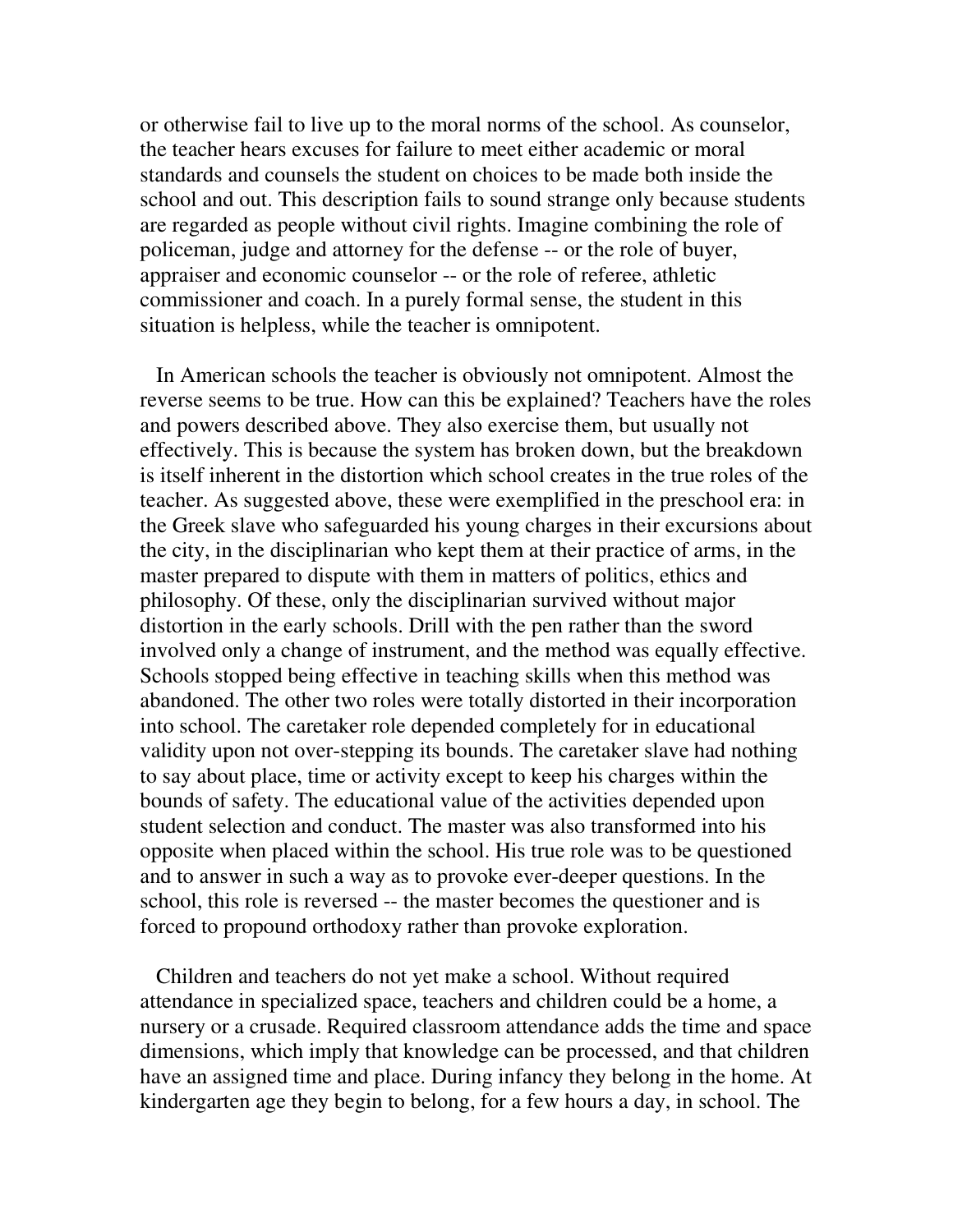amount of school time increases with age, until college becomes Alma Mater, sacred or soul mother, the social womb in which the child develops and from which he is finally delivered into the adult world. Classrooms may be varied to include laboratory, workshop, gymnasium and year abroad, but this is all scholastic space -- sanitized, sealed off from the unclean world, made fit for children and for the transmission of knowledge. In this specialized environment, knowledge must be transmitted; it cannot merely be encountered, since in most instances it has been taken out of its natural habitat. It must also be processed, not only to clean it up but also to facilitate transmission.

 The transmission of knowledge through teaching, and it's processing to fit school and school children, seems perfectly natural in a technological age, which engineers a product to fit every human need. Once knowledge becomes a product, the graded curriculum follows an ordered array of packets of knowledge each with its time and space assignment, in proper sequence and juxtaposed with related packages. The graded curriculum is the fourth dimension of the school. As in the case of the other defining characteristics, its quantitative aspects are critically important. Childhood becomes a problem when extended over too many years and too many aspects of life. Teaching becomes a problem when students begin to depend upon it for most learning. Classroom attendance becomes a problem when it builds sterile walls around too much of normal life. Similarly, curriculum becomes a problem as it approaches international universality. How much required attendance, classroom teaching and curriculum is tolerable is not a matter for academic discussion. Free people, choosing freely as individuals and in voluntary groups among an ample array of alternatives, can best make these decisions.

 Recent international achievement studies demonstrate quite clearly that the universal international curriculum is now a fact. International norms for mathematics and science have been established. These are admittedly the areas of greatest uniformity but others are not far behind. Nor is the proliferation of vocational schools, black studies and life-adjustment classes a significant counter-trend. These auxiliary curricula are either tied to the core curriculum, in terms of prerequisites and grade standards, or else the degrees they lead to are meaningless in the market place.

 The graded curriculum may be the most significant characteristic of the school, especially in terms of the school's role in society. This, however, is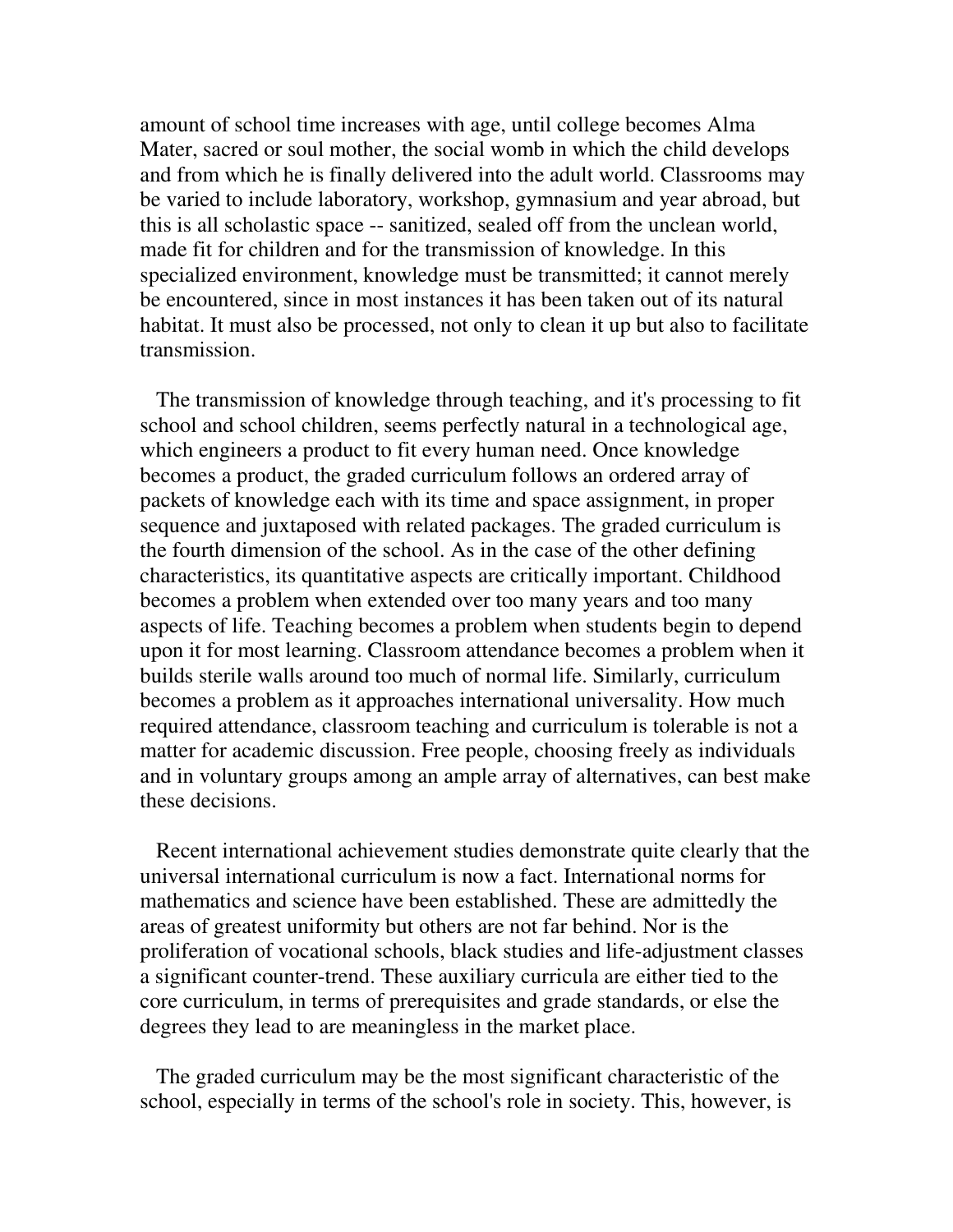only because the curriculum is the keystone of a system based on institutionalized childhood, teaching and classroom attendance. Curriculum gives structure to these other elements, uniting them in a way, which determines the unique impact of school on students, teachers and society.

 In itself, the central idea of curriculum is both simple and inevitable. Learning must occur in some sequence and there must also be some correlation between different sequences of learning. These sequences and correlations could, of course, be different for each individual. To some extent they must be, and every educator pays lip service to this idea. Almost no one, on the other hand, would insist upon avoiding all attempts to correlate the learning programmes of different individuals.

 For a teacher to impose a preferred order on his subject matter is natural and desirable. To adjust this order to the needs of each individual student is also desirable, but at some point may become self-defeating. It is also desirable that teachers learn from each other and adjust their own order of teaching accordingly. But imposing upon teachers an order not of their own choosing is undesirable, and requiring students to follow a particular order, except in deference to a particular teacher, is self-defeating. Only people committed to the idea of a knowledge factory, which must run on a prearranged schedule, will disagree. The argument that students and teachers must be able to transfer from place to place without losing time is valid only if the synchronized knowledge factory is assumed.

 Synchronized learning requires, however, not merely a standard order imposed on all students and teachers, but also the integration of the different orders of the various subject matters. This integration of curricular sequence creates the school system, which in turn constrains individual schools in all of their major characteristics. Thus, the core curriculum of secondary schools is dictated by standard requirements for college entrance. Since the economic value of other curricula depends upon their relationship to the core curriculum, this curriculum directly or indirectly determines hours of attendance, classroom standards, teacher qualifications and entrance requirements for the entire secondary-school system. Schools, which deviate significantly from any of these norms, lose their accreditation and their ability to qualify students for college entrance. Even primary-school reforms can survive only if they do not threaten the progression of their graduates through the higher reaches of the system.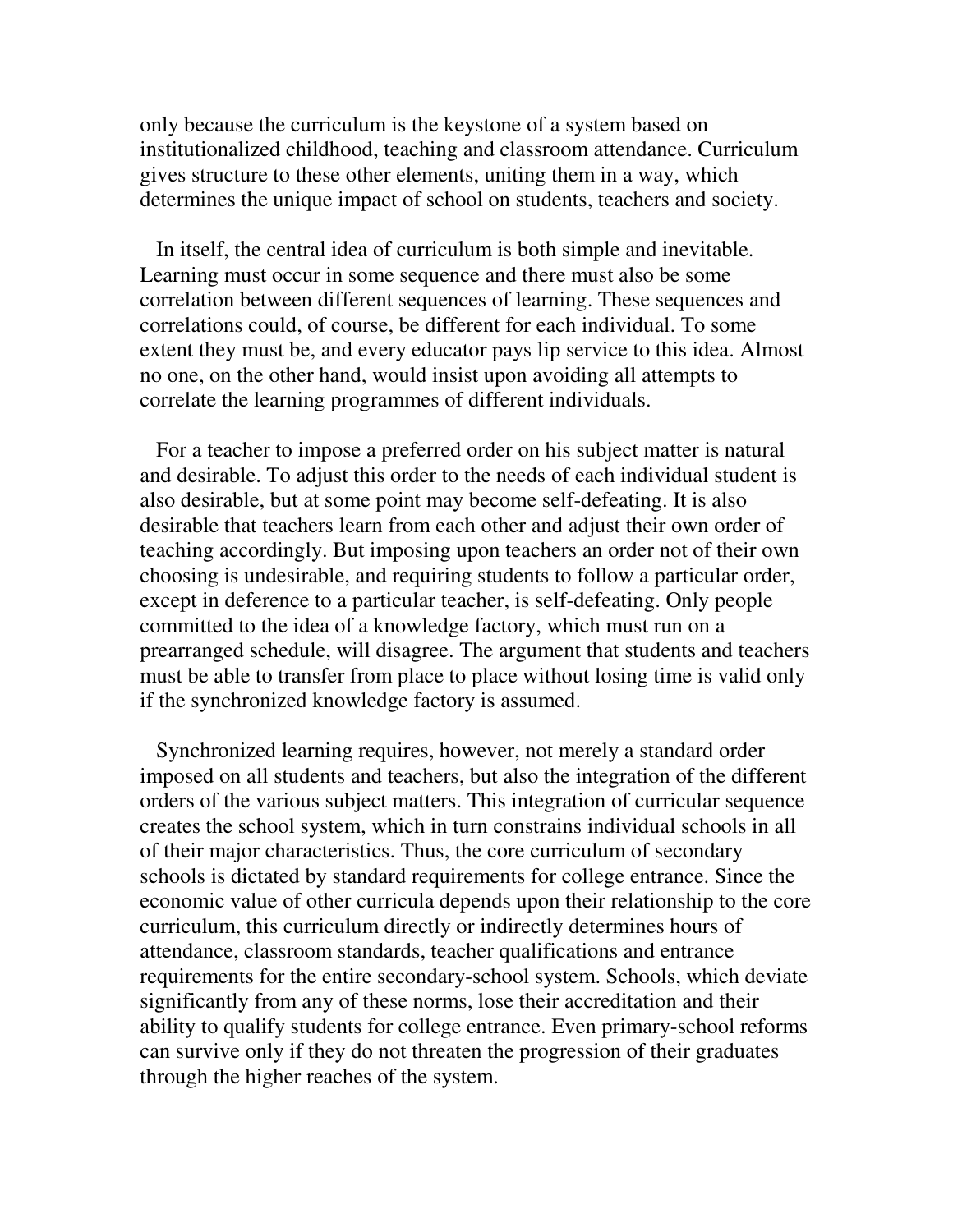It is by way of the standardized graded curriculum, therefore, that schools become a system, which then acquires an international monopoly of access to jobs and to political and other social roles. It can be argued that this monopoly is not by any means complete. Some corporations will still employ the unschooled genius, while Roosevelt and Churchill did not have to pay more than lip service to the schools they attended. But these are exceptions and, if the trend continues, they will not exist for long. Organization by grade, standardized intelligence and achievement testing, promotion within the system and certification for employment, are all justified by a curriculum which determines the internal structure and operations of a school, relationships between schools, and relationships between school and other institutions.

 Would an educational institution lacking one of the defining characteristics proposed above still be recognizable as a school? Perhaps theoretically an institution based on children, teachers and classrooms, but without curriculum, might be called a school but it would have little resemblance to schools, as we know them, and could more accurately be called a collection of training centers. Schools without children can be imagined but adults would not, for long, put up with teachers, classrooms, required attendance and curriculum. Schools for children without teachers are hard to imagine, while a child/teacher/curriculum combination appears intrinsically unstable without the restraining influence of the classroom. Teachers and children alone might work, but they would be hard to recognize as an institution, let alone a school. It is easy, on the other hand, to see children, teachers, classroom attendance and curriculum as created by and for each other. It is also easy to see schools as a stable element in a fully technological world. Schools treat people and knowledge the way a technological world treats everything: as if they could be processed. Anything can, of course, be processed, but only at a price, part of which involves ignoring certain aspects of the thing and certain by-products of the process. The price of processing people is intrinsically high. They tend to resist. What has to be left unprocessed may be the most important part of the person. Some of the by-products of educational processing are already evident. The greatest danger, however, lies in the prospect of success. A successfully processed humanity would lose the little control of its destiny which has always distinguished man from the rest of the world.'

 Ritual is play: it defines our Utopias and gives expression to our dreams. Ritual is serious play, but if we believe that our ritualized Utopia is an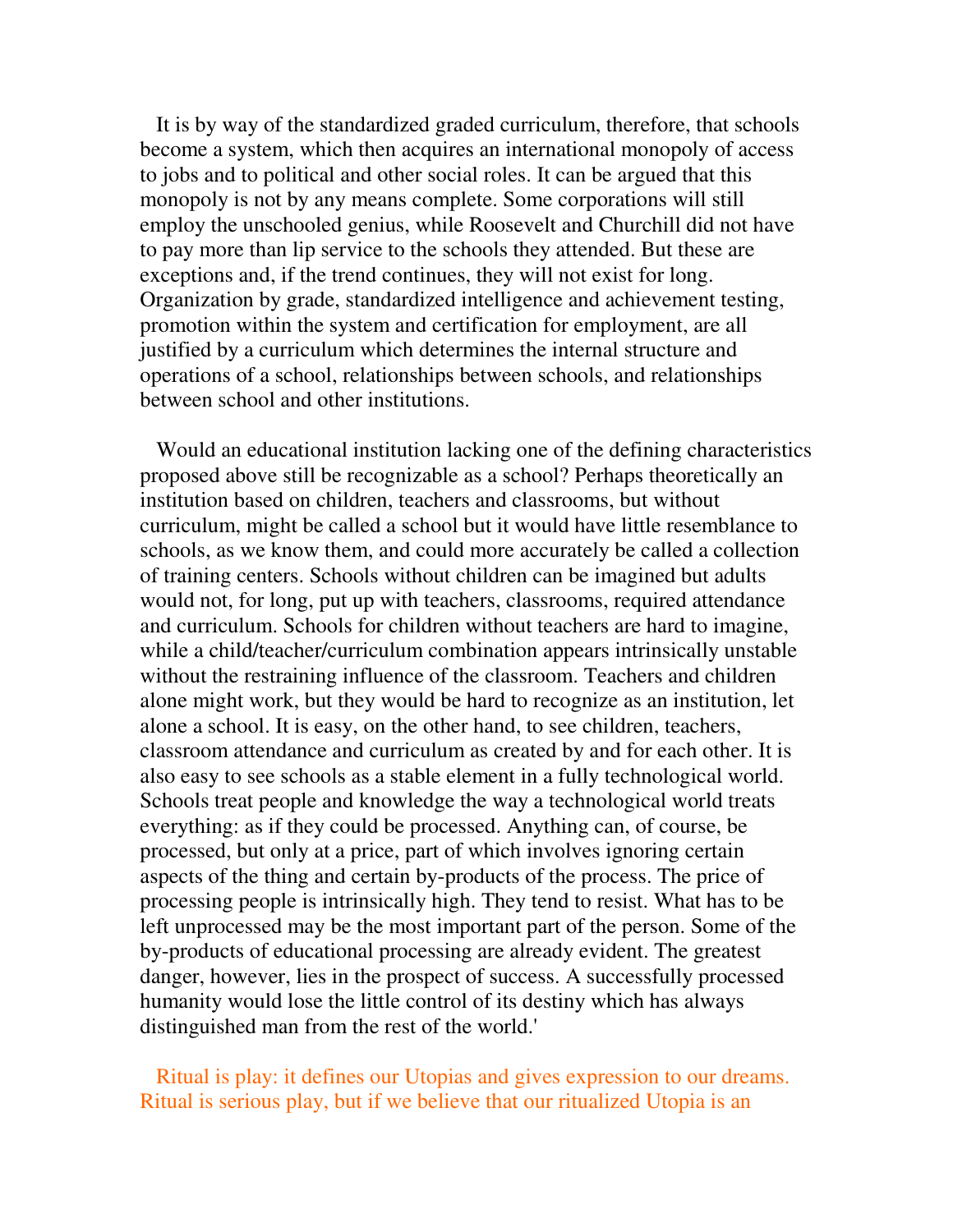accomplished fact, it ceases to be play and becomes an ideological instrument of oppression.

Jordan Bishop

# 4 HOW SCHOOLS WORK

 As the songwriter said, long before Marshall McLuhan, 'It ain't what you do, it's the way that you do it'. In the case of schools the medium really is the message. Schooling is social ritual, bridging the gap between social theory and social practice. In psychological terms, ritual makes it possible to live with cognitive dissonance which arises from discrepancies between ideals and actions.' Corresponding to ideals and actions at the personal level are ideologies and practices at the level of society. To discuss schools in these terms is to ask, not what they do functionally, or what they are in essence, but how they achieve the effects on behavior, which they observably do achieve.

 It may be useful to begin with an example from religion, where ritual is more familiar. The discrepancies between Christian precept and Christian practice are well known, thanks to ministers and priests. Christians are supposed to do unto others, as they would have others do unto them. They are supposed to give others double what they ask. They are supposed to share all they have and to seek out those in trouble so as to minister to their needs. In practice, most nominal Christians are businessmen, professional men or workers who drive a hard bargain, look out for their own, regard the poor as shiftless and undeserving and stay as far away from prisons, slums and charity hospitals as they can. The discrepancies between teaching and practice are reconciled by participation in the rituals of church attendance, baptism, communion, prayer and Christian burial, to name but a few. There are, of course, a minority of Christians who live according to Christ's teachings. Among them are such modern martyrs as Camille Torres and Martin Luther King, many recent victims of Brazilian torture, and many more un-distinguished men and women, all over the world, fighting for justice or serving the poor.

 Just how rituals serve to help people believe they are Christians, when their behavior deviates sharply from Christian teaching, is not easy to understand. It is clear that they do, however, just as saluting the flag helps the man who cheats on income tax believe he is a first-class citizen. One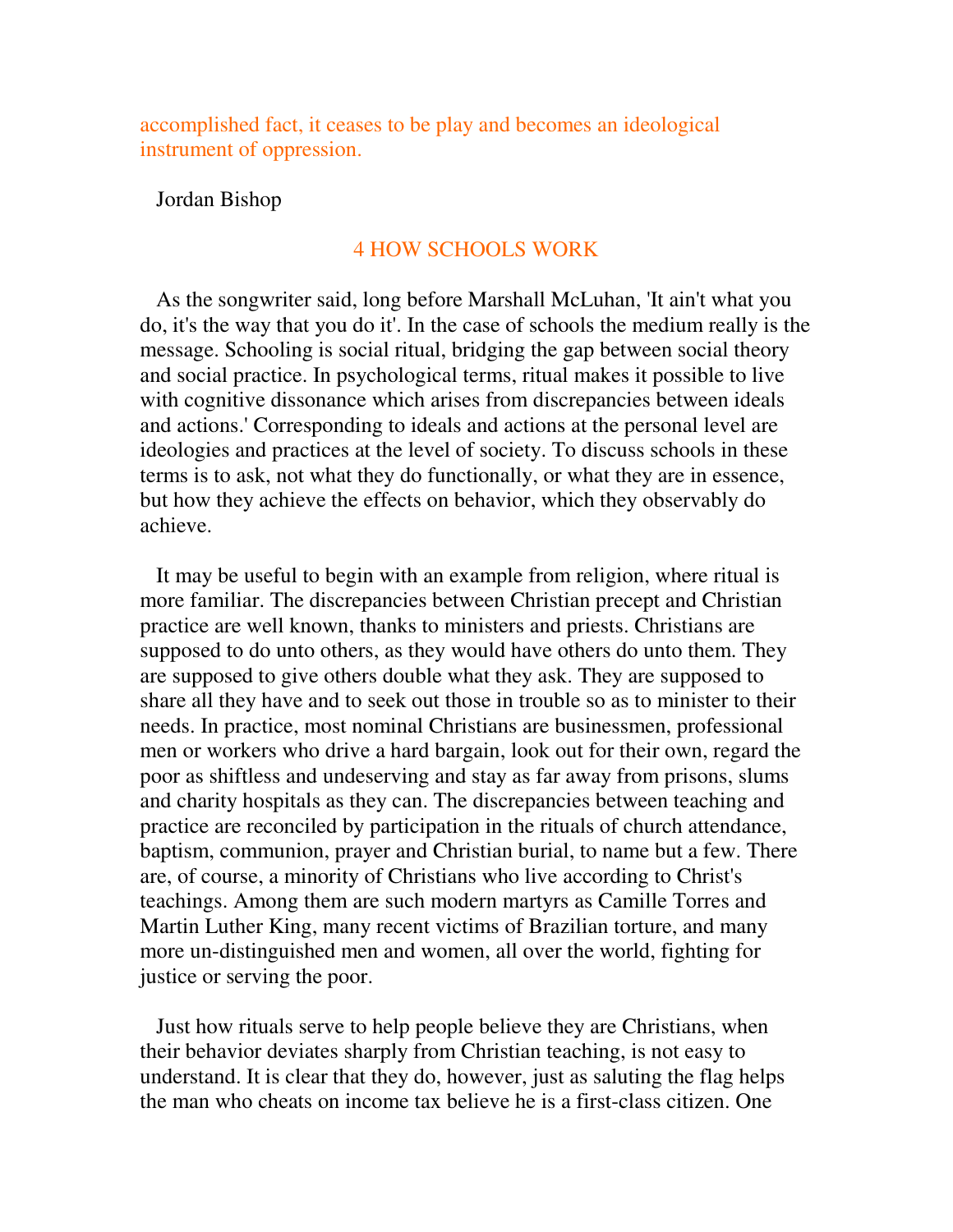explanation is that people are fallible; that their intentions matter more than their actions, and that ritual provides a means of expressing what is in their hearts. This explanation may be plausible where religion and patriotism are concerned. It will have hard going when we begin to look at schools.

 Let us look at four ideologies, which play a prominent role in society, examine the corresponding realities, and then identify the scholastic rituals, which help to bridge the gap between ideology and reality. The ideologies selected are those, which deal with equal opportunity, freedom, progress and efficiency.

 There is equal opportunity, according to the ideology of modern societies, for every man to achieve whatever his ambitions dictate and his abilities permit. This ideology asserts that all levels and branches of schooling are open to all and that only their dedication and brains limit scholars. It proclaims that all occupations and social levels are open to anyone with enough drive and the ability to deliver the goods. Increasingly the school is recognized as the major avenue to occupations and social roles, and the openness of scholastic channels is, therefore, stressed as guaranteeing access not only to academic but also to social advancement. This is the ideology of equal opportunity: pretending to make everyone's advancement depend solely upon his own personal qualities.

 The reality is that all advancement is at the expense of others. Schools, occupational ladders and social class structures are all hierarchies in the shape of pyramids. In school, each higher grade is also smaller. Seldom can grades or levels be skipped. Each successive competition must be survived, therefore, in order to reach the top. In industry the picture is the same. For every president of Standard Oil, ten thousand office boys are left behind.

 At what age are the opportunities equal? At birth? It seems unlikely that at birth the son of a president, even though he should begin as office boy, would have no better chance than the son of an office boy. But, if not equal at birth, the chances certainly become less equal with every year of life. By the time school begins, no one has irrevocably lost, but as soon as kindergarten is over, grades and IQ scores are recorded, and from then on the door is almost closed for those whose grades and scores are low. This is not because these grades and scores are valid. Even those who believe in them admit that at this age they are highly unreliable.' But judgments have to be made. Judgment about which school, which track, which teacher; all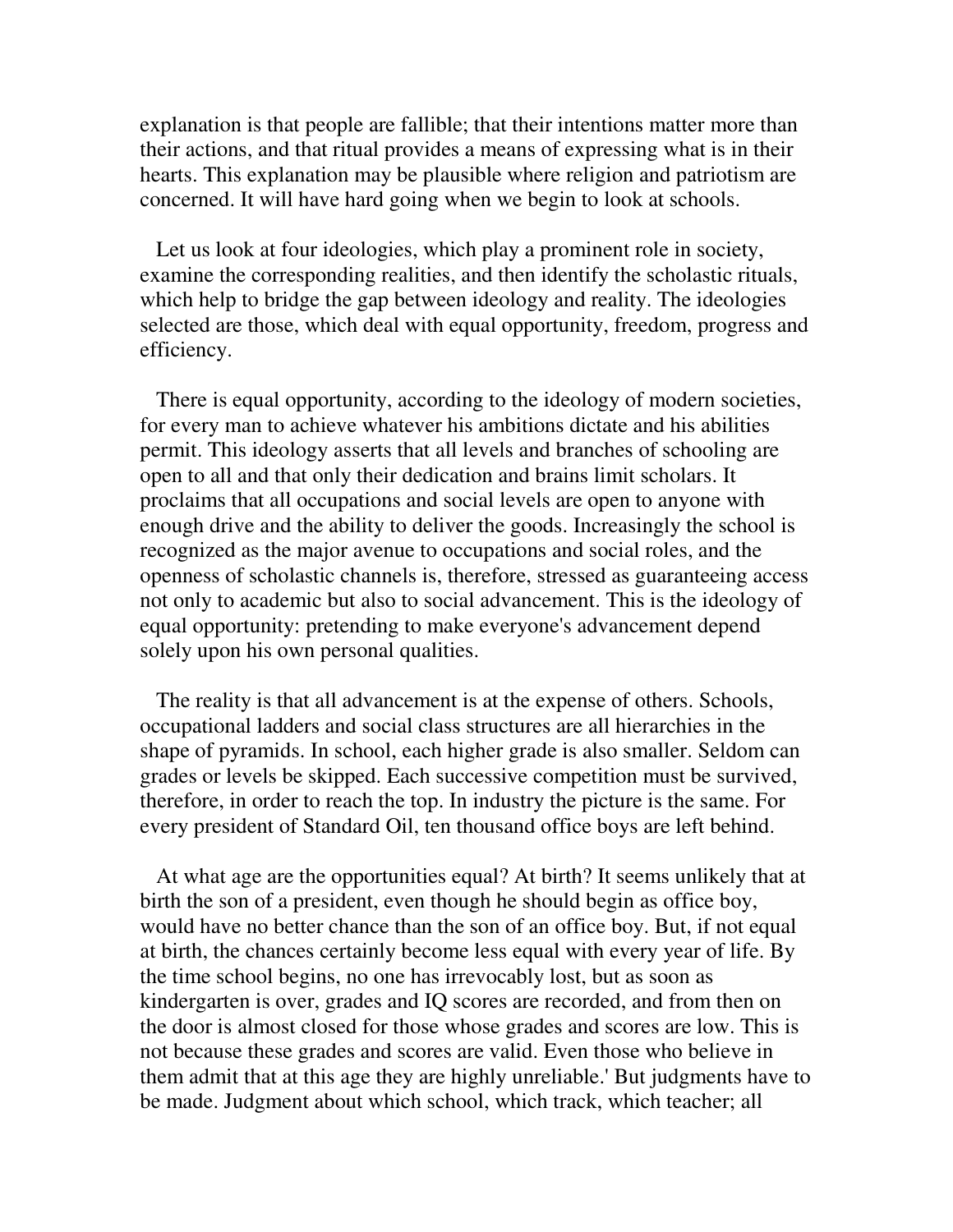judgments that vitally influence the chances for the future. Once the elementary school is passed, it is nonsense to speak any longer of equal opportunity for those who have not done well enough to go on to a good academic secondary school. One trade-school boy in thousands may wind up as head of a construction company, but this is the great exception. In fact, every step up the ladder for one is a step down for another; one can rise to the top only over the heads of thousands. Corresponding to the ideology of equal opportunity is the reality of enforced inequality, with the odds of staying near the bottom many times higher than the odds of getting to the top.'

 'But of course!' will be the reply. This is the nature of hierarchy. Everyone understands what equal opportunity means. If this is so, then why not tell it like it is? Call it the social lottery. In truth, it would have to be called the loaded social lottery, with each child getting as many chances as his father has dollars. But this would not suit the purposes served by calling it equal opportunity. Everyone is supposed to think he has an equal chance whether he does or not. It is better for his morale. For the moment, the question is not whether this should or should not be. This is how it is and the question is, how is it kept that way? How are people induced to believe, or at least act as though they believed, in equal opportunity when in fact there is no such thing?

 They are induced to believe it by ritual progression up the ladder -- the school ladder, the promotion ladder, the income ladder, the social status ladder. As long as people are climbing, it is easy to maintain the illusion that all roads lead to the top. One step at a time, that's how one gets there. The fact that there isn't enough time in a normal life span for the man who gets to the top to touch all the steps on the way is easily overlooked. It makes sense that if you climb, step by step, you get to the top.

 There are enough steps so that everyone can climb a few. Grades in school are easy enough at first, in rich countries, and almost everyone passes these early grades. By the time the going gets rough the lesson has been learned: there is equal opportunity, but men just aren't all equal. The job ladder works the same way. Everybody except those who really did badly in school gets to go up a few steps. Then the intervals get longer. People get a little older. It doesn't matter so much anymore.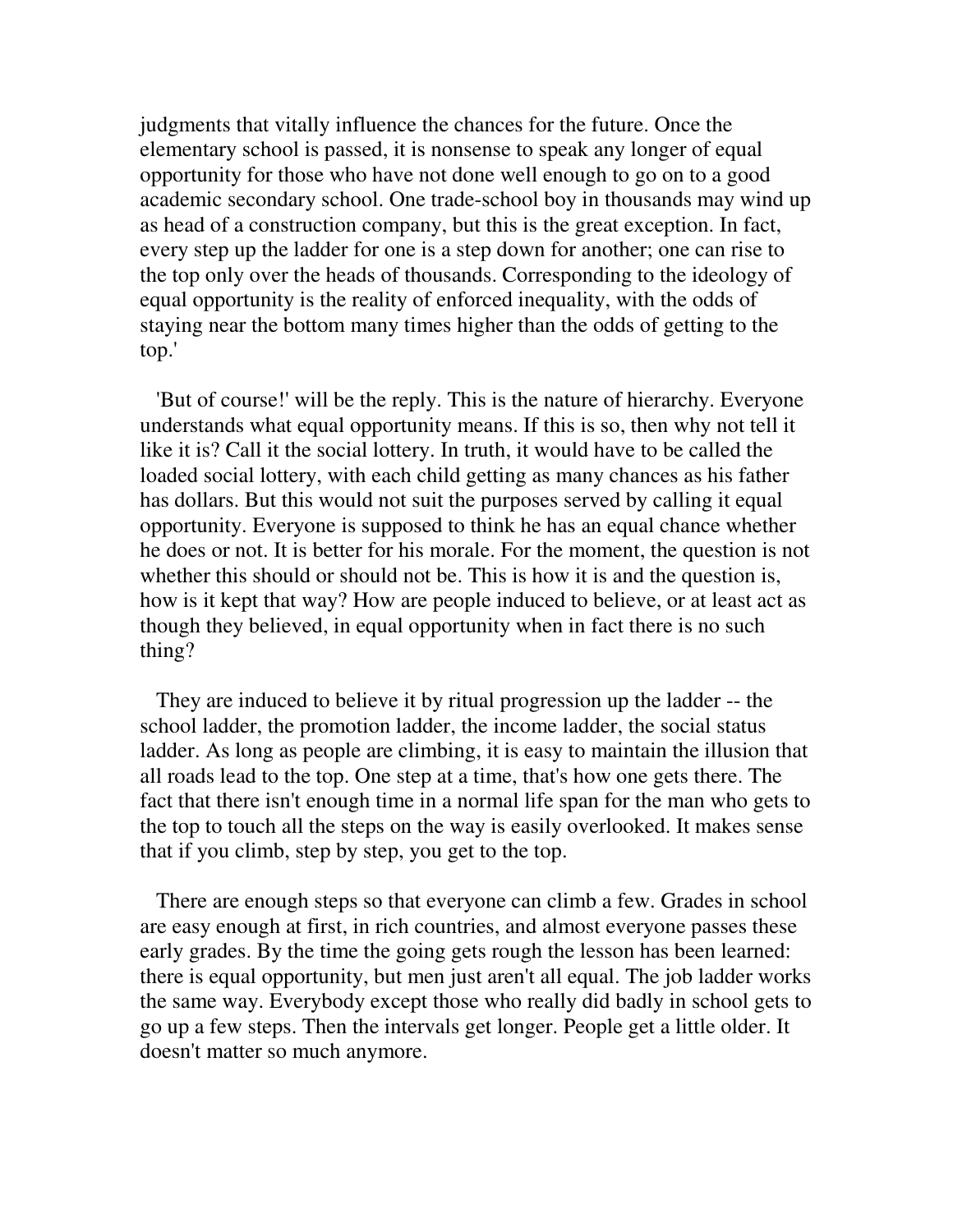Everyone's income also is allowed to rise a little, even if he doesn't get promoted. Annual increments, each year a little more; and by the time the plateau is reached the illusion is also established that everyone has had a chance. Some are just luckier than others. Obviously this is not the whole truth. But people are induced to believe it by participation in the ritual of progression.

 The ideology of freedom is that all men have certain inalienable rights: the right of assembly, the right of petition for redress of grievances, the right to be free from unreasonable searches and seizures, the right to counsel, the right not to bear witness against themselves -- i.e. to be free from torture in the first, second or third degrees. The facts are that all over the world the flickering lights of freedom are going out. In the communist world, deviationists and enemies of the people have no civil rights. In the capitalist world, over half of the nations which were democracies twenty years ago now have military regimes, many of which use torture as an everyday instrument of government. The remaining 'democratic' governments include South Africa, where civil rights extend only to non-Africans and non-Asians, and then only if they are careful to leave the issue of apartheid alone. In the United States there is the South, where blacks have the rights, which whites deign to give them. In the rest of the country peoples' rights are increasingly determined by police and national guardsmen. Black Panthers, dissident Democrats and college students are ever more in danger of having rites instead of rights.

 How is belief in freedom maintained in the face of these facts? Largely by the rituals of democratic process. Among other things, the last presidential election in the United States helped people forget the police power used at the Chicago Convention by one wing of the Democratic Party against the other. Equally, the last national election in France helped people forget the military and police suppression of students and workers, which had occurred just a few months before. These dramatic examples, however, are not as important as the daily rituals of democracy in convincing people there is freedom where there is increasing domination and suppression. The professor, exhibiting his academic freedom by denouncing the establishment, students flaunting hair styles and kicking up their bare feet, sit-ins, paint-ins, sleep-ins and pot parries -- useful as these things are, they serve to reassure people that they are still free when in fact they may not be.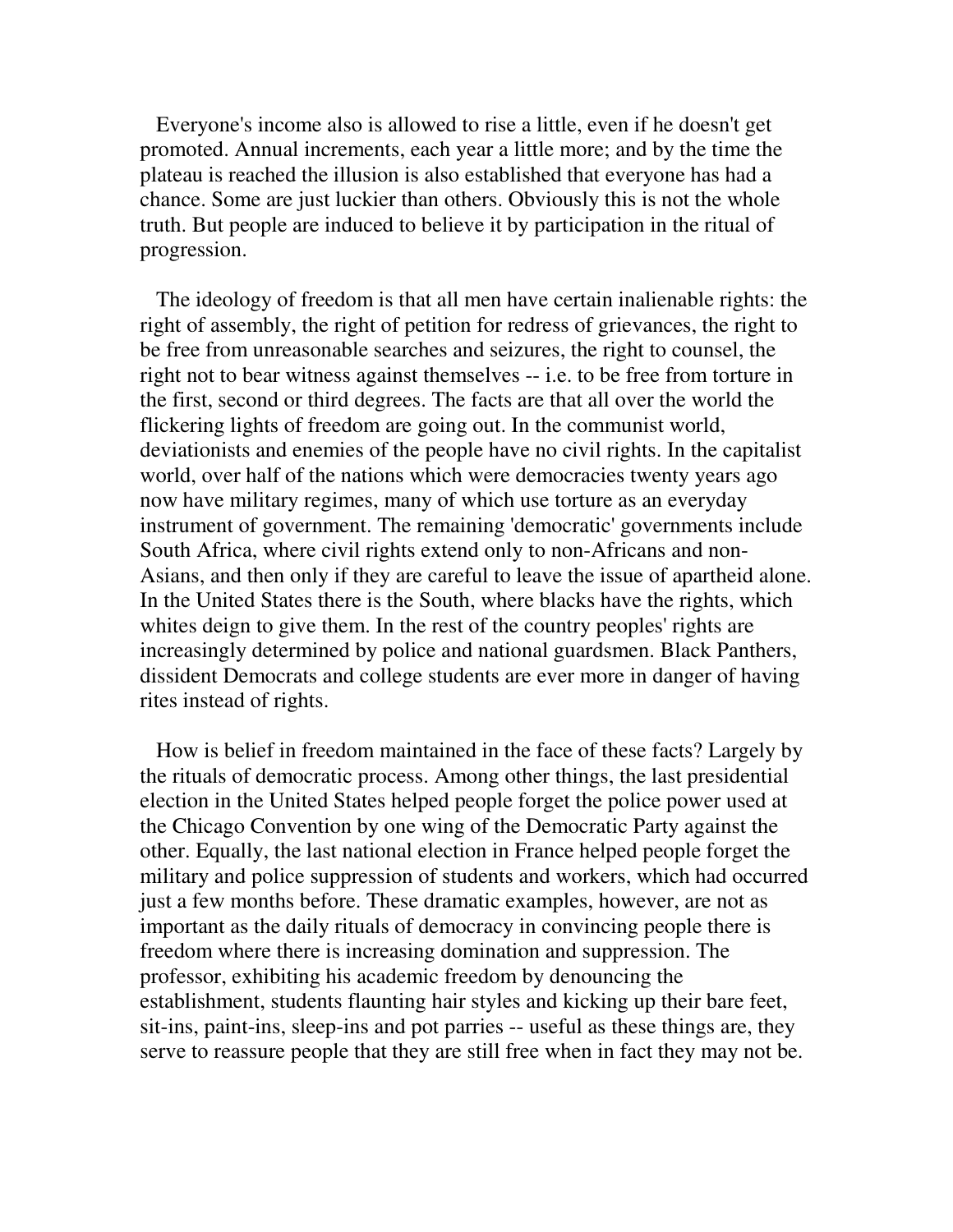In the outside world, we have the angry editorial, the enterprising reporter's expose, the new magazine going the old ones one better, and the legislative investigation. A few serve good purposes. Many more merely help to maintain the illusion of freedom. These examples are deliberately chosen not to represent pure ritual. Whether the acts cited above are real or ritual depends on who is doing what for what purpose. Ritual plays a positive as well as a negative role in human affairs. The fact that the rituals of freedom are equivocal testifies to the duality of ritual as well as to the subtleties of freedom. With few exceptions, only those who know how to play the game -- those already in positions of privilege even though dissident are able to -- use the liberty which democratic process provides. Those who are deprived have little real access to democratic process. This is one reason Jefferson despaired of orderly reform, carried out within the rules. But the rules themselves, ritually followed, disguise the basis for Jefferson's reliance on periodic revolution. The democratic process, in school and society, helps people accept the discrepancy between the assumption of freedom and the facts of domination and suppression. We do not want to lose our democratic process but neither do we want to delude ourselves about how much freedom we have. We can extend the limits of our own and other people's freedom only if we know what obstacles stand in the way.

 The ideology of progress is that our situation is improving and will continue to improve, without any demonstrable limits upon the degree or scope of future improvements. The facts are that we are near the limits at which the atmosphere can absorb more heat or the seas more pollution, near the limits of the earth to support more population, near the limits of the patience of the poor to subsist on the bounty of the rich, near the limits of the rich themselves to either tighten further the screws they have fastened on themselves or to live much longer with the indulgences they have invented. People who do not want to face the implications of these facts say that the problems they imply will be solved by new discoveries and inventions. But the discoveries and inventions of the past have merely brought us to our present predicament. Future discoveries and inventions can only sharpen this predicament. For regardless of how near or far away the limits are there can be little doubt that they exist, while the ideology of progress knows no limits. The earth, human population and human nature are all finite while progress is infinite. This theoretical problem might not have to bother people if various kinds of progress were in reasonable balance, but this is not the case. Our ability to kill each other and ourselves is growing much faster than our productive capacity. The gap between the rich and the poor is rapidly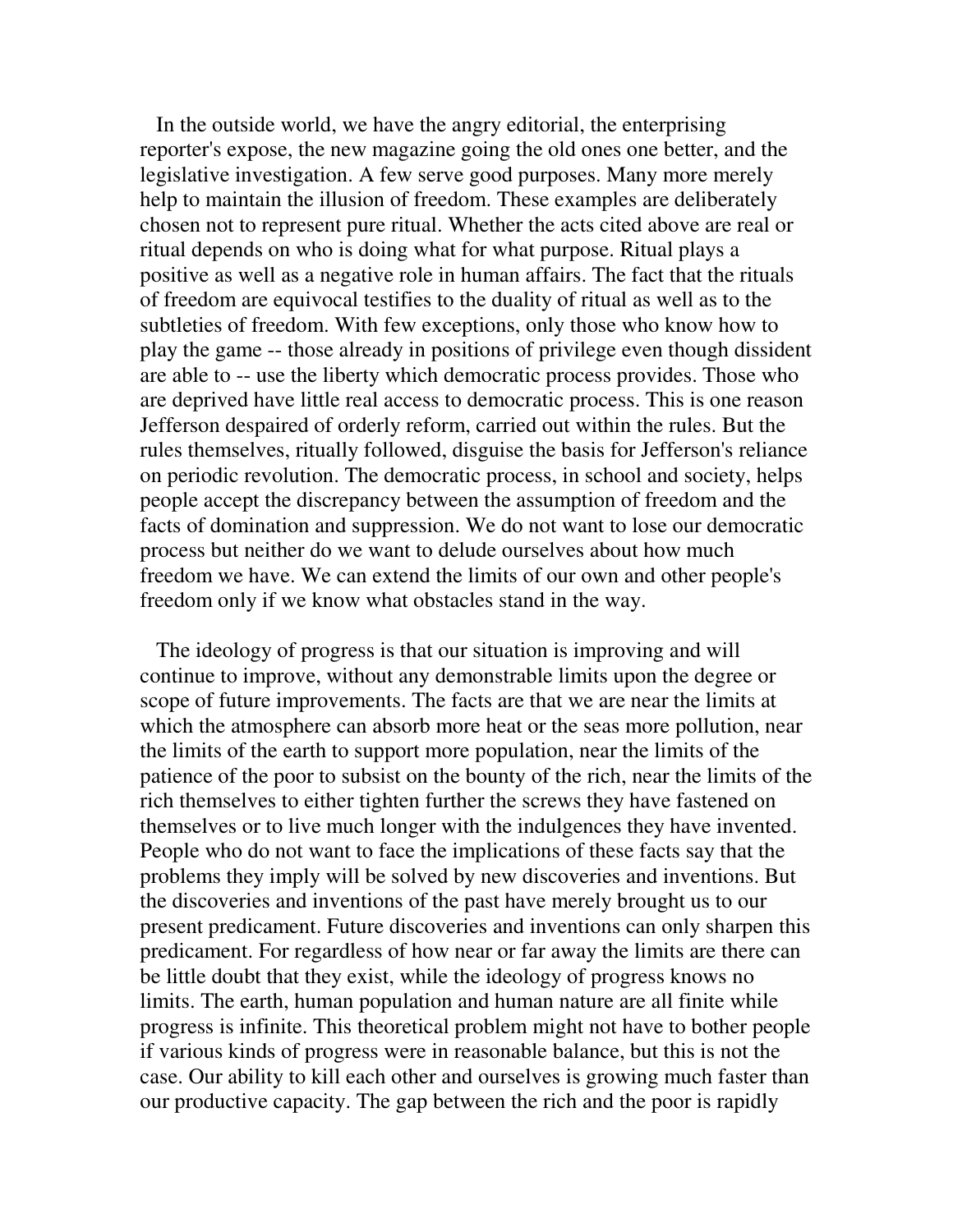widening. Psychological tensions are increasing much faster than our ability to deal with them.

 The ideology of progress is, then, faced with a set of very hard facts, which contradict its assumptions. How are these contradictions reconciled? They are kept from consciousness primarily by the ritual of research -- the continuing quest for new knowledge, new insights, new techniques. Research is a very important non-ritual fact, but it is also an important ritual. The ritual of research induces the belief that new discoveries change the whole picture, that every day is a new day with a new set of rules and possibilities. This is clearly false. Even the most important new discoveries and inventions leave almost everything else unchanged. The invention of breeder reactors stretched the world's supply of fissionable material enormously. Nuclear fission extends the limits of possible energy sources even more. But these far-reaching developments do not affect the absorption capacity of the atmosphere at all. They have no effect on human population except to threaten its total annihilation. They influence man's ability to think and to govern himself in only the slightest degree. Yet the myth of renewal by research, the belief that major new discoveries can renew all terms of all problems -- this myth and belief permit men to avoid seeing the very hard barriers to further progress, which in fact exist.

 Research is so identified with school that its impact as ritual renewal affects students even more than it does the general population. The greatest impact of research on students, however, comes by way of its effects on curriculum. One of the hallmarks of modern schooling, which separates it most sharply from its own tradition, is that its offerings are labeled as ever new. Yesterday's knowledge is out of date. In Norway serious thought is being given to declaring degrees more than five years old invalid. The merit of this proposal is that it belatedly recognizes what was always true, that degrees have little validity. Its rationale, however, is that five-year-old knowledge is no longer valid. Every worker is obliged to come back periodically to the school to refurbish the knowledge he received the last time. Real education is, of course, a lifetime process. But real education and real research are also continuous, not periodic processes. Genuine research and education integrate the new into the much greater mass of the old, and this can only be done in the course of work, in the actual discovery and application of the new. The ritual of renewal does serve its purpose, the purpose of recreation, which need not be superficial. When it clothes the nakedness of the myth of progress, however, it does a great disservice. And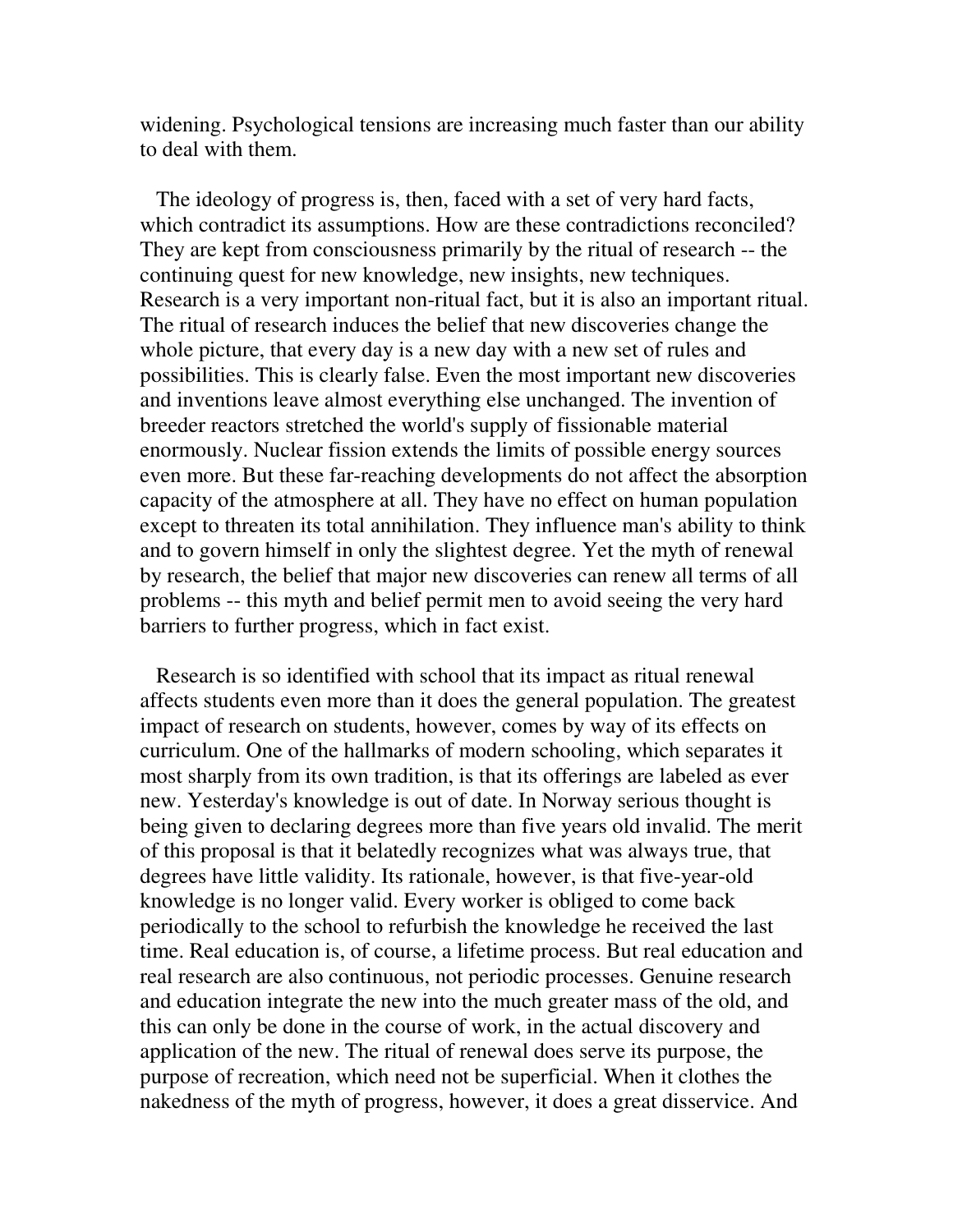this it does particularly by way of the school. The illusion that knowledge must be contemporary to be valid stands between the generations. This conceit of the young is largely the result of the ritual of curriculum renewal as practiced by the school.

 The ideology of efficiency is that modern man has solved his production problems by means of efficient organization, that other men can do likewise, and that most of man's remaining problems can be solved by a similar approach. The fact is, as Kenneth Boulding has recently suggested, that gross national product, the current measure of a nation's output, is actually a measure of economic inefficiency. Employment in the wealthier countries increasingly follows Parkinson's Law --that employment increases as production decreases. More and more people in the wealthier countries are employed in the service sector, doing things of dubious value. Consider government and corporate bureaucrats, salesmen, advertisers, bankers, accountants, lawyers, teachers, policemen, soldiers, polltakers, social workers, for example. There is no doubt that all of these people do something that someone values, but there is also little doubt that as many people hate what they do. Lawyers provide the clearest example; for every winner at law there is a loser. The same thing holds, a little less obviously, for all of the kinds of workers listed above and for many other services as well. Many physical goods are also of dubious value. Military weapons, pornography and billboards certainly have as many detractors as supporters. Super-jets, automobiles, gravestones and schools are also in the doubtful category. Meat products, tobacco, alcohol, marijuana and fluoridated water all have varying degrees of opposition. The point is not that work is bad or even, in itself, of doubtful value. It is rather that the value of work depends upon what it produces.

 Most people would agree that efficiency is misapplied to killing, loving and eating, for example. But the ideology of efficiency does not reflect these reservations. Its high priests have no qualms about drugging children to keep them quiet in school, using electric shock to torture prisoners or napalm to burn Vietnamese villages. How, then, are the discrepancies between the ideology and the facts of efficiency kept from overwhelming the public conscience? The answer is that it is done through the ritual of activity.

 Schools learned long ago that the way to keep children from thinking is to keep them busy. Classes, clubs, athletics, cultural activities, homework; the devil finds work for idle hands to do. This is also how attacks on the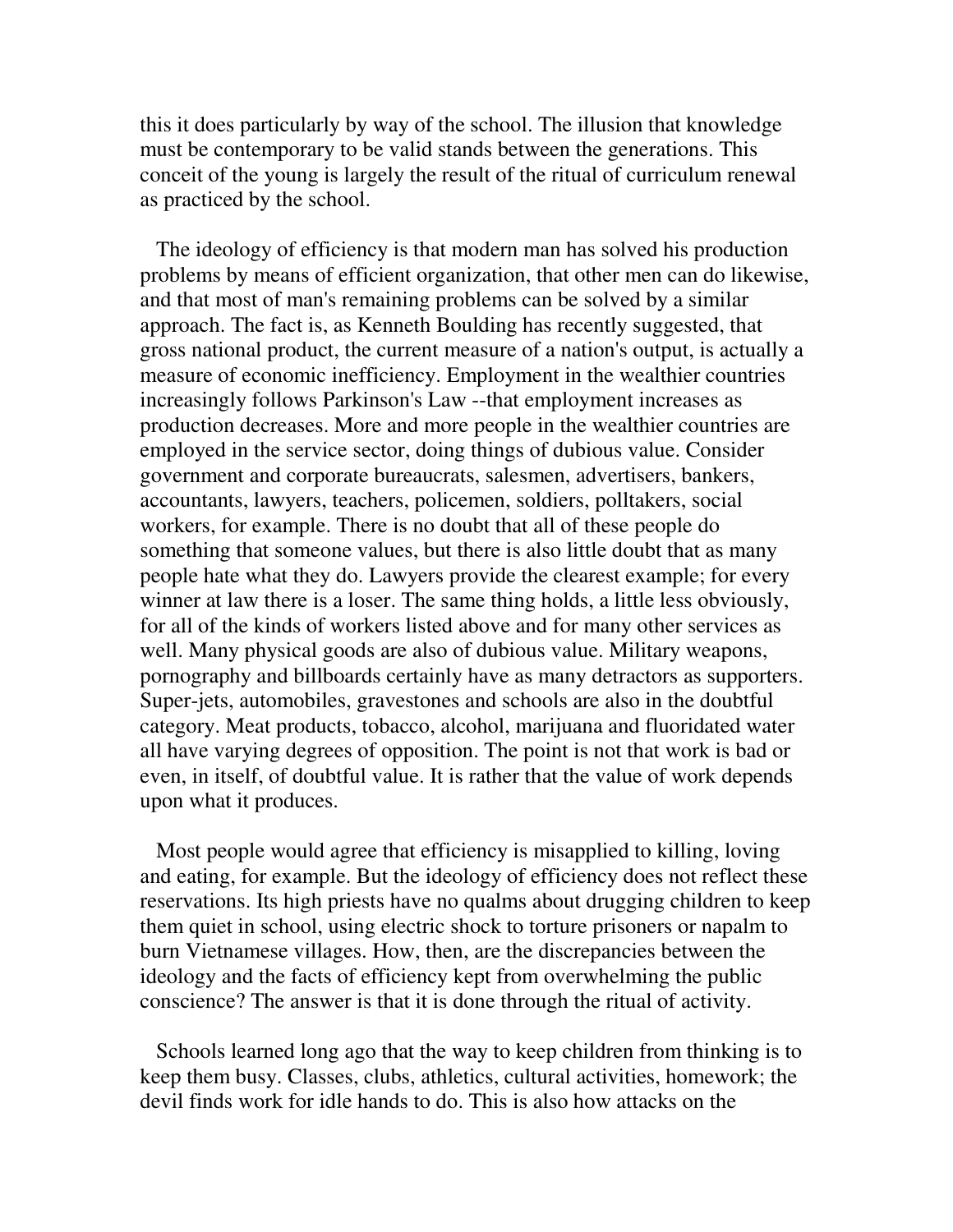efficiency of the school are met -- more courses, more degrees, more activities, more enrolment. The graduates of school are well prepared to participate in the activity rites of the outside world: more committees, more projects, more campaigns, more products, more industries, more employment, and more gross national product. Not all activity is ritual. But in a nation capable of producing all of its agricultural and industrial products with 5 per cent of its labor force, as is the United States, ritual must account for much of the remaining 95 per cent. It must also account for much of the time of adults who are not in the labor force and of students who are in school.

 Schools have succeeded in ritualizing education because they serve societies, which dedicate themselves to consumption, which assume that man wants principally to consume and that in order to consume endlessly he must bind himself to the wheel of endless production. The whole theory of schooling is based on the assumption that production methods applied to learning will result in learning. They do result in learning how to produce and consume -- so long as nothing fundamental changes. As a means of learning to adapt to changing circumstances, production methods are ridiculous. The need to distinguish these two kinds of learning is kept from our attention mainly by our participation in the scholastic ritual.

 A single shelf of a good European Library was worth the whole native literature of India and Arabia.... It is, I believe, no exaggeration to say that all the historical information which has been collected from all the books written in the Sanskrit language is less valuable than what may be found in the most paltry abridgements used at preparatory schools in England.... I think it clear that ... neither as the languages of the law nor as the languages of religion, have the Sanskrit and Arabic any peculiar claim to our engagement, that it is possible to make natives of this country thoroughly good English scholars and that to this end our efforts ought to be directed.... We must at present do our best to form a class who may be interpreters between us and the millions whom we govern, a class of persons Indian in blood and color, but English in taste, in opinions, in morals and in intellect. Lord Macaulay: *Parliamentary minute on Indian education*

# 5 WHERE SCHOOLS CAME FROM

 School is a stage in a succession of specialized institutions. Prehistoric rites, myths and shamans, temples and priestly castes, Sumerian, Grecian,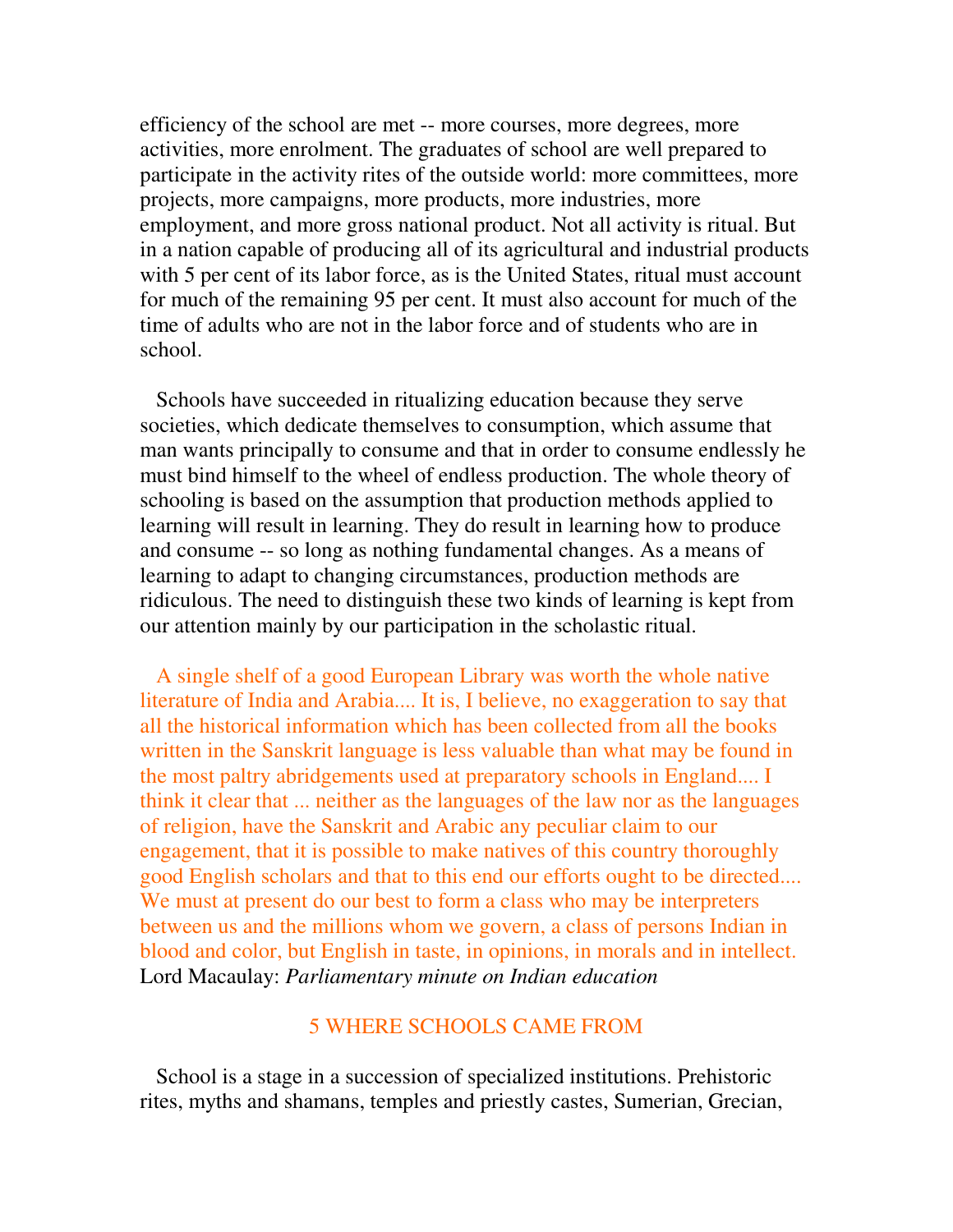Alexandrian and Roman schools, monastic orders, early universities, common and grammar schools -- all have played a part in the history of the national and international school system of today. Counterparts can be found for the functions and elements of modern schools at each stage of this history. Comparisons, which span millennia, run the risk of distorting meanings, but this risk is worth taking in order to learn from the educational trends and inventions of the past. One of the most general and instructive trends is the progressive specialization of content, method, personnel and location in something, which was originally much more than education and which, in schooling, has become something much less.

 Since 1830 archaeology and anthropology have extended the history of man many tens of thousands of years. As far back as the record goes, man has engaged in specialized activities which have important things in common with what goes on in schools. Rites and rituals -- symbolic practices seemingly unnecessary to the satisfaction of elementary physical needs -- have always been part of man's repertoire. In this man is not unique; animals engage in similar practices which seem to serve no elementary function, and even sometimes to harm the individual or the species. As far back as man's record goes, we also find evidence of people and places specialized in and for the use of myth and ritual. Some of the earliest records are in just such places: the caves of southern France and Spain, famous for their paintings of prehistoric animals, were apparently used largely for ritual practices. The only human figures included in the paintings are those of shamans, who combined the teacher's role with that of priest, magician, actor, artist, poet and ideologue. These, at any rate, are roles combined in shamans of existing tribes, whose technology and art resemble those of prehistoric man.

 Reasoning both from archaeological and modern anthropological evidence, it appears that prehistoric rites shared certain elements of current curricula. They had an age-specific character, acting out the myths related to birth, adolescence and death. They explained and celebrated both the everyday and the unusual aspects of the world. They provided activity for idle periods that followed hunt or harvest. They allowed young people to try on adult roles for size.

 The line between prehistoric and historic time is marked by the invention of writing, which corresponds roughly in time to the establishment of cities and the great religions. Education emerged out of the practice of worship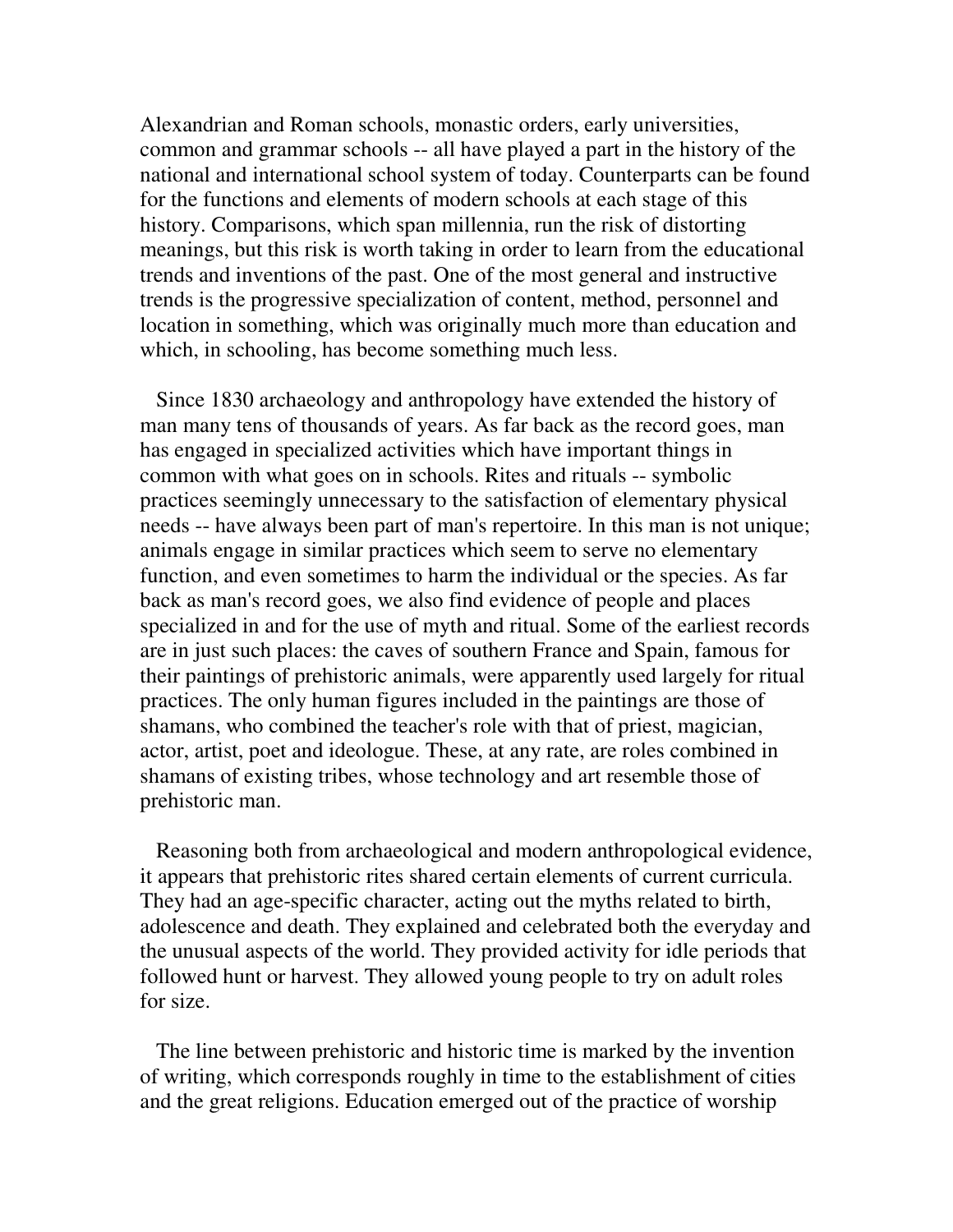and government. Its early home was the temple-court and its early practitioners were specialized priests. Writing itself was probably invented by such specialists. Shamans and priests are, thus, in the central line not only of the development of teachers and schools but of the evolution of man. Brain, hand and tongue; horde, village and city; magic, religion, art and science -- these are the milestones of man's physical, social and spiritual development. The priest-hoods of city-based religions inherited from their country-cousin shamans a mixture of magic, religion, art and science, which they began to disentangle and specialize. It is relatively well established that not only writing but accounting and mathematics, astronomy and chemistry, music, painting and poetry had their early development in the temple-courts of Egyptian, Sumerian and other ruling castes, which combined the functions of priest and king. The first formalized teaching of there arts, which still make up most of the modern core-curriculum, must have been a master-apprentice type of teaching. Even earlier, a kind of teaching among equals must have occurred, as one individual shared his discoveries or developments with others. Here is one of the two main roots of the modern school, at the very origin of systematic knowledge. This root does not appear again, in an institutionally prominent form, until the rise of the universities of the Middle Ages.

 The other, much humbler, root makes its first appearance in a Sumerian classroom built to accommodate about thirty children, the discovery of which led to the speculation that modern modal class-size may have been based on the limitations of Sumerian brick and architecture.

 Plato and Aristophanes were the first to leave surviving written records of classroom and school. These first schools of classical Athens were humble indeed -- mere appendages to an educational programme which stressed military training, athletics, music and poetry, and which taught reading, writing and arithmetic almost as an afterthought. Originally all education in Athens was tutorial -- one aspect of personal relationships which were often erotic as well. As Athens became more democratic, and pupils began to outnumber masters, group instruction gradually replaced the tutorial relationships.

 Soon after the first reference in Greek writing to group instruction in literary arts and skills, schools of medicine and philosophy are also mentioned and, soon afterwards, a class of schools conducted by Sophist philosophers. These first models of intermediate schools were based on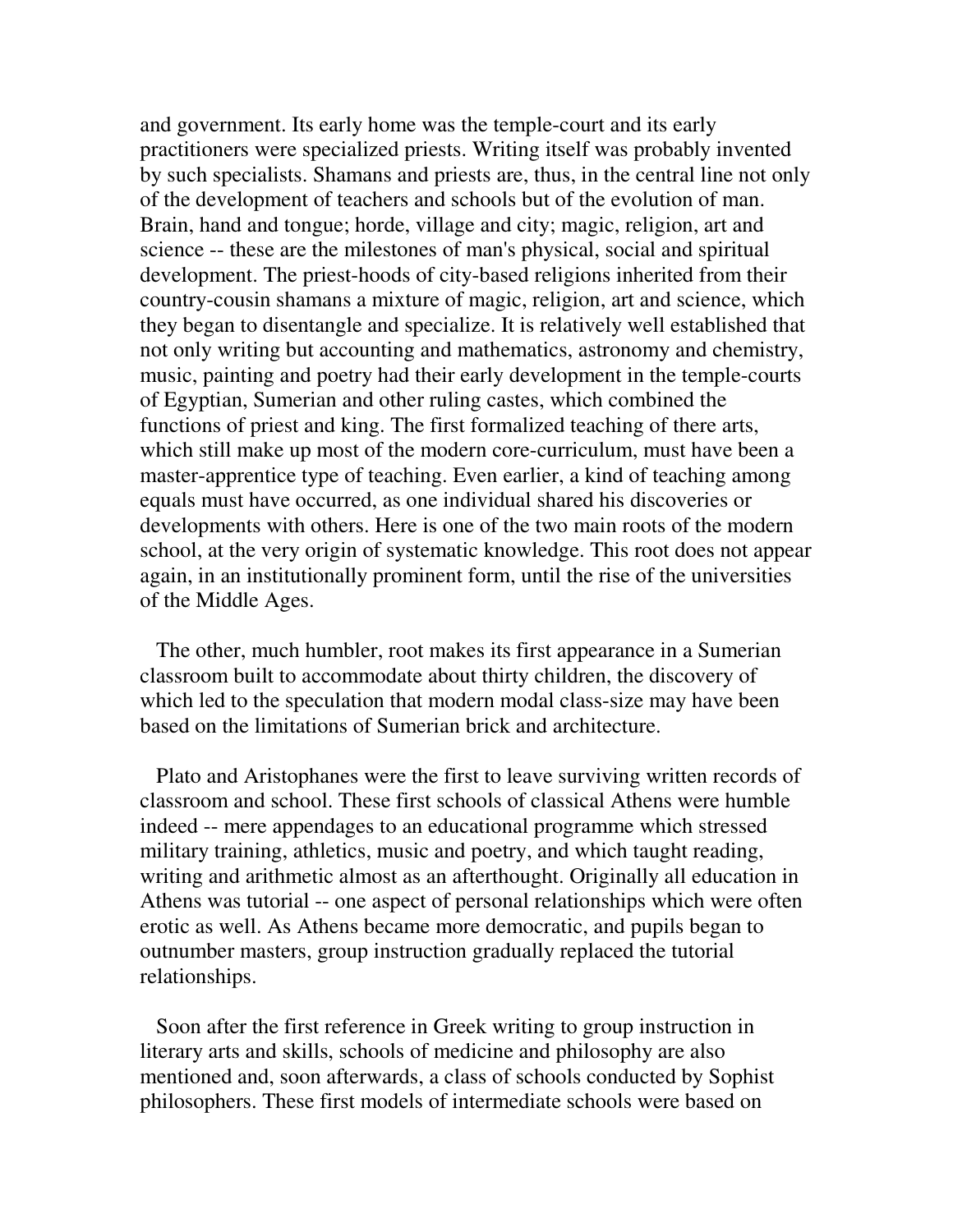contracts between a master and a group of parents for the instruction of their sons during a three or four year period of their adolescence. The Sophists were the first paid teachers on record, and their aim, appropriately, was practical: to make of their students successful men of affairs.

 From these meager beginnings in the golden age of Greece, there flourished in the Hellenistic colonies scattered by the conquests of Alexander all over the ancient world school systems prophetic of our own in organization, curriculum and the age-span of students. Children first learned reading, writing and numbers, and later were taught gymnastics, music, and the classics of literature, geometry and science. The museums of Alexandria and other cities specialized in the teaching of medicine, rhetoric and philosophy. Most of these centers, patronized largely by Greek families, were privately financed, although a few small cities had public systems while others were supported by foundations established by wealthy men. One of the main purposes of these schools was to keep alive the Hellenic tradition in a barbarian world. Only a small minority of the Greek population of the Alexandrian world was ever able to take full advantage of them.

 The Romans adopted the Hellenistic school and, with minor modifications, used it for the education of their own elite. From the fall of Athens to the fall of Byzantium, therefore, a tiny minority of the world's population was schooled in somewhat the fashion of today. The school was not, however, an important institution in Greco-Roman or in Byzantine times except for its role in preserving the memory and some of the culture of ancient Greece until the time of the Renaissance in western Europe.

 Except in Byzantium, the fall of Rome resulted in a reunion of education and religion, which lasted for a thousand years. The educational institutions of the Middle Ages were the cathedral schools and the monasteries. More specialized in their purpose than the ancient temples, they also had a more limited educational role; they did, nevertheless, introduce a number of important ideas into the history of western education. In the earliest Benedictine monasteries, space and time became the parameters of learning as well as of living. Every hour of Benedictine life had its appointed place and task. Adherence to this regimen constituted the good life; no external product or other sign presumed to attest the efficacy of the life thus lived.

 The subsequent Dominican and Franciscan orders were based on different principles. Dependence upon the charity of others and identification with the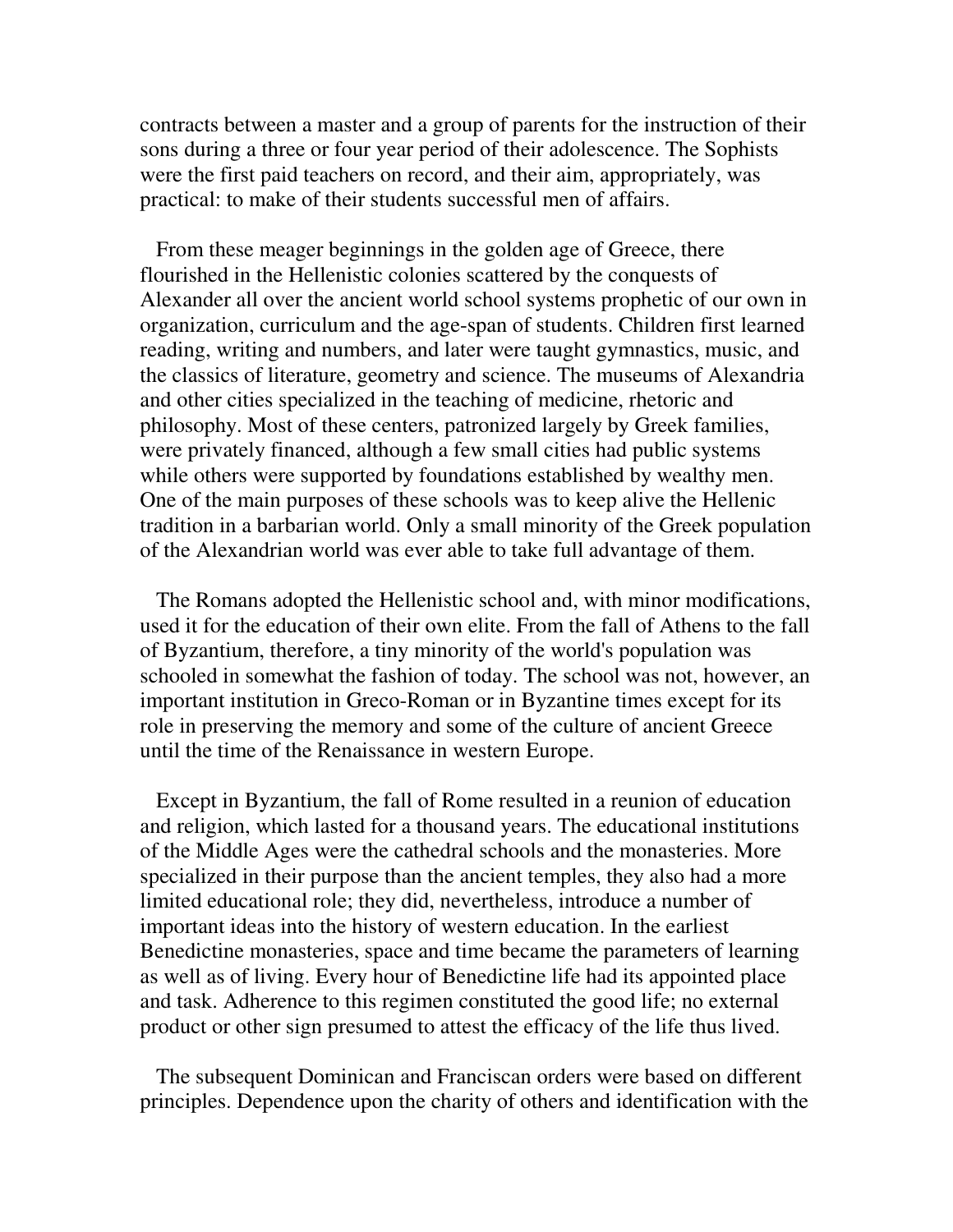poor replaced the bondage of time and space. As in the case of the Benedictine rituals, begging and the care of the sick and destitute were not designed as training for subsequent living but as a way of life.

 The preparatory principle of education was revived by the Jesuits, who in the sixteenth century extended and rationalized schooling well beyond the limits of Greco-Roman times. The ancient schools had never been more than a small part of an educational programme, which was a product of tradition rather than of rational forethought. The Jesuits developed a curriculum and an educational method deliberately designed to prepare men not merely for an ordinary life but for a life of unprecedented scope and challenge. At least part of the subsequent growth of schooling is undoubtedly due to their initial brilliant successes.

 Originally intended for members of an elite religious order, Jesuit schooling was soon extended to the lay elites of the European medieval world. The rate of this extension and the circumstances under which it occurred are strongly reminiscent of the sudden growth of Greek schooling following the conquest of Alexander. It was the insecurity rather than the dominance of the Greek colonies of Alexandrian times, which caused them to build and depend upon schools; it was the insecurity of the Roman church in the time of Ignatius, which accounts for the formation and rapid growth of the Jesuit system of schools. In both cases, the school was seen as a way of preserving a set of values, which were losing their dominance.

 This chronology of the Christian orders has run ahead of at least one major event in the history of schooling -- the foundation of the first medieval universities. Originally devoted primarily to the study of Christian theology, they quickly branched into other fields of knowledge and, long before the Reformation, had become independent institutions in so far as this was possible in medieval Europe. Along with their counterparts in the Moslem world, the universities of Bologna, Salemo and Paris became the first institutions of any size devoted primarily to the development and propagation of knowledge. They were also, of course, the direct predecessors of modern universities, and thus of the upper layer of the present school system.

 Luther and his followers, coinciding so neatly in time with Gutenberg's invention of movable type, gave a vast stimulus to the growth of the lower schools in northern Europe. The large-scale printing of bibles, and the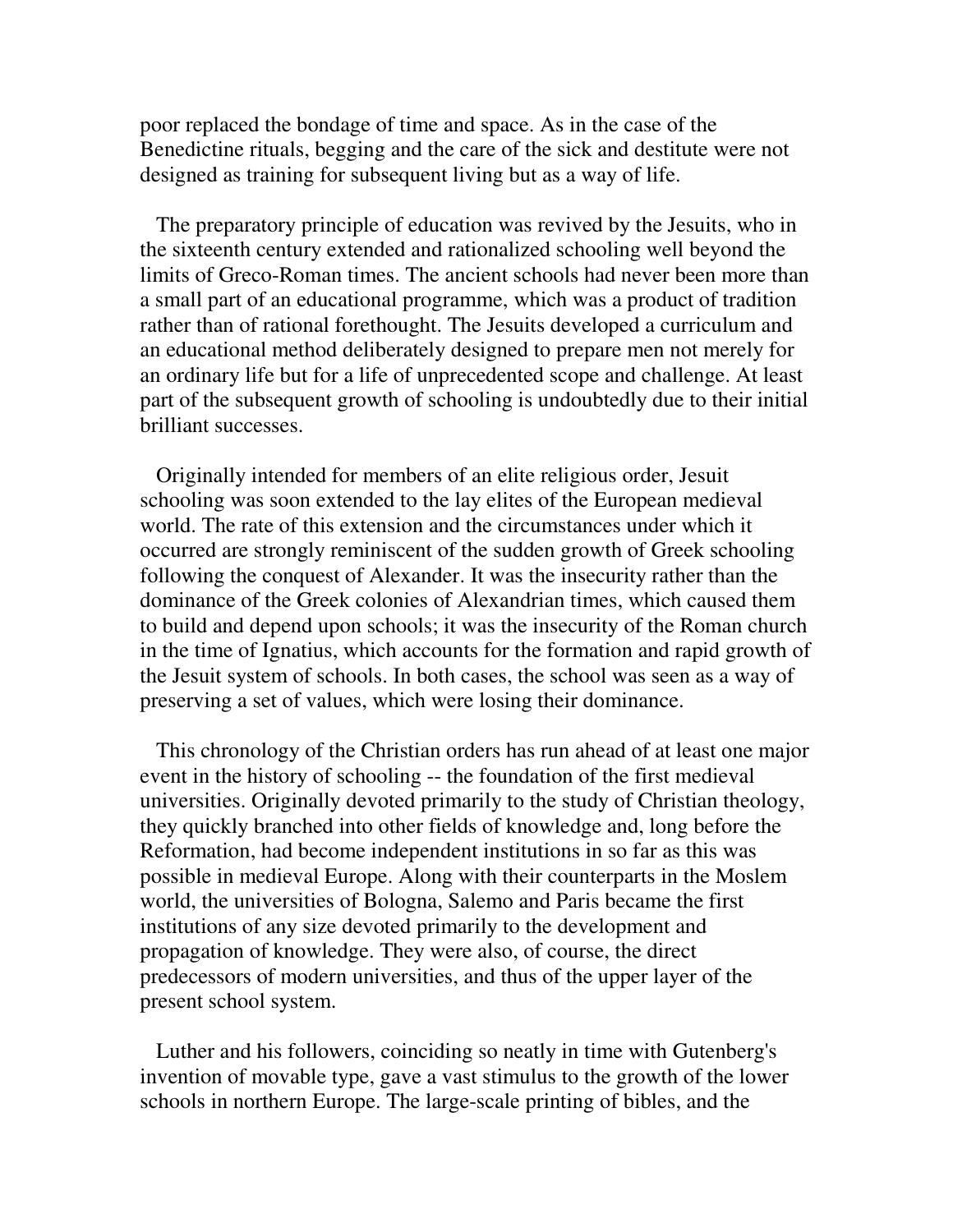doctrine that salvation was directly derivable from them, made the teaching of reading a moral imperative for Protestants who could afford it. The industrial revolution, coming so closely on the heels of the Reformation, supplied the last condition necessary for the rapid proliferation of schools, providing not only the means, but also a secular rationale for widespread literacy."

 Mere growth in the number of schools did not result in school systems. This dimension of schooling came with the development of the nation state. Thus, while public schools first burgeoned in the federated United States, the first integrated systems of schooling developed in France and Prussia. The Prussian development, although later, was the clearer cut and became an important international model. In Prussia and later in Germany, the development of the school system was coterminous with the development of the nation state and was deliberately designed to be one of its principal pedestals.

 One aspect of the German school system was the teaching of high German, the language of the school and the unifying language of the state. A common, graded, integrated curriculum was another -- designed to serve the military, political and manpower needs of the nation. A hierarchically organized teaching profession was still another. Most important of all was a carefully thought out philosophy of education, reflected in school organization, logistics, curriculum, teacher recruitment, teaching methods and scholastic ritual, and aimed at producing a citizenry tailored to the specifications of the architects of the German nation state. No other national system has been so systematically designed. But all nations, in copying to a greater or lesser degree the major features of the German system, have in effect adopted its objectives and its methods. England has perhaps copied them least, but even England's former colonies have followed Germany more than England.

 In France the idea of a national school system first arose partly in opposition to the Jesuits who, in the sixteenth century, were among the principal educators of the elites. Despite the suppression of the order in 1763, and the attempts of the legislators of the French Revolution, public schools made little headway. After the restoration of the Monarchy the Jesuits and, at the primary level, the Christian Brothers again played an important role in French education. The educational reform law of 1834 called for friendly relations between church and state, but the resulting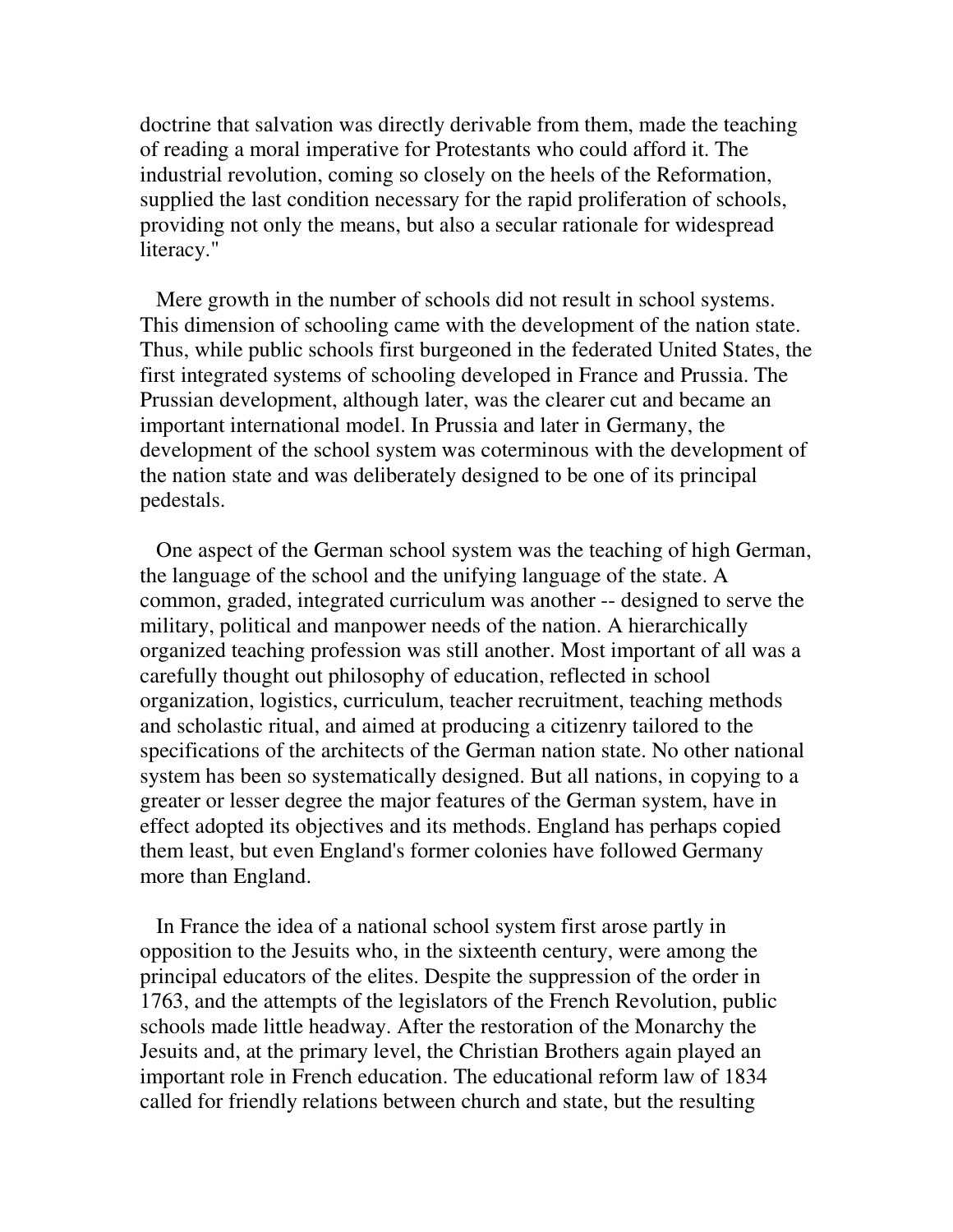collaboration did not survive the crisis crested by the French defeat in 1870. The power of Prussian arms was attributed by many to the efficiency of their national school system and no effort was spared to initiate a similar system in France.

 Public schools in the United States have also had a long and complicated history. Despite the early establishment of public schools in New England, Pennsylvania and Virginia, these schools remained for a long time under local control and, except in New England, the privilege of a relatively small minority. The original New England schools were quasi-universal, without being compulsory, because their promoters shared a common conception of man, God and the world. Even in New England, public schooling became much less than universal with the influx of non-Puritan immigrants beginning early in the nineteenth century. It was, in fact, this lapse from a brief tradition of universal schooling that led Horace Mann to formulate the modern American concept of the public school.

 Mann's public schools required attendance because persons of different origins, values and faiths had to be brought to share a common conception, which the Pilgrims had taken for, granted. These two approaches to universal public schooling illustrate the contradictions, which have brought a glorious promise to a dismal end. Thomas Jefferson, Orestes Brownson and John Dewey" saw universal education as the means of equipping men to discover their beliefs and to create their institutions. St Ignatius of Loyola, Johann Gottlieb Fichte and Horace Mann saw a similar process as the means of shaping men to the requirements of social goals and institutions assumed to have prior validity.

 These ideological strains combined to make public schools popular with both the privileged and the deprived. For the latter, they held the promise of equal opportunity; for the former, the promise of orderly progression under control of the elite. To a degree, both promises were realized, but the contradictions inherent in them have become steadily more obvious as the balance of power has shifted from citizens to the state. In their time, Locke and Jefferson prevailed. John Dewey's more recent effort to put man back in the saddle was merely given lip service.

 The organizational, legal and procedural steps which have welded tens of thousands of nominally independent local school districts and thousands of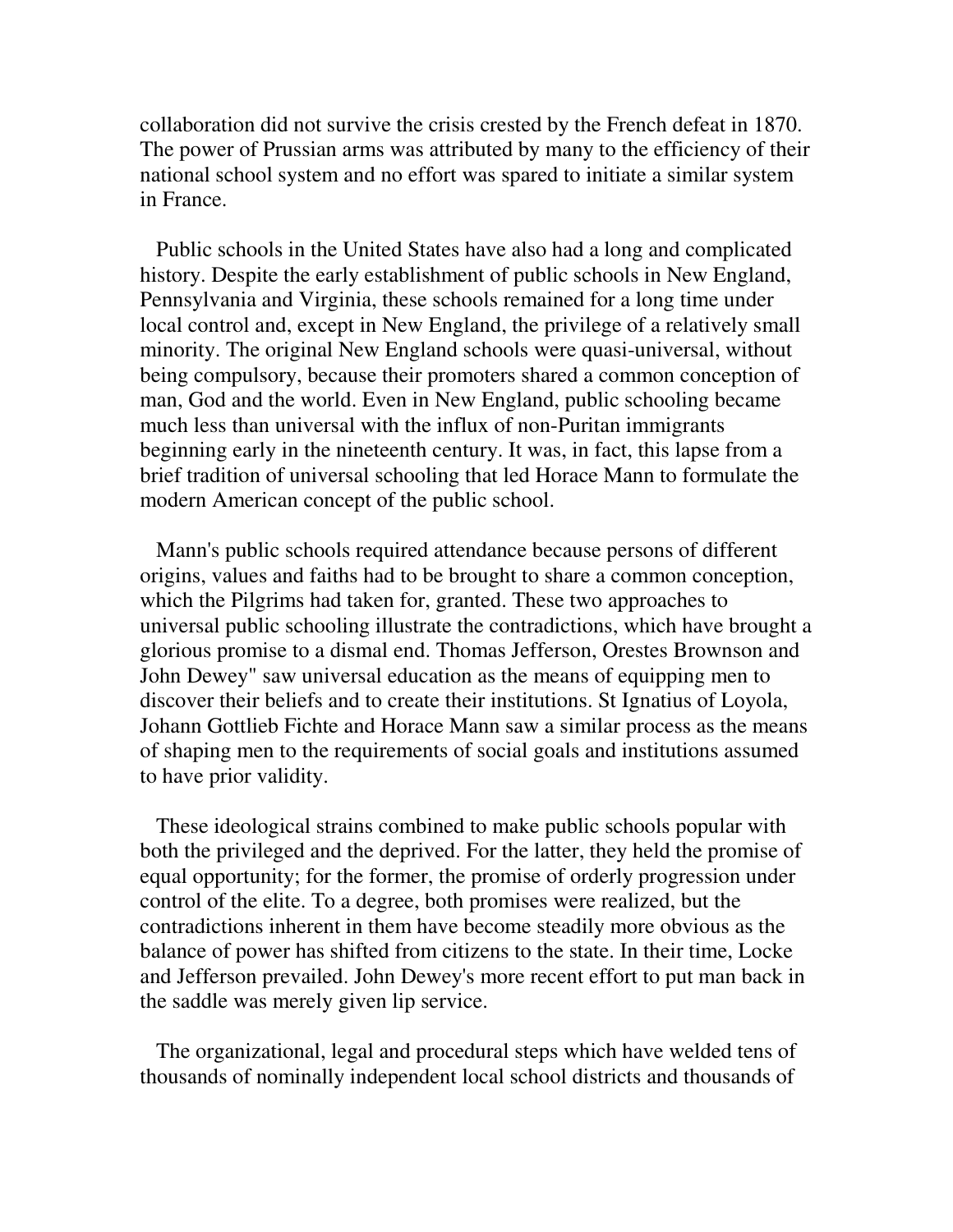colleges and universities into a national school system are the logical outcome of a philosophy which views schools as serving national ends.

 The popularity of such a philosophy, in a century, which has seen the number of nations in the world more than tripled, is not surprising. The proliferation of nation states is clearly one of the major factors in the growth of the international school system. Regardless of reasons, however, the actual development of such a system is one of the amazing facts of human history. Schools are, of course, only one of the technological institutions, which have spread from Europe and North America over the rest of the world; but all of the others are more easily explained, while none has spread like schooling. Universal schooling has become part of the official programme of almost every nation. Every state must have an university, every city its high school, every hamlet its primary school. All nations look to the leading nations for models of curriculum, scholastic organization and scholastic standards. Capitalist and communist nations compete in schooling their populations, with as little argument about the standards of competition as in the Olympics.

 How is all this to be explained? Technology, the profit motive and the world struggle for power explain most of the growth of international institutions. None of them directly explains the case of schooling. Similarity of constitutions and codes of law can in some cases be explained as the residue of empire and in others as ideological emulation. The spread of hospitals and medical technology can be attributed to the demonstrated efficacy of at least some aspects of modern medicine. There is nothing comparable in modern schooling; schools are as free of the obligation to justify themselves as were the Benedictine monasteries.

 European world domination during the eighteenth and nineteenth centuries helps to explain the existence of school systems in former colonies. Japanese schools can also be explained in part as a colonial phenomenon, developed as part of a general western pattern and adopted to avoid colonization. Schools have clearly lagged the most in those parts of the world least influenced by European and American industrialization.

 Schools have served a major purpose in the consolidation of the new nation states, which grew out of the wreckage of empire. They also serve the elites of these new nations, providing access to international politics, economics and culture. This does not, however, explain the international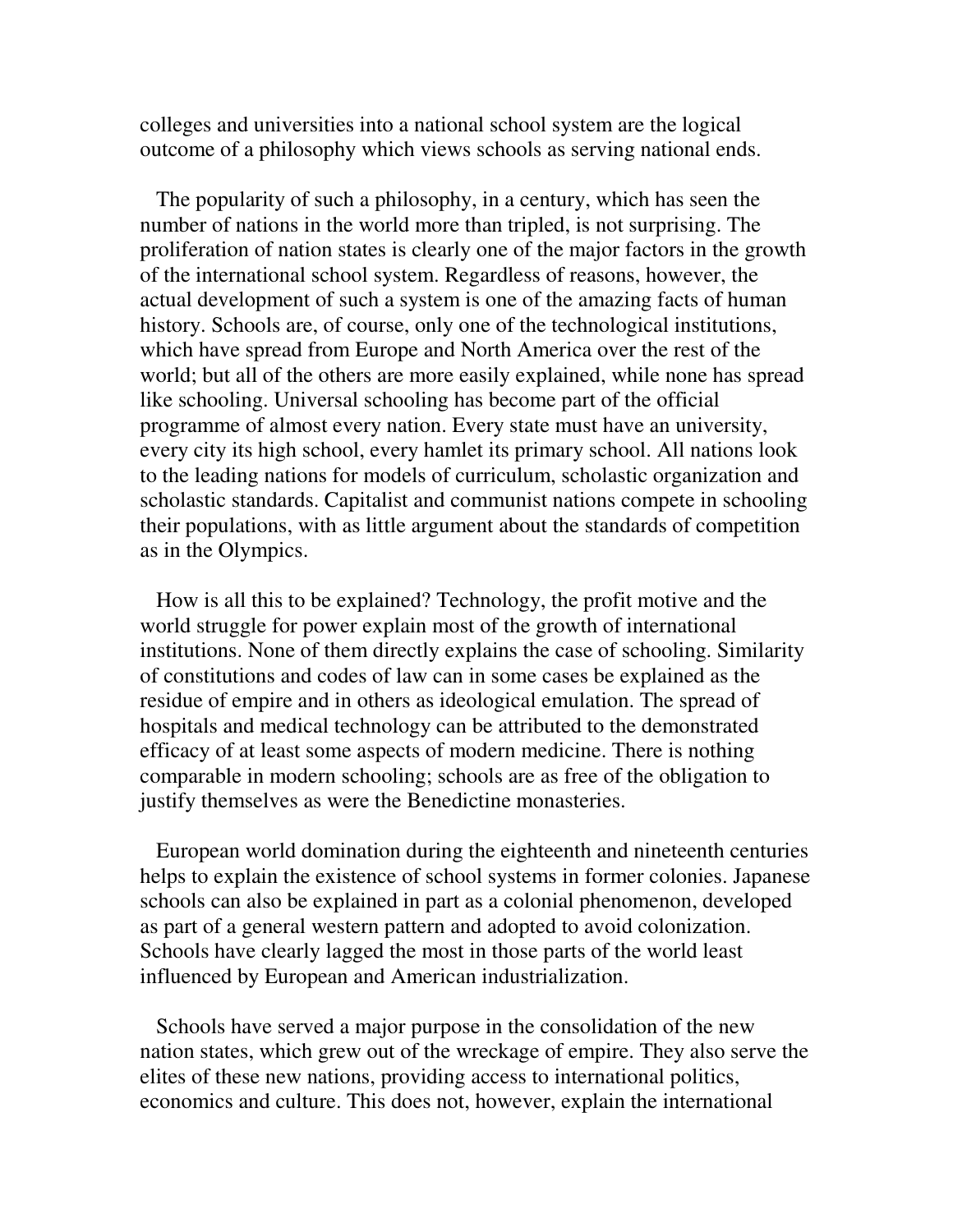popularity of mass education. The real explanation can be traced back to the two previous historic explosions of schooling, the Alexandrian and the Jesuit.

 As noted, both of these occurred at times when traditional value systems were in jeopardy. This is again the case, but this time the values involved are more basic and more universal than those of Hellas or medieval Europe. In question now are the assumptions of a society based on hierarchy of privilege. The technology which invalidates there assumptions has created the antidote for its own effects: a school system which promises access to the goods of technology but denies it in fact.

 Modern technology relieves man, for the first time in history, of the need to earn his bread by the sweat of his brow. All pre-industrial societies required close to 80 per cent of the labor force to be engaged in agriculture. Now, using existing techniques, 5 per cent of the labor force of a modern society could produce all of the agricultural and industrial goods currently consumed.

 Even now, 10 per cent of the labor force of the United States produces 90 per cent of its agricultural and industrial output. And this is almost entirely prior to the application of existing methods of automation, and in the face of widespread job-protective pressures from organized labor. Nevertheless, the United States is producing record agricultural surpluses while paying farmers billions of dollars to restrict production. Additional billions of dollars of industrial goods are being produced for commercial export, over and above the value of goods imported. A huge bill of military goods is being produced while massive space and research programmes are under way. If labor and management could agree upon the objective, 5 per cent of the United States labor force could within a very few years produce the goods currently being consumed by the domestic civilian population. This bill of goods, although badly distributed, leaving many people deprived, is nevertheless enormously wasteful in its average composition. It provides an excessive and otherwise unhealthful diet, clothing which is discarded because of style changes rather than wear, so-called durable goods which are made to wear out in a few years, a tremendous packaging component which merely multiplies the pollution problem, and an unbelievable quantity of junk which serves only to relieve the boredom of people whose lives, devoted to the consumption and production of goods and services, have been emptied of real meaning. We would live much better on half as much. Such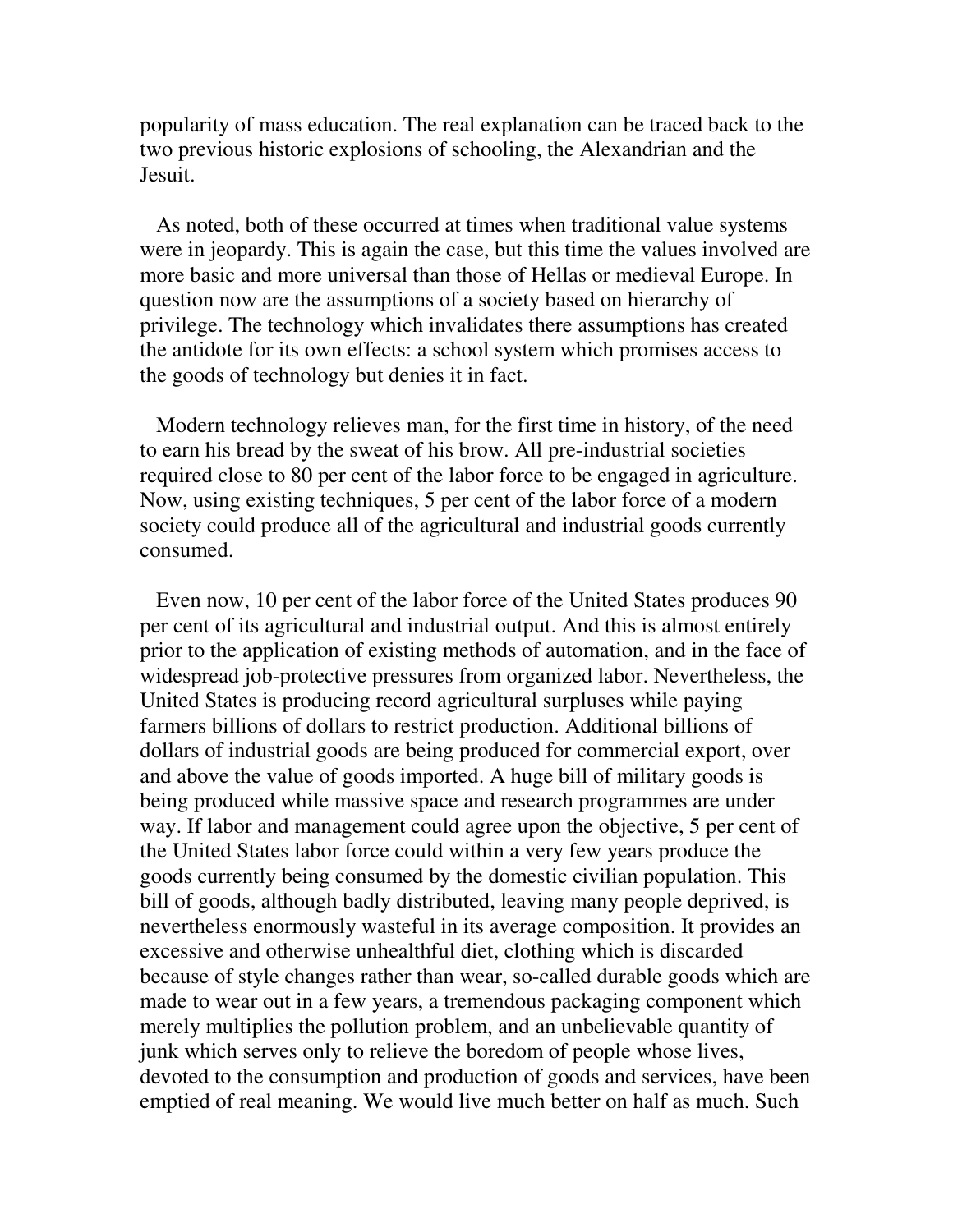a society does not require a hierarchy of privilege for any of the reasons, which have justified such a hierarchy in the past. Modern institutions have assumed the burden of maintaining and justifying a continuing hierarchy of privilege. Among these institution, school plays a central role. School qualifies men for participation in other institutions and convicts those who do not meet its requirements of not deserving desirable roles in these institutions.

 In less than a hundred years industrial society has molded patent solutions to basic human needs and converted us to the belief that man's needs were shaped by the Creator as demands for the products we have invented. This is as true for Russia and Japan as for the North Atlantic community. The consumer is trained for obsolescence, which means continuing loyalty toward the same producers who will give him the same basic packages in different quality or new wrappings.

 Industrialized societies can provide such packages for personal consumption for most of their citizens, but this is no proof that these societies are sane, or economical, or that they promote life. The contrary is true. The more the citizen is trained in the consumption of packaged goods and services, the less effective he seems to be in shaping his environment. His energies and finances are consumed in procuring ever-new models of his staples, and the environment becomes a by-product of his own consumption habits.

#### Ivan Illich: *Celebration of Awareness*

# 6 INSTITUTIONAL PROPS FOR PRIVILEGE

 Schools are not the only institutions, which promise the world and then become the instruments of its denial. This is what churches, to give one plural label to all religious institutions, have always done: packaged the free gift of God, or nature, so that a price could be exacted for it, and then withheld it from people unable or unwilling to pay the price. Churches were remarkable among other institutions, until recently, only for their hypocrisy. Other traditional institutions never pretended to offer a universal gift. Even the prehistoric practitioners of religious magic did not do so. It is the unique mark of the great religions that their founders opened the doors of the spirit to all and that their priests then succeeded in holding these doors open with one hand while charging admission with the other.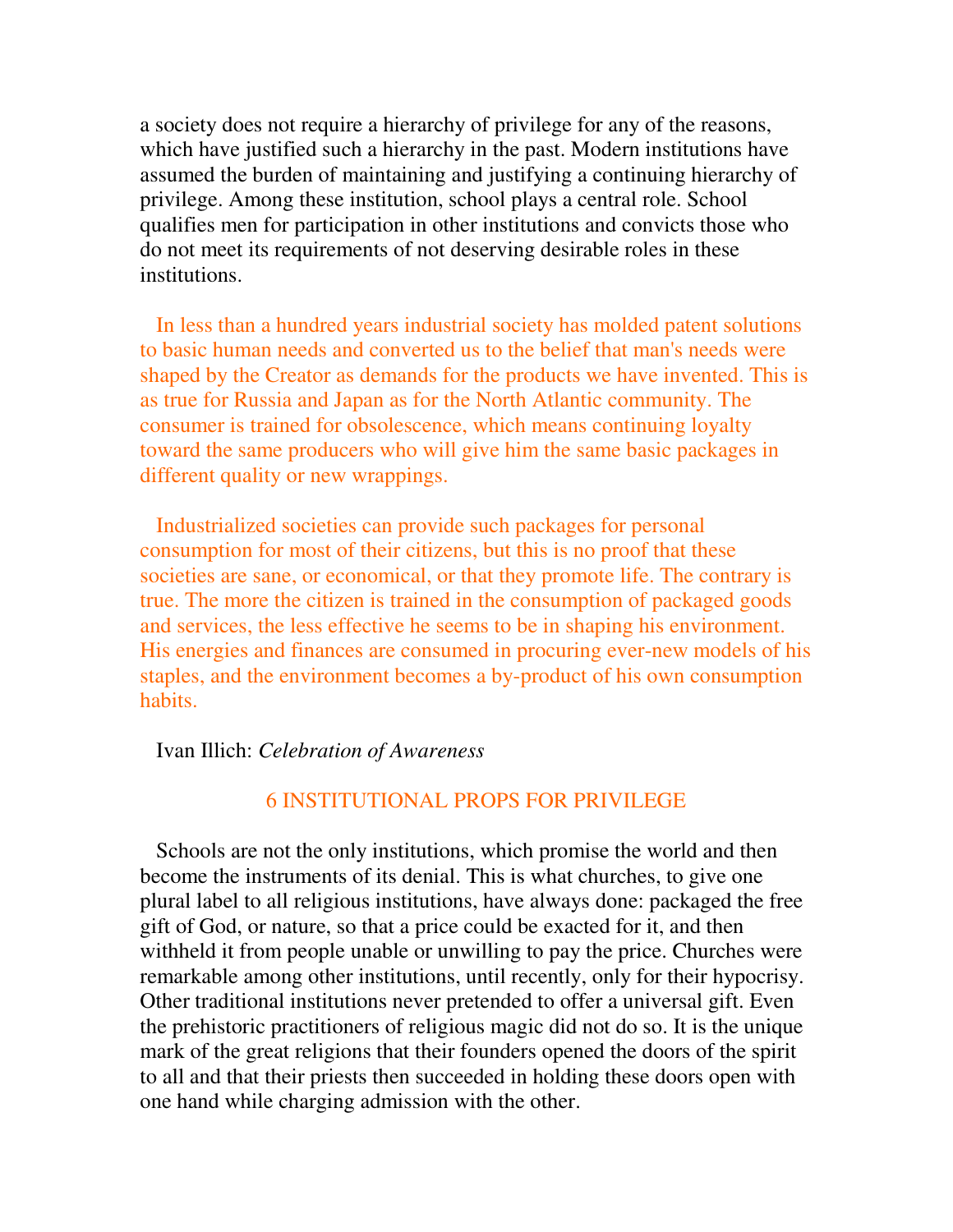Except for churches, traditional institutions were always openly run for the benefit of those who ran them. Courts, kingdoms, armies, empires and enterprises belonged to their possessors and shared their benefits only with a few and only for a fee. Two non-religious institutions have recently begun to make the claim of offering universal access: first, nation states and their subsystems such as schools and, second, modern production enterprises.

 Something for nothing is not the issue. No religious leader has ever promised something for nothing, but only that the door would open to all those who would follow the path. This is the promise, which churches have reneged on, in failing to keep their own doors open, and which many modern enterprises and public bureaucracies falsely proclaim. They do more. They take elaborate and effective steps, first to sell their promise, and then to frustrate its fulfillment.

 As provision for human needs is institutionalized, the institutions in question define a product and control access to it.

They progressively:

 1. Define the product or service, which satisfies the need (e.g. schools define education as schooling).

 2. Induce general acceptance of this definition among the needy (e.g. people are persuaded to identify education as schooling).

 3· Exclude part of the needy population from full access to the product or service (e.g. schools, at some level, are available to only some people).

 4· Pre-empt the resources available for satisfying the need (e.g. schools use up the resources available for education).

 The above generalizations hold for health, transportation and many other kinds of human needs, as well as for education.

 Health is progressively defined and conceived as access to the services of physicians and hospitals and to the products of the drug industry. This access is notoriously unequal. The cost of hospitals, doctors and drugs is increasing faster than the resources available to pay for them. It can also be argued that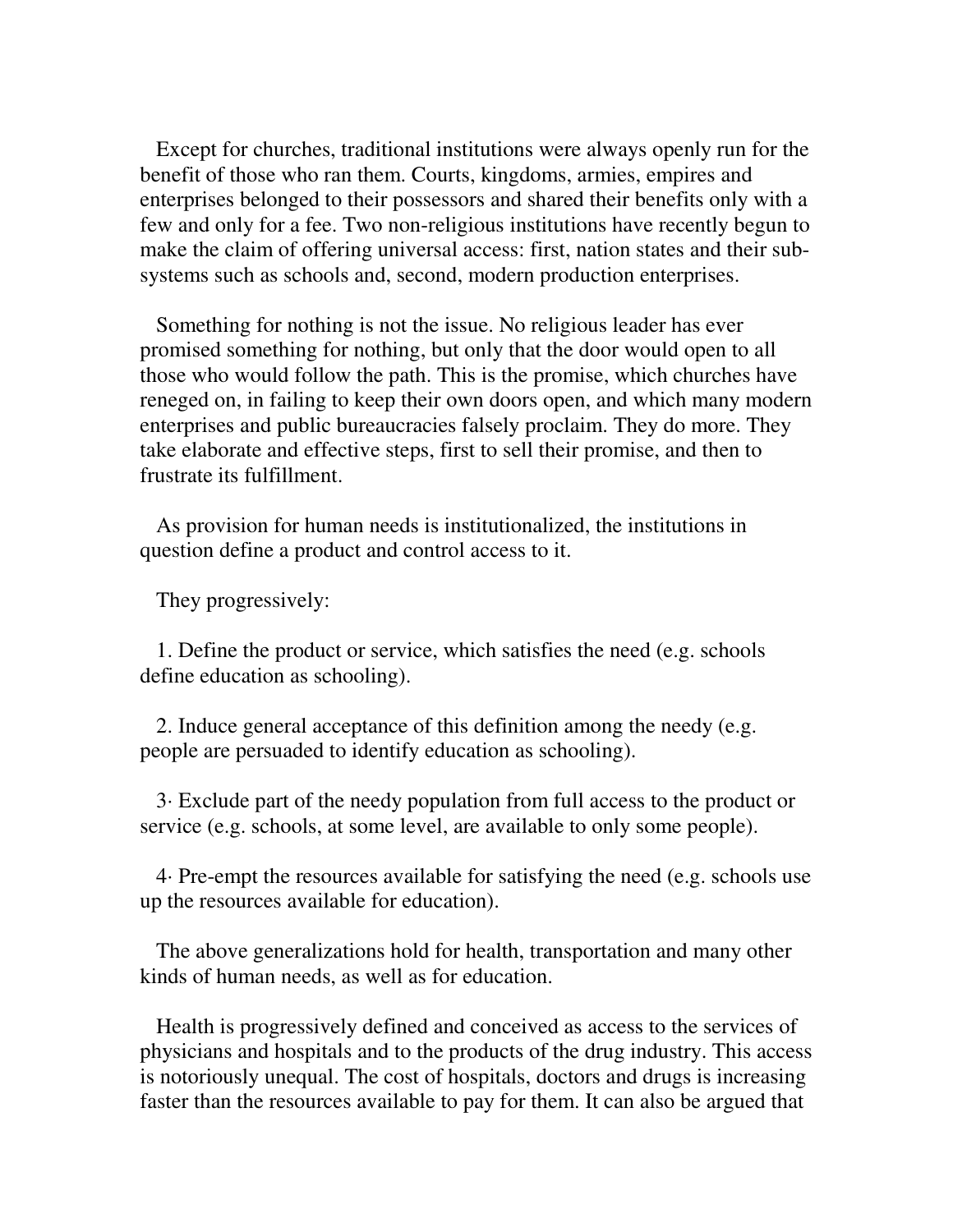the health of mature populations, those whose birth and death rates are converging, is getting worse as expenditures for hospitals, doctors and drugs increase. This is to say that we are achieving a longer sick-life by means of these expenditures. People may indulge themselves more as more remedies become available, but if more resources were devoted to preventive measures, sickness as well as death rates would decline.

 In the case of transportation, the facts are even clearer. The private automobile has almost displaced its competitors in many countries. In the United States, saturation is reaching the point of declining utility, even for owners, yet half the adult population remains without dependable access to a private car and has a harder time getting transportation than if cars had never been invented. Even in Los Angeles, which reputedly has more cars than people, and which is drowning in its own exhaust, there are as many old and young people who cannot or are not allowed to drive as there are qualified drivers. These people, even those who belong to families which include qualified drivers, must wait upon the convenience of their chauffeurs, or vice versa.

 Provision for a category of human need is institutionalized to the extent that there is a prevailing standard product or service, a standard production and distribution process, and a standard price (with the concept of price including all significant conditions of access). It is worth noting that the people priced out of the market are convinced not only of their unworthiness to participate in it, e.g., their inability to pursue college studies or to wear stylish clothes, but also of their unworthiness to participate in the privileges which college education and stylish clothes imply.

 Until democracy was popularized and technology institutionalized, claims of universal political and economic participation could not be made. Now such claims sound plausible and are widely believed. The makers of these claims come with specific products designed to meet specific needs. They elaborate a package which becomes ever more complex, more exclusive of access and more expensive. More basic, however, than product elaboration is the identification of need with product. The words education and school, health and hospital, transportation and automobile, become inseparable. People forget that there were educated men before there were schools, healthy men before there were hospitals, and that men walked and rode before they drove or flew.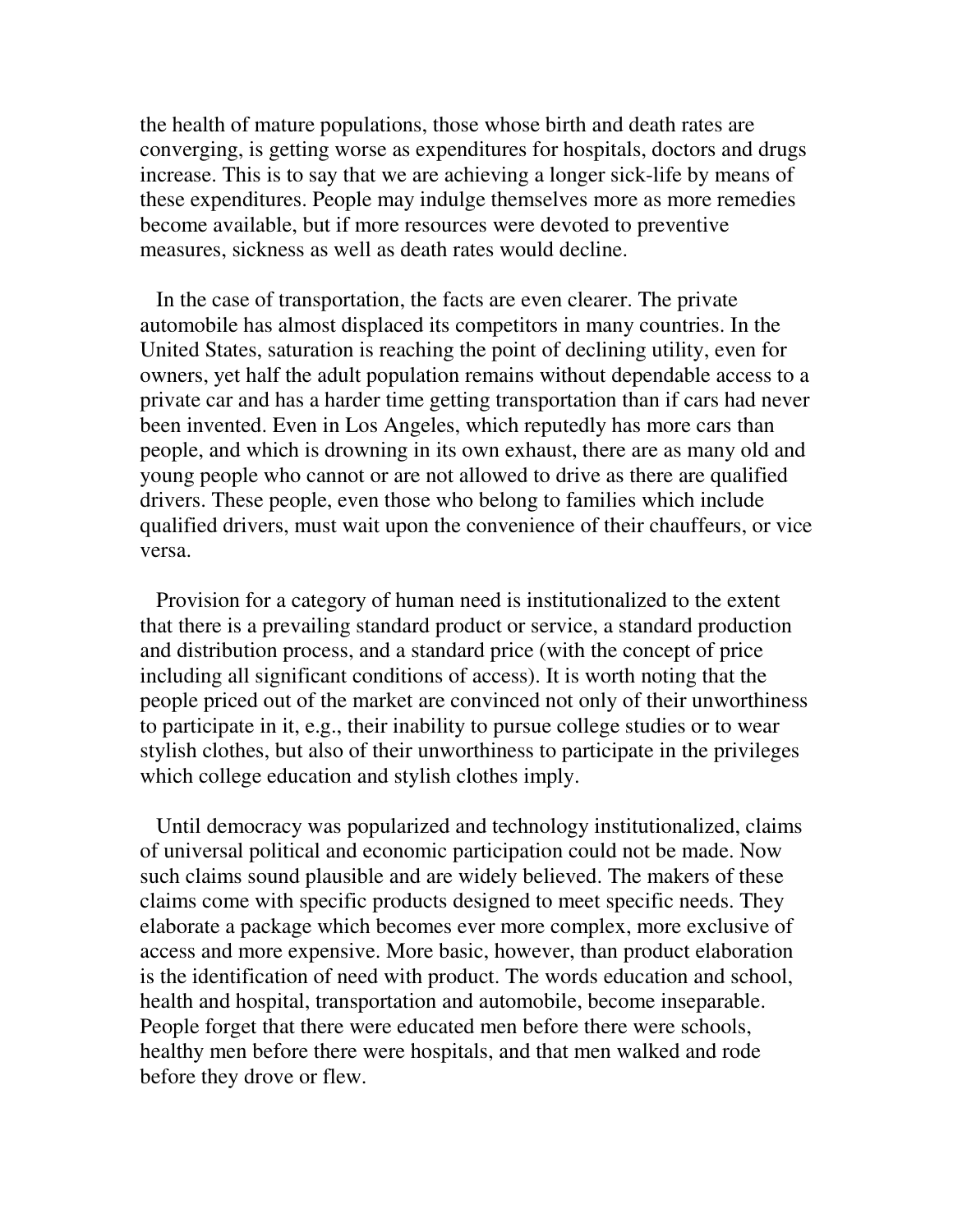As institutions grow, more and more people accept the identification of need and product. Only the Jews and the Moors of medieval Europe failed to identify salvation with the Catholic Church. Women, who throughout history have borne their babies in the fields, are now recruited into maternity wards. Peasants who have never seen schools vote for the candidates who promise them.

 The elaboration process effectively prevents the realization of these promises, even for the simplest products. Pins and needles can be packaged in ever fender collections. Salt can be made a monopoly product and a form of tax. One of Gandhi's first struggles in India was against the salt monopoly maintained by the British Government. The Italian Government still maintains a monopoly on salt except in Sicily, where salt is produced. What happens in schools, hospitals and automobiles is common knowledge. People are priced out of the market not only directly but also by increasingly complicated rules -- drivers' licenses, entrance examinations, and insurance requirements. There are good reasons for all the rules but their proliferation tends to shrink the proportion of qualified consumers.

 There are, of course, opposing processes. Because of consumer credit, rising incomes, growth of public systems of schools and hospitals, etc., net access to modern institutions may even gradually increase. Beyond question, however, the excluded portion of the population, even if declining in number, gets steadily worse off as the monopoly of an institutional product is established. No resources remain for alternative products. As school budgets grow, support for educational alternatives must decline. Not only do school dropouts find progressively less educational resources, they also have less job opportunities. And, finally, they have fewer excuses. As automobiles increase in number, there are less trains and buses; those which survive are more expensive, less satisfactory and less profitable. The number of new owners of automobiles increased by no more than twenty-five million during the past decade. Perhaps a roughly equivalent number enjoyed for the first time the benefits of modern medical services other than inoculation. The number of school children may have increased by a hundred million. But the population of the world increased by almost a billion during the decade, so that the numbers without any of these services increased vastly more than the numbers with them. Even more were priced out of the market during this period. The price of automobiles increased substantially, while the cost of medical services and schools multiplied several times. Meanwhile, per capita income, on a worldwide basis, rose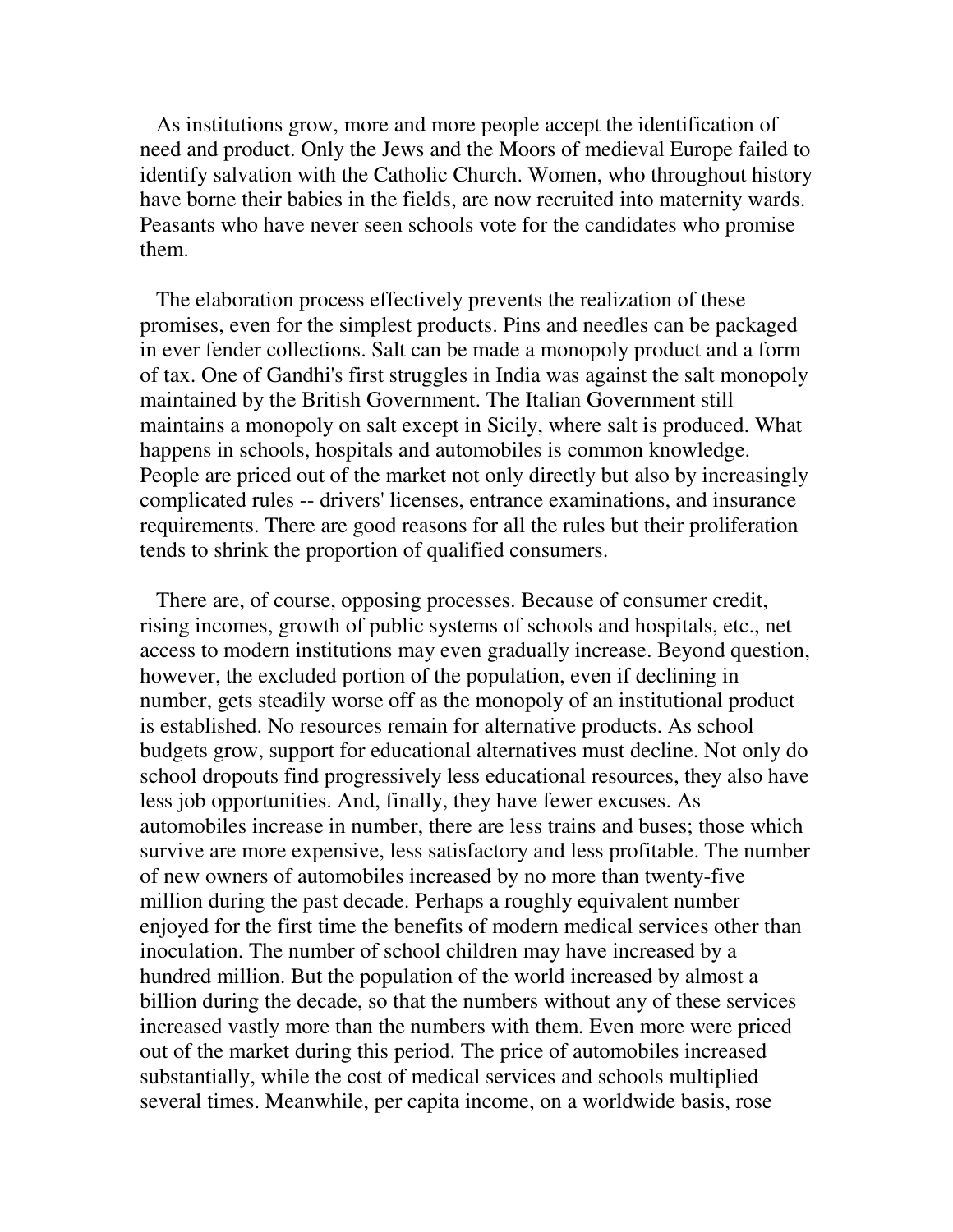very little. Even if there had been no population growth and other things had remained equal, more people would have been priced out of the markets for modern goods and services during the 1960s than were added to them.

 Nor can the above figures be written off by labeling the sixties as a bad decade, in which major institutions did not function as they are supposed to. In a world dominated by competition for privilege, there is no other way that institutions can function. The already privileged continue to demand better schools, better hospitals, better cars. As the number who enjoy these commodities increases, there are ever more people to be supplied with ever more expensive packages, making it increasingly difficult to extend this privilege to an ever widening ring of an ever growing population. Even without population growth, the above factors -- plus ecological limits - might make it impossible ever to universalize even current standards of living in Europe and America.

 The excluded are not the only, perhaps not even the principal, sufferers. Those who participate, but to a limited degree, feel sharper pain. Imagine the anguish of pious folk whose relatives languished in purgatory while those of more fortunate neighbors were professionally prayed into heaven. Imagine the torment, today, of persons whose relatives die because donors of kidneys are co-opted by those who can pay. The fortunate feel no pain but they may be hurt worst of all, for they get hooked on a game, which has no end and which, no one can win. The struggle of the rich against old age and death is a grotesque example. Much worse, if less macabre, is the status scramble, which, as it spreads to more products and more people, poisons the air, the water and the earth and sucks the very meaning out of life. A squirrel in a rotating cage is no more hopeless nor ludicrous than the Smiths and the Joneses trying to keep up with each other.

 When Veblen wrote his account of conspicuous consumption fifty years ago, it was part of a theory of the leisure class. Confined to this class, competitive consumption may have been morally offensive but remained socially tolerable. Extended to the masses, competitive consumption destroys man, his society and his environment. A limited leisure class could consume at the expense of the masses. Open-ended consumption can occur only at the cost of the consumer. But man can no more live in a squirrel cage than can a squirrel. Society cannot survive class conflict stoked in increasing heat by international warfare, universal advertising and competitive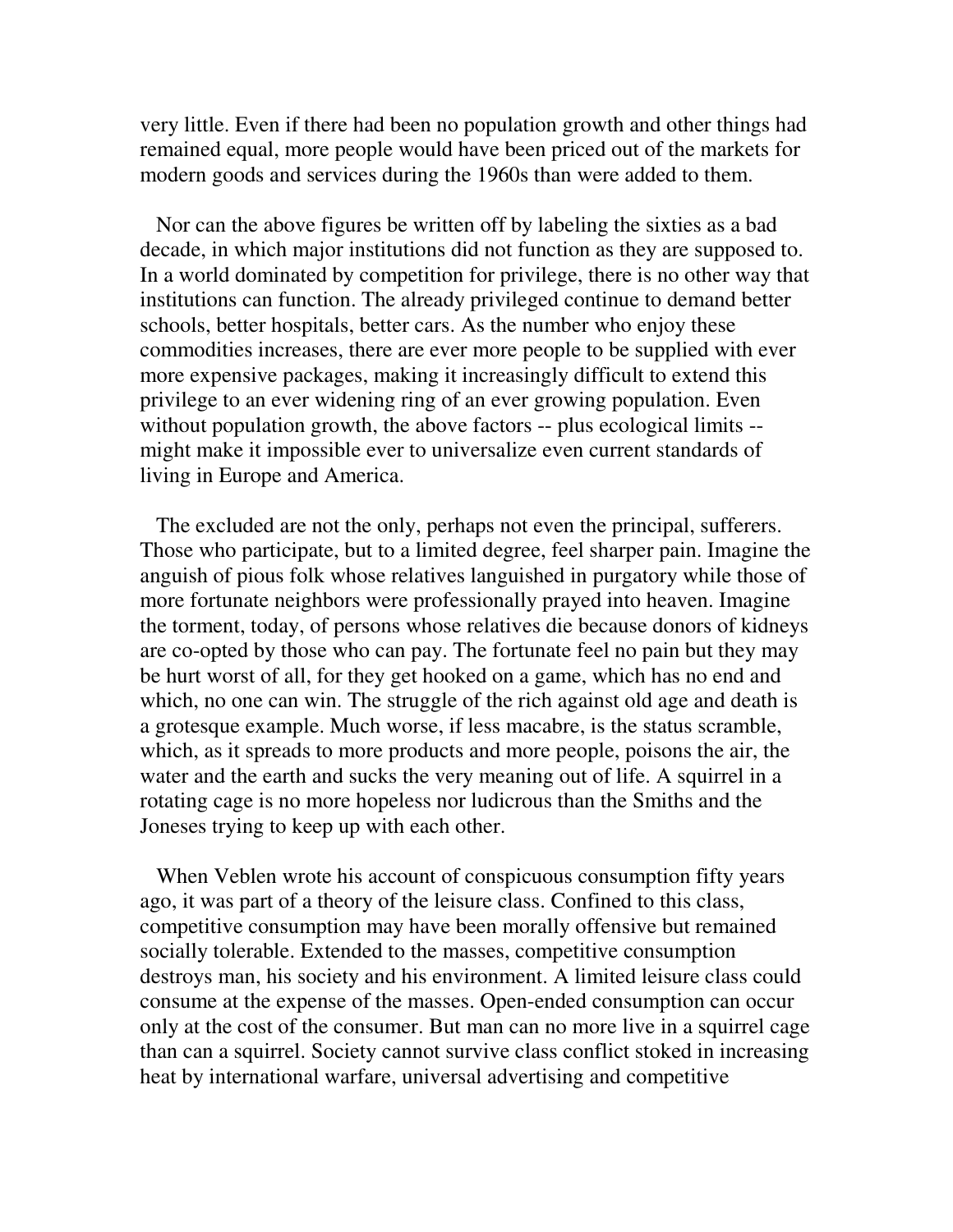schooling. The world cannot absorb the waste it now receives, let alone the amount implied by present trends.

 One critically important aspect of the competitive consumption of institutionalized products is competition among nations. The early products of modern institutions -- people as well as things and services -- were exported from Europe to the New World and to European colonies, thus providing opportunities for all members of the populations of these European nations. Those who could not attend the new schools or buy the new goods could migrate to the New World, be drafted as soldiers to police the colonies, or take over the land of those who left. They were, therefore, priced out of the new markets only temporarily. The sons of these conquerors of new lands became, in fact, the pioneers of new levels and types of human consumption. The presently developing nations are not, with some exceptions, able to displace or conquer weaker peoples. Far from being able to involve their total populations in export trade, migration or conquest, they are instead required to compete inside their domestic markets with imports of foreign products, including manpower. Far more of the population of underdeveloped nations, compared with those, which developed earlier, is priced out of schools, hospitals and modern transportation. This part of the population is progressively alienated from the life of its own nation, from those who do have access to the products of modern institutions, foreign or indigenous. The alienated masses become, in turn, a demographic drag, an economic liability and, ultimately, a political opposition.

 This has failed to occur only in areas where development has progressed very rapidly, with correspondingly heavy imports of foreign capital and manpower. Israel, Puerto Rico and Taiwan -- significantly, all very small - are the only unequivocal examples. In these areas war, migration and strategic location, respectively, have made it possible to engage the entire population in the development process, thus avoiding the social split and alienation of the non-participating element. These exceptions, therefore, prove the rule -- unless it can be shown that all nations would accept similar relationships with the developed world, and that comparable rates of foreign investment could be achieved on a worldwide scale.

 Japan and the communist nations are special cases. The latter, by taking over the pricing mechanism, were able to force their total populations into their institutions. By doing so, they succeeded in avoiding the dilemmas of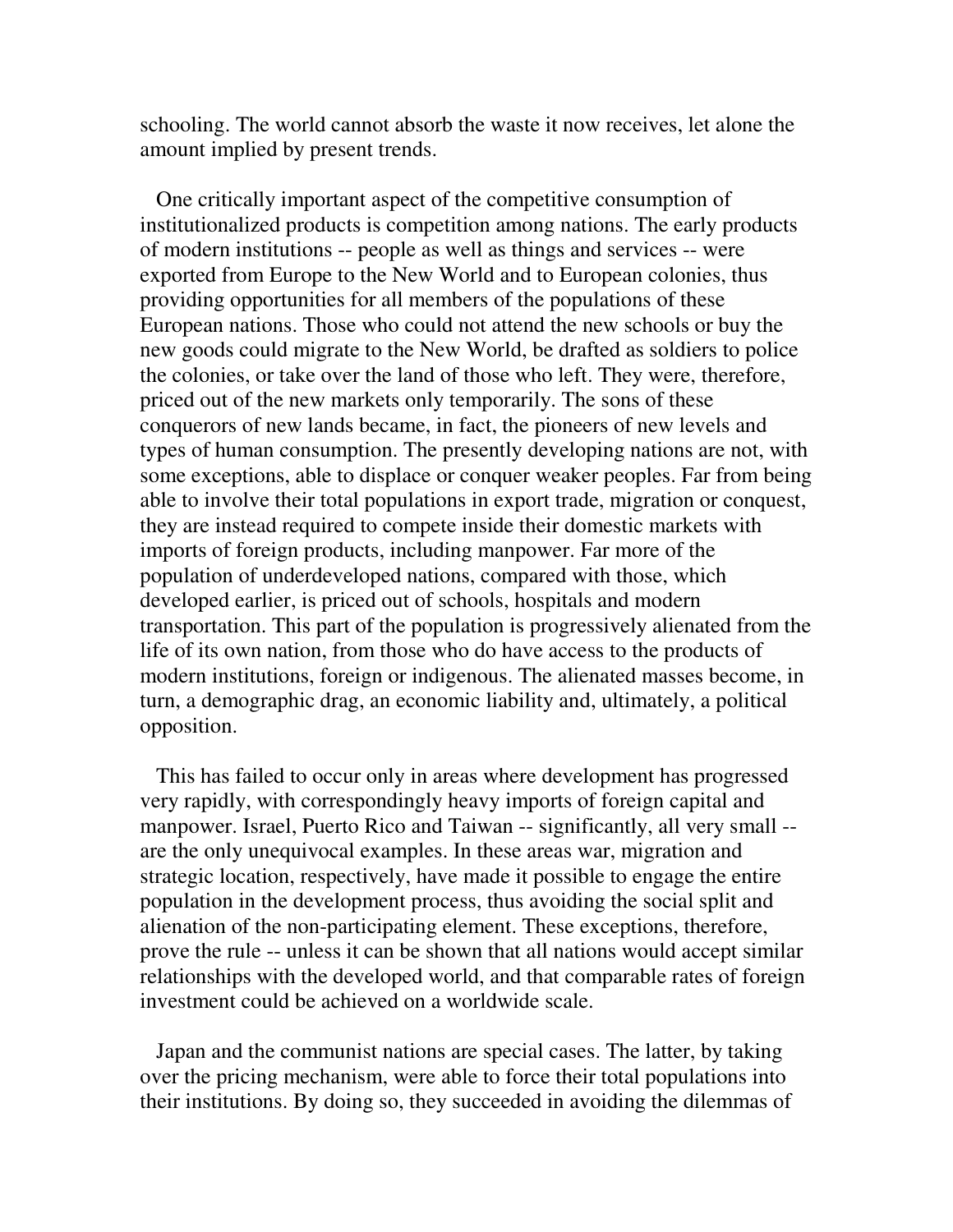the Third World, but the procrustean character of their institutional frameworks and the attendant difficulties are well known. These difficulties resulted, in considerable part, from the wholesale adoption of precommunist institutions, unadapted to the purposes they were supposed to serve. By fiat, these institutions involved the whole population, but not in ways, which resulted in high levels of motivation for socially constructive activity.

 Japan's ability to maintain the character of her traditional social structure gave her a less costly means than that of the communist states. Employers were responsible for employment security and employees were willing to accept the wages offered. But Japan also shared the advantages of the nations, which pioneered economic development, in that she enjoyed a substantial political and economic empire, which permitted her to export goods, services and manpower.

 Most institutions continued to serve the interests of their inventors and, at the same time, the interests of those who were originally peripheral to them, only at the cost of an even more peripheral group.

 In the days when political empires were the salient institutions, the above statement would have excited no interest. The privileges of Roman citizenship were extended only as additional territories were conquered. Marx applied the principle to capitalist institutions. We merely generalize the principle to other institutions and, possibly, free it of dependence on the notion of deliberate exploitation. Most of those attempting to universalize schooling and hospital care sincerely believe that they act in the interest of the as yet unschooled and uncured. Earlier missionaries, conquerors and even traders frequently acted with the same conviction.

 What this means for development strategy is that developing nations must invent their own institutions. Obviously, these institutions must be able to use foreign components -- machinery, materials, techniques, knowledge, and even trained manpower.

 What must be indigenous are the basic institutions which determine who gets what, when, and at what price. They must not only be indigenous, however, but also new. The church and the *hacienda* will obviously not do, since they originally opened the door to foreign institutions. The feudal plantations of northeast Brazil, for example, originally provided a role,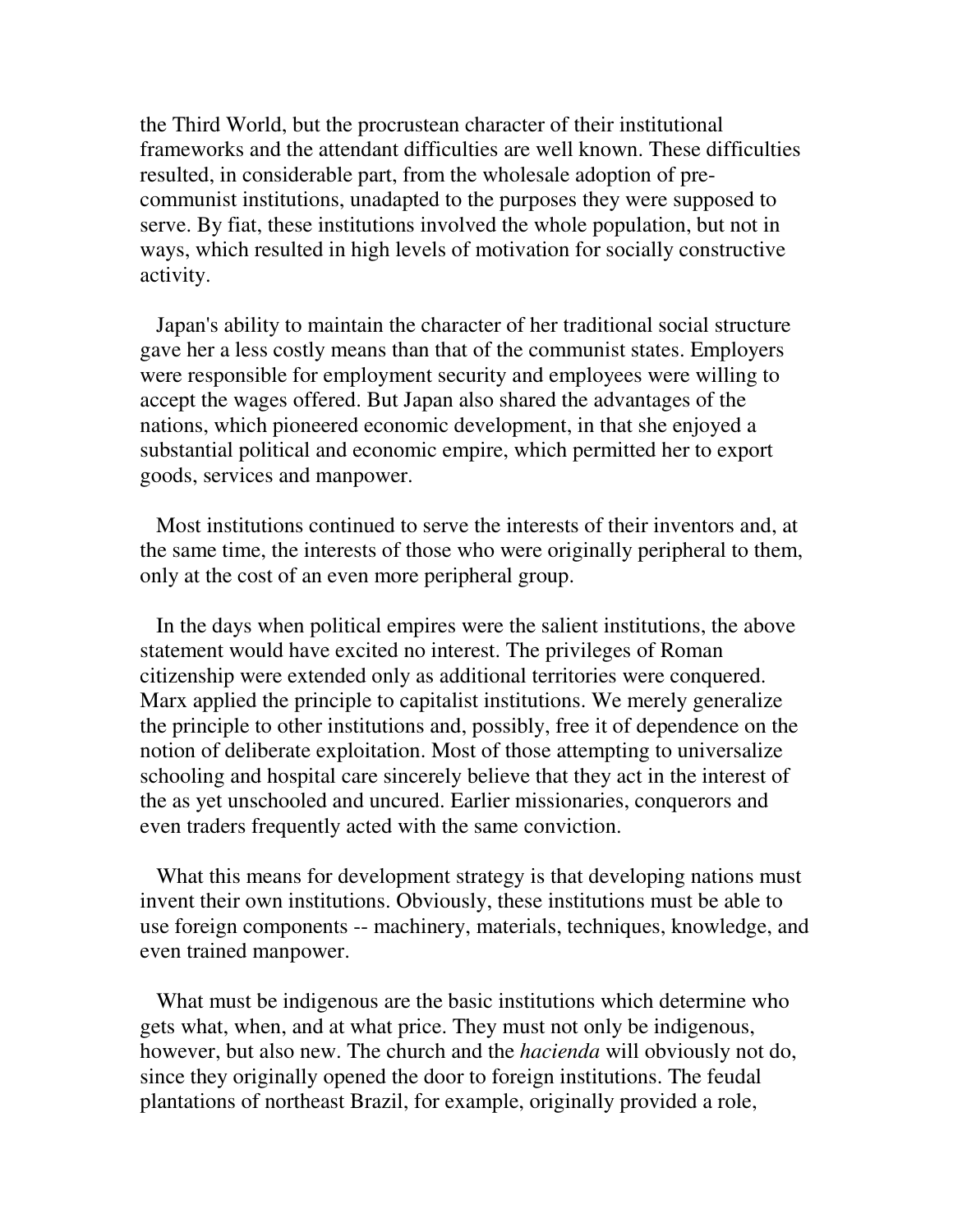however humble, for the inhabitants of that area. The importation of modern machinery reduced the demand for labor, while the importation of modern drugs increased in supply to the point where the masses of this region are now starving. A return to the hacienda would merely accelerate the current rate of starvation.

 That must be new and indigenous are the institutional patterns, which determine how major classes of needs will be satisfied; how people will be fed, clothed, sheltered, educated, and protected from danger, disease, misfortune and exploitation. Much of the technology of the modern world will be required, but it will have to be applied in a way, which meets the needs of the needy.

 This is impossible within the framework of the institutions of the developed world. Using the same institutions, the Third World could never catch up. The educationally more advanced nations must forever remain better educated if schools are to be the means of education. And Brazil, spending fifty dollars per student per year, can never have the schools, which in North America cost a thousand dollars. Transportation can never catch up unless the less-developed nation installs more efficient factories than the developed nation. But seldom can the less-developed nation install a factory even nearly as good. If this is done in a particular case, major and expensive components must be bought from the developed nation at a price, which forces this case to be an exception. The follower must, therefore, not only remain behind but also fall further behind as long as he adopts the means of development of the leader.

 The underdeveloped society requires more efficient institutions than those of the developed: more food, clothing, shelter, learning and protection per unit of input than modern agriculture, manufacture, construction, schooling, etc. can supply. This is possible only by departing from different premises. India may never be able to produce the US diet, but only the producers of Coca-Cola, Scotch whisky, corn-fed beef and the doctors and dentists who live on the consumers thereof really benefit from this diet. Better clothing, shelter, education and protection than the standard products of the Atlantic community are no more difficult to design than is a superior diet. Neither is there great difficulty in designing better means of producing these goods and services than the ones now in vogue.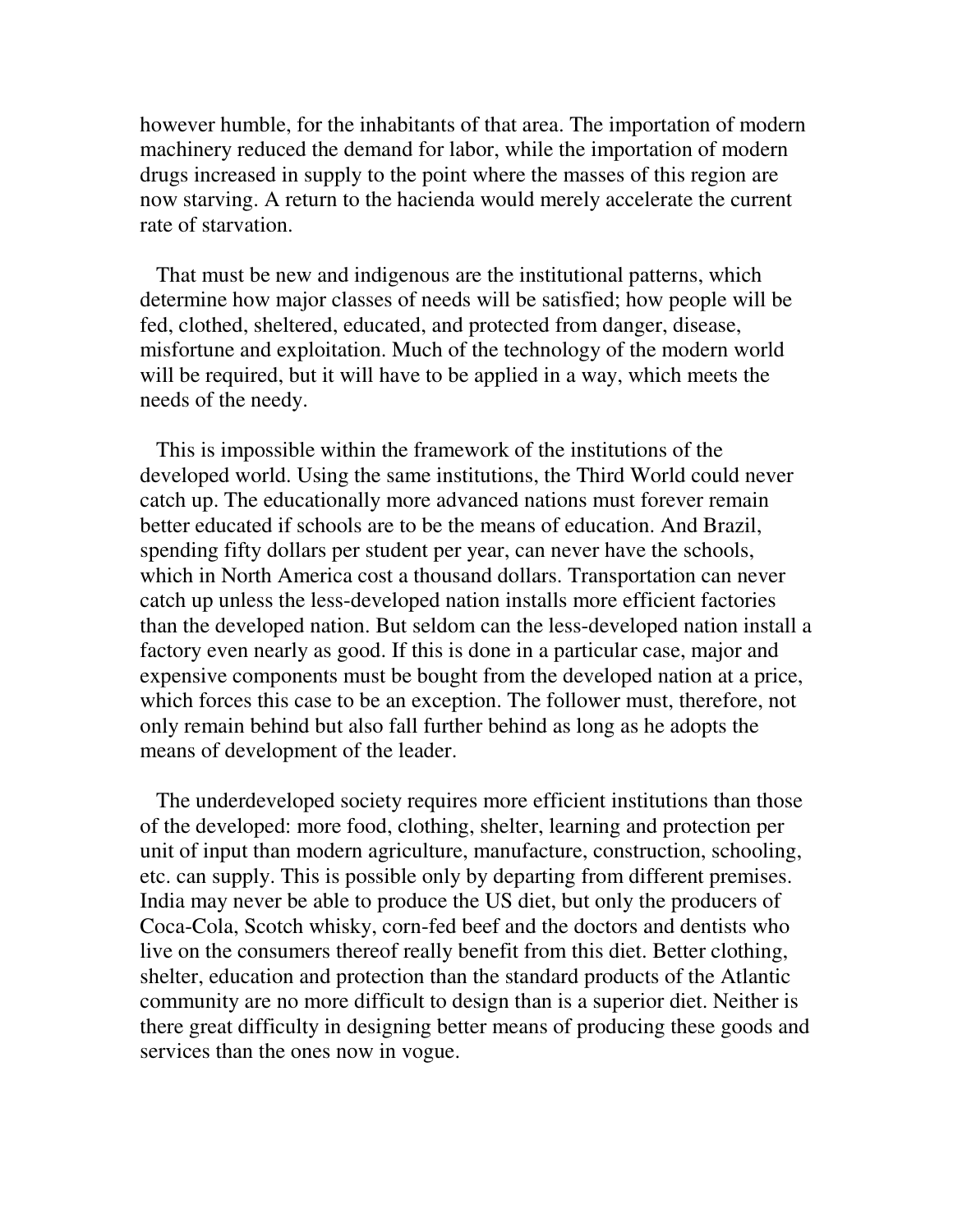The difficulty is that we are the prisoners of our institutions rather than their masters. Seldom do we consciously design them and, when we do, we can scarcely finish the process before bowing down in reverence. So in their thrall are we that we tremble lest we lose them inadvertently and fall helplessly back into barbarism. Actually, this fear is largely confined to the privileged, and what we really fear is that the specific bases of our own privilege might get lost in the institutional shuffle.

 There is, then, a political as well as psychological aspect of the difficulty. There are those who benefit from present institutions and who consciously desire to preserve them. Among these are owners, managers, political leaders and other holders of power. But many with power have no conscious desire to monopolize it, and many over whom power is wielded give in to the illusion rather than the reality of power. Man cannot free himself from existing institutions without struggle, but neither will struggle avail unless preceded by imagination and invention. One of the major problems is that the developed nations now have an effective, if not necessarily deliberate, monopoly of the means of modern invention.

 Theories of political revolution are not sufficient. Such theories assume that if a new class gains control, the society will change in accordance with the values of this class as expressed in its ideology. In practice, we see that a spate of revolutions throughout this century has left most of the specialized institutions, which compose societies intact. The schools and hospitals of communist states are no different from those of capitalist states. Even the recent revolution in Cuba is attempting to extend health and education services to the masses largely by means of traditional school and hospital systems. The agricultural and industrial institutions of communist and capitalist states tend to converge, despite great efforts on both sides to make them different. According to prevailing theory, technology provides the force which defeats these efforts, but technology scarcely explains the case of the school, of the church, of the family, or of many other institutions which have, temporarily at least, defeated the efforts of revolutionary governments to change them.

 Yet there is ample evidence that institutions are by no means eternal. During this century monarchies have disappeared, political empires have broken up, churches have lost their power if not their membership, labor unions have risen and declined, entrepreneurs have been replaced by managers and technicians, major industries have disappeared and been born.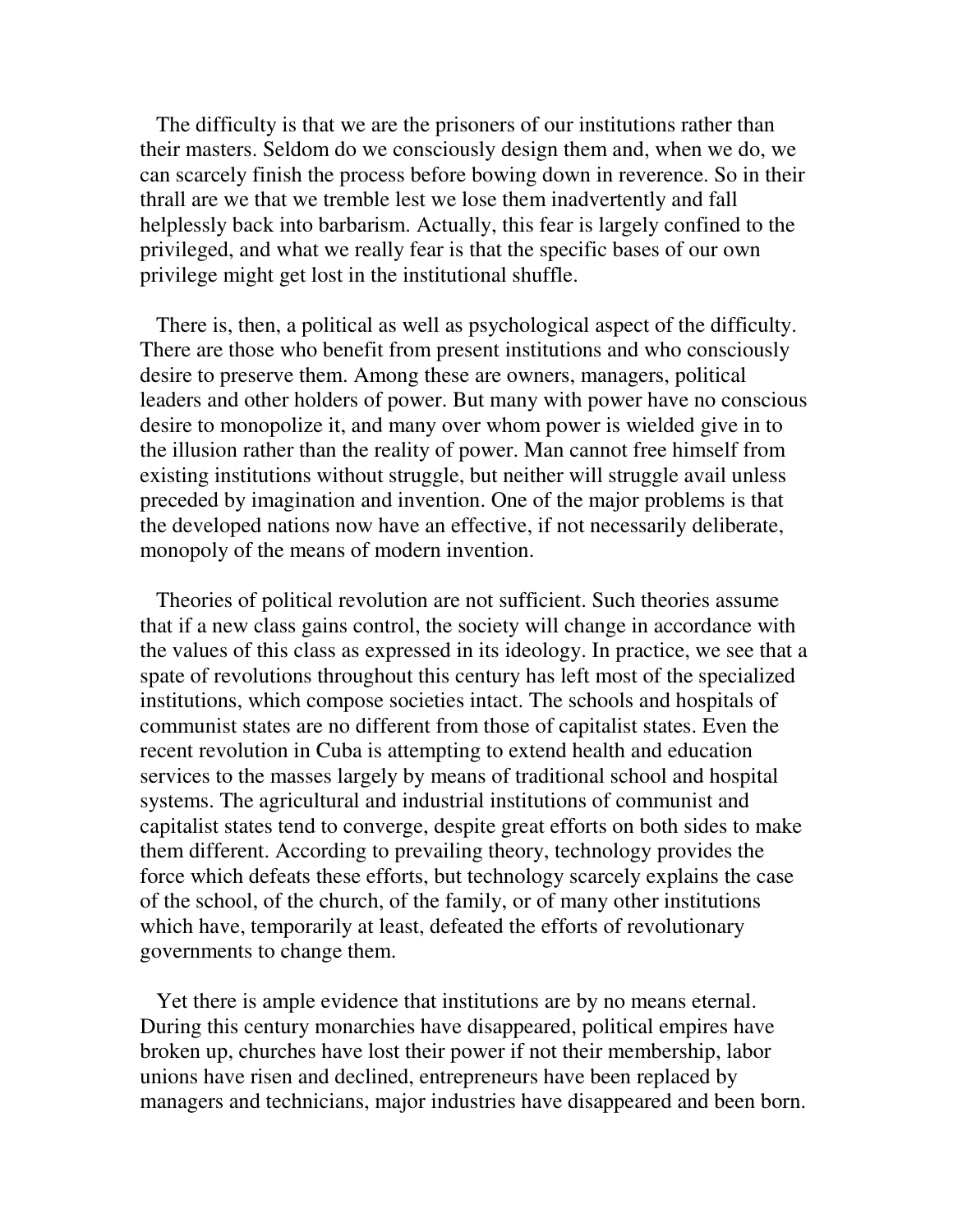Many of these changes are almost totally unexplained; others, especially the political changes, have resulted from specific plans, sometimes based on a general theory of political revolution. Man has shown himself capable of creating and destroying institutions, on a planned and unplanned basis, with or without theory. At the same time, he remains the prisoner of his institutions to an almost unimaginable degree. He can break his thralldom only by first understanding it thoroughly, and then by deliberately planning the renovation and replacement of his present institutional structures. Both understanding and effective action will require a general theory encompassing a set of specific sub-theories applicable to each major type of institution.

 We must develop conceptual tools for the analysis of major institutions, in order to understand the historical process by which they were introduced, the sociological process by which they became acceptable, and the limitations which they now place on the search for alternatives (nor only limitations of power and resources, but also limitations upon the creative imagination). We must develop a language in which we can speak with precision about the needs of modern man -- a language freed from the one which is shaped by those institutions men have come to accept as the suppliers of their specific demands.

 If we continue to believe that the goals of the industrial system -- the expansion of output, the companion increase in consumption, technological advance, the public images that sustain it -- are coordinate with life, then all of our lives will be in the service of these goals. What is consistent with these ends we shall have or be allowed; all else will be off limits. Our wants will be managed in accordance with the needs of the industrial system; the policies of the state will be subject to similar influence; education will be adapted to industrial need; the disciplines required by the industrial system will be the conventional morality of the community. All other goals will be made to seem precious, unimportant or anti-social. We will be bound to the ends of the industrial system. The state will add its moral, and perhaps some of its legal, power to their enforcement. What will eventuate, on the whole, will be the benign servitude of the household retainer who is taught to love her mistress and see her interests as her own, and not the compelled servitude of the field hand. But it will not be freedom.

 If, on the other hand, the industrial system is only a part, and relatively a diminishing part, of life, there is much less occasion for concern. Aesthetic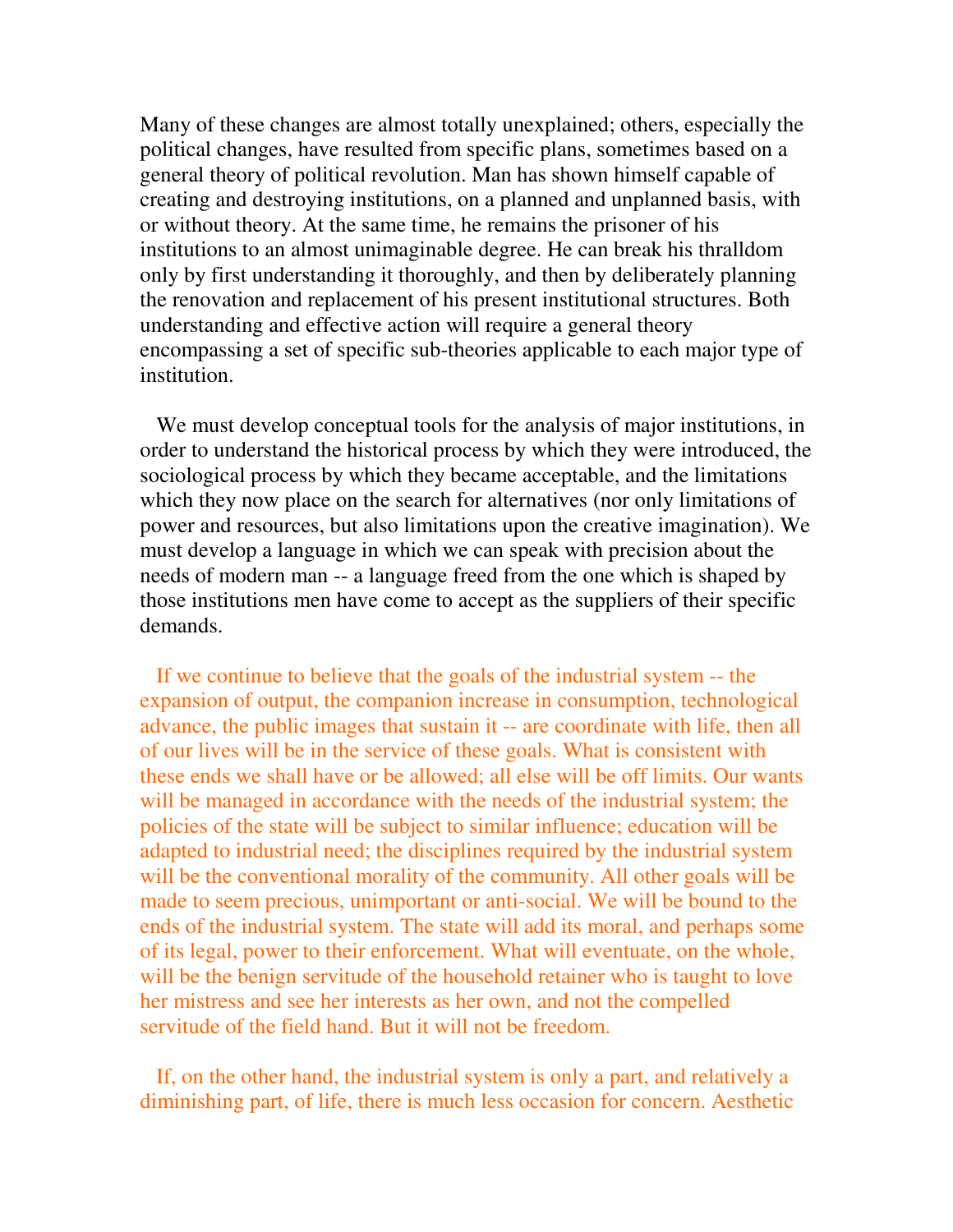goals will have pride of place; those who serve than will not be subject to the goals of the industrial system; the industrial system itself will be subordinate to the claims of these dimensions of life. Intellectual preparation will be for its own sake and not for the better service to the industrial system. Men will not be entrapped by the belief that apart from the goals of the industrial system -- apart from the production of goods and income by progressively more advanced technical methods -- there is nothing important in life.

#### John Kenneth Galbraith: *The New Industrial State*

### 7 ARE DEMOCRATIC INSTITUTIONS POSSIBLE?

 In the admitted absence of an adequate language of institutions, the hypothesis that institutions can be democratic may appear premature. In times like these, however, it may be necessary to take a chance. While all institutions tend to dominate, some do it less than others. Furthermore, other characteristics of institutions seem to be correlated with the degree to which these dominating tendencies are shown. The hypothesis of this chapter is that institutions can be identified in which the tendency toward domination can be restrained, and that encouragement of this kind of institution can foster the growth of a just and democratic society.

 Institutions are so identified with hierarchy, control, privilege and exclusion that the very notion of democratic institutions seems strange. Jeffersonian democracy was based on the relative absence of large institutions and came to grief with the growth of corporations and public bureaucracies. According to Galbraith and others, today's technology requires large institutions. Must we choose, then, between institutional domination and a return to primitive means of production? There are some reasons to hope for escape from this dilemma. First, there have been at least quasi-democratic institutions: the Greek city state, the New England town, the Jeffersonian republic, some of the early temples, churches and religious fraternities, the Chinese market networks. Second, there are some modern institutions, which seem to serve democratic purposes: postal systems, telephone exchanges and road networks, for example. If Chinese markets and road networks do not appear to qualify for institutional status, this is at least partly because of the way we have been trained to think about institutions.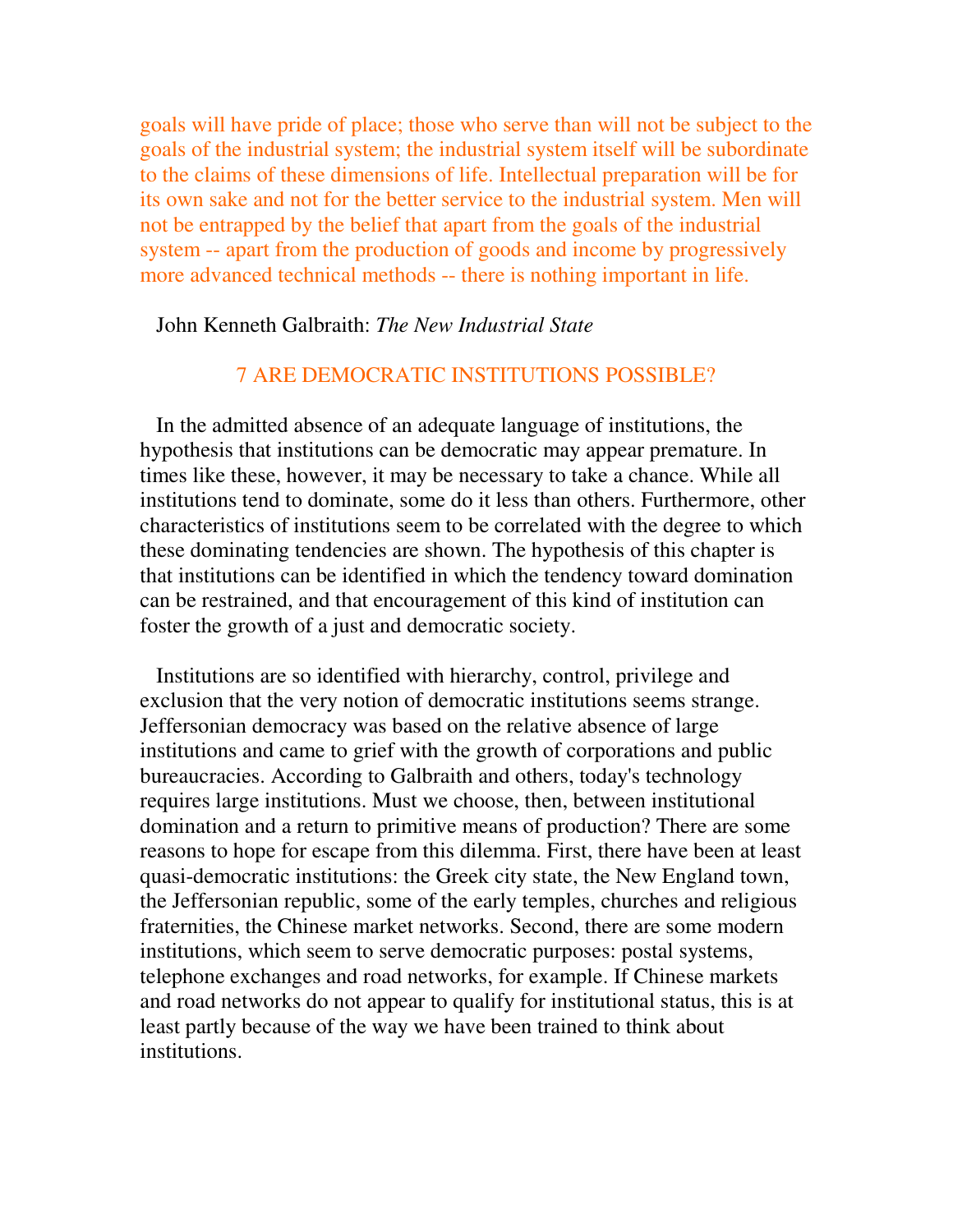The history of institutions is a history of domination. Armies, temples, courts and empires established the institutional mould and, despite exceptions, their pattern has continued to determine man's thinking almost to the point of defining deviations from this pattern as non-institutional. Even people who admit that an organization, which is neither hierarchical nor exclusive, might be called an institution will argue that hierarchy and selective membership increase institutional efficiency. They probably do - for purposes of domination. Institutions, which are better at dominating their members, may also be better at dominating their rivals. Despite Pericles' eloquent claim for the superiority of Athenian democracy, Sparta won the war. The relatively democratic Greek city-states were later conquered by much less democratic Rome. The record begins to get fuzzy with England's triumph over Spain and with the results of the two world wars. But even English history credits the better discipline of her navy, obtained partly by means of the lash, and the record is not yet closed on the battle between dictatorship and democracy. Currently the loudest clamor for control comes from the leadership of the democracies.

 Hierarchy is, of course, related to size, both as cause and effect. Conquest and the subordination of one people to another was one of the earliest causes of hierarchy. Span of control is another factor. Size at least invites, if it does not require, more layers. If size is introduced as a correlate of hierarchy, the advantages of both in achieving domination are more apparent. But the admission that large hierarchically controlled institutions may be better at dominating others will not satisfy the adherents of hierarchy. They claim greater productive efficiency as well. This is a little like claiming that big sharks have more efficient digestive systems than little sharks because they succeed in eating them. Is General Motors more productive because it is bigger, or bigger because it is more productive? The answer is neither. It is bigger because it is the product of a merger; its size gives if the resources to dominate other companies that remain independent. It is not; in general, a more efficient producer, or it would not buy so many large and small components from smaller companies. Its size does help it to dominate the market, which in turn permits some economies of scale in production. General Motors is currently the most efficient player of the game in which it is engaged, just as the United States and Russia are currently the leaders in the world struggle for domination. No one would claim that both of these nations are models of efficiency in all other respects.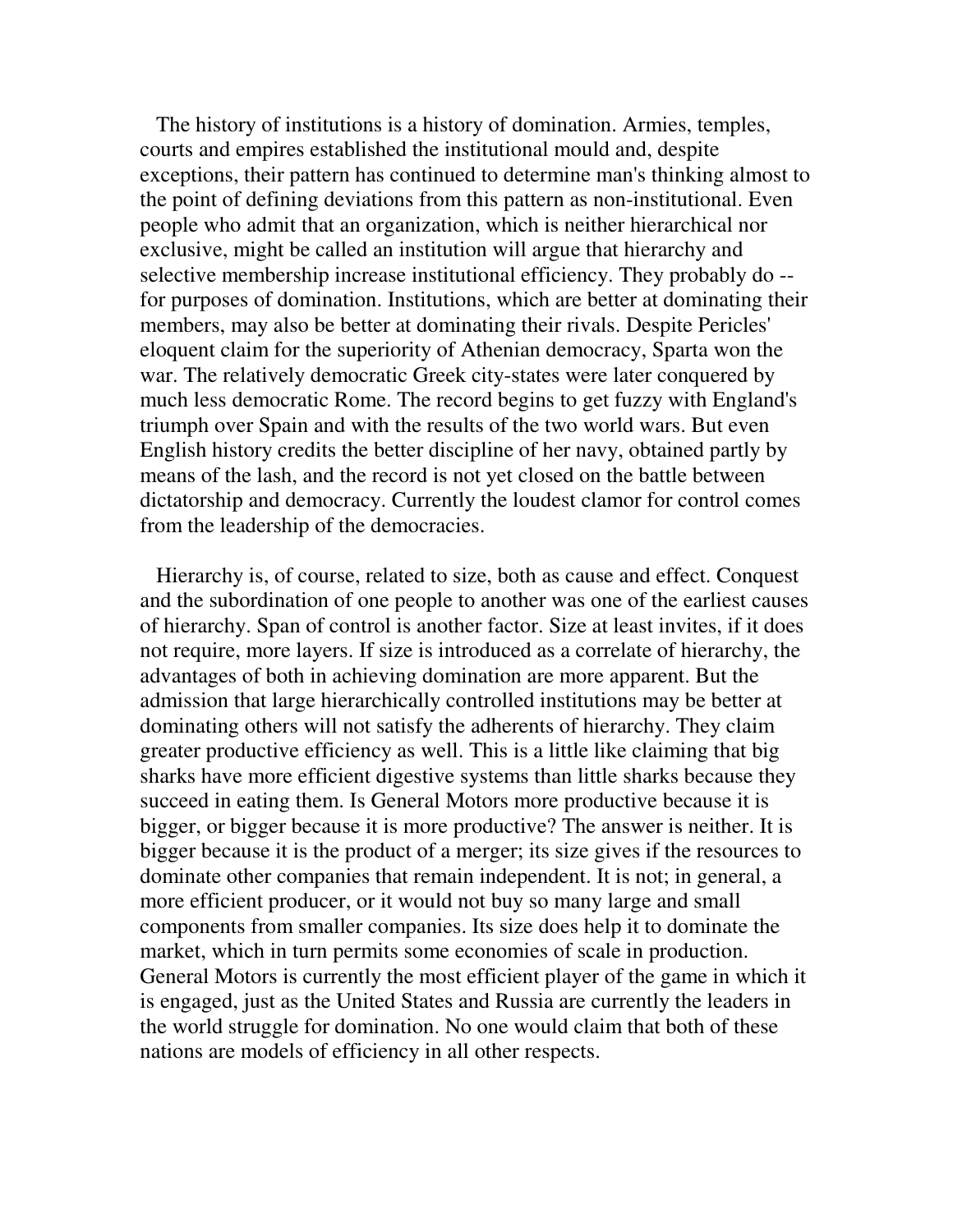Basically, General Motors allows millions to play the game, which only thousands could play when Veblen wrote his *The Theory of the Leisure Class.* The thousands now play with Bentleys and Ferraris instead of Cadillac's and Chevrolets. If getting in on this game remains the major preoccupation of human beings, then General Motors must remain the model of institutional efficiency. But this is the same game, at the consumer level, as General Motors plays with other producers; the game of getting ahead of the Joneses. If men have other goals, then other institutional models are possible.

 Consider American Telephone & Telegraph in contrast with General Motors. It is just as technical, just as profit oriented, just as large as General Motors, but there is a great difference in what the two companies do for and to their clients. The Telephone Company installs a phone and there it stays, whatever its age, shape or color, unless the customer, for special reasons of his own, decides he wants a different model. The telephone subscriber pays a few dollars a month, and, unless he has teenage children, forgets about his phone until someone calls him or he wants to call someone else. The telephone doesn't have to be washed, waxed or serviced, except rarely, requires no insurance and is not liable to theft. It is not, on the other hand, a source of pride or envy, of concern or comfort, of thrill or trepidation. It is just there, in case it is needed to call next door or half way around the world, imposing no constraints on what is said and not intruding itself in any way into the use that is made of it. Anyone who has a dime or a friend or an honest face or an emergency can use it, even if he can't afford or doesn't want a phone of his own. And the essential service the user gets, the value it has for him, has nothing to do with what he pays or who he is. Clearly, people who are better off are more conveniently served, but the telephone network is essentially democratic -- so long as it serves individuals rather than computers. The emergency user actually gets more value for his money than the regular subscriber.

 How different is the Cadillac or Chevrolet -- not so much owned as owning its possessor. Long before purchase, the which, with what, how much of this or that, dominate the family council. Subsequent payments dominate the family budget as much as the new acquisition controls family life. Triumphs and tragedies succeed each other in rapid succession as the new car succeeds or fails one relative test after another. Utility is usually the last concern. Car clubs are joined to avoid exposing the new member of the family to the dangers of the parking lot. Gasoline mileage is important only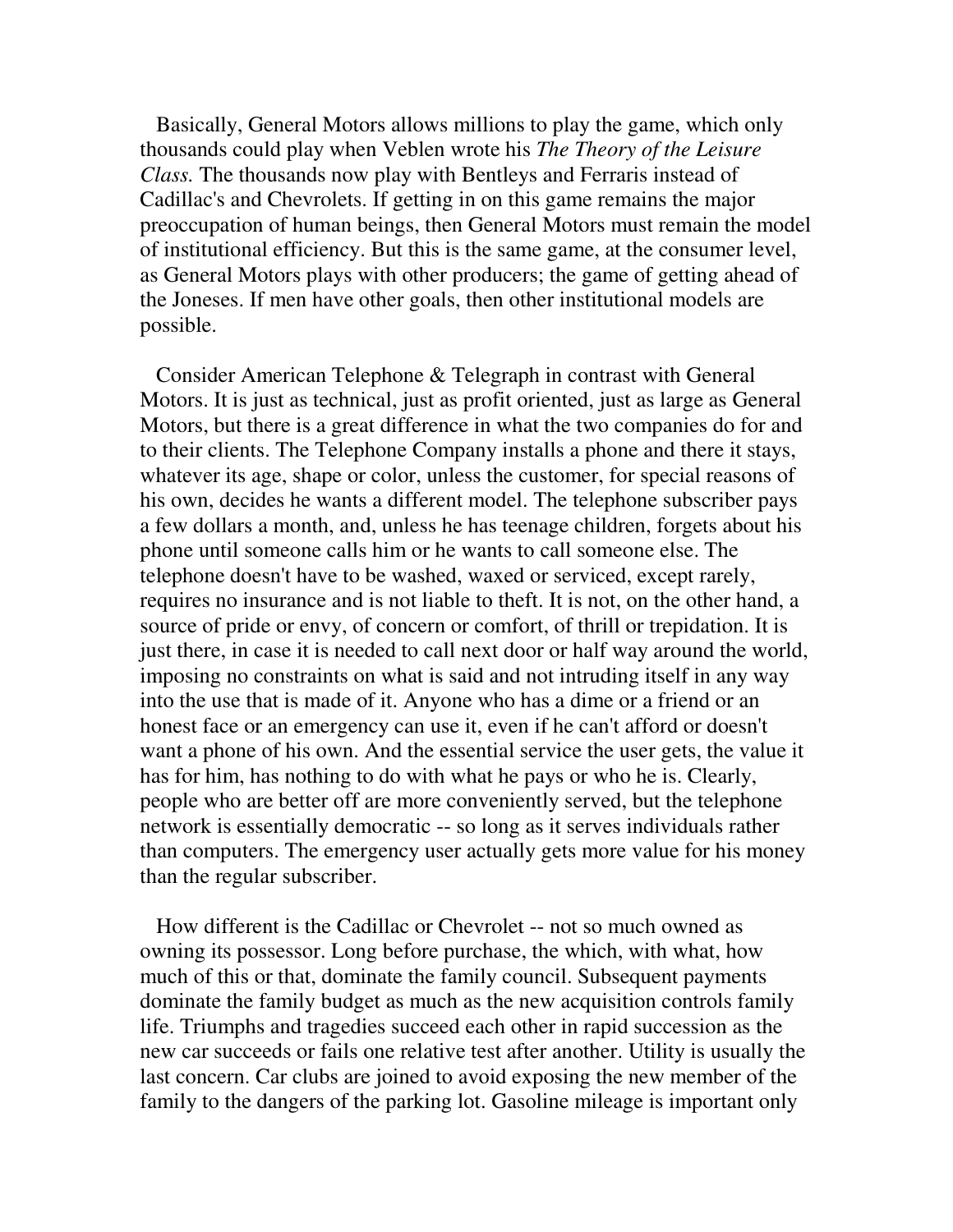as a comparison point. Emission of lead and other air-borne poisons is not even considered.

 Human nature? Perhaps. But elsewhere people compete on horses, or on foot, or with sticks or stones, without surrendering their lives (including employment, taxes, education, the condition of the air, water and land on which they live) to the producers of these horses, sticks or stones. And yet, human nature is involved. The automobile, like the modern house or household utility, is too big a toy to be resisted. Offered even in exchange for submission to its supplier, it is as hard to resist as were the early cults with their idols, incense and temple prostitutes. Life is hard and dull and what else is there to relieve the tedium?

 This is one of three traditional ways of dominating men. The others are force and the withholding of necessities. Force is used between nations to obtain or maintain relative overall advantage. Withholding of necessities is used to assure ourselves of the menial services of the poor. The grown-up plaything game is used on us to keep us available for use against other countries and the lower class.

 It is important to recognize the various aspects of the game. International competition, inter-class competition and inter-personal competition are all related. The first requires the military institution, the second the police and penal institutions, and the third requires General Motors. What these games or processes and institutions have in common is the advantage they try to establish one group or individual over another. In the case of international and class conflict this is quite straightforward. The means by which individuals are placed in competition with each other are a little more complex.

 Keeping up with, or surpassing, the Joneses is simple enough. There is a variation of this game, however, in which nor the Joneses but the whole human race becomes the reference group -- when men try to play God. This might also be called the escape from reality game. It can be played with alcohol or drugs, with sex, with many kinds of variously staged fantasy and with grown-up playthings that fly, roar, tickle the imagination or titillate the senses. Keeping up with the Joneses may, in fact, be just a variant of this game, with the sense of superiority, or inferiority, coming from advantage over some rather than all.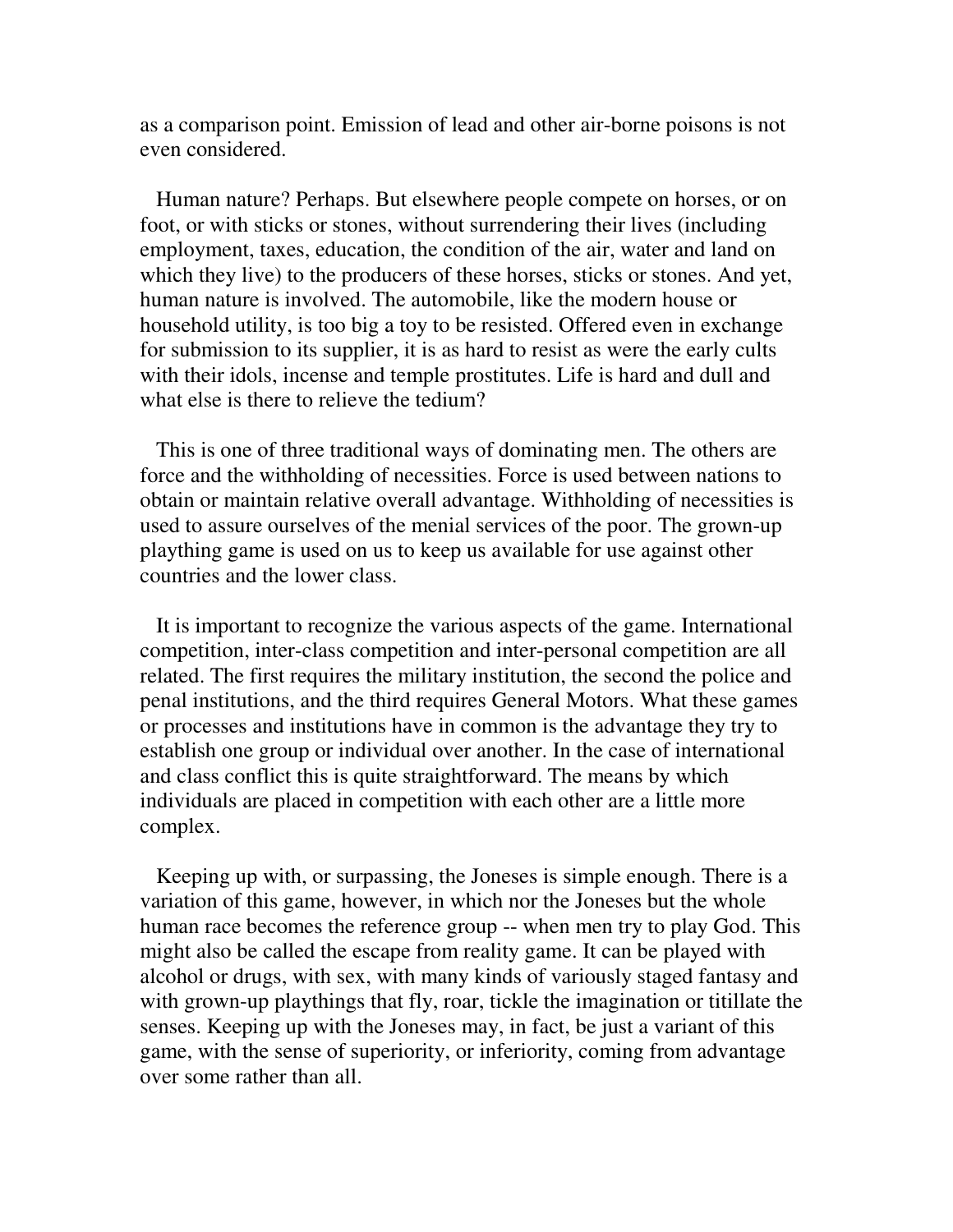What all forms of advantage have in common is that they exact a price for the advantage as well as for the product, which provides it. When the advantage is permanent this price must be paid continuously. When the advantage is on all counts the price is total. The point is made elegantly in the Faust legend and the theme appears throughout human mythology. It provides the touchstone for distinguishing democratic from dominating institutions.

 Democratic institutions offer a service, satisfy a need, without conferring advantage over others or conveying the sense of dependence that institutions such as welfare agencies do. They take the form of networks rather than production systems; networks, which provide an opportunity to do something, rather than make and sell a finished product. Public communication and transportation systems are examples, as are water works and sewers, electricity and gas distribution systems and general markets that facilitate the flow of various kinds of goods. Public utilities are democratic institutions if they are truly public and provide something really useful.

 Everyone has access to a true public utility, either free of charge or at a fee everyone can afford. Access is at the option and initiative of the user, who may also leave the service when he wishes. Use is not obligatory. The most useful products such as electricity or water can be used for a variety of purposes. So can roads or the mails. Public utility networks show true economy of scale. The bigger they get and the more of the population they serve the more useful they are for everyone. Water and sewer systems, which might seem to be exceptions, are seen not to be when public health is considered. Superhighways, as opposed to road networks, are false public utilities. They are actually the private preserves of car owners, built partly at public expense. Utilities serve basic, universal needs. Everyone needs water, power, communication, transport, food, raw materials, a piece to exchange fabricated products and many other things. Nevertheless, basic needs are limited. They cannot be indefinitely multiplied. They can, therefore, be satisfied without exhausting all available time, labor, raw materials and human energy. After they have been satisfied them are things left for people to do, if and when they like, and them are remaining resources for doing them. The managers of democratic institutions can and must be largely responsive to the expressed desires of their clients.

 Institutions, which confer or maintain advantage over others, fit a description almost diametrically opposed to that above. They tend to be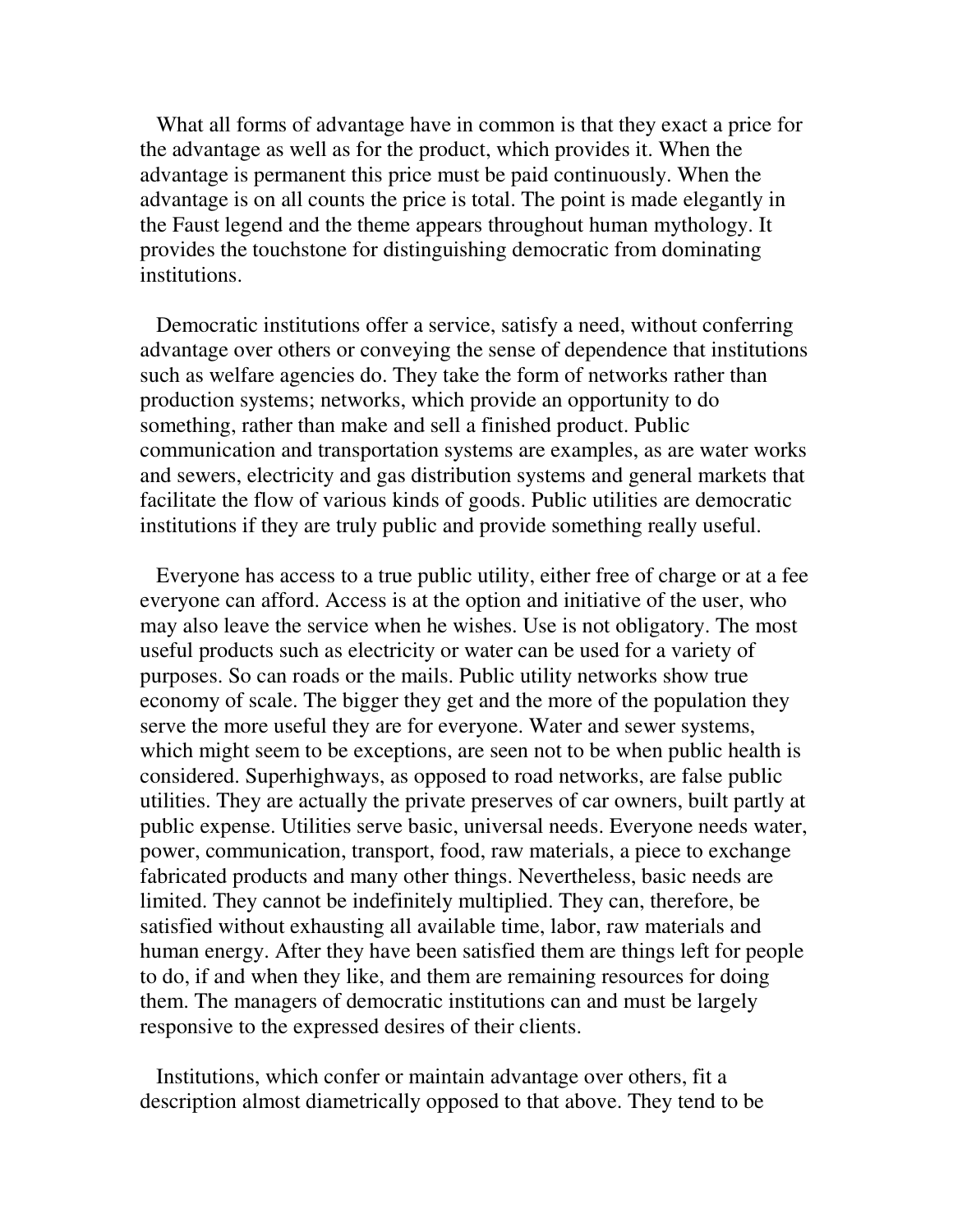production systems rather than networks. If networks are involved they have the secondary purpose of distributing a particular product. Access is limited and access costs are frequently high. Once on it isn't easy to get off; participation is often either obligatory or addictive.' The product tends to be specific, elaborate and all-purpose. There are important dis-economies of scale. At some point extension of the service to new clients becomes a disservice to former clients. The needs served are not basic but at least partly induced. Once induced, however, these needs are open-ended and can never be fully satisfied. Surfeit leads to excess rather than to satiation. Dominating institutions tend, therefore, to become total, to exhaust the life space of human beings and the life-sustaining capacity of the biosphere. The managers of dominating institutions must take and maintain the initiative. Clients must be seduced, manipulated or coerced. True initiative or choice on the part of clients tends to disrupt the maintenance requirements of dominating institutions.

 Most actual institutions fit these opposing prototypes only partially. Some fit fairly well, including certain public utilities, on the one hand, and military establishments, prisons and asylums, on the other. Most products, services and institutions fall somewhere in between. Automobiles, modern houses and home utilities are not merely pawns in a status game, but are also useful. Making long-distance calls on credit cards, on the other hand, may be pure one-upmanship. The management of the telephone company and its institutional advertising differ little from those of General Motors, which also produces buses as well as private cars. The buses are, however, almost incidental. The policies of General Motors and its role in society are determined by the private automobile, considered not primarily as transportation -- as Henry Ford viewed the Model T -- but as status symbol. With the development of the videophone, the telephone company could easily embark on the same route. A video-phone is not for everyone, and might seem to require private viewing space. This in turn could lead to elaboration not unlike that which has afflicted the automobile. If the choice were left to management, there is little doubt that  $A T \& T$  would follow the route of General Motors. The management of a true public utility must be at the service and command of its clientele. The management of a dominating institution must manage its clientele as well as its personnel. The choice is a fateful one. It is, hopefully, not too late for the public to choose.

 The choice is not between high and low technology. It is not necessarily between private and public management, of either 'public' utilities or 'private'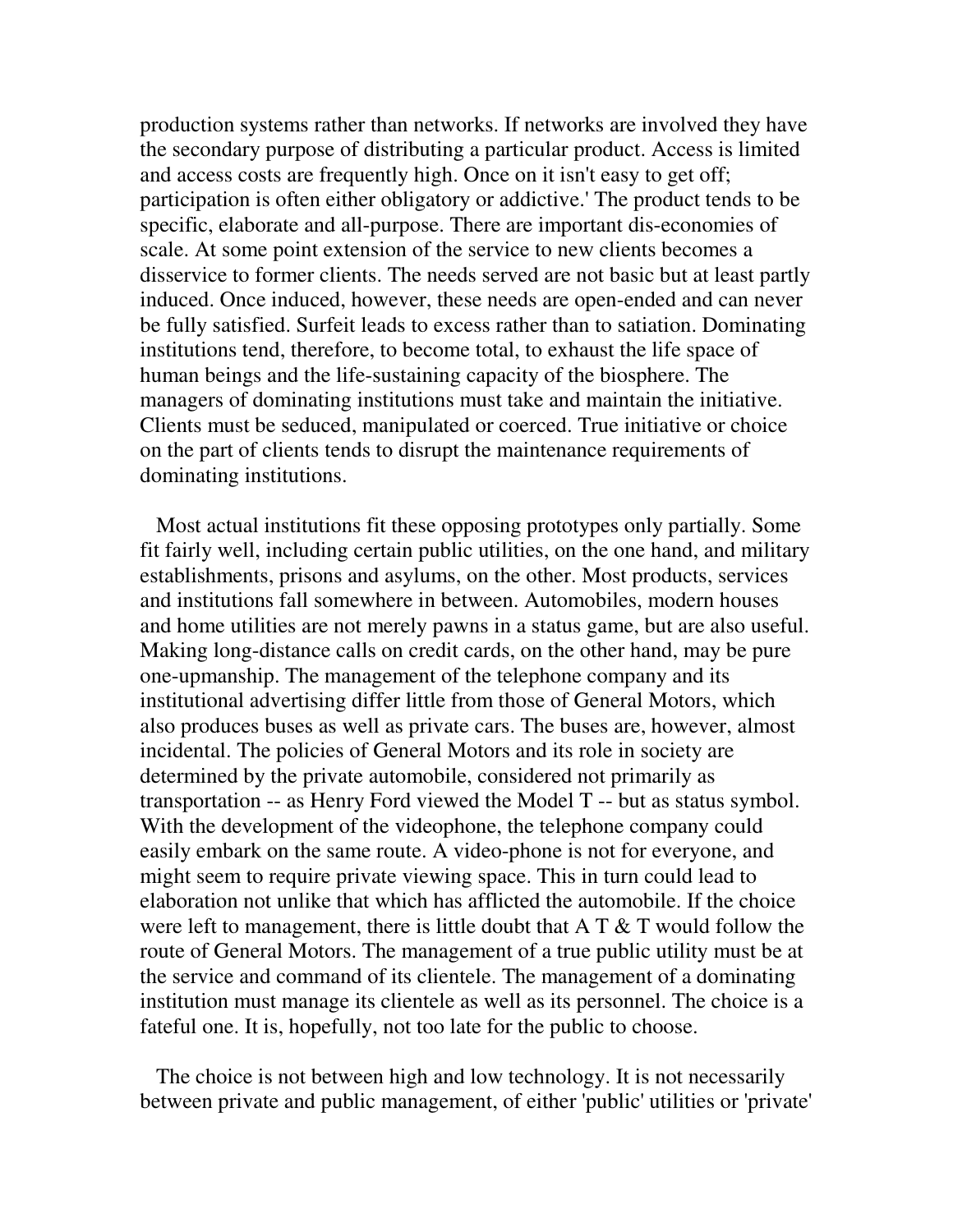factories for necessary products. It is a choice of shopping lists, of the kinds and varieties of products that will be available. An unlimited market basket for the rich is not compatible with freedom for either the rich or poor. But this metaphor is inexact. The 'unlimited' market basket can be filled only with those products of high technology which enough people can be induced to buy. It can, of course, be filled with custom-made products for those who can afford them, but even these will be the products of an inherited artisanship, living on the past. A vigorous artisanship cannot survive in unrestricted competition with high technology. The choice ultimately is between two completely different styles of life. One is egalitarian, pluralistic and relatively sparse in the kinds of products and services it provides. People have to do things for themselves, but have time and freedom to do what they want. The other kind of life is based on a unified hierarchy of privilege, maintained by international, inter-class and inter-personal competition. The kinds of competition are limited and highly structured but the prizes are relatively glamorous, at least on the surface.

 It may seem idealistic in the extreme to believe that people who have the second option already in their hands will voluntarily exchange it for the first. Yet there are signs that this could happen. But the choice may not be entirely voluntary. Pollution of the environment, pressure from the underprivileged and the horrors of war may help to decide the issue. However, blind forces cannot achieve intelligent solutions of issues. Only intelligence can do that. This is why education is so important, and why it cannot be left to schools.

 Schools are themselves dominating institutions rather than opportunity networks. They develop a product, which is then sold to their clients as education. Concentrating on children gives them a less critical clientele, to which they offer the prizes that other dominating institutions produce. Parents want these prizes for their children, even more than for themselves, and can be sold a rosy future even more easily than a current illusion. Seen at a distance the fallacies of competition are harder to perceive clearly. Foreigners can have what we have if they will follow the course we have followed. Workers can achieve our standard of living if they will educate themselves to earn it. Our children can have what we couldn't have if they will prepare themselves to produce it. These propositions sound so plausible and yet are so patently false when viewed in perspective. An open-ended consumption race must always result in a hound who gets the rabbit, a bunched pack in the middle who get some of the shreds, and a train of stragglers. This must be the outcome in terms of nations, of classes and of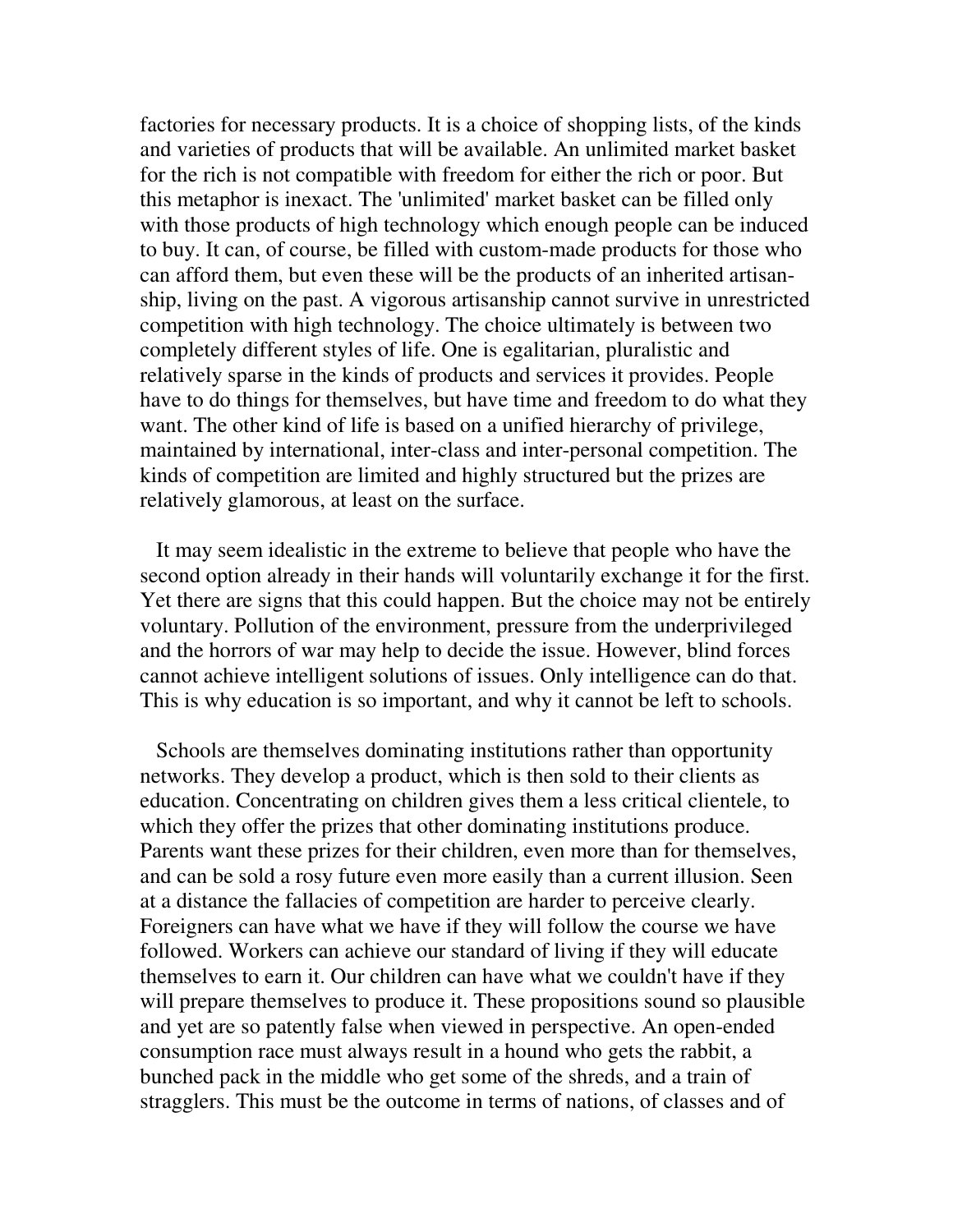individuals. Schools not only cloud this perspective, they actively foster the illusions, which contradict it. They prepare children precisely for interpersonal, inter-class and international competition. They produce adults who believe they have been educated and who, in any case, have no remaining resources with which to pursue their education.

 Men had better be without education than be educated by their rulers; for this education is but the mere breaking in of the steer to the yoke; the mere discipline of the hunting dog, which by dint of severity is made to forego the strongest impulse of his nature, and instead of devouring his prey, to hasten with it to the feet of his master.

Thomas Hodgkins: 1823

### 8 EDUCATION FOR FREEDOM

 Alternatives to schools must be more economical than schools: cheap enough so that everyone can share in them. They must also be more effective so that lower costs do not imply less education. Monopoly must be avoided. The school system must not be replaced by another dominant system: alternatives must be plural. There should be competition between alternatives, but some of them, at least, should not involve competition between students, especially for lifetime prizes. One student should not learn at the expense of another, nor should success for one student imply failure for another. Alternatives to schools should not manipulate individuals but, on the contrary, should prepare individuals to direct and re-create institutions, including their governments. Education should not be separated from work and the rest of life, but integrated with them. Educational environments should be protective only to an unavoidable degree. Education should not, primarily, prepare for something else nor be a by-product of something else. It should be a self-justified activity designed to help man gain and maintain control of himself, his society and his environment.

 Alternatives to schools must, above all, allow everyone the opportunity to learn what he needs to know in order to act intelligently in his own interests. No educational programme can guarantee that everyone will learn what he needs to know, much less that if he did he would act upon it. It should be possible, however, to keep open the opportunity for such learning, not only during the youth but also throughout the lifetime of every man. One of the major complications arises from the almost universal predilection to feel that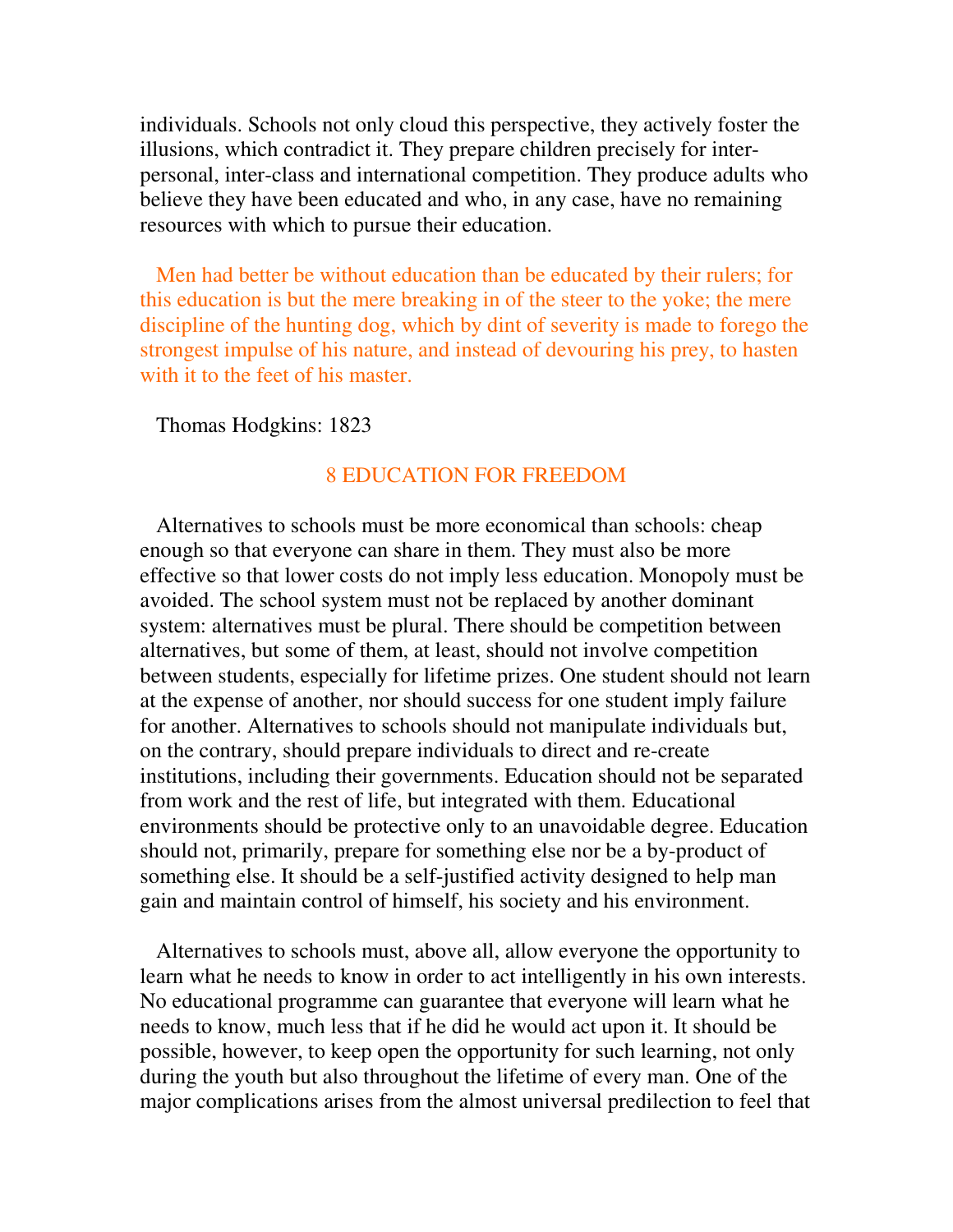we know better than others what is in their interests. Schools, for example, are almost wholly concerned with vying to teach some people what other people want them to know. Those who make the decisions about what should be taught in school pretend to know and to act in the interest of the learners. It should be clear by now that either they do not know or that, if they do, they act in contradiction to their knowledge.

 What man's true interests are and what he needs to know to pursue them are the starting points not only of educational philosophy but also of any general philosophical basis for social policy. Defining freedom, in its clearest if not its most complete sense, as freedom from rather than freedom for, leads to a definition of basic values and factual propositions in largely negative terms. The question becomes, as Paul Goodman says, not what shall we do but what will we tolerate. Philosophies which state in positive terms what is and what should be seen to lead to the constraint of one human being by another, to the imposition of enlightenment upon the heathen. A philosophy based on the right of maximum freedom from human constraint begins by denying the right of any man to impose either truth or virtue upon another.

 The implications of such a philosophy of freedom are very far-reaching. They include, for example, denial of the right to monopolize anything which other men need, since such monopoly is and always has been used to violate their freedom. Needs, moreover, cannot be restrictively defined as those things immediately needed to sustain life. Denial of information, for example, leads to denial of fresh air, pure water and nutritious food. Information denial is being used in the modern world -- generally, consistently and systematically -- to keep people from knowing, and thereby from getting what they need, of even such elementary things as air, water and food.

 A philosophy of freedom need not specify in advance which positive things must be done in order to avoid the constraint of one man by another. It can reserve the application of the test of freedom to specific situations.

 The world of schools conceives the problem of education as one of inducing students to learn what they are supposed to know. From this point of view, it seems nonsensical to think of people as being blocked from knowing and learning. Yet clearly they are. Most of the people of the world sweat their lives out on land which belongs to others, constantly in debt to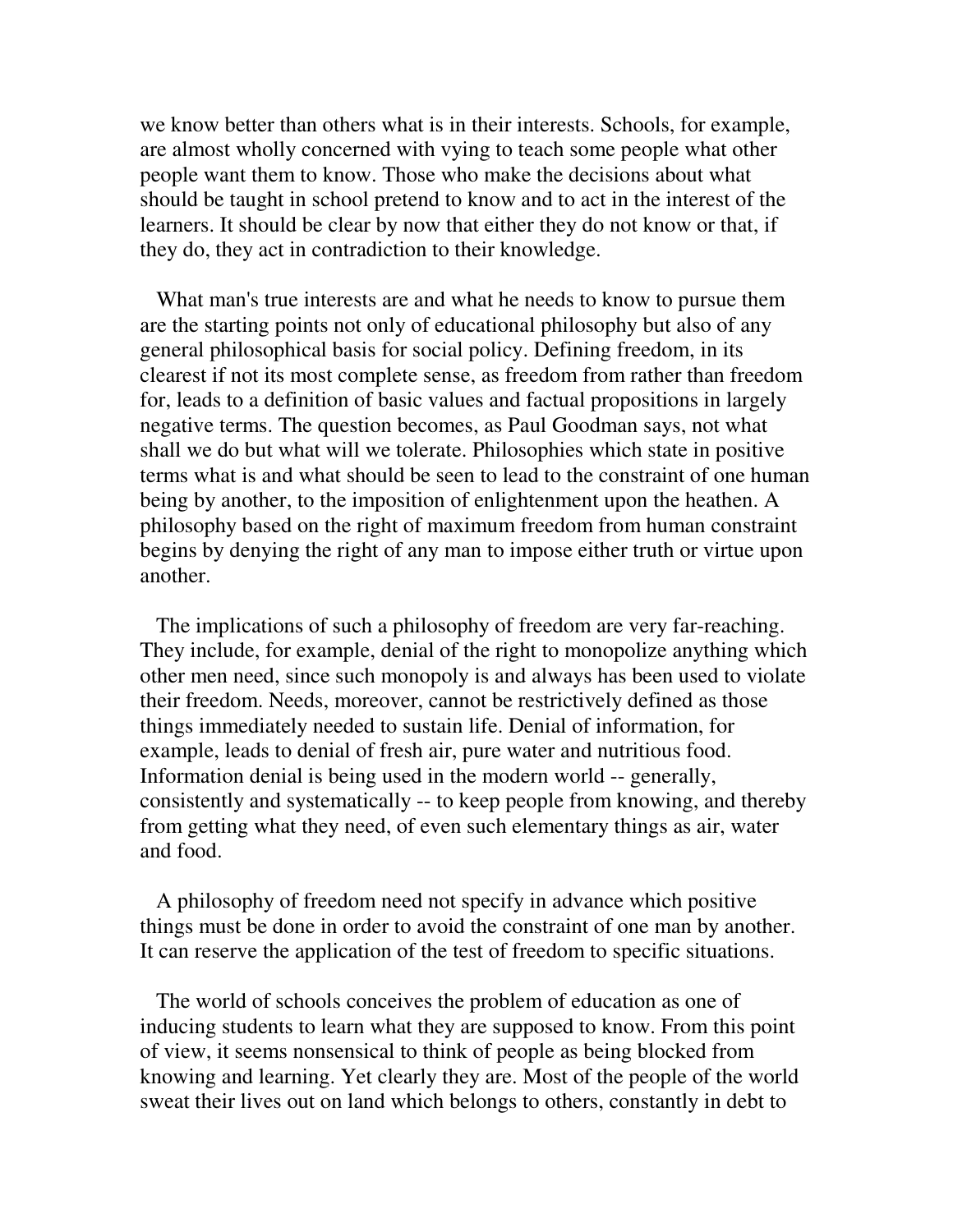their landlords with no control over the prices of what they buy or sell, helpless in their misery and kept helpless not only by denial of information and opportunity to learn but by deliberate distortion of the facts of their lives. Witch doctors, priests, politicians and purveyors of profitable nostrums vie with each other to keep these people sunk in their ignorance and unaware of their true condition. They are aided in these attempts by the physical misery in which their victims are forced to live, misery so great and so hopeless that it must somehow be justified, somehow disguised, in order to make it bearable.

 Education for these people does not consist primarily in learning to read, but in learning to understand and to do something about their miserable situation. This may involve learning to read but it must obviously include other things, without which the ability to read would not be of any real value. Suppose that a few children in such an environment do learn to read and thus escape. This does nothing to help those who stay behind to breed more children.

 Much of what people in this situation need to know, in order to basically improve their lot, is actively withheld or hidden from them, even though the resources for learning to read may be offered. Paulo Freire found in working with Brazilian peasants that they immediately learned to read those words, which helped them to discover their true-life situation. Unearthing this vocabulary requires an insight into the lives of these peasants, which penetrates the secrets, misinformation and mystification with which their landlords, priests and political leaders surround than. Paulo Freire's clients no sooner learnt to read than they organized peasant leagues through which they tried to bargain with their employers. Although they were scrupulously careful to observe the law and the customs of the region, their employers, government authorities and the Church turned upon them in unison. Their leaders were fired and jailed, while the Church denied its sacraments to members of the league until Protestant missionaries began to make converts among them.

 This sounds like an exaggerated case, but Paulo Freire's Brazilian clients are representative, in their essential features, of over half the people of the earth. Freire himself had to flee Brazil when the present military government took over. Although invited to Chile by the governing Christian Democratic Party of that country, he was not allowed to work freely. After a year at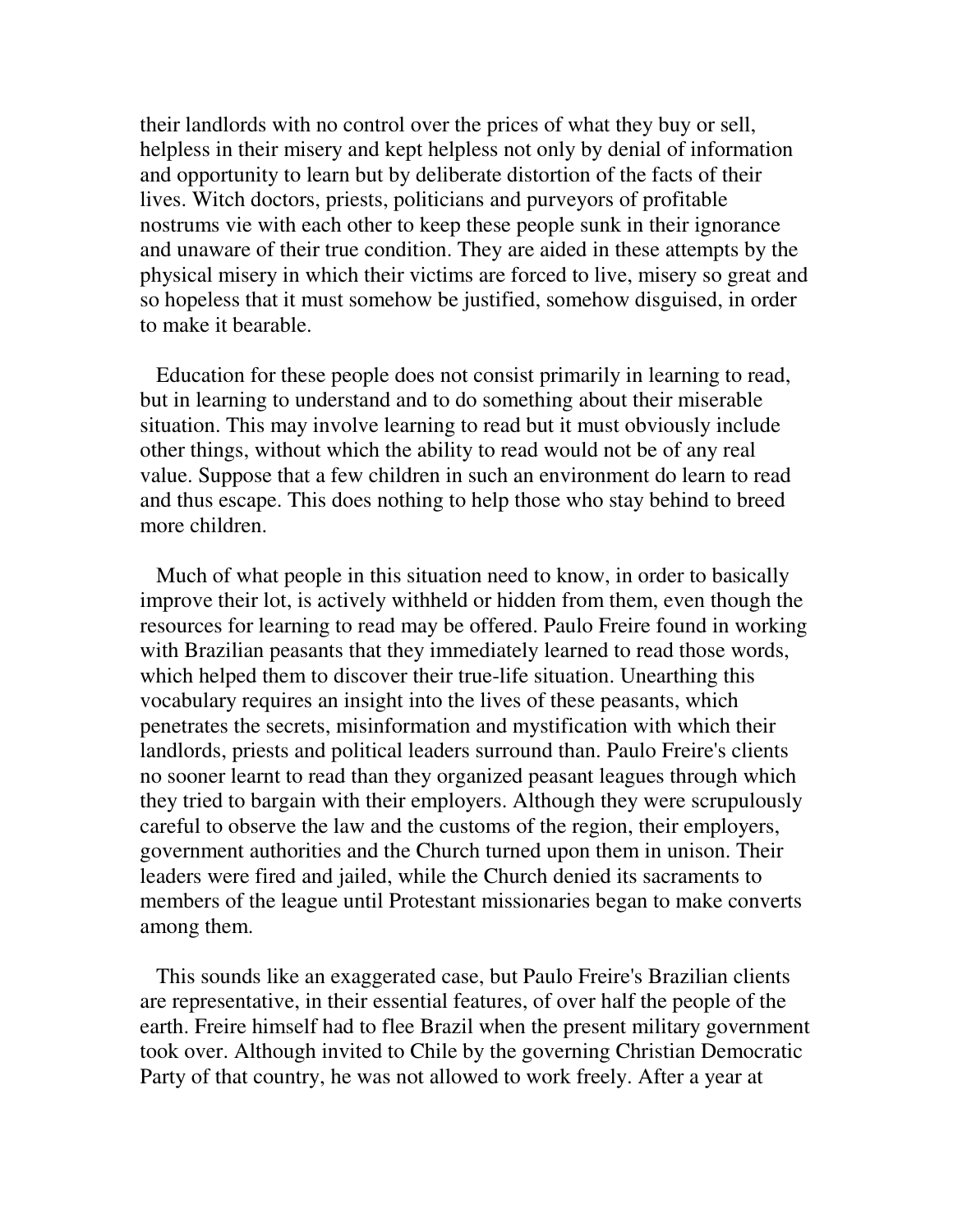Harvard he is now with the World Council of Churches in Geneva, safely and unhappily insulated from the poor and uneducated masses of the world.

 This is easy to understand, given the nature of society and the probable consequences of educating its impoverished majority. Withholding education from these masses may still appear to be a special case, justified by the inability of society to cope with the impact of education on such a massive scale. But this is not a special case. We treat our own children in the same way and we ourselves are so treated by our governments, public bureaucracies and privately owned corporations.

 We take as great pains to hide the facts of life from our children, as do the Brazilian landlords to hide them from their peasants. Like them, we not only hide and distort facts but also invoke the assistance of great institutions and elaborate mythologies. Facts of life are not confined to sex: about this we are becoming less inhibited even with children. But relative incomes of families on the block, the neighborhood power structure, why father didn't get his promotion or mother her chairmanship, why Jimmy is smoking pot or Susie is having an out of town vacation: these things which children perversely want to know are obviously not for them. Neither is ballet at the expense of reading, karate in place of math's, or the anatomy of flies as a substitute for botany out of a book. Schools are obviously as much designed to keep children from learning what really intrigues them as to teach them what they ought to know. As a result, children learn to read and do not read, learn their numbers and hate mathematics, shut themselves off in class-rooms and do their learning in cloakrooms, hangouts and on the road. The exceptions are those who are allowed to learn to read when and what they wish, and to do likewise with mathematics, science, music, etc.

 We ourselves are treated no better than our children. Attempts to get the contents of cans and boxes clearly labeled are treated as attacks on private enterprise. Any real probing of foreign policy is labeled subversive, while the basic facts are hidden behind the screen of national security. The enemies of every military power in the world know more about its military capacities and intentions than is available to the makers of its own laws. Spies, bellhops, charwomen, valets and ladies' maids are the privileged exceptions to the conspiracy of secrecy in which we live.

 There are, of course, the best of reasons for all the secrecy and mystification. Children might be permanently scarred by premature exposure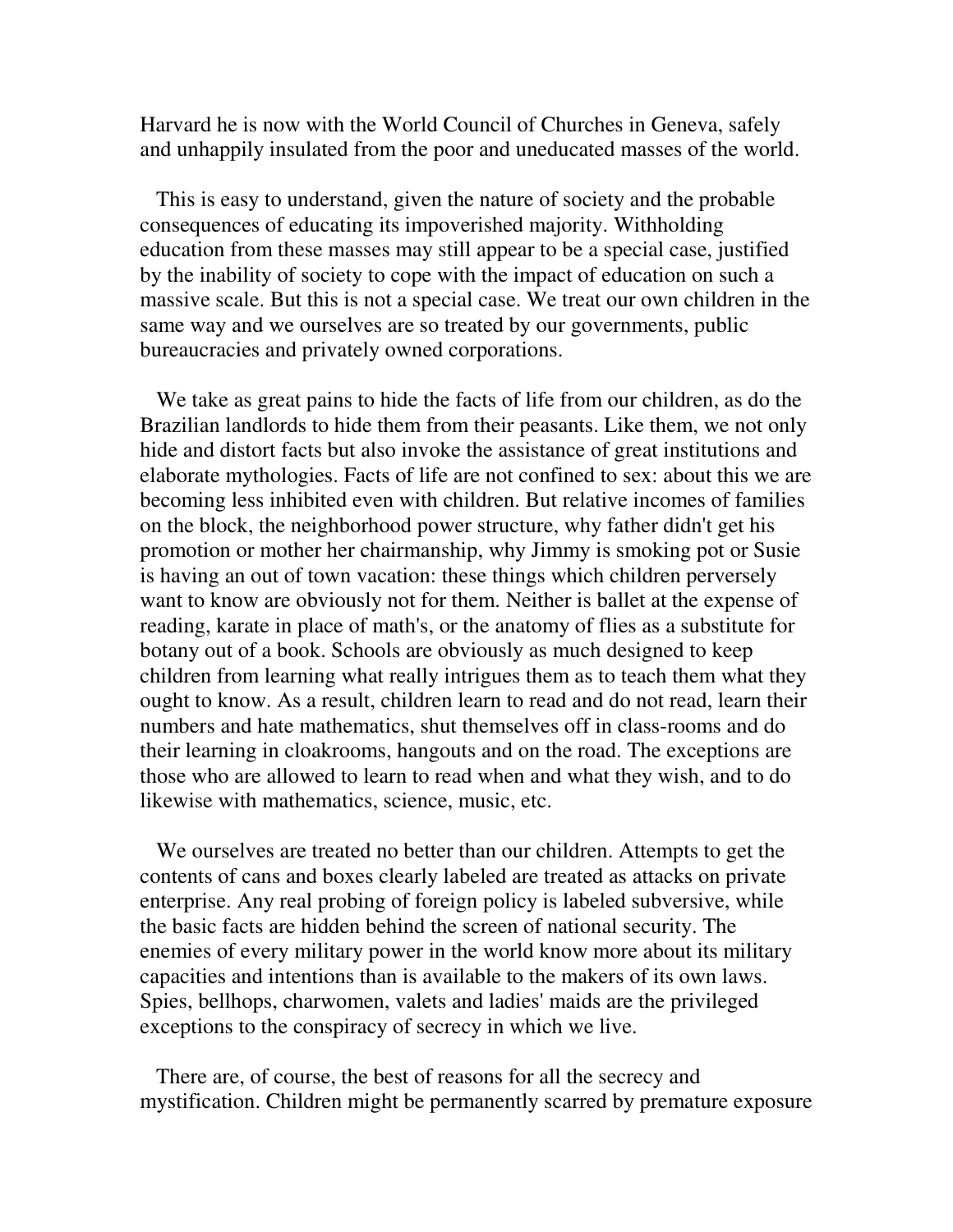to death, suffering, sex or the sordid facts of economic and political life. Mechanics might be embarrassed if car owners were given detailed descriptions of their own motorcars. A little knowledge is dangerous, not only for laymen, but for their donors, lawyers and accountants as well. If customers were allowed to know what they were buying, then competitors could also find it out. If national security barriers were lowered, the enemy would learn even more at lower cost. These reasons range from valid to ludicrous but even the valid ones are valid only in the context of the society in which we live. In this society, Paulo Freire is a threat and so is the free education of our children and of ourselves. At present, this education is not free. People are systematically prevented from learning those things, which are most important for them to know. They are deliberately misled by elaborate distortions of facts and by the propagation of religious, political and economic mythologies which make it extraordinarily difficult to get a clear glimpse of relevant truth. Protestants see clearly through the Catholic smoke screen. Capitalists have no difficulty in seeing how the communists brainwash their victims. Englishmen and Frenchmen see through each other's Common Market machinations without the slightest trouble. Only our own camouflage confuses us.

 It might be said in rebuttal that every society must have its secrets, its mythologies, and its propaganda. Some information will always be off limits for children and for adults. We have a choice of what will be hidden and obscured, but not of whether anything will be. This may be true, but it is not true by definition. Only where there are major differences of interim and where one group has the power to distort reality does it seem inevitable that this will occur. All societies in recorded history have been of this kind. All have had ruling classes, which exploited other members of their own populations and fought with other elites for the privilege of exploitation. Societies need not be organized in this way. In fact most current societies claim that they are not. The ideal of a non-exploiting, mutual-interest society has long been proclaimed and many people believe that such a society is possible. If it is, then there should be no need for major systems of secrecy not for mythologies whose major purpose is to distort the truth. In such a society, education for freedom should be possible. It may also be that such a society can be created only by men who have been educated for freedom, by whatever means. This possibility and hope justifies the proclamation of the ideal of education for freedom, even in a society in which it does not truly fit. The hope stems from the fact that our society does proclaim the ideals of justice and freedom. In the name of these ideals it is possible to call for free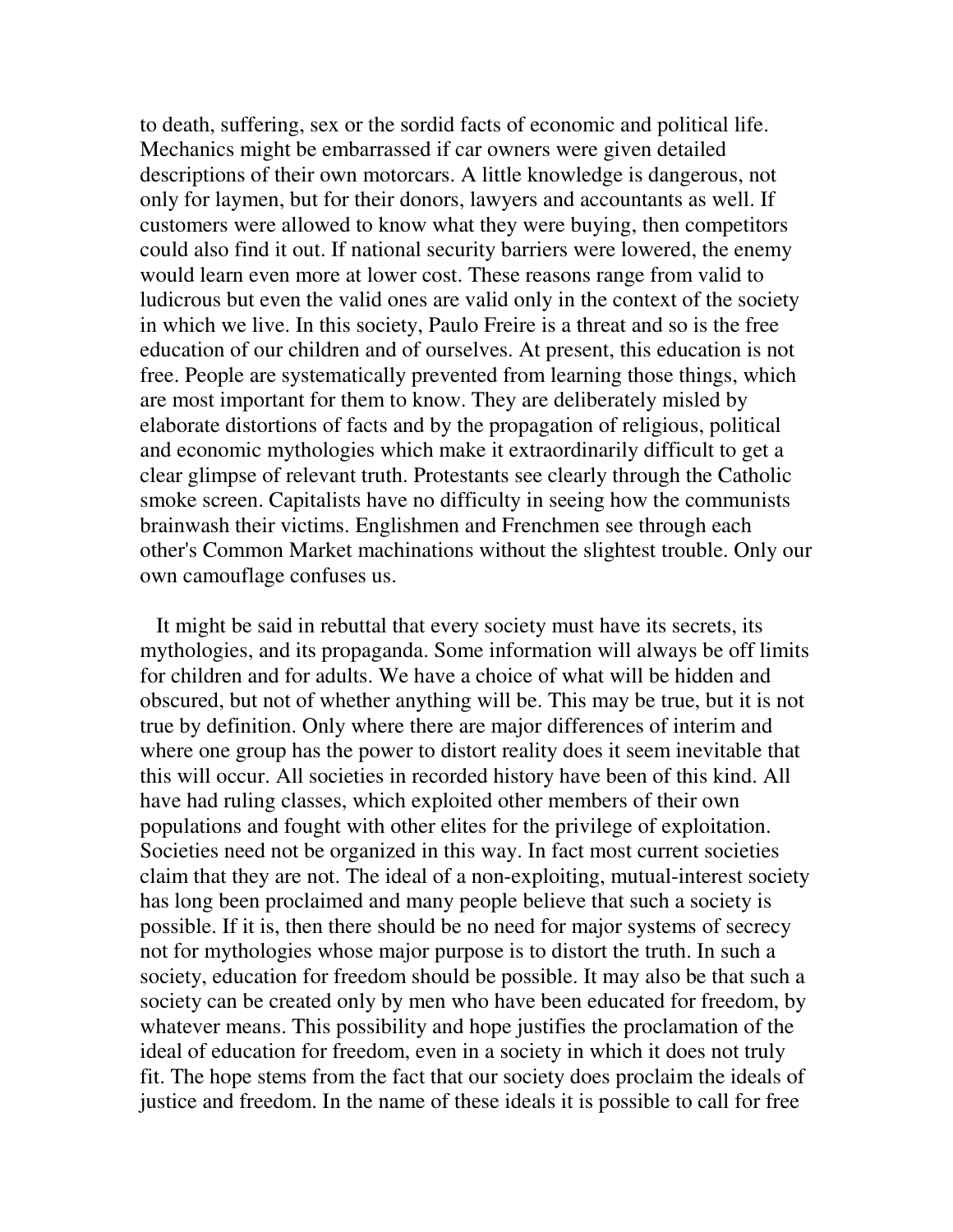education, realizing that it can be fully achieved only as greater social justice is also achieved, and that each can and must be instrumental in the achievement of the other.

 Specific barriers to information are not as important as mythologies and the institutions through which these are propagated. In the case of tribal societies, these mythologies take the form of what we generally and somewhat inaccurately label witchcraft. Various systems of witchcraft contain much valid knowledge and significant powers to cure the sick, solve social problems and give meaning to the lives of people. They also, however, serve to hide the power structures of their respective societies, disguise the dominant means of exploitation, and make people feel that the evils they suffer are inevitable and, sometimes, even for their own good.

 The major traditional religions, with all of their differences from witchcraft and from each other, serve the same social purposes both positive and negative. Catholicism as it affects the peasant populations of Latin America illustrates the point very aptly because, in many regions, it is Catholicism in name only. Actually it is often merely an overlay of popular saint culture upon a base of indigenous witchcraft, the content of the Catholic and witchcraft elements of the amalgams varying from one region to another. The social functions performed by these amalgams are the same, however, with no discernible differences in efficacy. They all effect cures, control anti-social impulses, or re-establish order when the controls fail, and provide a structure of meaning for celebration of birth, death, marriage and other critical events in the lives of individuals. Most important of all, from a social point of view, they legitimize ownership of the land by the rich, condone and justify the privileges enjoyed by the elites at the expense of the poor, exalt the charitable acts of the elite and their symbolic roles in religious, political, economic and familial affairs. They provide the peasants with a set of after-life rewards to console them for their misery in the present life, represent their current suffering as the will of God and acquiescence in these sufferings as the height of virtue.

 There are, of course, many Catholic priests in Latin America whose behavior contradicts every line of the above description, who castigate the rich and assist, arouse and lead the peasants in their search for justice. These priests are sometimes killed, more often locked up as mad, and still more often assigned to innocuous duties or dismissed. Occasionally their work is welcomed and supported by bishops who agree with them.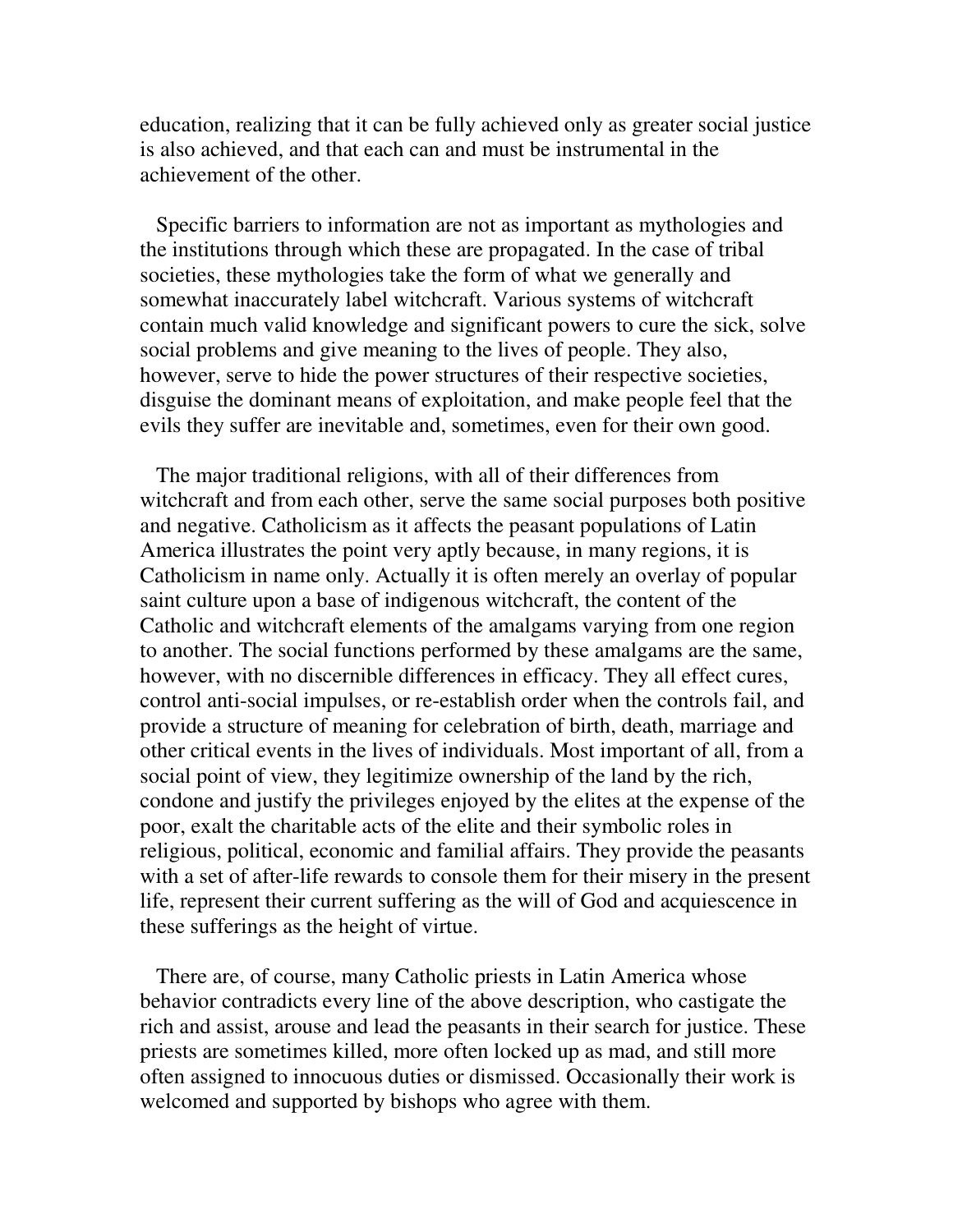When Latin American peasants move to the cities and become urban workers they are converted in large numbers to a variety of fundamentalist Protestant sects. Even Catholic employers frequently prefer these converts as workers and hire them selectively. They are likely to be more sober, faithful to their wives and families, earnest about their work, about keeping their children in school, acquiring possessions and getting ahead in the world. Their behavior supports perfectly Weber's hypothesis on the relationship between Protestantism and industrialization. The personally permissive nominal Catholicism -- so perfectly adjusted to rural Latin America and so sharply in contrast with its counterparts in rural Ireland and northern Spain - is poorly suited to Sao Paulo, Buenos Aires, Mexico City and the lesser industrial centers of Latin America. So is the more sophisticated urban Catholicism of Latin American cities with its emphasis on the rights of labor, the obligations of the employer and, in general, on social justice in the modern industrial world. The teachings of some of the older Protestant seers are no more in the interests of urban employees and these seers make fewer converts among the workers.

 It may seem odd that workers join the seers whose teachings are in their employers' interest rather than their own. This is, first of all, because employers select as workers the members of these sects. It is, secondly, because relatively powerless workers psychologically need a religion which will reconcile the contradictions between their employers' interests and their own.

 In Europe, the United States, Japan and the former British dominions, religion no longer plays the major role in adjusting men to their societies. This role falls to mythologies of science, professionalism, consumption, the state, the corporation, and the welfare agency and, above all, the school. The mass media and the advertising industry are, of course, important but they are the carriers and arrangers of the various myths and do not provide their substance.

 Progress toward freedom occurs in cycles. At some point in the cycle, part of the myth is discredited. Peasants move to the city, a scandal occurs, some defector lifts the veil, a penetrating analysis is made. People glimpse the truth, make demands, win concessions, are a little better off and not so much in need of hiding reality from themselves. The stage is set for a new lifting of the veil and a new cycle. Men do not arrive suddenly at total truth nor at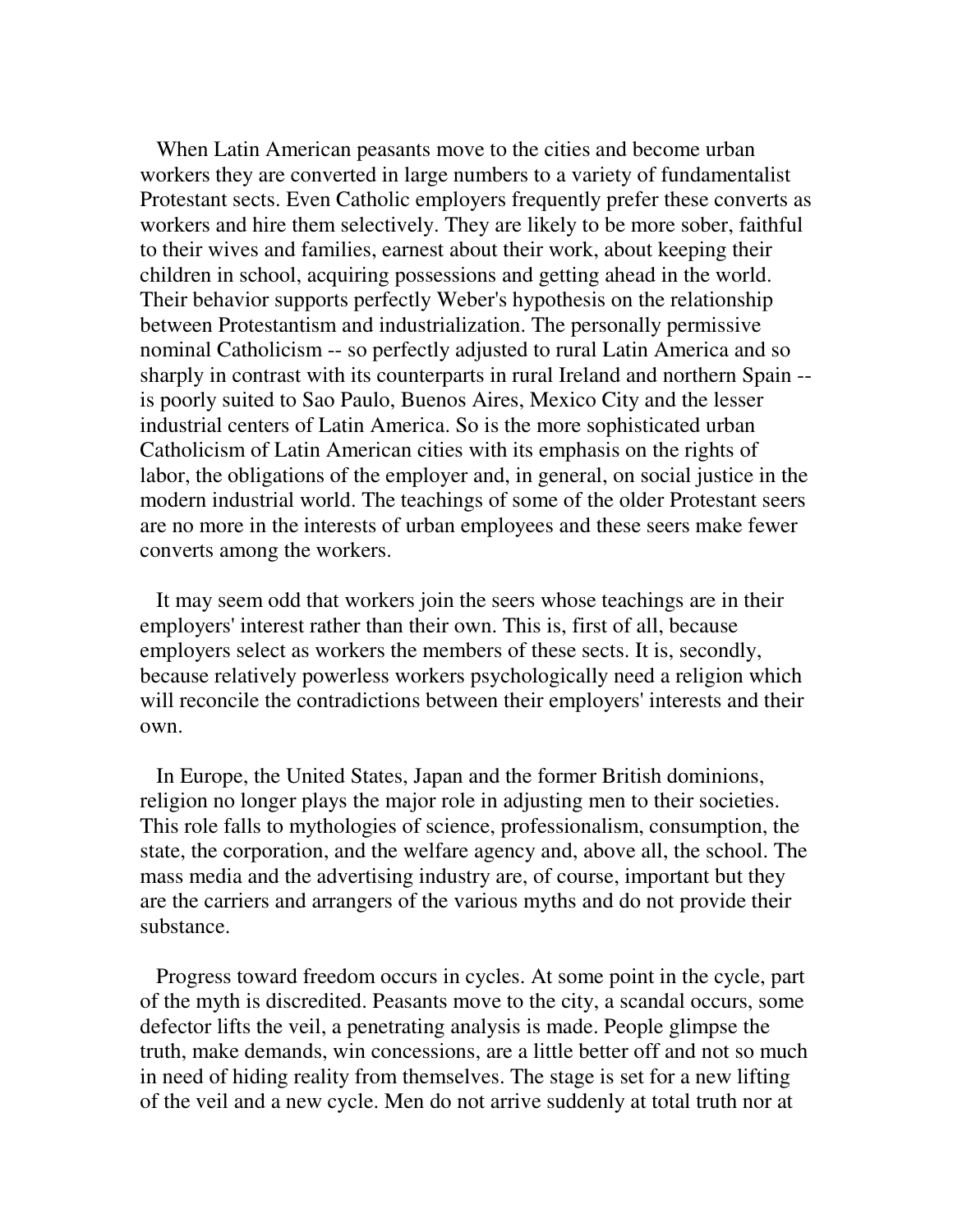total justice. Myth is replaced by myth, institution-by-institution, injusticeby-injustice, but when things go well, each myth is less embracing, each institution more transient, and each injustice more bearable and less in need of being mythologized.

 This does not mean that change must come gradually or slowly. When major myths and institutions are replaced change may be swift and radical - radical enough to be called revolution, regardless of the degree of violence involved. Violence is not the proper mark of revolution, nor are dramatic changes in the political facade. Too often these occur accompanied by no significant changes at all in myths or institutions, or in relationships between oppressors and oppressed. Significant change occurs when people stop believing in what may once have been true, but has now become false; when they withdraw support from institutions which may once have served them but no longer do; when they refuse to submit to what may once have been fair terms but which are no longer. Such changes, when they occur, are a product of true education. The problem is not one of motivating people to learn what others want them to learn. It is rather to provide the resources, which enable them to, learn what they want and need to know.

 At the treaty of Lancaster, in Pennsylvania, anno 1744, between the Government of Virginia and the Six Nations, the commissioners from Virginia acquainted the Indians by a speech, that there was at Williamsburg a college with fund for educating Indian youth; and that if the chiefs of the Six Nations would send down half a dozen of their sons to that college, the government would take care that they be well provided for, and instructed in all the learning of the white people.

#### The Indians' spokesman replied:

 'We know that you highly esteem the kind of learning taught in those colleges, and that the maintenance of our young men, while with you, would be very expensive to you. We are convinced, therefore, that you mean to do us good by your proposal and we thank you heartily.

 'But you, who are wise, must know that different nations have different conceptions of things; and you will not therefore take it amiss, if our ideas of this kind of education happen not to be the same with yours. We have had some experience of it; several of our young people were formerly brought up at the colleges of the northern provinces; they were instructed in all your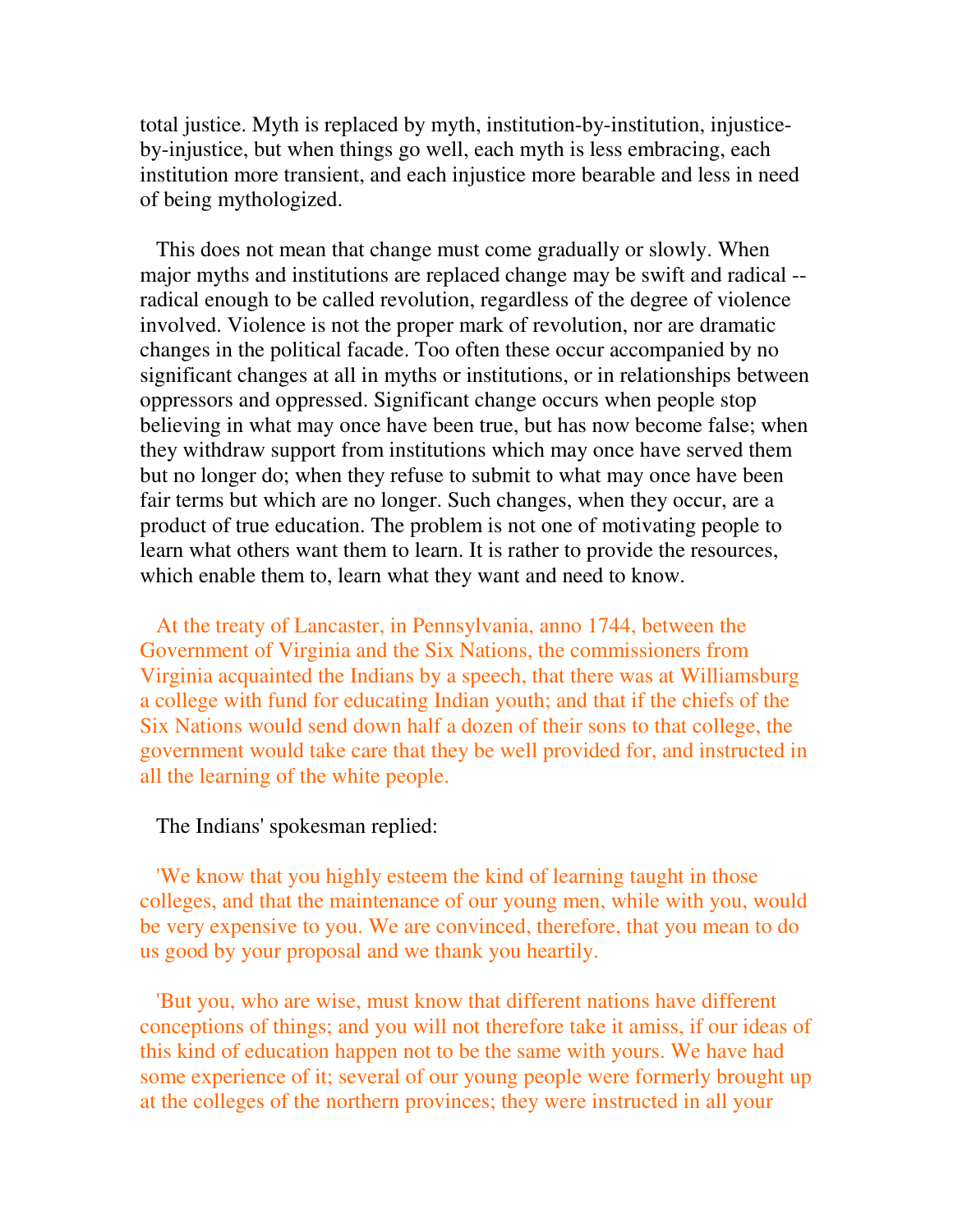sciences; but, when they came back to us, they were bad runners, ignorant of every means of living in the woods, unable to bear either cold or hunger, knew neither how to build a cabin, take a deer, nor kill an enemy, spoke our language imperfectly, were therefore neither fit for hunters, warriors, nor counselors; they were totally good for nothing.

 'We are however not the less obligated by your kind offer, though we decline accepting it, and to show our grateful sense of it, if the gentlemen of Virginia will send us a dozen of their sons, we will take care of their education, instruct them in all we know, and make men of them.'

Benjamin Franklin: *Remarks Concerning the Savages of North America*

## 9 WHAT PEOPLE NEED TO KNOW

 The title of this chapter has a double meaning. It refers both to the objectives of education and to the resources required to pursue these objectives. They are discussed together because, as will be seen, they are intimately interrelated and cannot properly be separated. Education should lead to a world based on freedom and justice; where freedom means a minimum of constraint by others, and justice means a distribution of wealth, power and other values consistent with this kind of freedom.

 Men in society necessarily constrain each other. The problem is one of defining the boundary between one man's fist and the other's nose. Where fists and noses are literally in question, this is easy, and it is not much harder in other matters, so long as men are assumed to be enough alike to validate the golden rule. If we assume that all men value health, wealth, skill, power, respect and affection, then justice requires that no man should have so much of any of these as to deprive another of his share. This does not mean that all shares must be equal. Monogamy would not have to be restrictively defined. The test could be whether anyone is deprived of a mate by the existence of a Mormon or Tibetan household. There can also be other Fade-offs. A true urbanite might be glad to make his share of acreage for a Manhattan apartment. Obviously, no one else -- his children for example -- should be bound by such a trade.

 The details of a just, free world must be based upon the freely given and mutual consent of relative equals, of persons who, as far as possible, have equal knowledge and equal understanding of what their consent implies.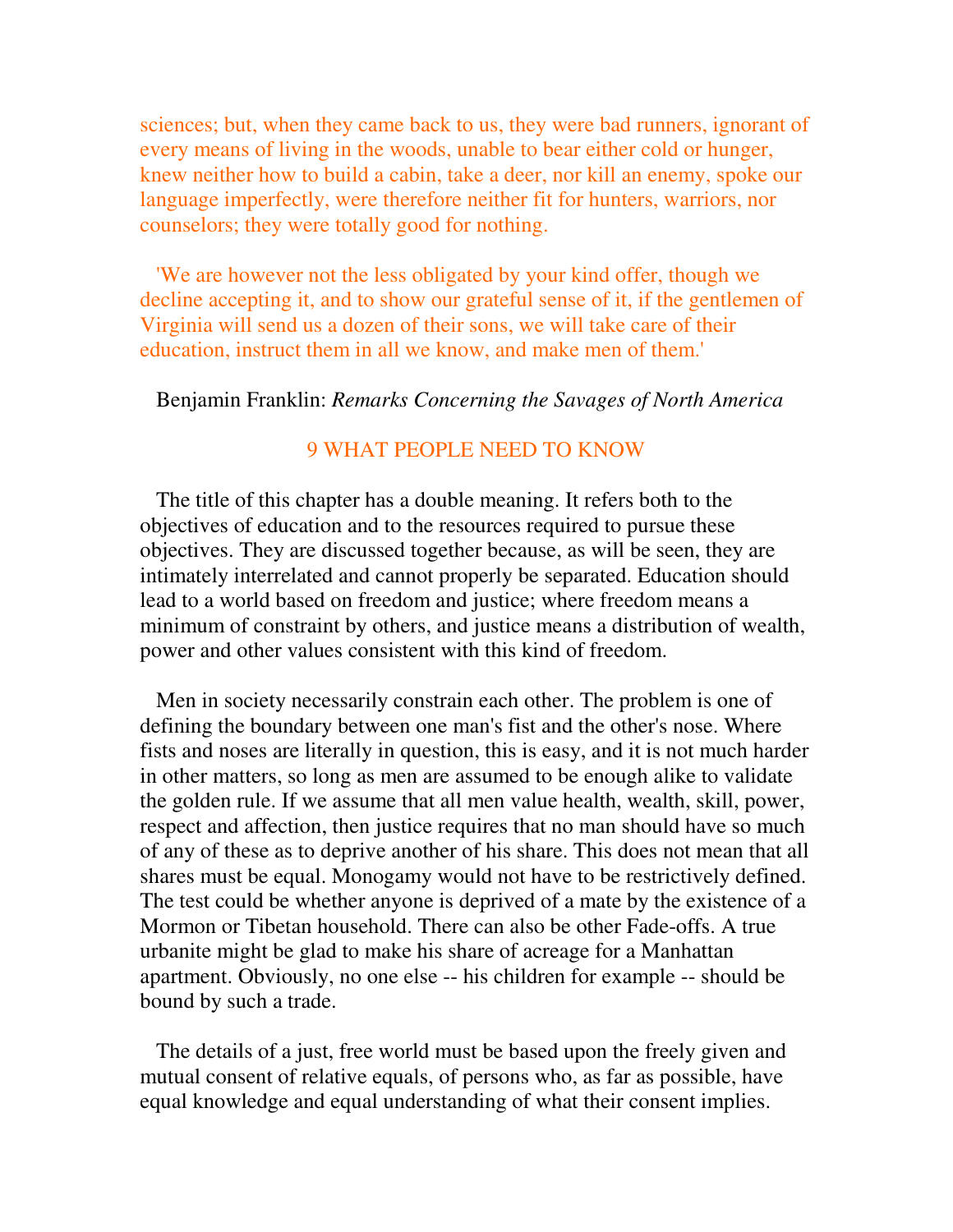Educational objectives must be defined, not only in terms of how to maintain such a world, but in terms of how to attain it and keep it growing. Education must be a major instrument in the development of a just world. The basic objective of education must be an understanding of the world we live in and the world we hope for, understanding which can lead to effective action. Such action is assumed to be voluntary and cooperative, but unavoidable conflict is not ruled out. The education in question must prepare individuals to act with others as well as by themselves. But before a man can engage in intelligent collective action he must understand his own situation, not as a social atom, but as member of a family and other groups.

 People understand the world by means of language. Not exclusively but in the main, especially if language is broadly defined, as Suzanne Langer defines it, to include music, dancing, poetry and other affective modes of communication. But language is used, as we have seen, to obscure and to distort reality as well as to render it lucid. People must have the opportunity to learn to use language critically -- in such a way as to reflect upon the thing discussed and also upon the language in which it is discussed. It is not so important how much or how many languages are learned, as it is to learn not to be naive. At the same time, it is not enough to be shrewd about only a few things, as the peasant or the beggar often is. A minimum breadth of language still is necessary in order to protect one's interest in the world; to understand one's situation well enough to act upon it significantly. This is impossible without some knowledge of physical science, politics, economics and psychology.

 As these disciplines are talked about today it would, obviously, be impossible for everyone to learn their languages. But this is because these languages have become so esoteric that those who go to the trouble of learning them can then use them to confuse and exploit others. Almost everyone knows what aspirin is except when doctors prescribe if as acetylsalicylic acid. Everyone knows what damage is except when lawyers call it a ton. Many specialists, of course, are free of any intention to confuse or exploit. Furthermore, specialized languages are clearly necessary for the creation of new knowledge. Specialists cannot forget, however, that they practice their specialty at the sufferance of the rest of society and that if they fail to maintain effective communication, they open society to exploitation - directly or indirectly -- by practitioners of their specialty. New knowledge may benefit or injure mankind depending on how it is used. The creators of new knowledge are as obliged, therefore, to create a language in which new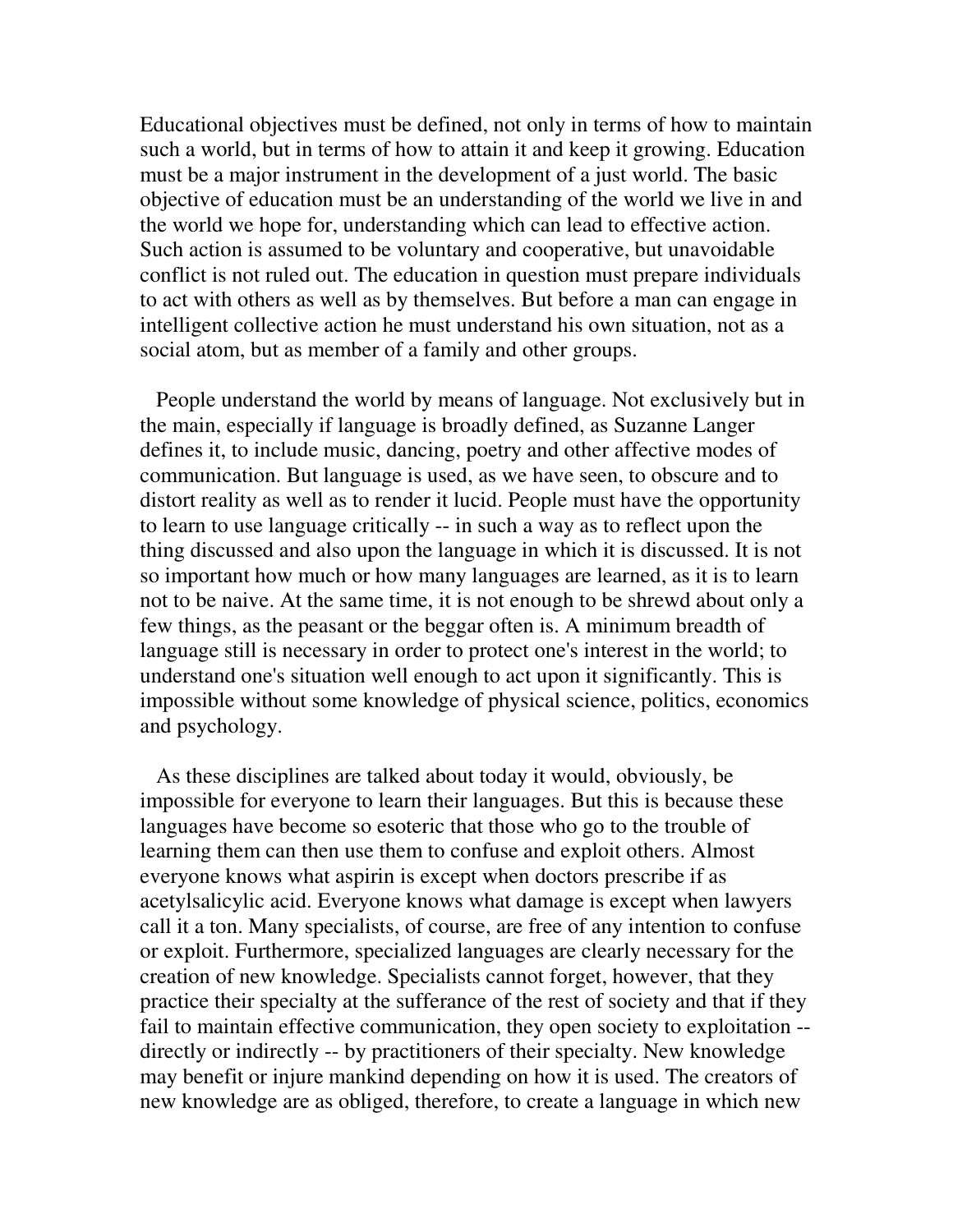knowledge can be generally communicated as to create one in which new knowledge can be developed. A famous scientist said recently that any scientific concept can be explained to anyone by someone who himself understands it concretely. This does not mean, however, the kind of simplifying textbook explanations that characterize today's schools. The outlines of the great classics, best sellers in every university bookstore, illustrate the point. If books written to divert voluntary readers had never been made classics, from which curricula were then constructed, there would be no need for outlines. The peasants of old Russia would have understood and preferred Dostoyevsky in the original.

 But the problem cannot be fully understood at this level. It is necessary to go back to the peasant culture in which Paulo Freire worked, and even beyond this to the origins of this culture. Freire calls the rural culture of Latin America a Culture of Silence. By this he means that the rural masses, having been deprived of any real voice in the matters, which concern them most, have forgotten how to speak or even to think about these matters except in terms of the rationalizing mythologies supplied by their superiors. In Freire's terms they have lost the 'word'. The term is used here as it is in the first verse of the Gospel according to St John: 'In the beginning was the word and the word was with God and the word was God.' To understand how the word might be lost to a whole class of men, it is necessary only to remember the origins of this class in the twin institutions of slavery and serfdom. Slaves and serfs were allowed to sing, to chant, to chatter and to gossip -- and in ancient times much more -- but they were not allowed to say anything serious about their own condition or about the society which kept them in this condition. For generations the children of this class were raised without reference to such matters, and even with conscious repression by parents of references that innocent children might make. It is easy to see how the word was lost to slaves and serfs and their successors.

 The essentials of the Culture of Silence are reflected in the Culture of Childhood. Children, too, are allowed to sing and chatter, but not to know or talk about grown-up things. Theirs too is a culture of silence but, at the higher social levels, more like that of the Greek slaves in Roman times who were allowed to learn everything except the arts of war and politics and who might even, after years of proof of loyalty, be freed.

 Similarities between children, slaves and peasants have often been noted and have served even as the basis for ethnic myths, explaining the supposed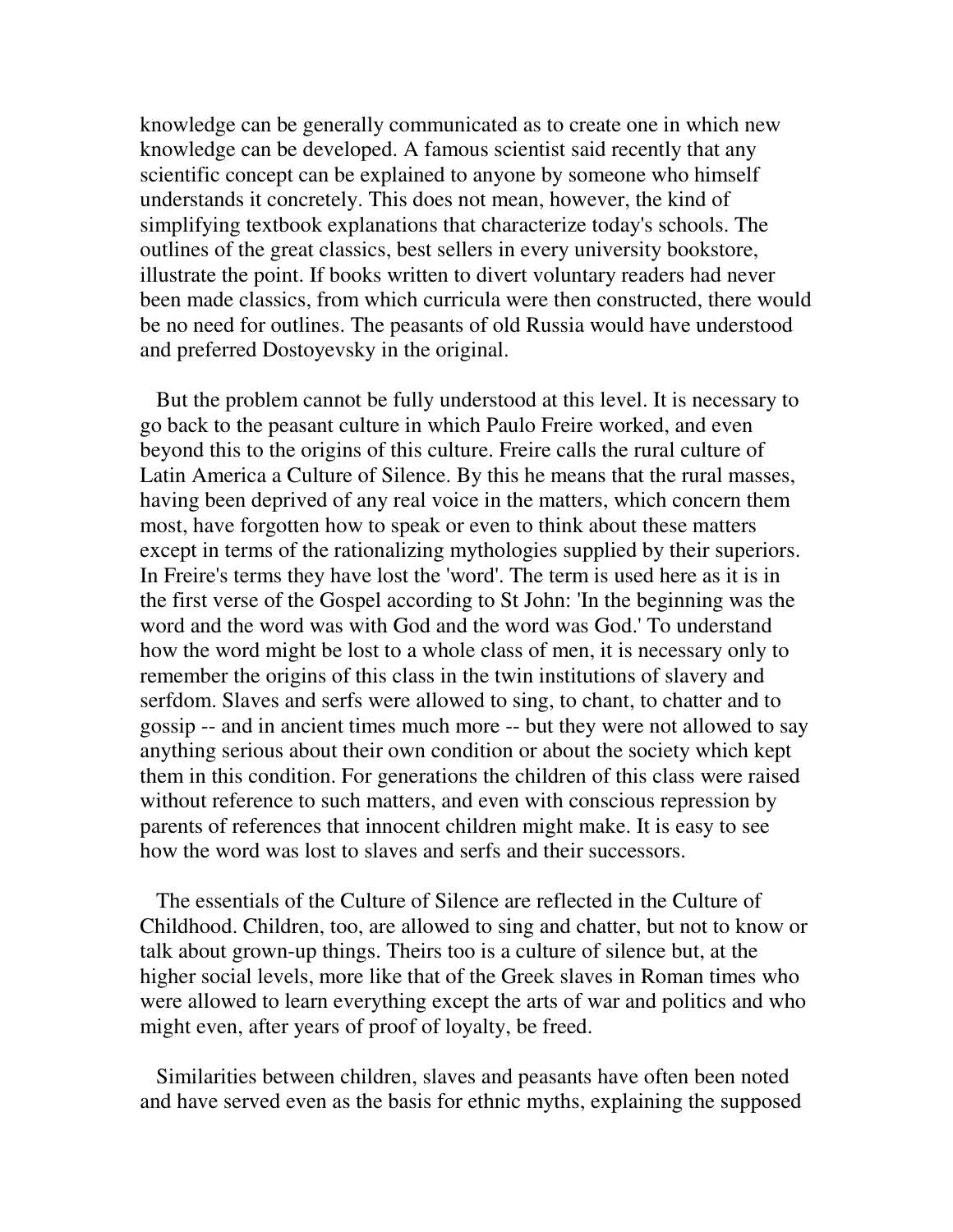inferiority of lower classes and oppressed races in terms of their childlike character, thus justifying the maintenance of domination over them. The mythic character of such beliefs is completely exposed by anthropologists, such as Levi-Strauss, who show that the intellectual systems and accomplishments of so-called primitives are as complex as those of scientifically and technically advanced populations. The kinship, plant and animal classification systems, which are learned in these cultures, are as difficult to learn as any of our scientific and technical codes. For us they would be much harder.

 People learn what they need and are allowed to learn. What they need is a function of the culture they live in and of their role within it. What they are allowed to learn is also a function of this culture. But cultures contain ideals, and these as well as the institutions, which pervert them, help to determine what needs to be and may be learned.

 In a free, just world, or in progress toward one, all people need to know how the universal values of their society are created and distributed and how the methods of creation and distribution are governed, i.e. how the society is governed. Laswell and Kaplan in their book *Power and Society* list such universal values as well being, wealth, power and respect, and give examples of the processes by which each value is converted into others. Power, for example, may be based upon respect or obtained through bribery. Wealth may be obtained through productivity or extorted from others by threats to their well-being. Not everyone needs to know all of the techniques of how each value is created and exchanged but they do need to know enough to prevent any group of specialists from attaining a dominant role - or to reduce this role if it has already been attained. Basic educational policy needs to be concerned with providing universal access to only this much learning, and with preventing obstacles to any more specialized learning which individuals might choose. To put this more concretely: basic educational policy must guarantee not only freedom of access but an adequate supply of the resources required for everyone to learn how society really works. Provision of resources for more specialized learning can be left to specialized groups and agencies of the society, as long as access to these resources is not restricted.

 The universal educational objectives stated above imply both much more and much less learning than occurs today, either in schools or in the normal process of growing up outside them. Very few people today learn anything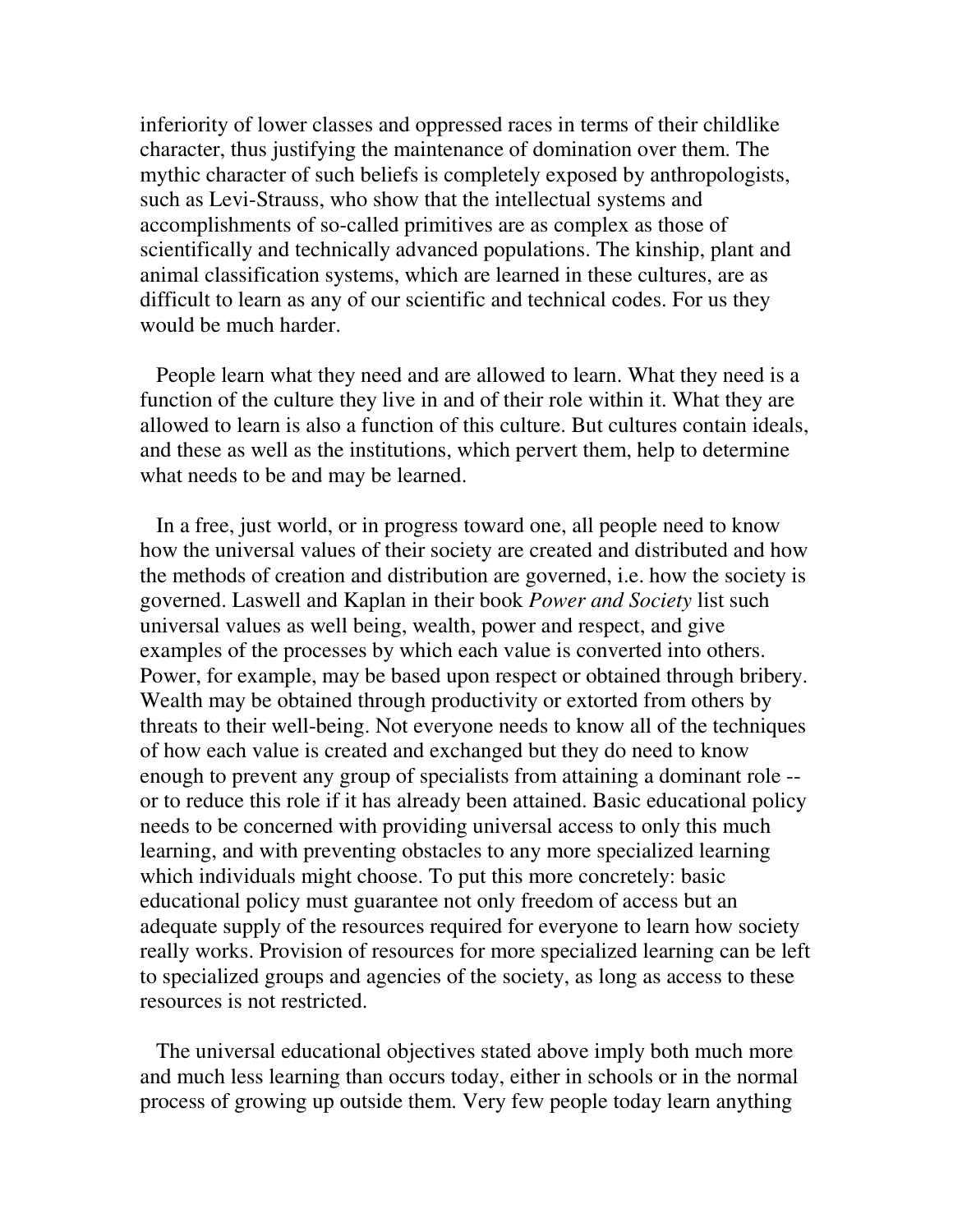about international finance, practical politics or military strategy, or about who marries whom for what reasons. Few people learn much about the foods and poisons they eat, drink or breathe, about why they feel as they do or why other people treat them as they do.

 At the same time, people all over the world are learning the details of elaborate kinship networks, plant classification systems, agricultural folklore, histories and geographies, categories of arts no longer practiced, age-old myths and superstitions and a host of other things. Some of these things may need to continue to be learned, but only by particular individuals or groups. How society works needs to be learned by every responsible member of a free, just world. As the world changes, the necessary content of universal education will also change. The present formulation is merely illustrative, but will serve to indicate the kinds of information, which must be disclosed, and the kinds of learning resources, which must be provided.

 The secular significance of the great religious teachers of the past can be seen in the important role of disclosure in true education. Apart from the transcendental content of their teaching, Moses, Jesus, Mohammed, Gautama, Lao Tse, to mention only a few of the most famous, were able to disclose the significant truths of their time to millions of people. Each of their teachings was, of course, subsequently used to obscure the very enlightenment they brought, to justify what they denounced, and to convict those whom they justified. Nevertheless, the truths they revealed could never again be totally hidden. Today's injustice stands convicted by their teachings and today's ideals are built upon them. Their teachings were not esoteric. Many of their contemporaries must have seen what they saw, felt what they felt, but lacked the security to trust their judgment, the courage to speak their mind, or the charisma to attract disciples.

 In our time, the great teachers have spoken in secular terms. Marx, Freud, Darwin, to again name only the most famous, have revealed to millions, truths that many others sensed but could not equally well express. Thanks in part to the great teachers of the past; today's significant truths lie closer to the surface. They are there for everyone to see. The veneer, which covers them, is frequently transparent; the hypocrisy with which they are disguised is often so blatant as to be insulting. Today, no genius is required to discover, reveal and proclaim the truths, which could set men free. But it still takes doing. This is the role of the true teacher, the one educational resource that will always be in short supply.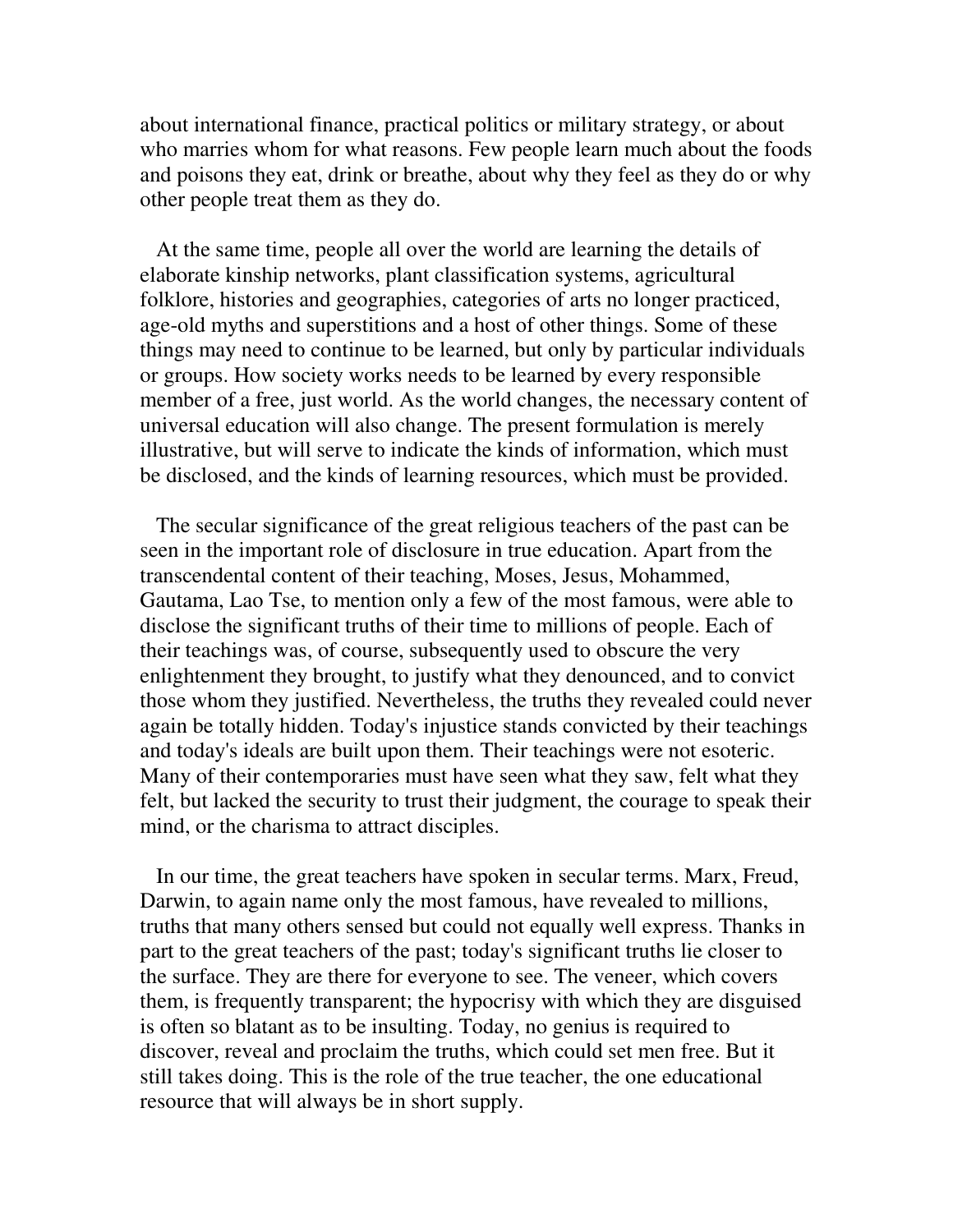Aside from people who discover truth, all educational resources are potentially plentiful. Schools make them scarce and costly, but freed from the perverse packaging which schools impose; there are enough resources to provide lifetime education for everyone.

 Schooling has become the most costly of human enterprises. More people are enrolled in school than are employed in agriculture. More man-hours are spent in the classroom than in the fields. If the time of students is valued at its market potential, more money is tied up in schooling than in agriculture, industry or warfare. Schools are so costly because they separate what should be combined and combine what should be kept separate. Schools separate learning from work and play, parcel the world into subject matters and divide learners into teachers and students. They then package subject matters into curricula; package baby-sitting, skill modeling, administration, pedagogy, research and intellectual leadership into teaching; and package fraternities, athletics, professional training and intellectual life into colleges and universities.

 Separation of learning from other activities is the most serious error. Learning occurs naturally at work and at play, but must be artificially stimulated when separated from them. Learning occurs naturally in the course of encountering real-world problems, but when these are subdivided into mathematics, economics, accounting and business practice they become so artificial that for most people learning can be induced only at great cost. Learning occurs naturally in the course of true teaching, but only with great difficulty in the role of classroom student or classroom teacher.

 Every thing and every person in the world is a learning resource. All are needed but all are plentiful, in relation to the need for them, unless deliberately made scarce. Educationally, things are of two kinds: ordinary things to which only occasional access must be provided and special things to which regular access is required. The special things may be records such as books, tapes, discs, films, papers, punch cards, and computer memories. Other types of special things are instruments for producing or interpreting records such as pencils, typewriters, presses, tape recorders or computers; toys and equipment for games; natural elementary things such as rocks, sand and water. People can also be classified as ordinary or special educational resources but here the need for access is just the opposite as in the case of things. Ordinary people are commonly needed and require regular access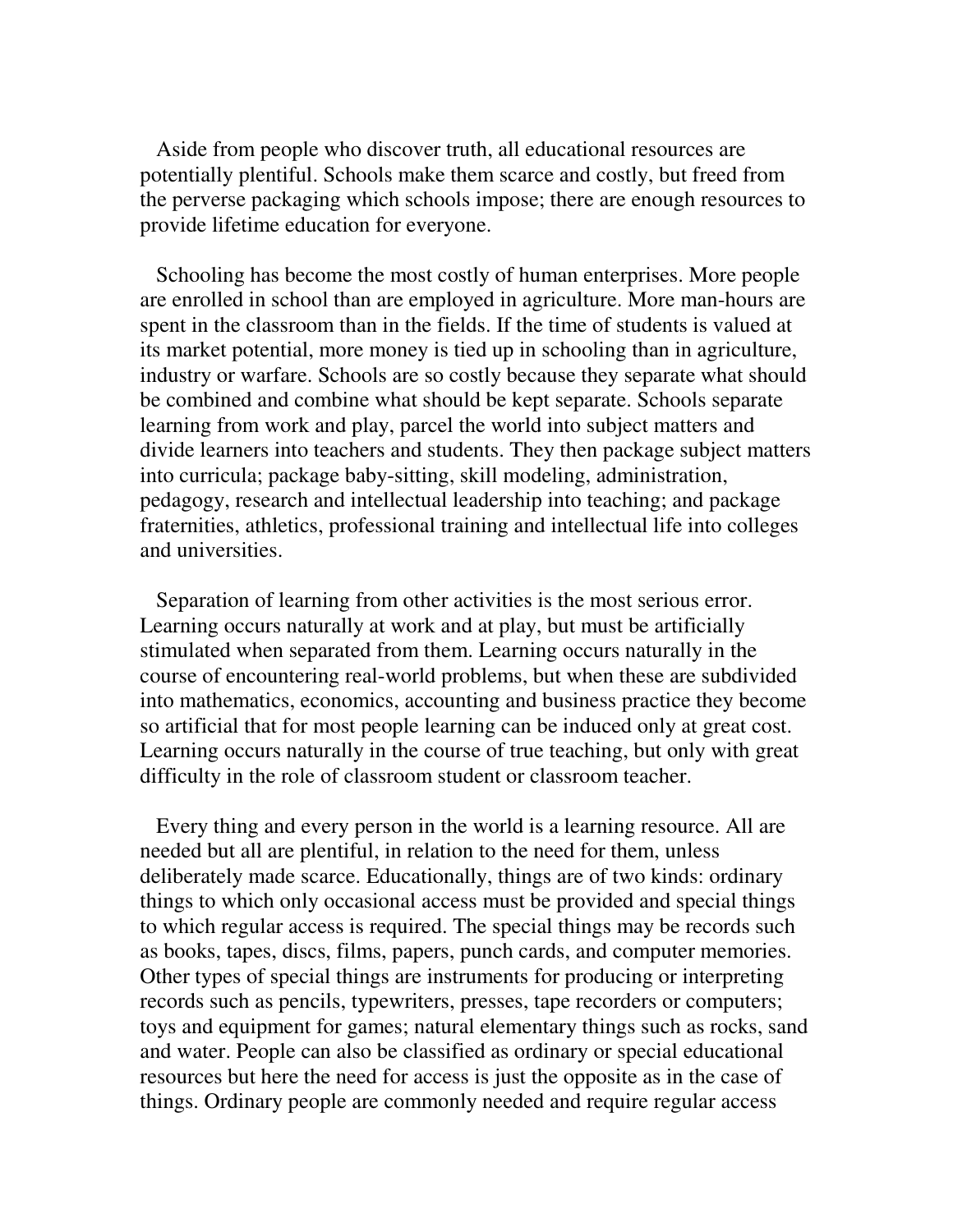while only occasional access is required to the special people. These special people are the ones we call educators, who have a very different role in the organization of educational resources we shall propose than they now have in the service of schools.

 For the purpose of organizing access, educational resources are conveniently grouped into special and general things, and into three types of people: skill models, peers and educators. These classes of resources involve either different problems of access or else need to be kept distinct in order to avoid the packaging and artificial shortages which now make schooling so expensive.

 An expedient was therefore offered, that since words are only names for Things, it would be more convenient for all Men to carry about them, such Things as were necessary to express the particular Business they are to discourse on. And this Invention would certainly have taken Place, to the great Ease as well as Health of the Subject, if the Women in Conjunction with the Vulgar and Illiterate had not threatened to raise a Rebellion, unless they might be allowed the Liberty to speak with their Tongues, after the Manner of their Forefathers: Such constant irreconcilable Enemies to Science are the common People.

 However, many of the most Learned and Wise adhere to the new Scheme of expressing themselves by *Things;* which hath only this Inconvenience attending it; that if a Man's Business be very great, and of various Kinds, he must be obliged in Proportion to carry a greater Bundle of *Things* upon his Back, unless he can afford one or two strong Servants to attend him. I have often beheld two of those Sages almost sinking under the Weight of their Packs, like Pedlars among us; who when they met in the Streets would lay down their Loads, open their Sacks, and hold Conversation for an Hour together; then put up their Implements, help each other to resume their Burdens, and take their Leave.

Jonathan Swift: *Gulliver's Travels*

# 10 NETWORKS OF THINGS

 The prior division of things into those, which have general and those, which have special educational significance can be carried further. Those, which have special educational value, are again of two kinds: those, which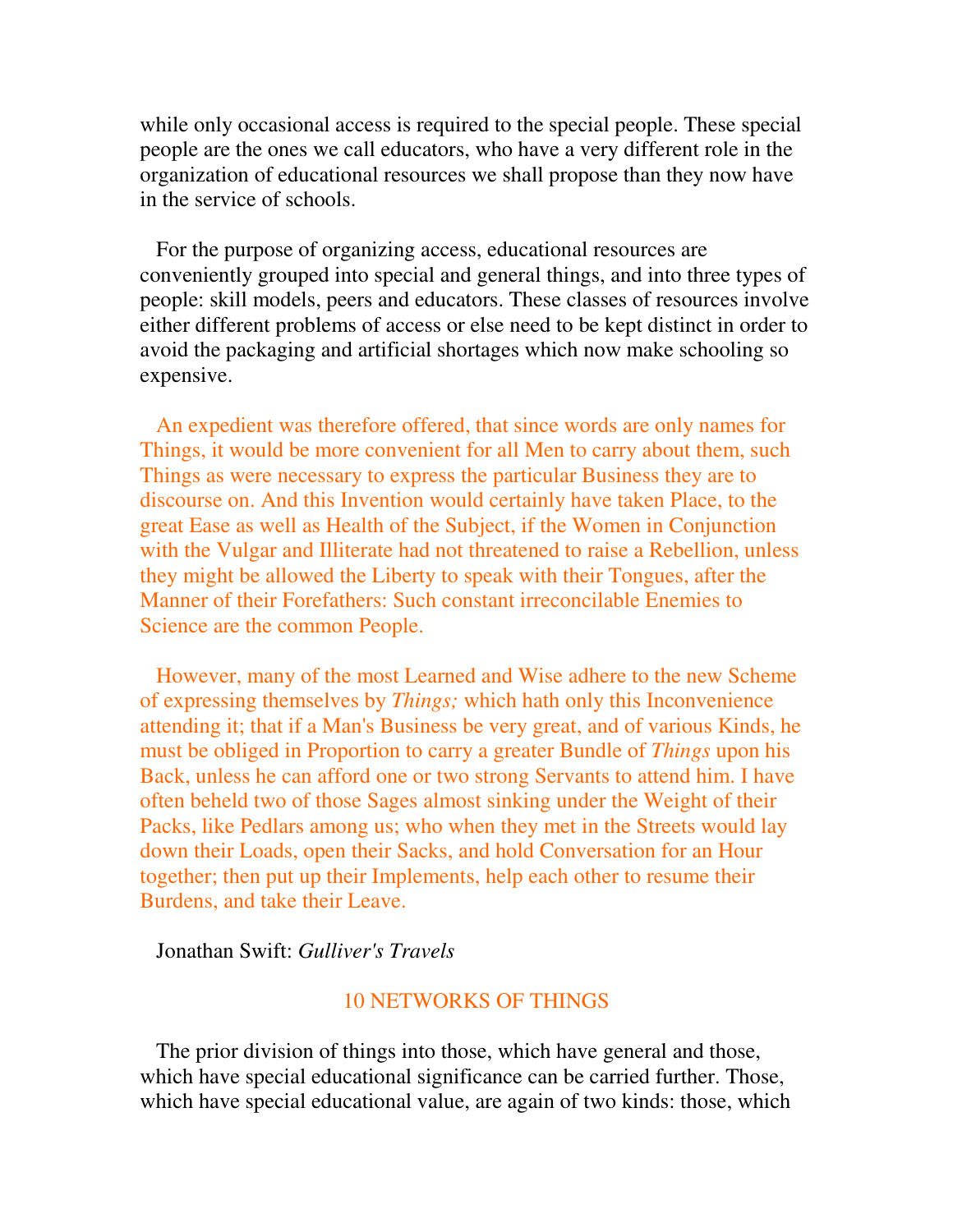are, symbol systems of some kind, and those, which produce, translate, transmit or receive messages. These are things, which serve as means of communicating not merely a specific message but large classes of messages. All objects can serve as means of communication but, as Swift pointed out in his 'Voyage to Laputa', some serve it better than others. Among those, which serve it best are records, objects especially convenient for the storage of symbols. Records are so relatively easy and cheap to store and keep that they can be organized for quick access enormously more efficiently than the things they represent. This is the virtue of human brains, but also of computers, libraries, microfilm stores and the like. Large collections of records, such as central libraries or national archives, are like collective memories serving societies as brains serve individuals. Further organization of such record collections, by means of computers, is certain to increase their utility greatly and to warrant the comparison with human brains. Effective access to records is sure to become even more necessary to the educated man than it is today. Even today, records are very significant extensions of educated brains. Much that could be kept in human memory is deliberately passed on to these supplementary memory systems.

 One of the things, which make almost unlimited universal education so potentially cheap, is the great economy with which record systems of many types can now be organized for very rapid access, by almost unlimited numbers of people. Anyone who learns to use these systems, for which only elementary skills are needed -- at least for certain levels of use -- is then capable of carrying on his own education to almost any degree. This has always been true for people who knew how to read and to find books. The new development will simply make it easier. It may be worth noting that this too has always been true for anyone who knew how to observe and to find information. Reading merely made things easier, just as computers now do. They make things so much easier, however, that education can now become universal.

 The quality of this education will depend only upon the quality and completeness of the records, which are available to the public. Information upon which corporate and national advantage presumably depends will not be available. Neither will other information deemed vital by some groups for the maintenance of their advantage over others. These are problems which organization alone cannot solve.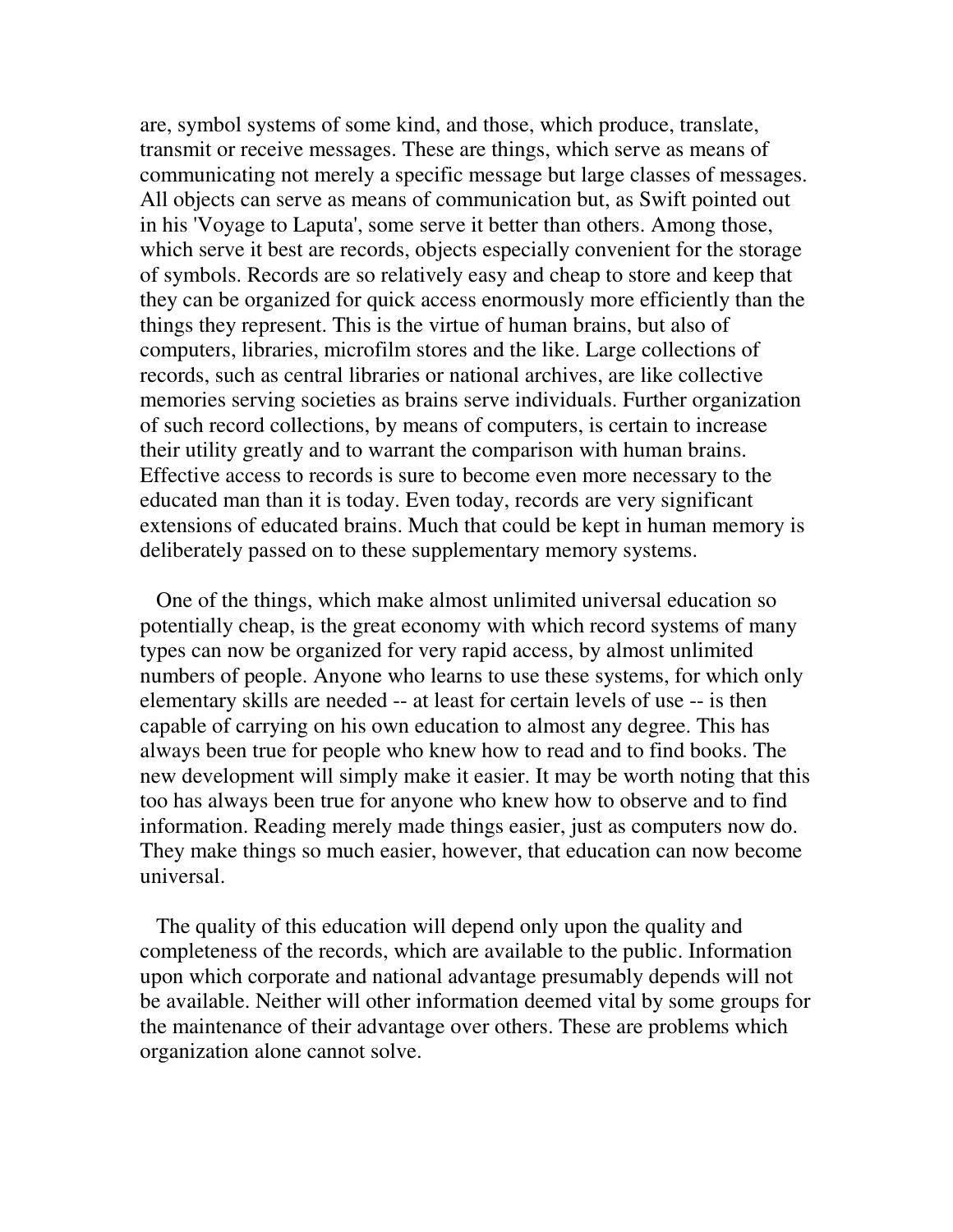Libraries are partial models for the organization of records and similar objects. Only an extension of the library system is necessary to enable these kinds of educational objects to be located and placed at the disposal of learners. But the scope of the extension required is very great. Libraries do not yet take full advantage of the ease and economy with which most records can now be reproduced. They are, of course, seriously handicapped by property rights and consequent restrictions on reproduction. These restrictions and the novelty of cheap reproduction methods account for the carry-over of the custodial tradition, which opens libraries to the charge of being more concerned with their records than with their clients. This tradition will have to be overcome, as will the tradition of serving an elite rather than the general public. The reading public is an elite and, because libraries were founded on books, an elite as well as a custodial tradition has limited their educational scope. It might not even be a good idea to use the name library in the network of special educational objects, which must become one of the major institutional alternatives to schools.

 In addition to vastly expanded directories and repositories of all kinds of records, we need similar means of access to other kinds of educational objects, which have special value in the transmission of information. First among these are the instruments, which play records, produce them or transmit their message. Books and papers are among the few records, which do not require special decoders, although even with books, microfilm viewers are beginning to play a significant role. In the production of books and papers, however, instruments are indispensable. Pencils at least, much better typewriters; mimeograph machines or presses are necessary to produce written records. Universal access to these instruments is just as important as the ability to read what has been written. This is why freedom of the press was included in the American Bill of Rights. Its original purpose was to protect the rights of common people like Thomas Paine to make his ideas public; only later was it converted into protection of the freedom of the commercial press.

 Most records other than books require instruments for their production and also for their use. Musical instruments and microphones may be needed to produce and record sound and record players to hear it. Typewriters and computers are needed for the production and reading of punch cards, tapes, disc packs and other types of computer records. Cameras and projectors are another pair of basic instruments, which can be combined with telescopes; microscopes, stethoscopes and many other devices, and can use television or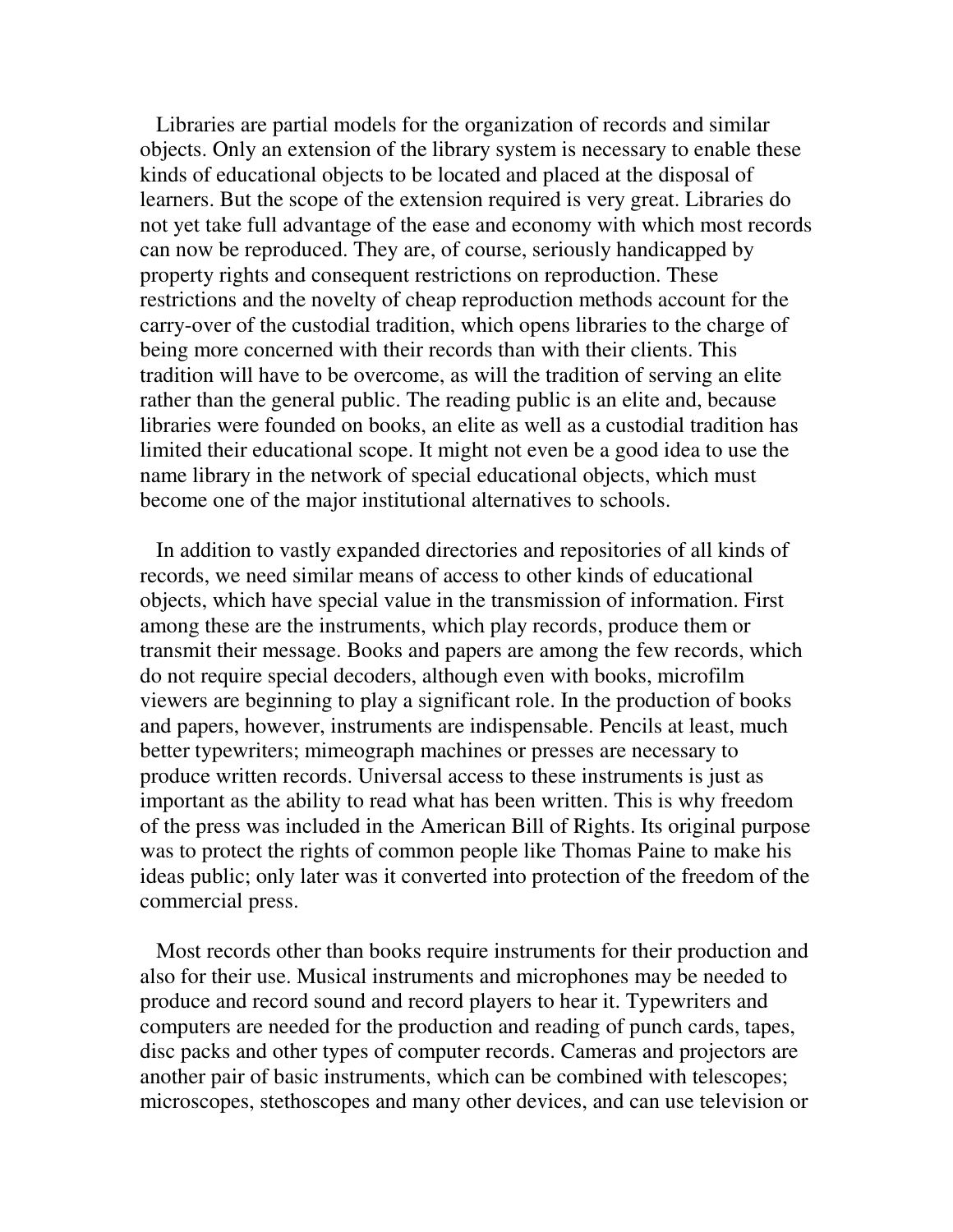telephone lines as transmitting devices. Then there are simpler kinds of materials for producing records such as paint and brushes, knives and chisels, knitting needles and string, a great variety of common tools and materials of the various practical and fine arts. Libraries have begun to stock some of these instruments and materials but usually only for privileged clients. They are much more commonly available for decoding than for the production of records and much more fully developed in the traditional media, related to books and written records, than in the newer communications techniques or in the huge variety of means of communication represented in the practical arts.

 Message coding and decoding devices shade off into general types of instruments or machines, which transform one kind of energy into another. Musical instruments and printing presses, for example, are not so strictly communications devices as tape recorders or typewriters. All general types of energy transformers have special educational value, not only because of their general usefulness in facilitating communication but also because they reveal some important features of the world; clocks, for example, reveal the relationship between motion and time, motors between motion and electricity, telescopes between distance and size. Names for relationships of this kind -- but not confined to the world of physical science -- make up the basic vocabulary of educated men.

 Tools, instruments and machines are much less available now to most of the people of technological societies than they used to be. Specialized largescale production removes them from the common scene. There are still artisans and mechanics in South America, Asia and Africa, but in Europe and North America they are disappearing rapidly. Not only children but also neighbors, friends, clients and passers-by are deprived of access to first-hand demonstrations, opportunities to experiment with tools and to see the insides of the gadgets which now come out of factories encased in shiny shells. Worse than this, many modern devices can no longer be taken apart without destroying them. They are not made to be repaired but to be replaced. As a result, modern man is becoming richer in devices and poorer in his understanding of them. The multiplication of product shells and factory walls, behind which tools, instruments and machines are hidden, has the same effect, educationally, as the hiding of records behind the veils of national security and corporate privilege. The result is to deny people the information they need to act intelligently in their own interests. The reasons behind all this secrecy are also the same, even though the conscious motives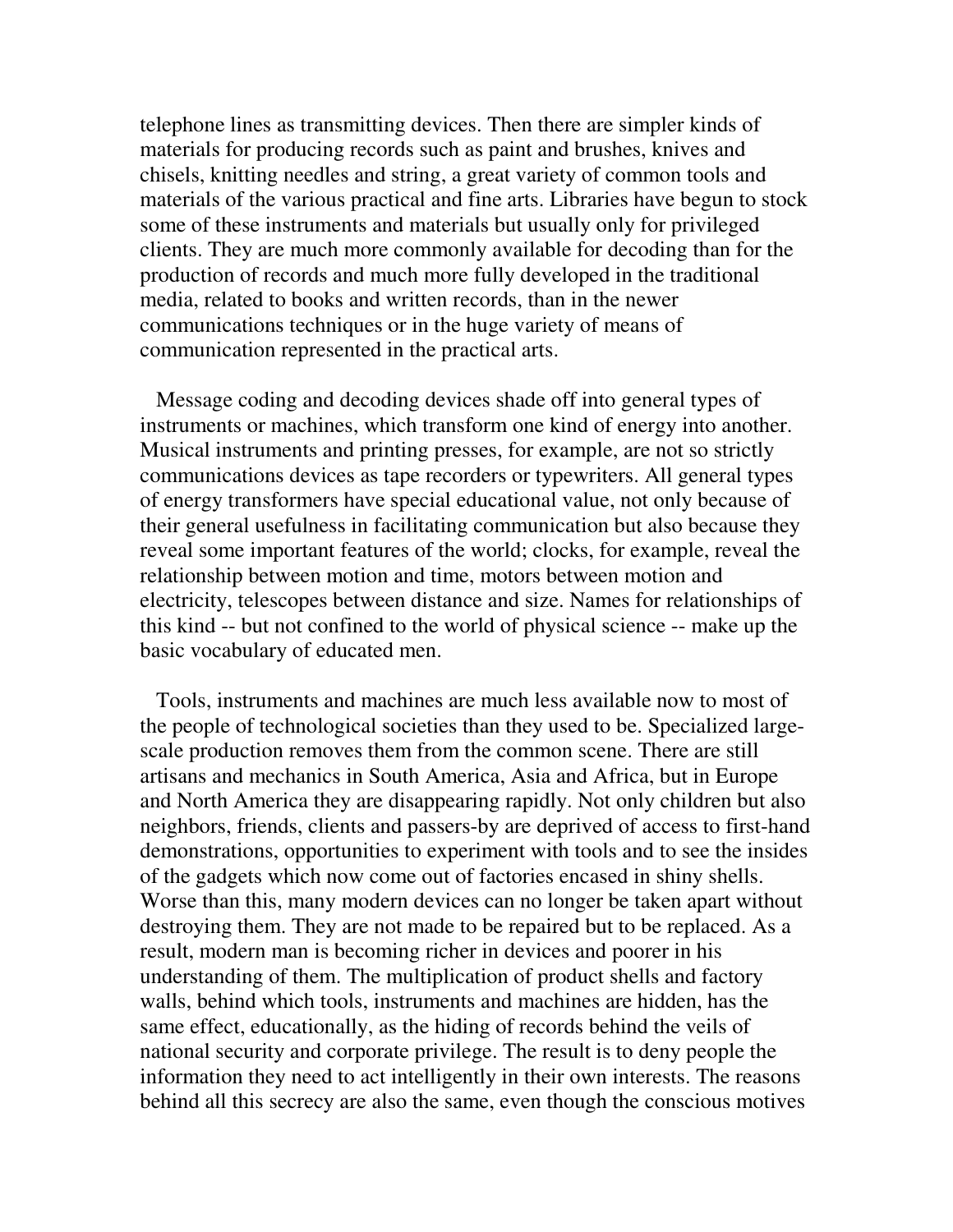may be different. Manufacturers guard their equipment and their products from the eyes of their customers, perhaps not consciously to keep them ignorant, but certainly in order to maintain an advantage in which ignorance is a critical factor.

 Secrecy is by no means confined to capitalist countries. Professionals, managers and specialized workers guard their privileges as jealously as owners. The techniques of modern production play into their hands equally well and are, indeed, partly responsible quite apart from any conscious motivation. Large-scale production has, in and of itself, profoundly antieducational implications, as Jane Jacobs points out in her *The Economy of Cities.* 

 So long as large-scale production continues to monopolize tools, instruments, machines and other products which have special educational value, it will be necessary to include such products in educational directories and to arrange for general access to them. Vocational schools are one attempt to supply this access but they are far more expensive and much less educational than junkyards. Vocational schools can never serve the needs of the entire population while junkyards could, although today junkyards are in some respects more difficult of access.

 Toys and games are a special class of objects with great potential for offsetting the educational disadvantages of a technological society. They can simulate many real objects and situations, sometimes to advantage and sometimes not. Traffic rules in the classroom, for example, may be a dangerously safe simulation of a truly dangerous situation. But simple toys and games, made easily and widely accessible at the option of individuals, could provide skill practice and intellectual insights with an effectiveness and economy not easy to match. Games have three great educational assets. First, they are a pleasant way of learning many skills, the practice of which might otherwise be onerous. Second, they provide a means of organizing activities among peers, which make minimum demands upon leadership or authority. Finally, they are paradigms of intellectual systems, based on elements, operations and rules just as mathematical systems and other intellectual models are. People familiar with games can easily be introduced to a basic understanding of the most important models of science and mathematics. Games are, of course, open to the objection of stressing scientific and technological outlooks over those of nature and the humanities. Games are also open to the objection of pitting persons against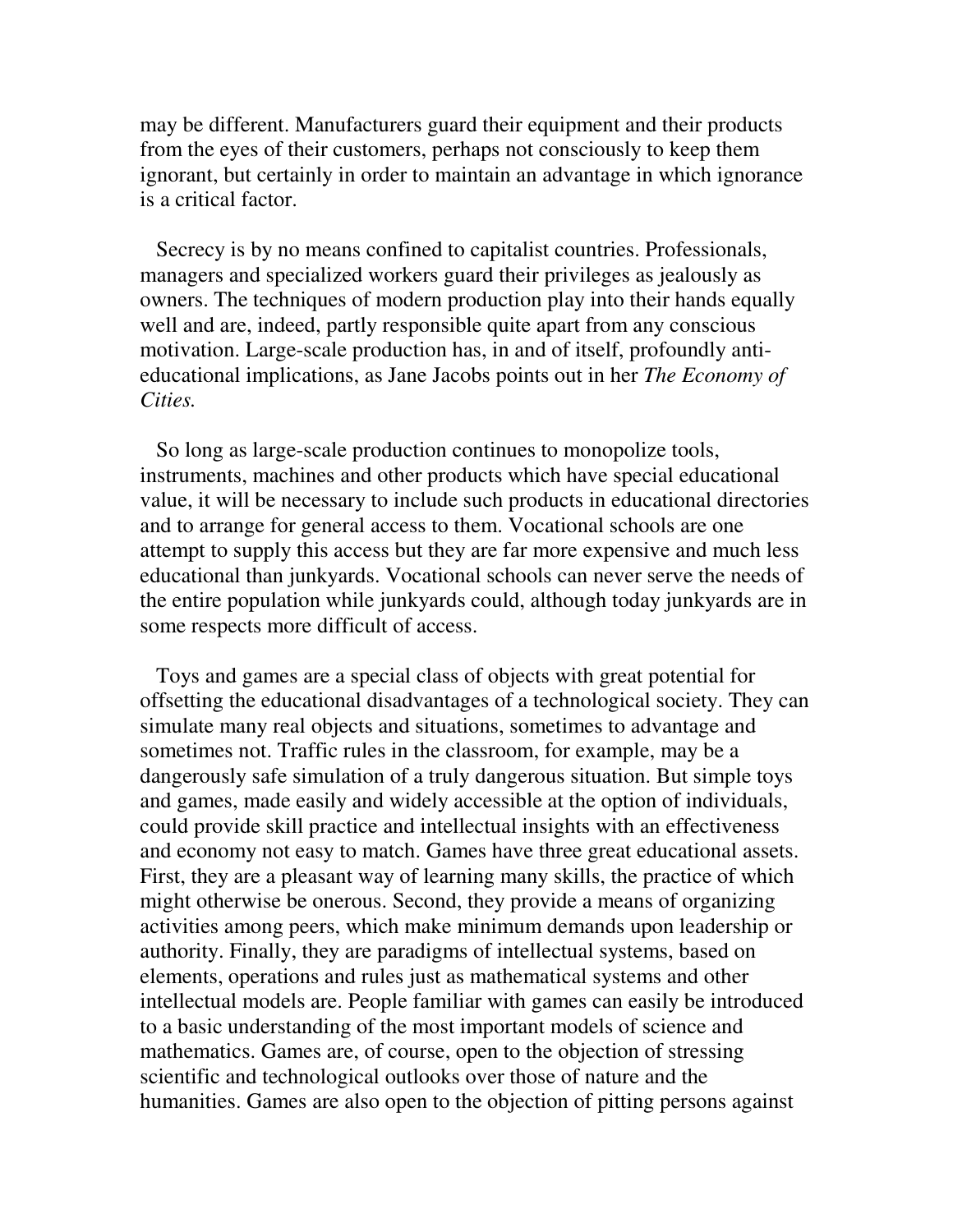each other and of producing losers and winners. It is doubtful, however, whether competition can or should be organized out of life. Games can be so organized as to equalize advantages and, thus, the pleasures of winning. While everyone still knows who is best, it is usually rather difficult for one person to be best at everything.

 The problems of organizing access to toys and games fall largely into the ambit of libraries. Physical sports constitute an important exception, with problems similar to those involved where access to nature and natural things are involved.

 Nature is not only becoming more distant, it is also being increasingly denatured, by exploitation and pollution on the one hand, and by attempts to sterilize adventures on the other. The exploitation and pollution of the natural environment have been well publicized and in terms of man's continued enjoyment of nature are of great importance. Educationally, however, cleaning up the environment may be worse than getting it dirty. The clean-up occurs at two levels. Protecting children from dirt, animals, birth, sickness, death and other natural things distorts their sense of what is real and natural. For the typical city child, nature is man-made like everything else. Even as an adult, he has decreasing opportunities to discover the truth. Jet planes and highways keep nature at a distance and even after he gets there, modern man's dude-ranch and stage-managed safari will do little to penetrate his urban aplomb. Only a few rivers, forests and mountain ranges remain unspoiled and these are being invaded. Nature can no longer be left to herself but has to be protected by man against man. Educational access complicates the problem of conservation, but education should be the main function of nature in the life of man. If proper boundaries are established between man and nature, and if his weapons are removed before he enters her, nature can continue to be man's mentor. For many people, a new guide will have to be written and new kinds of encounters devised. It is surprising and hopeful, however, to see what small enclaves of nature, truly protected, turn out to be viable.

 Access to records, tools, machines, games, natural preserves and other extraordinarily useful educational objects is relatively easy to organize. Logical classifications already exist. Directories can easily be developed; storage in libraries and arrangements for other kinds of access can be made without major difficulty. But this leaves the whole of the rest of the world, not as concentrated educational perhaps, but outweighing in its total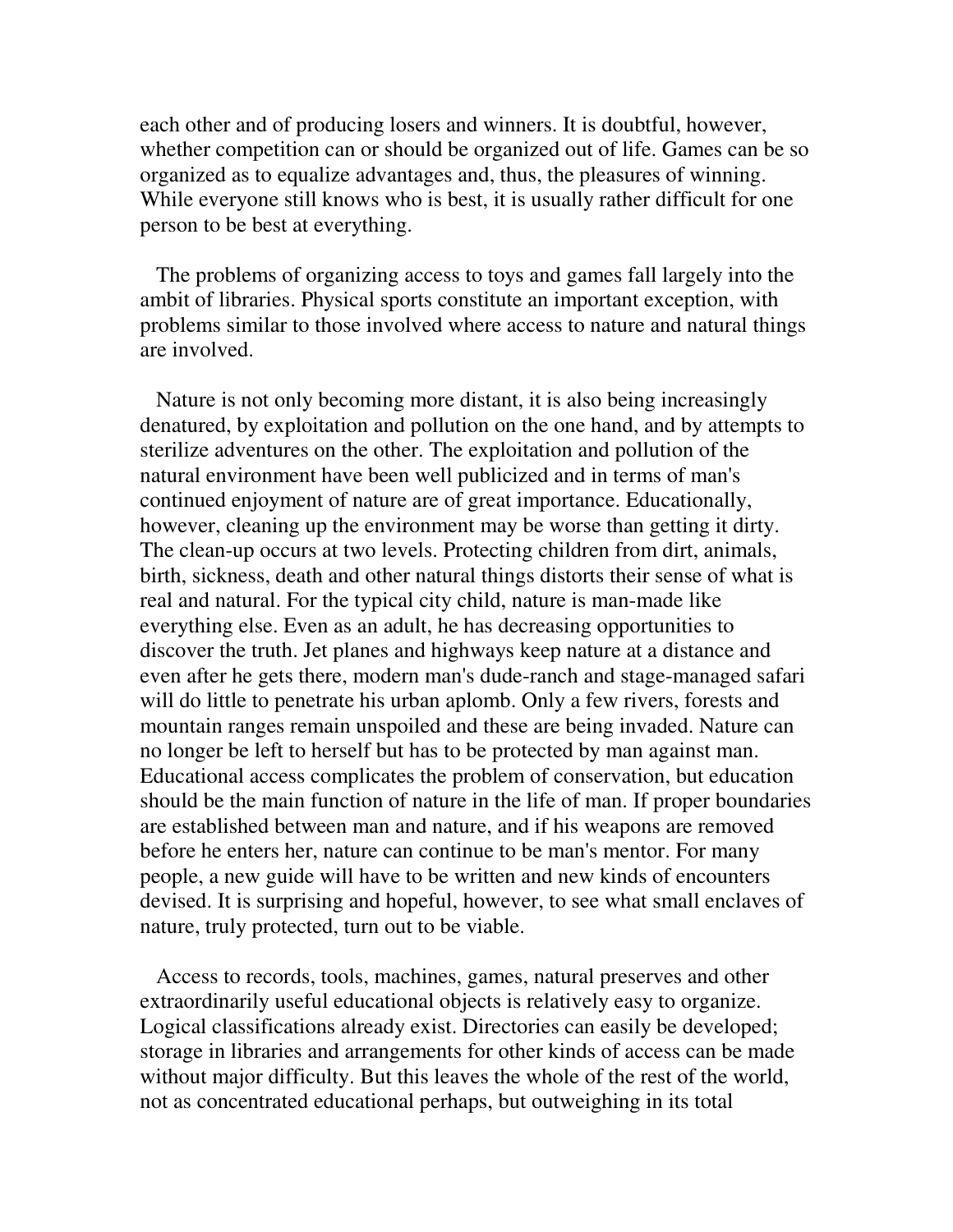educational value all of the special kinds of objects put together. This world of ordinary objects is one of the worlds men's minds must penetrate in order to act intelligently. The barriers to this world of ordinary objects are of several kinds. One is characterized by the automobile. Cities and many rural areas have become so unsafe for pedestrians, especially for children, that streets and roads -- the physical paths to the world -- are off limits to many of the world's inhabitants. If streets could again be opened to pedestrians, the city itself could again become a network of educational objects, the natural school that it has been throughout history. A second barrier, however, would still lie between the customers' area of the various shops and the workrooms where most of the really educational objects and processes are shut away. In older cities these barriers do not exist. The tradesman works where he sells, open to public view. In the modern city, however, there is yet a third line of defense. Many machines and processes are not there at all but hidden outside of the city or in places where only the persons who already know can find them. Directories, which will locate this world for people who want to learn about it are indispensable, but even directories may not be easy to prepare and access, will be still more difficult to arrange. For these most interesting objects are also the most carefully guarded -- the scientific, military, economic or political objects hidden in laboratories, banks and governmental archives.

 Secrets seem natural and inevitable in the world to which we are accustomed, but the cost of keeping them is very great. Science, for example, used to be a network of people, working all over the world, and exchanging information freely. One of the original premises of science, which has never been repealed, was that progress depends precisely upon the open sharing of the results of scientific work. Now the members as well as the artifacts of the scientific community have been locked into national and corporate prisons, impoverishing even the citizens of these nations and the stockholders of these corporations. The special privileges they gain are more than offset by the barriers to the growth of knowledge. In a world controlled and owned by nations and corporations, only limited access to educational objects will ever be possible. Increased access to those objects, which can be shared, however, may increase men's insight enough to enable them to break through these ultimate educational barriers.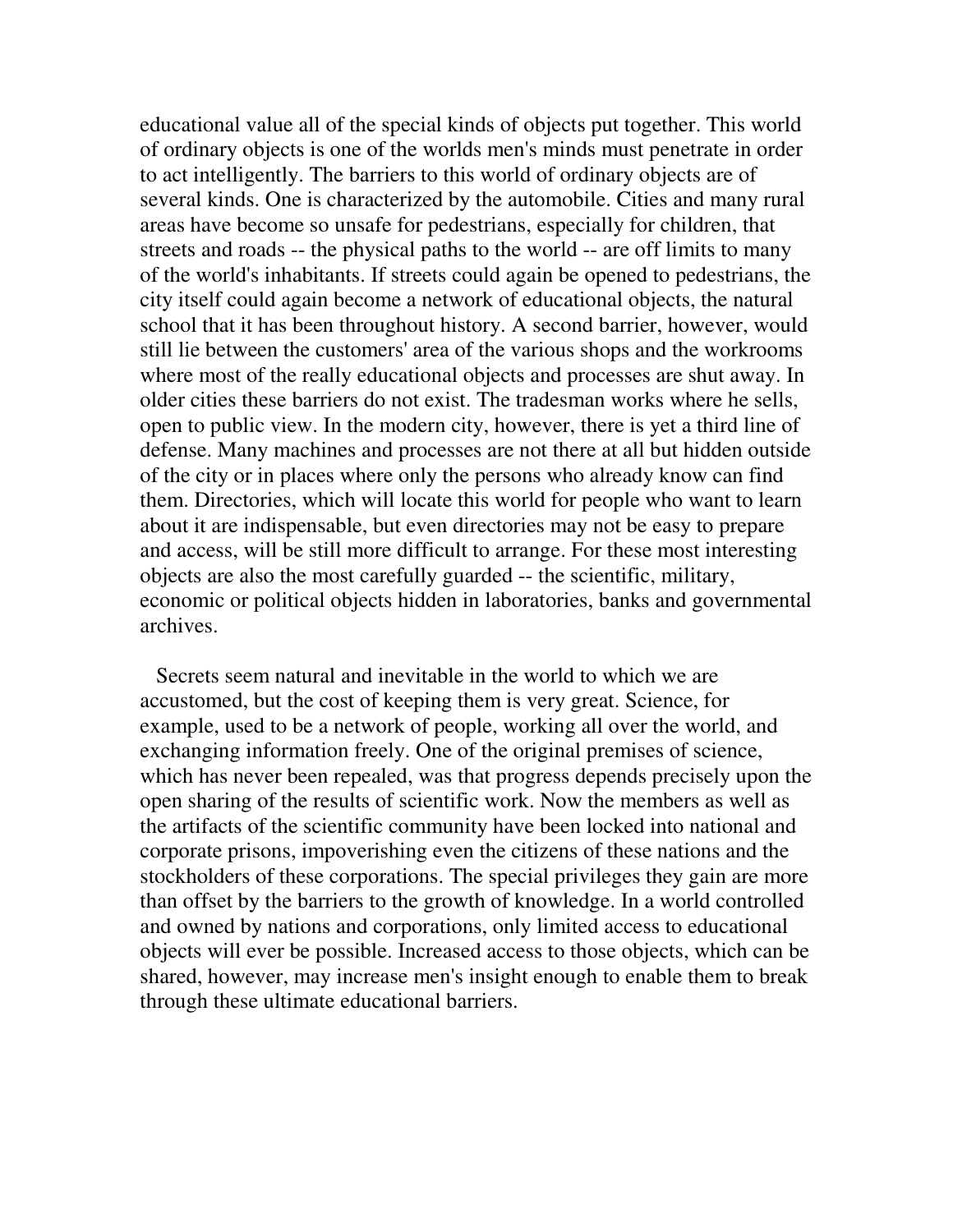Learning is but an adjunct to our self, And where we are our learning likewise is.

William Shakespeare

# 11 NETWORKS OF PEOPLE

 Although people could learn a lot in a world where things were freely accessible to them, it would still be helpful to have the assistance of other people. Each person might eventually learn to type, given a typewriter, but each might learn to type in a different way. Having a typist who could demonstrate the skill would help to avoid this, especially if more than one learner took advantage of the same model. If that happened, those two could compare notes and, thus, learn something from each other. If, finally, there were in addition to the skill model and the two learners, someone who had taught typing before, had compared the progress of various learners, and drawn some valid conclusions, this person might also be useful in reducing the time required to learn to type.

 The indispensable resource for learning to type is, of course, the typewriter itself. The skill model, while not indispensable, might, nevertheless, reduce the learning time by quite a bit and improve the final product as well. The fellow learner, the peer, is also important, especially in providing motivation to learn and the opportunity for practice. Less important than the others is the typing teacher.

 Schools reverse this kind of logic. They do not, it is true, try to teach typing without a typewriter, but they frequently try to teach foreign languages without the help of anyone who speak them, without anyone to speak to in them, and without anything to say in them that could not just as well be said in the native language of the learner. Geography is similarly taught without benefit of people who come from the places in question. Music is taught without instruments or musicians, science and mathematics by people who do not know them. Schools assume that the indispensable resource for learning is the teacher. Ideally this teacher should have the essential equipment for the practice of the skill and should also be able to demonstrate the skill, but these are secondary considerations. The need for learning peers is given lip service but little use is made of peers in the learning process.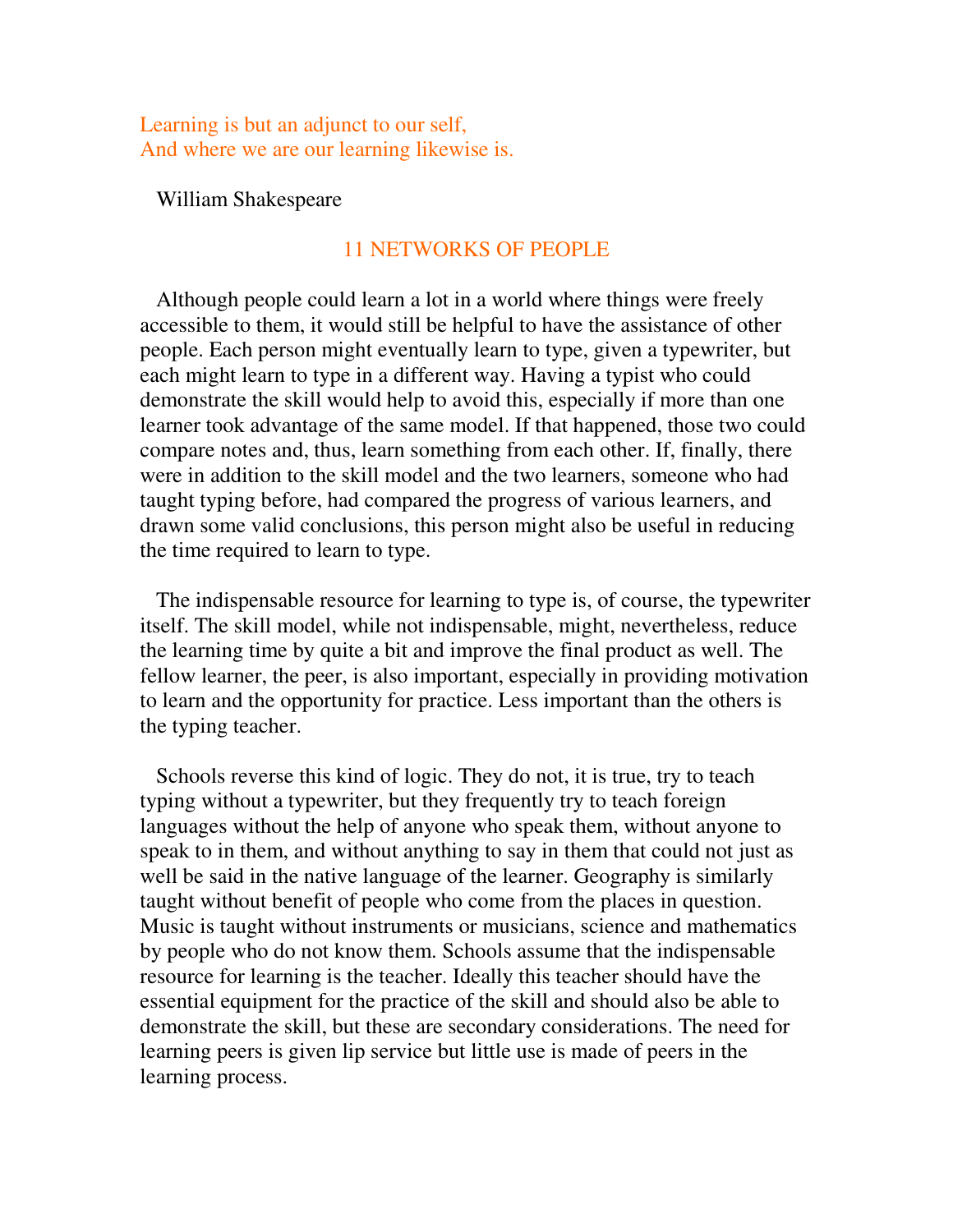Schools are not just willfully perverse. Learning a skill, learning to practice it with someone else who is learning it, and learning how others have learned it are three different things, sometimes related but also frequently not. Schools try to find teachers who combine all three kinds of leaning but, understandably, they often fail. The combination is much scarcer than its elements. When they do succeed in finding the scarce combination, schools use it as if it were not scarce at all. The experienced teacher is required to act as skill model and as practice partner for individual students, to say nothing of the many duties, which are unrelated to learning or teaching. The scarcest skill of the teacher is usually the ability to diagnose learning difficulties, a skill acquired by observation of learning under various circumstances. In school, the use of this scarce skill must share time with all of the other functions built into the teacher's role. This is how schools succeed in taking plentiful leaning resources and making them scarce. They package them all together, and then stand the package on its head.

 What schools do, nevertheless, provides an excellent model for the organization of educational resources. The model has merely to be used in reverse. Educational resources must be administered independently of each other, and given priority in reverse order to that of the school. First, attention must be given to the availability of information in the form of records, the instruments, which produce and interpret these records and other objects in which information is stored. Second priority must be given to the availability of skill models, people who can demonstrate the skill to be acquired. Third priority must go to the availability of real peers, fellow learners with whom leaning can actually be shared. Fourth and last priority must go to the provision of educators who by virtue of experience can facilitate the use of the more essential learning resources. It might appear that educators are of first importance, if only to see that the other resources are properly valued and used. It is evident, however, that this is what educators when incorporated into schools do worst, not because they are educators, but because schools give them powers, which corrupt their judgment.

 Skill models are different from educational objects in two important respects. First, they must personally consent to their use as educational resources. Second, they frequently have enough additional flexibility and other secondary advantages to make it worth the trouble of gaining this consent. In this technical age they are not strictly necessary, since their skills can all be demonstrated on records of one kind or another, but they are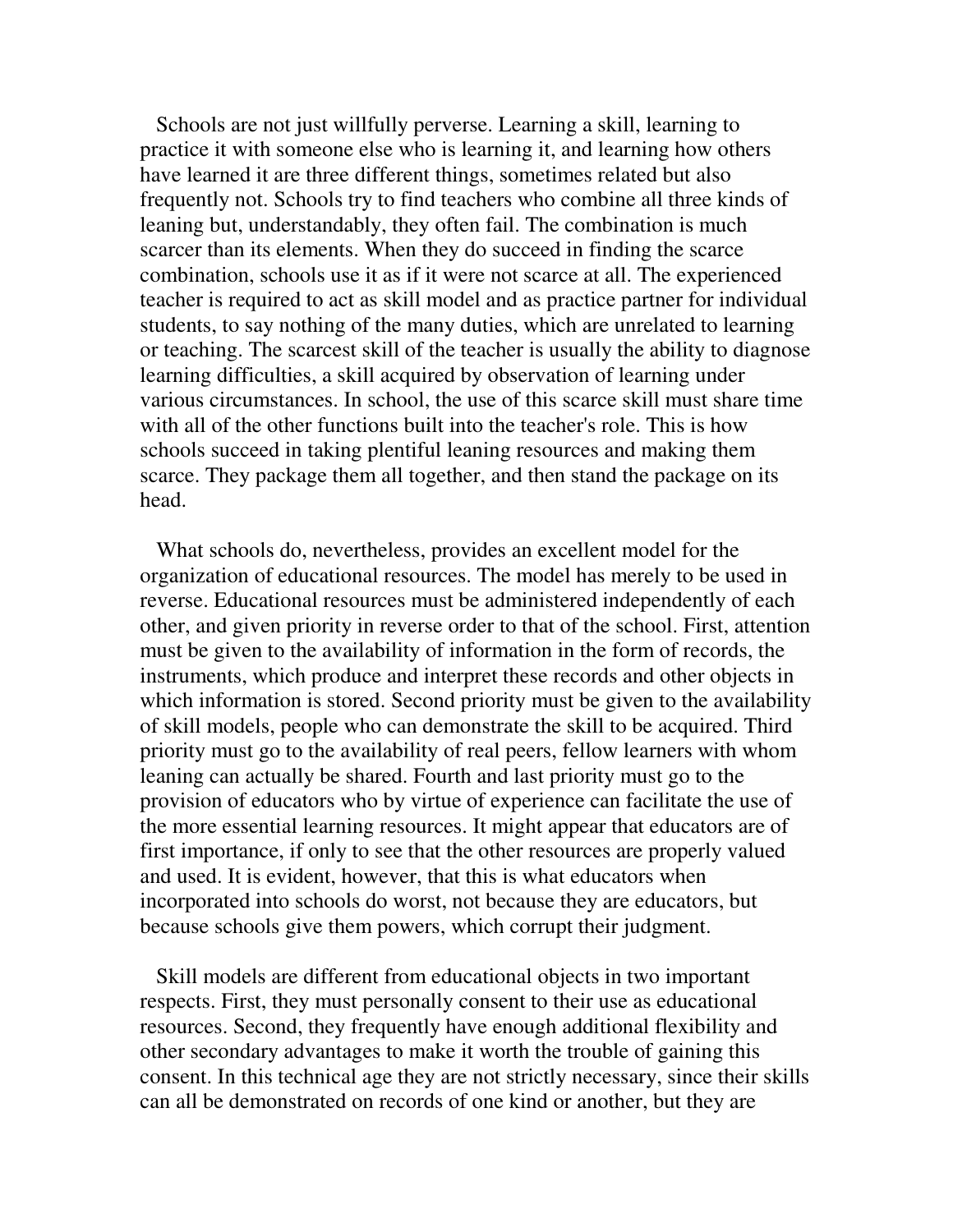convenient. The superior flexibility of human models was recently demonstrated in Patrick Suppe's experiment in computerized instruction at Stanford University. The computers were programmed to teach reading and numbers to beginning first graders. The computers worked well so long as one teacher stood behind each child to deal with his unexpected responses. Typical of these was the insertion of a pencil under the keys, which operated the computer. The computer could, of course, be programmed to deal with each one of these unanticipated reactions but at the end of the third year of the experiment the programmers were lagging further behind the children than at the beginning. Computers may be able to teach other computers but it appears that human learners may, for a time at least, continue to be better served by human models.

 Skill models are in plentiful supply. There are almost always more people in any vicinity who possess a particular skill than there are people who want to learn it. The major exceptions are when a new skill is invented or imported into a new territory. When this happens, skill models proliferate rapidly and are soon in balance with the demand for their services. Only schools and similar monopolistic institutions make skill models scarce. Schools try to forbid the use of models who have not joined the teachers' union. Some of the most famous musicians in the world, who fled from Germany at the time of the Nazi terror, were not allowed to teach music in the schools of the United States. Unions and professional associations also restrict the unauthorized use of skills, frequently creating serious shortages of vital services. Nurses, for example, are scarce in the United States, primarily because the training curriculum has been extended again and again by schools of nursing, placing the cost of training beyond the means of the girls for whom the profession offers opportunities for social mobility. Restrictions on the practice of a skill are usually justified in terms of professional standards and protection of the public. Sometimes these claims are true, but more often they are patently false. The best skill models are frequently those who have just learned a skill. Children learn to read from older siblings, sometimes with ridiculous ease. English schools were really economical for a time, when Joseph Lancaster introduced the systematic use of older students to teach younger ones. This system was better than schools usually are and was very much cheaper. It shares with other forms of schooling the fatal flaw of not allowing the learner to choose his model, his subject matter and his place and time of instruction.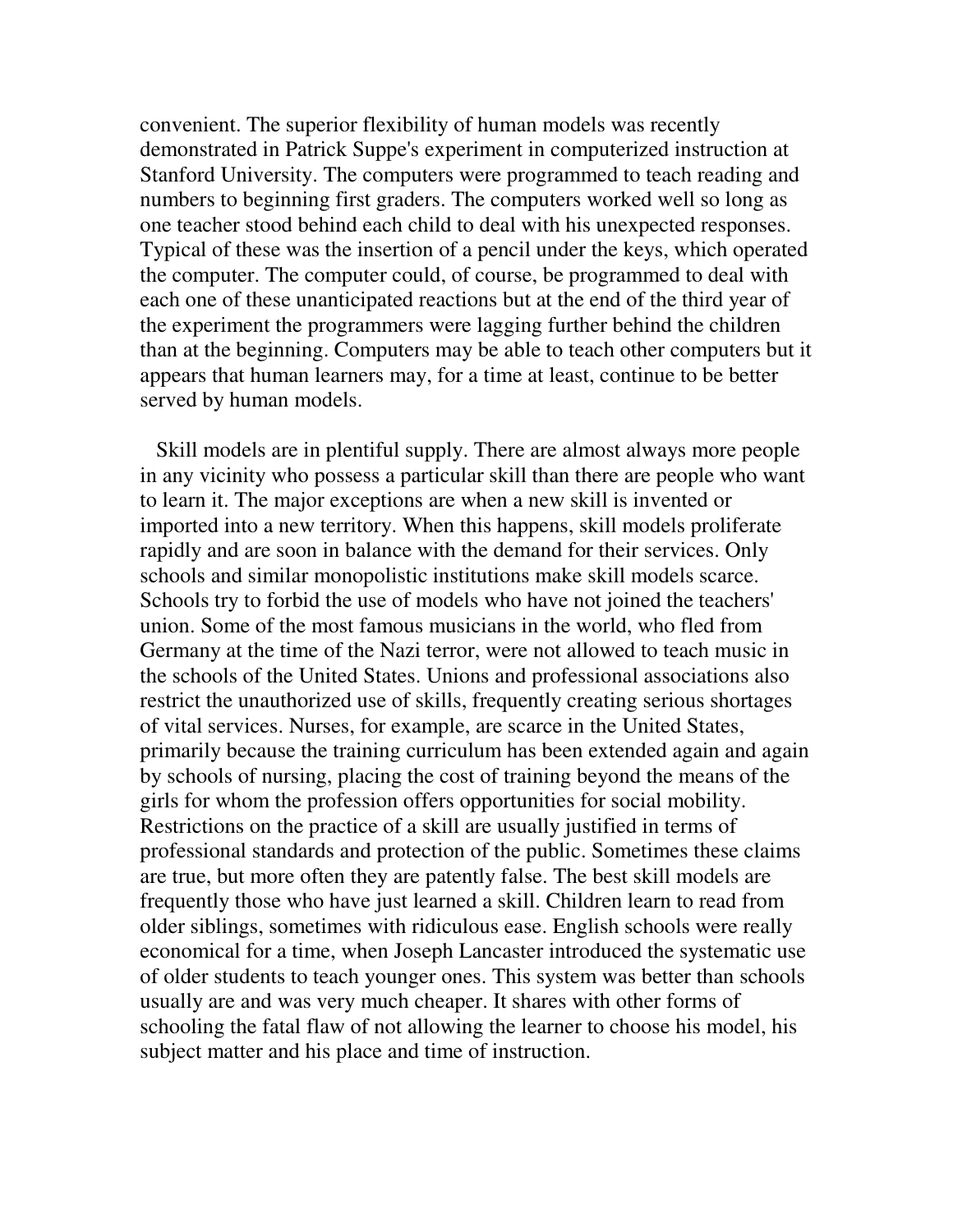Skill models should be organized as an educational resource so as to give each learner the widest choice of models and each model the greatest latitude in accepting or rejecting learners. This requires first an absence of restrictions and second a directory of skill models of all kinds. Ideally, there would be no special restrictions of any kind. Model-pupil relationships an subject to risk and abuse as are any kind of human relationships but the general laws and customs which cover all such relationships provide the best available protection. Learning in and of itself creates no additional hazards. The advantage of permitting the learner to seek and find a model from whom he will learn is, in general, worth all the additional risk that such latitude entails. Not learning what needs to be learned is likely to involve the greatest risks of all.

 Developing directories of skill models is not intrinsically difficult. Truly convenient and comprehensive directories might be so valuable, however, as to warrant considerable investment. Responsibility for developing and administering such directories should probably be vested in a public utility. Skill models willing to offer evidence of their skills would be offered free registration. Those who chose not to do this would, nevertheless, retain the freedom to make such arrangements as they could, using their own means of publicity.

 The financing of skill training contracts can best be dealt with after the organization of other educational resources has been discussed. It may be that skills, which seem to be required for intelligent participation in the modern world should be taught at public expense. In this case the public utility, which maintained the directory of skill models, could also be charged with paying them. Public payments should not be made, however, except upon evidence that an essential skill had been learned to an acceptable standard. Private contracts could be left to the wishes of the contracting parties.

 Having learned a skill, people need someone with whom to practice. But peers are important even before practice. Who would bother to learn a skill unless there were others with whom to share it, fellow explorers of the new ground opened by the skill? Many skills are learned primarily with peers, taking advantage of the skill models in the general environment. Often peers and skill models are hard to distinguish. In ordinary inter-personal relations there is no need, nor advantage, in distinguishing skill models from peers. On the contrary, learning occurs best when such distinctions are not made.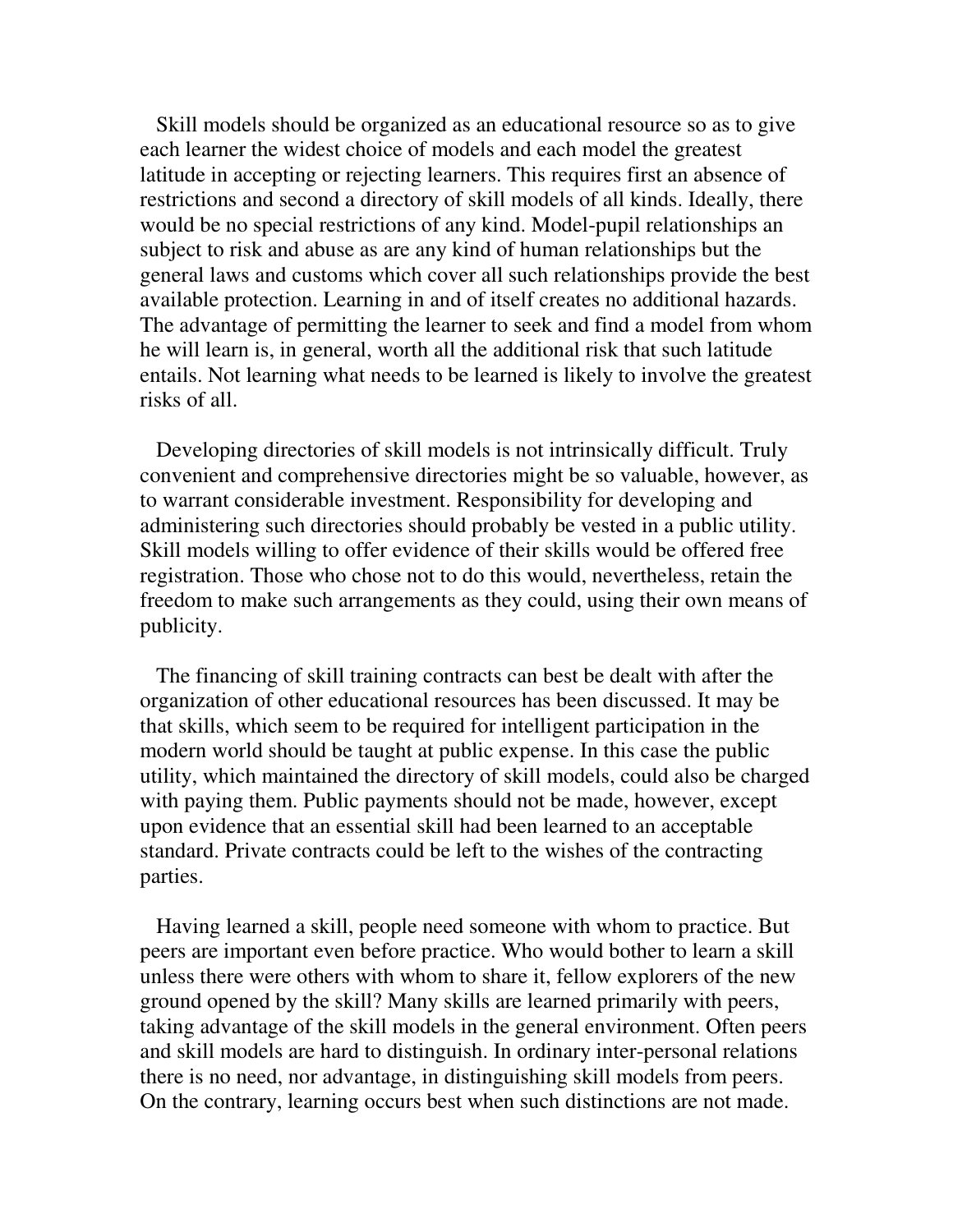There is, however, an important distinction, which can be ignored only if the individuals involved are willing to ignore it. Peers are, by definition, equals deriving mutual benefits from their relationship. They can play tennis together, go exploring together, study mathematics together, or build a camp together. If they are peers, they contribute more or less equally to each other's objectives. Helping a smaller brother or sister learn what he wants to learn is different. It may be equally enjoyable for a while, but the enjoyment palls more quickly. Peer relationships are freely chosen, freely kept. Skill modeling frequently requires some sort of compensation for the model, if the relationship is maintained as long as the learner would like. A method for compensating skill models is needed, therefore, which is not needed in relationships of peers.

 Finding peers is merely a matter of knowing where they are and being able to get there, write or call on the telephone. Neighborhoods free of automobile hazards are all that most children need for the purpose. As skills develop, however, the better ball players go farther a field to find worthy competitors, the botany bug outgrows his neighborhood pals, the serious ballet addicts find their ranks thinning out.

 Schools supplement neighborhoods, as things are now organized, but schools create as many barriers to peer groups as opportunities for them. In schools, peer groups form around the goals of teachers or around the interests of dope-pushers. Student-initiated groups have a hard time competing with either. But for teenagers the neighborhood no longer serves as an adequate base for contacts. If it did, the telephone and the automobile would be more dispensable. These instruments are often charged with breaking up the face-to-face community, but actually, along with *Main Street* and *Peyton Place,* they mainly expose its limitations.

 For adults, with their frequently highly specialized interests, even the largest cities cannot always provide true peers. The best illustration of this is the scientific community, which must be worldwide for the most fruitful peer encounters to occur. The scientific community also illustrates how peer matches can be fostered or frustrated.

 The logical structure of science provides a framework for identifying persons of similar interests. Its journals provide of communication. Its rules of logic and criteria of evidence provide the parameters for fruitful encounters. Its achievements unfailingly generate new problems, which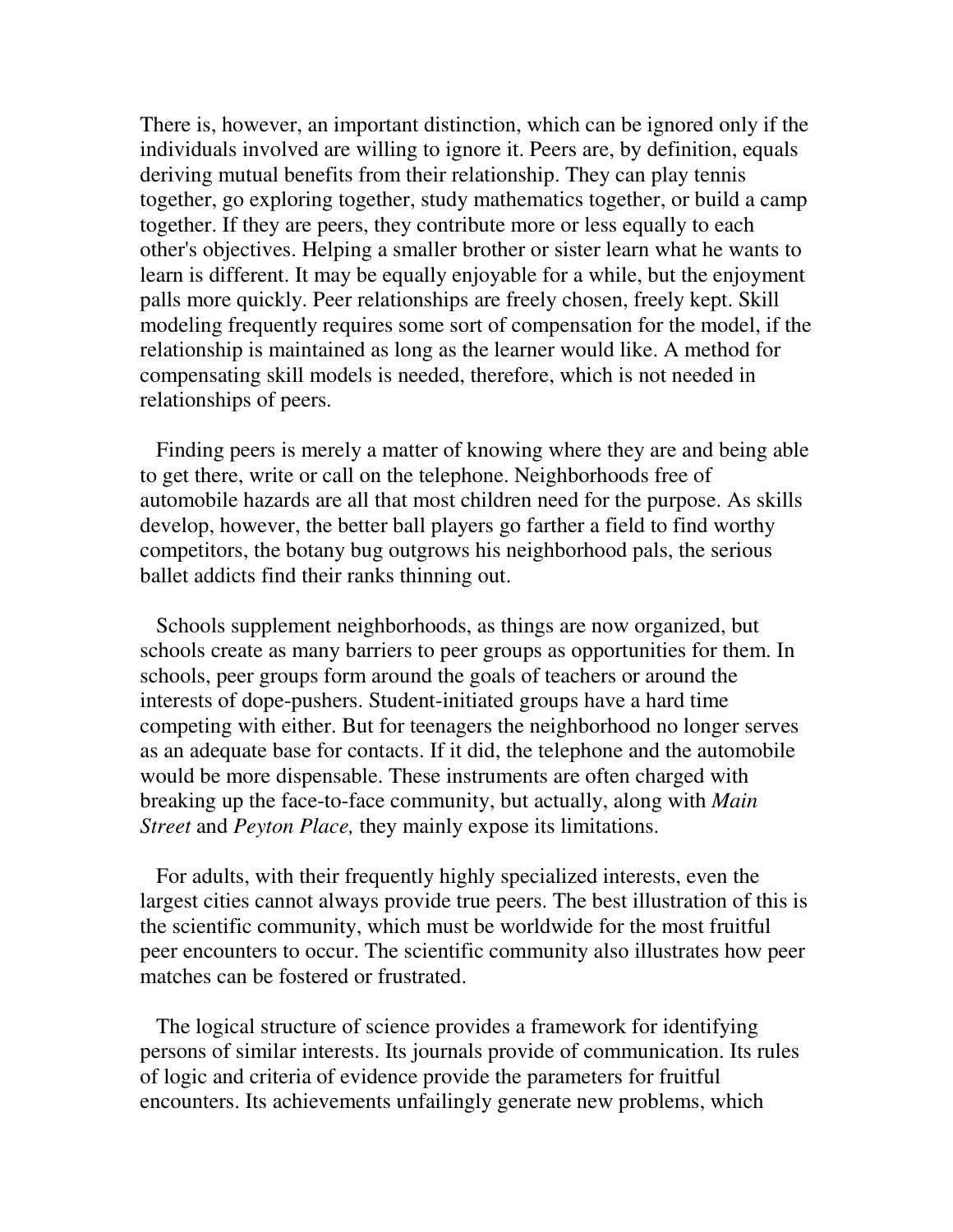beckon explorers with common interests. All these advantages of science, as a network of related interests, which provide an ideal basis for peer-group formation, have now been offset by institutional barriers. National and corporate interests now dictate who may speak or write to whom, in what terms, when, how and where. Only the model of a scientific community is left, available for other interest groups which have been less successful in forming fruitful peer groups than scientists used to be.

 The advantages of science in fostering communication among peers are no more natural than the forces, which have now disrupted them. The modern 'logical' structure of science did not exist a century ago. Neither did its current journals, nor its present rules of logic or standards of evidence. The beginnings were already there but, two centuries ago, even those were only dim foreshadowing.

 Fortunately, other communities of interest do not have to retrace the steps of science. Her example, as well as her products, make it possible to shortcut these steps. Today any area of interest can be so described that a computer can match the persons who share it. Learners in search of peers need only identify themselves and their interests in order to find matches in the neighborhood, city, nation or world. The computer is not indispensable. In the neighborhood a bulletin board will do, in the city a newspaper, in the nation a national magazine, in the world an international journal. All of these media and others are and should be used to find peer matches, but computers can make the matching easier and more flexible.

 The operation of a peer-matching network would be simple. The user would identify himself by name and address and describe the activity he wanted to share. A computer would send him back the names and addresses of all who had inserted similar descriptions. People using the system would become known only to their potential peers.

 As in the case of skill models, a public utility might provide free service for the finding of peers. This would be justified not only in educational terms but also as buttressing the right of free assembly. The same right should also be extended to include prohibition of involuntary assembly, in the form of compulsory attendance at school. If freedom of the press and free assembly were taken seriously and public means provided to make them available to everyone, compulsory school attendance, military service and other common current compulsions would become unnecessary.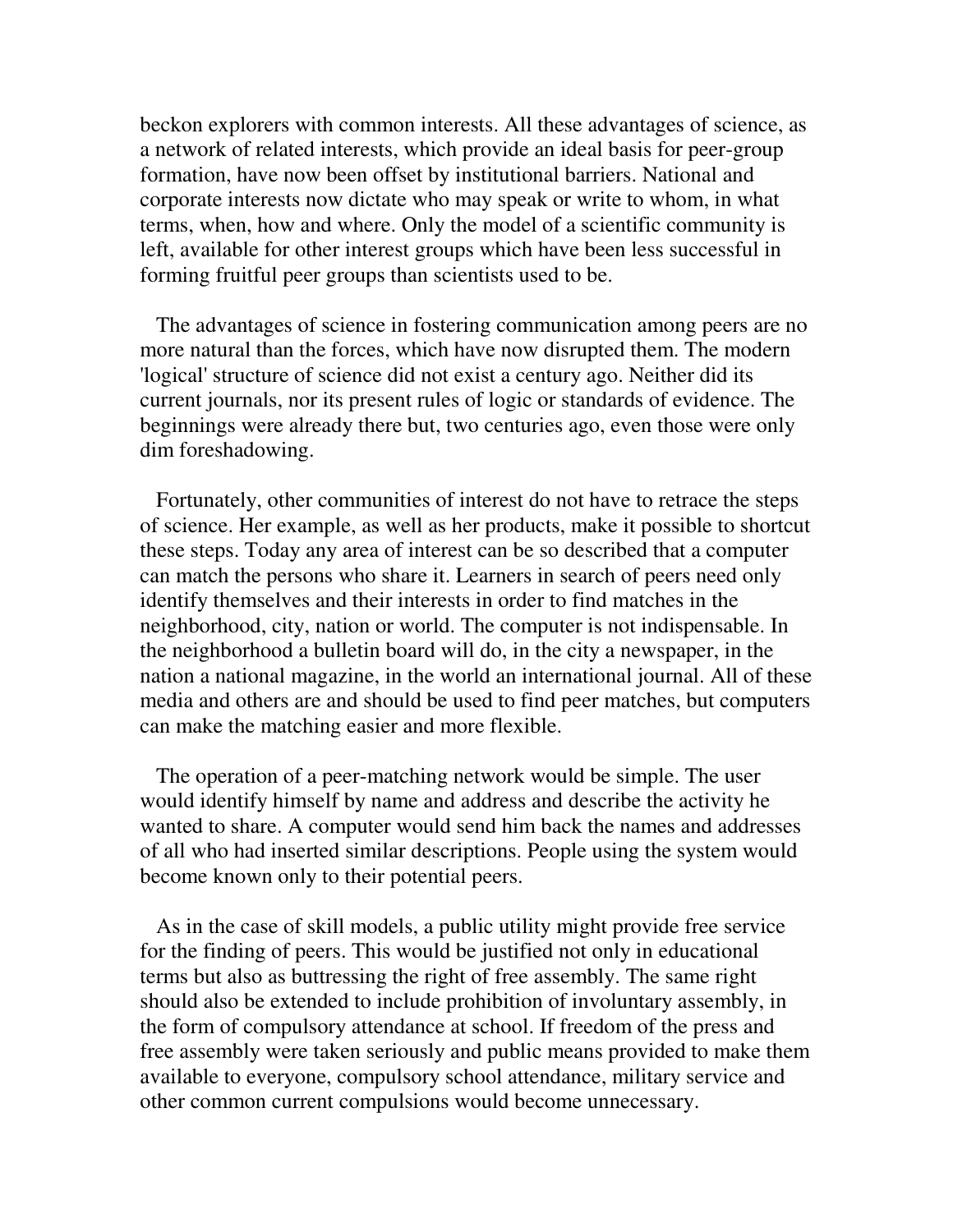As schools are replaced by networks of educational objects, skill models and peers, the demand for educators, rather than declining, will increase. These educators will perform different functions from those now performed in school and not all of them will be the same people. The need for people with real ability in administration, teaching and scholarship will increase, and their rewards in terms of educational achievement, professional freedom and income will also increase. Schoolmen whose skills are primarily in the hiring, supervision and firing of teachers, public relations with parents, curriculum making, textbook purchasing, maintenance of grounds and facilities and the supervision of inter-scholastic athletic competition may not find a market for their skills. Neither will all of the baby-sitting, lessonplanning and record-keeping teachers, unless they have skills, which can be turned to other uses, or unless they leave education for more honestly designated employment.

 At least three kinds of professional educators will be in strong demand: first, architects and administrators of the educational resource networks which have been briefly described; second, pedagogues who can design effective individual educational programmes, diagnose educational difficulties and prescribe effective remedies; and third, leaders in every branch of learning.

 Educational resource networks are simple in principle and will be effective only if they are kept simple in operation. The kind of simplicity required, however, is frequently the mark of genius. People who can multiply the services available to people and still stay out of their way are relatively rare. 'You always find the other kind', in the words of an old refrain.

 The designers of the new networks will have to understand knowledge, people and the societies they live in. They will have to be dedicated to the idea of student-directed, individualized education. They will have to understand the barriers to the how of relevant information and how to reduce them without generating counter-actions, which would annul their efforts. They will above all have to be able to resist the eternal temptation of subtly directing the studies of their clients instead of opening ever new and possibly dangerous doors for their investigation.

 Teachers were greatly honored before there were schools, and will be again when they are freed to practice their profession without the constraints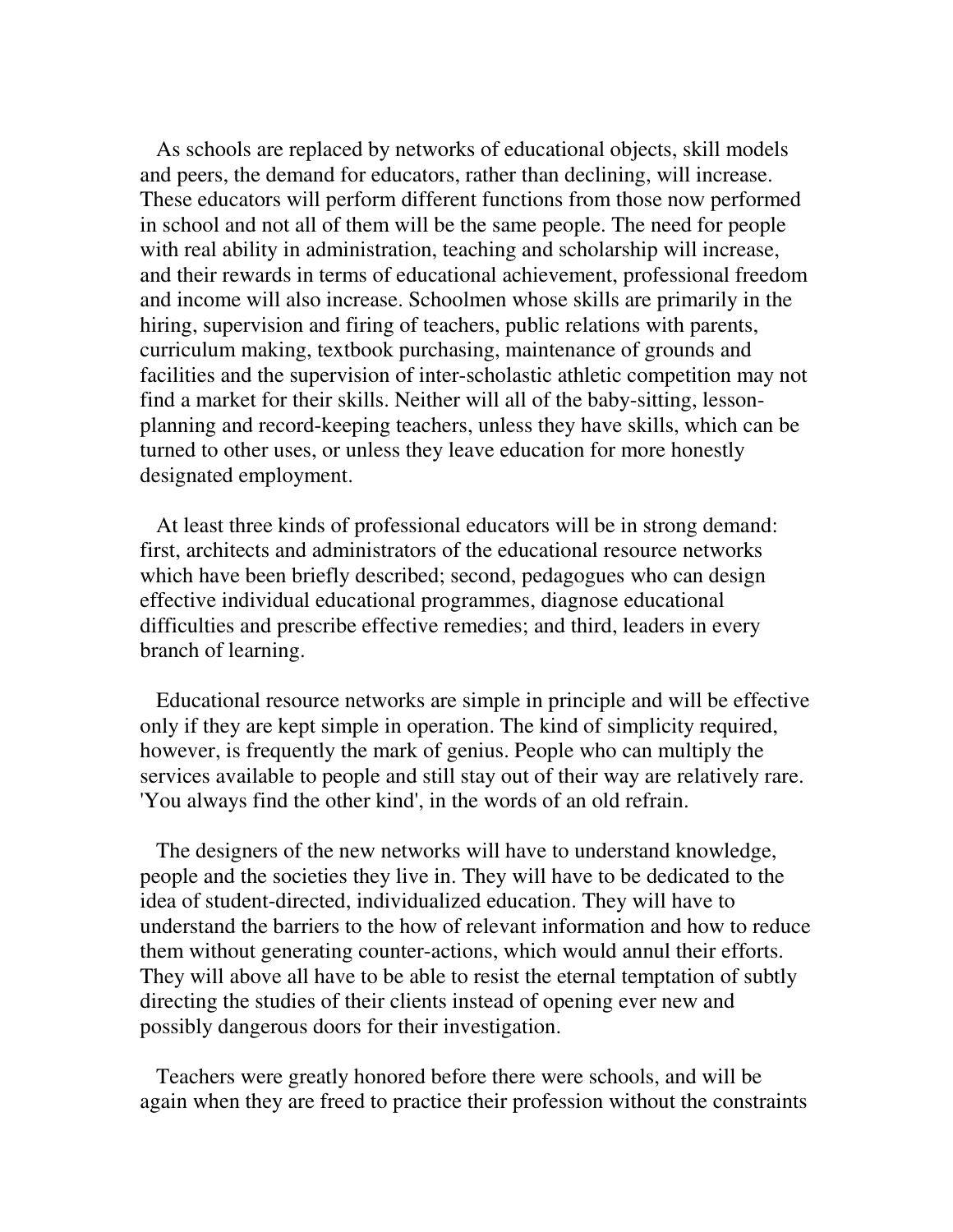of forced attendance, mandatory curriculum and classroom walls. The core of an independent educational profession will be the pedagogue, a bad word now but one which will come into its own when students, parents and teachers are free to make responsible educational decisions. They will find, then, that they need advice and assistance in selecting learning programmes, choosing skill models, discovering peers, finding leadership in difficult endeavors. Unlike the network administrator, the independently practicing pedagogue will not have to suppress his opinions and values in favor of those of his client. He will be free to make value judgments because his clients will also be free. He will have no way of shaping their decisions except through the persuasiveness of his advice. And he had better be right as well as persuasive, for his clients will hold him responsible. This profession will not be for the faint-hearted, but the competent pedagogue will find in it the rewards of the old family doctor, the man who made the reputation, which modern medical specialists are still living on. There will, of course, be room for many pedagogic specialties, such as testing and educational psychiatry -- which will be in less demand as the damage done by schools declines. Eventually the new pedagogic profession may succumb to the over-specialization, which now afflicts medicine, but by that time it will have made its contribution.

 The role of the educational leader is somewhat more elusive than that of the network administrator or the pedagogue. This is because leadership itself is hard to define. Welter Bagehot's description of a leader, as a man out in front when people decide to go in a certain direction, has not been improved upon.' It takes nothing away from the leader who positions himself for relevant reasons.

 Leadership, like education, is not confined to intellectual pursuits. It occurs wherever people do things together and especially when the going gets rough. This is when true leadership distinguishes itself, usually depending more on relevant prior learning than on the personal qualities so clear to the world of fiction. There is no valid test of leadership, even past experience. As Thomas Kuhn points out in *The Structure of Scientific Revolutions,* even in fields as rigorous as physical science, the most distinguished leaders are, periodically, bound to be proven basically wrong. There is, on the other hand, no substitute for leadership and leaders remain one of the vital educational resources which learners must be helped to find. Leaders will, of course, recommend themselves and this must be depended upon even in systematic attempts to match learners with leaders.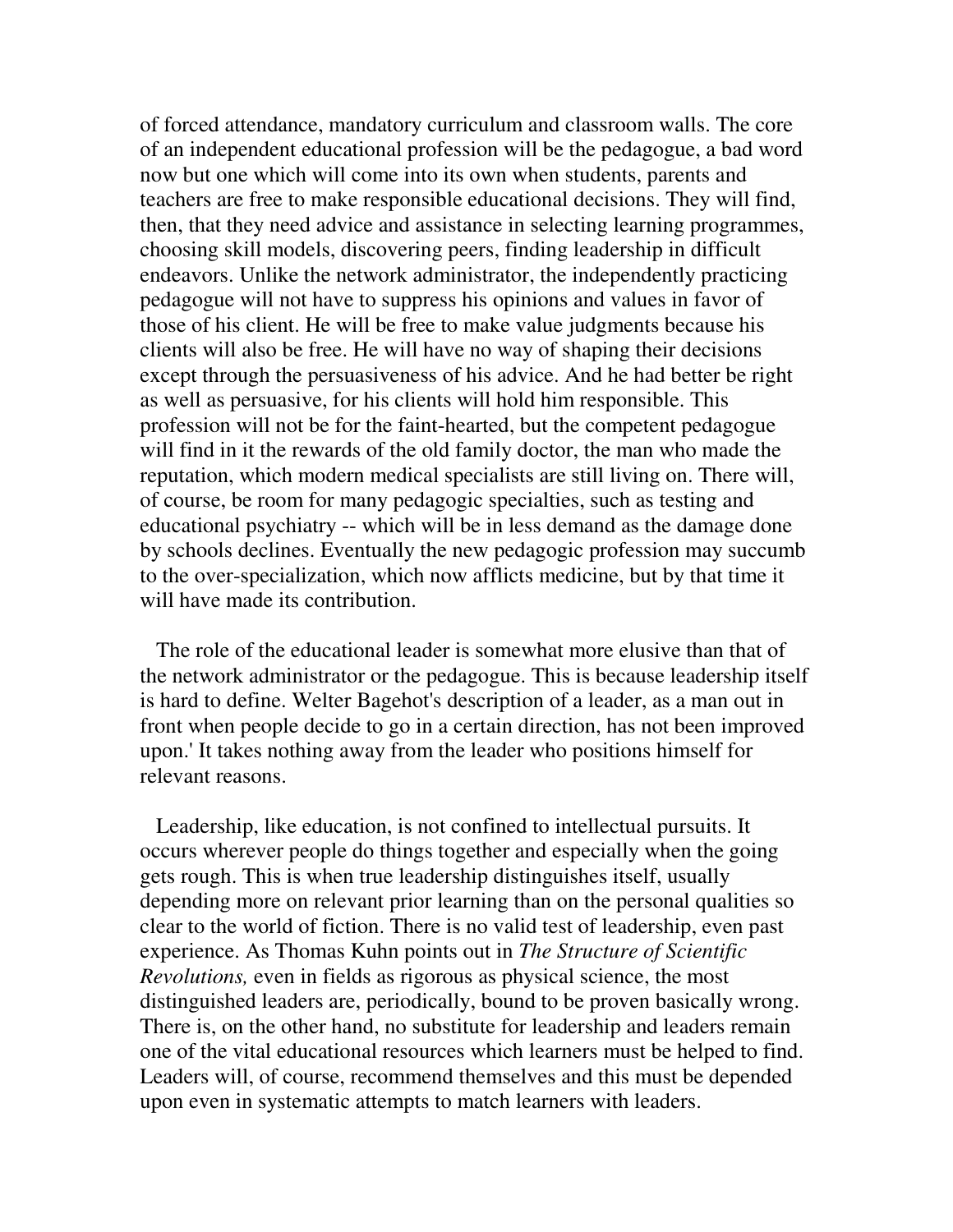In practice, there will always be a fuzzy line between skill models and leaders. Both are specific to the content of what is being learned or done; both are subject-matter specialists. Mountaineers cannot substitute for physicists or vice verse. The directories and administrative means that serve to locate skill models can also be used to locate leaders, who will identify themselves by the claims they make, the terms they insist upon, and the behavior they exhibit in actual encounter. Networks can be helpful in finding potential leadership but the true commodity will always be recognized only after the fact.

 There are other kinds of human beings who can be called educational resources only by stretching the concept. These people are, nevertheless, more important educationally than all of the resources described above. They are mothers, fathers, children, lovers and all of the other kinds of people who distinguish human beings from featherless bipeds. These people cannot be treated as educational resources because they are primarily something else. Familial, erotic, economic and political relationships cannot be organized as if their main purpose were educational. All of them, however, have enormously important educational implications, which cannot be neglected even though they cannot be manipulated for specific educational purposes. Unless people can enjoy, in the main, good human relationships, they cannot be educated nor educate themselves. The most fundamental educational resource, then, is a world in which most people can have good relationships with others. Perhaps paradoxically, universal education may itself be the principal means of realizing such a world.

 It should be emphasized again that distinguishing the various kinds of human educational resources makes sense only in economic and administrative terms. It would be an error for individuals to treat each other or to regard themselves as restricted to one or another of these categories. For economic reasons, however, the distinctions are vital. Whether educational resources are scarce or plentiful, expensive or cheap, depends entirely upon maintaining these distinctions. And this in turn determines whether education, and all other privilege, is to remain the prerogative of the few, or whether education and justice are to be made available for all.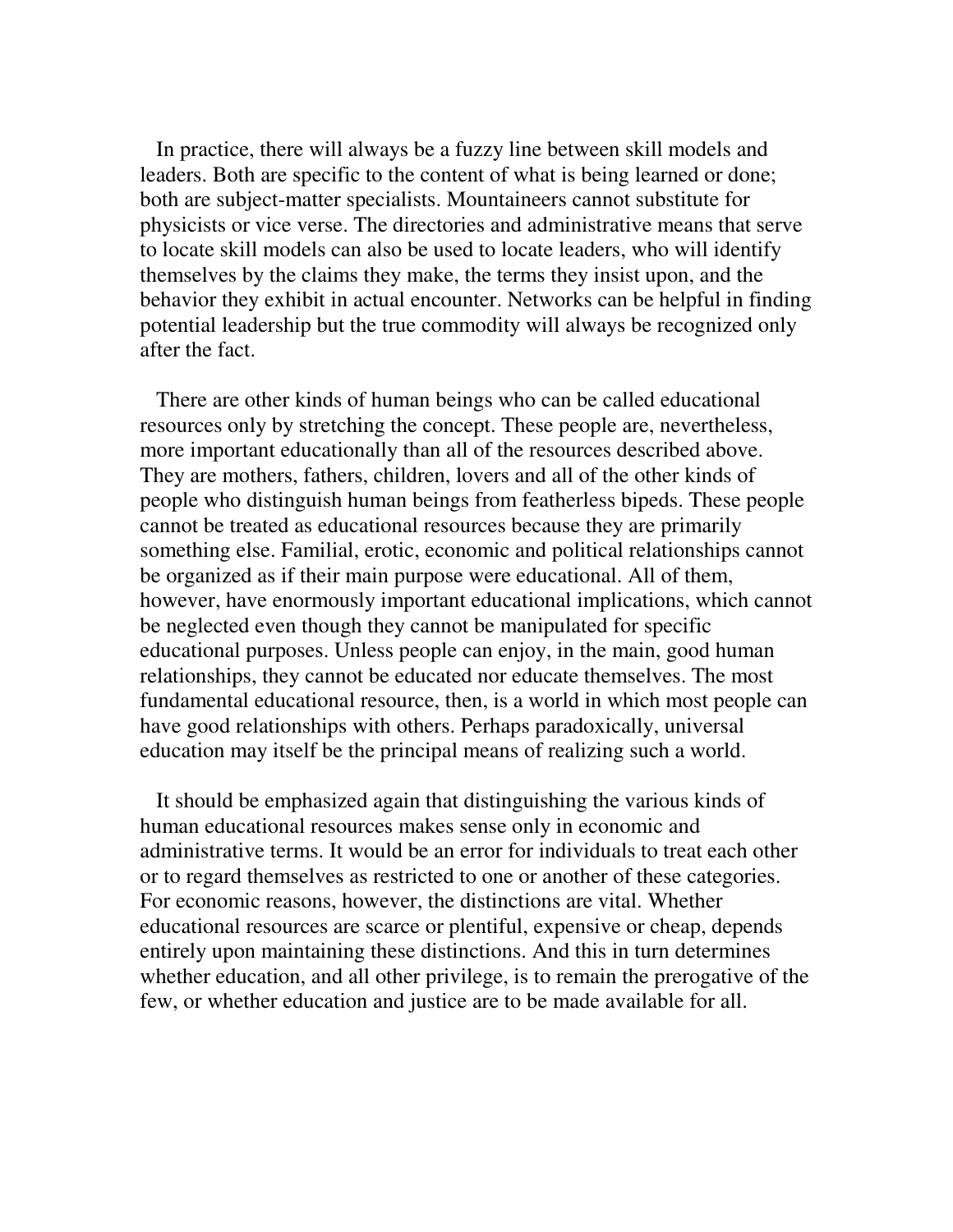The way to establish an institution is to finance it.

Justice William O. Douglas

# 12 FINANCING EDUCATION

 Any attempt to say who now pays for education and who benefits from it is bound to be incomplete. This is partly because education is not well defined, while attempts to define it usually generate more controversy than agreement. The errors of incompleteness are now reduced, however, by the overwhelming preponderance of the school. School is the world's largest enterprise; larger than agriculture, industry or warfare.

 Of school's three rivals for the educational dollar, all but one are demonstrably small by comparison. The mass media are the most prominent, the easiest to define and probably the smallest. Large as the press and television are, along with movies, radio and all other forms of publishing, broadcasting and public entertainment, they represent less than half the money, time and clientele involved in schooling. On-the-job training, while harder to estimate, may be a little closer but still a losing rival to schools. There are a few more people at work throughout the world than in school, but not many more. Not enough more to offset the much smaller proportion of their work time devoted to learning. Perhaps the greatest rival of schooling is the personal time people spend in learning outside of institutional frame-works. This time and its imputed value may still exceed even current investment in schools, but it is very difficult to measure. One of the worst things that can be said about schools is that they have made such serious inroads upon this time and that they threaten to capture it all. This personal learning time is man's principal hold on freedom, doubly in danger now, first, because schools threaten to absorb it and second, because schools use up the resources which could enrich it. A further capture of the resources, which still go into personal learning, could have only reactionary consequences. It would also be undesirable to try to capture the resources, which still go into training on the job. Work has been dehumanized too much already by separating it from learning. Better use of educational resources by the mass media is a desirable goal, but it may be that a bettereducated public is the best way to achieve this. Attempts to achieve it by government control run the risk of further manipulation of the people on the other hand, and of an ineffective cultural snobbery on the other. Only the resources now reserved for the school are open for reallocation among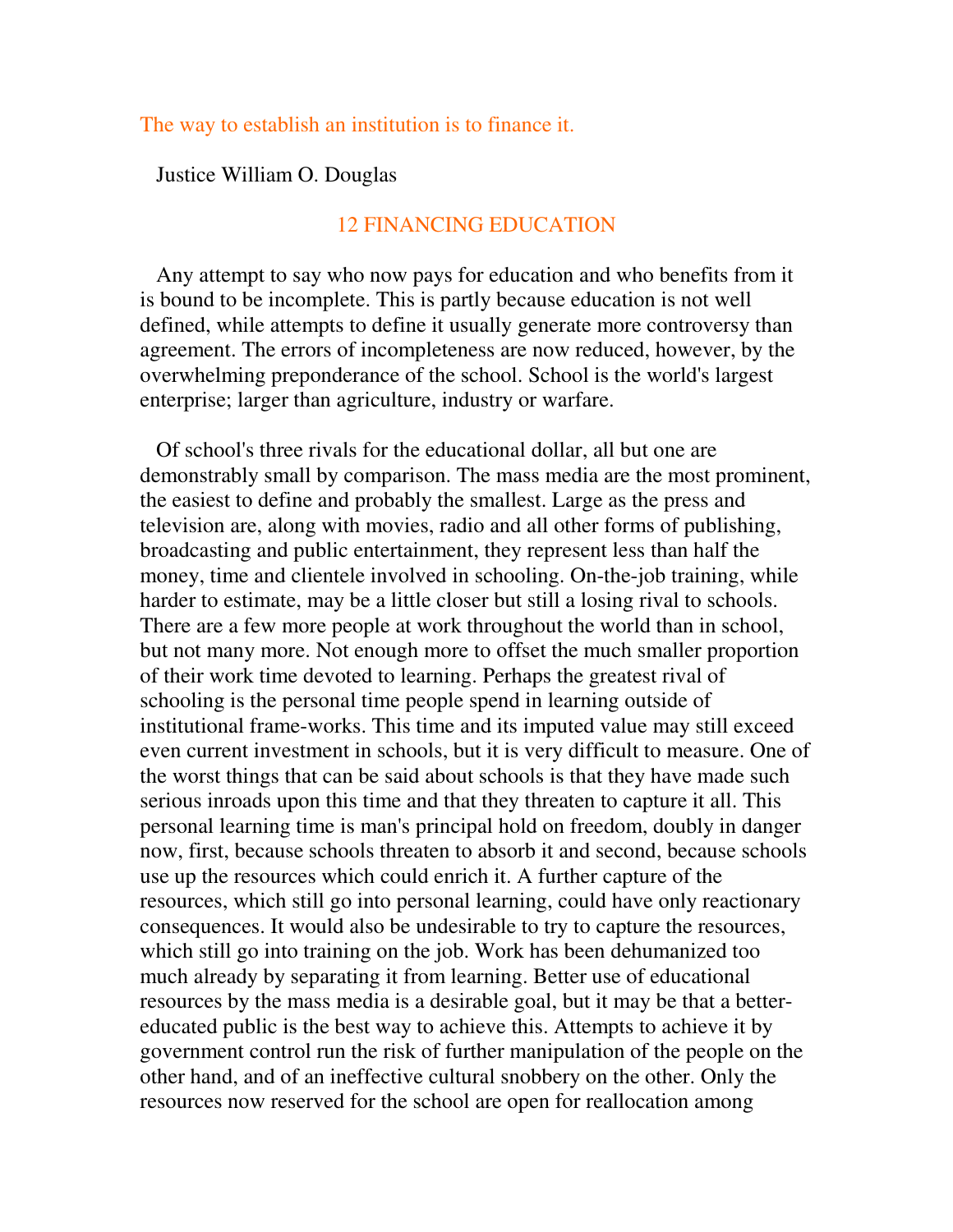educational objectives, at no loss to any interests except those that seek to perpetuate the present structure of privilege.

 There are still people who believe that we could finance the education we need by means of schooling, if only we were willing to give it priority, but this is to ignore the competitive character of schools. No sooner is universal high-school attendance approached than the competition shifts to colleges, at higher costs. There is already agitation for degrees above the Ph.D. on the grounds that the doctorate has become common and degraded. There can be no end to schooling in a world, which puts no limits on consumption and where degrees determine people's position at the trough.

 Schools are an almost perfectly regressive form of taxation, paid for by the poor to benefit the rich. Schools are supported, largely, by general taxes, which ultimately fall more upon the poor than their direct incidence suggests. Property taxes, for example, are paid by those who occupy dwellings rather than by those who own them, excise taxes by consumers rather than producers. Meanwhile, the benefits of even public expenditures for schooling are distributed in direct proportion to present economic privilege.

 The children of the poorest one-tenth of the United States population attend school for an average of less than five years. The schools they attend, at this grade level, spend no more than \$500 per pupil per year. These children cost the public, in schooling, less than \$2,500 each over a lifetime. The children of the richest one-tenth of the population finish college and a year of graduate school, which costs about \$35,000. Assuming that one-third of this is private expenditure, the richest one-tenth still get ten times as much of public funds for education as the poorest one-tenth,

 Compared to most of the rest of the world, the schools of the United States are relatively fair. In Bolivia, for example, one-half of all public allocations for schools are spent on one per cent of the population. The ratio of educational expenditures on the upper and lower one-tenth of the population, respectively, are about three hundred to one. Most parts of the world are nearer to the Bolivian than to the United States ratio.

 Schools constitute a regressive tax because the privileged go to school longer and because costs increase with the level of schooling. Graduate schools, for example, provide by far the highest student subsidies not only in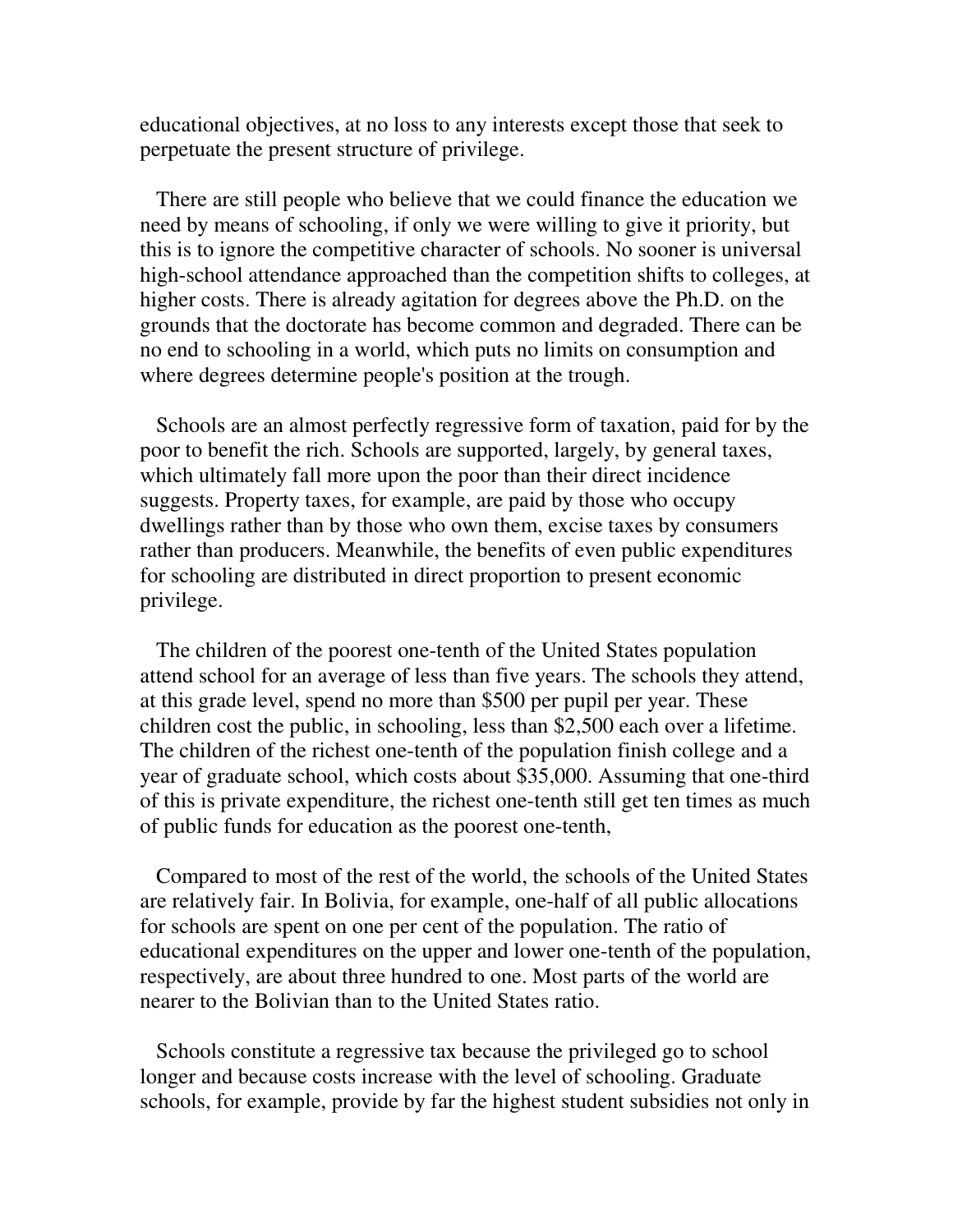relative but also in absolute terms. Graduate students come largely from the upper income levels of the society. Nevertheless, students pay almost nothing at this level, in fact are frequently paid, while graduate-school support, even in private universities, comes largely from public funds. Costs in the sciences, for example, run up to several hundred thousand dollars per student per year. At the under-graduate level there is a higher proportion of private expenditure but, even here, public subsidies average several thousands of dollars per student per year, as compared with hundreds of dollars at the elementary level, where most of the poor children are.

 Schools make it impossible to equalize educational opportunity, even in terms of the allocation of public resources. Unless they abandon scholastic standards altogether, they can never keep poor children in school as long as rich ones and, unless they reverse the cost ratios which have always characterized schooling, they will always spend more at higher than at lower levels. Even compensating programmes specifically designed to help poor children cannot achieve their purpose within the structure of the school. Of three billion dollars earmarked by the federal government of the United States for supplementary services to poor children, less than a third was actually spent on eligible children; these children showed no measurable improvement, while the non-eligible children, with whom they were mixed and who also benefited from the money, did make a measurable gain."

 In a just world, or in a world trying to achieve justice, public expenditures on education should be inversely proportional to the wealth of the student. Private expenditures on education are made almost entirely on behalf of the better-off, so that merely equal expenditures on education would require that public funds for education go in a higher proportion to the poor. Even this would not equalize educational opportunity, since the parents and the homes of the better-off represent an investment in their education, which would also have to be offset. Finally, the poor suffer the handicap of the culture of silence, the inheritance of magic and myth designed to ensure their continued docility. It is this, rather than deficient genes, which handicaps the learning of their children; this plus the punishment of failure and disapproval which is their customary lot in schools. These disadvantages, not inherent in them and not of their own making, require an additional expenditure on the education of the poor to offset them. If all of the public funds allotted to education in every nation were spent exclusively upon the poor it would still take many generations to offset the handicaps, which generations of exploitation have imposed upon them.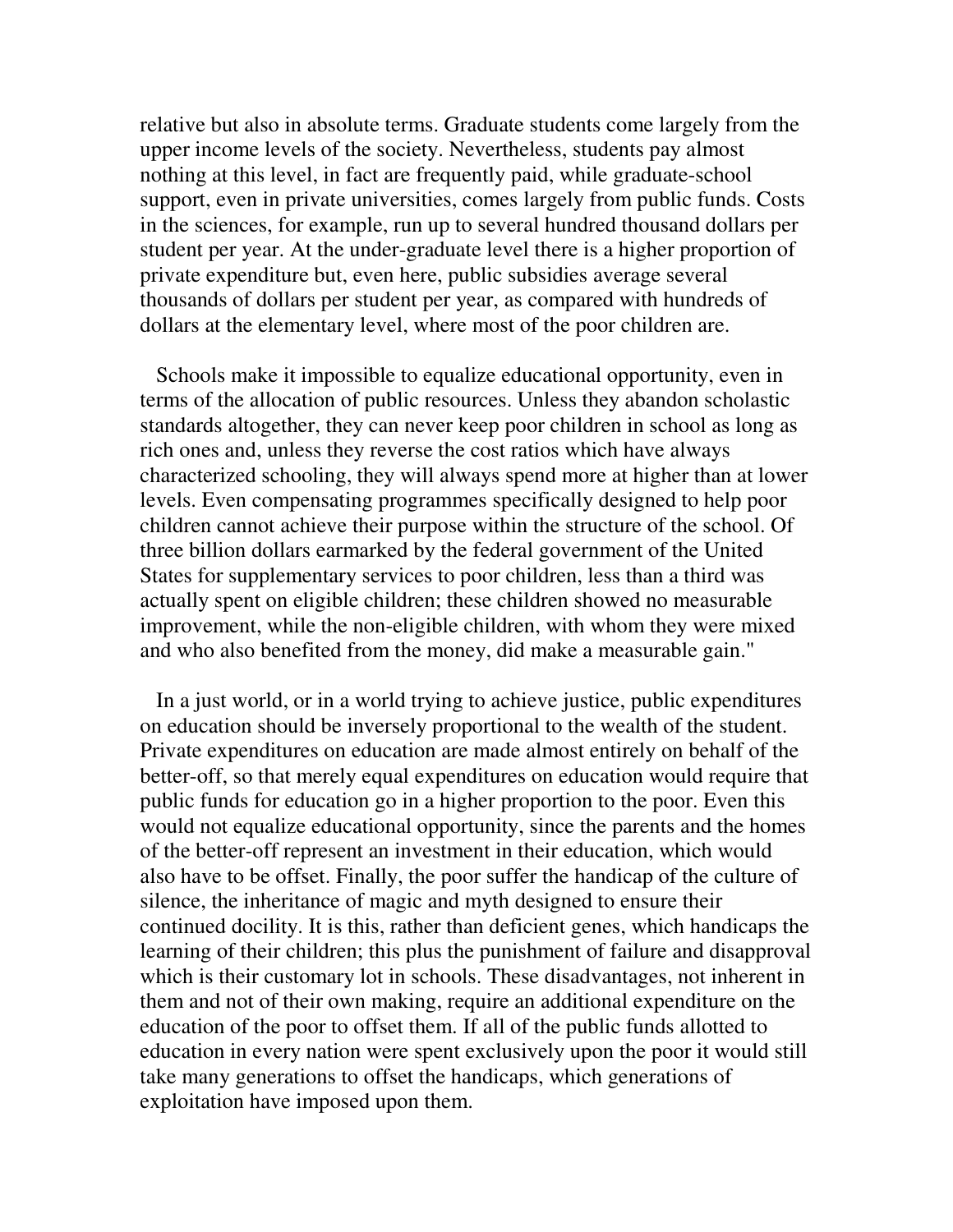It should now be clear that even the first step in equalizing educational opportunity among social classes requires an allocation of educational resources outside the school system. The only ways of making sure that poor children get even an equal share of public funds for education are either to segregate them completely in schools of their own, or to give the money directly to them. The first of these alternatives has been tried and has conspicuously failed. The second provides the key to the proper allocation of educational resources.

 Putting command of educational resources in the hands of learners does not solve all problems, but it is an indispensable step toward a solution. Not only the problem of equalizing opportunity across class lines but all of the other problems discussed above become manageable with the aid of this principle. Schools would stand, adjust or fail according to the satisfaction of their clients. Other educational institutions would develop in accordance with their ability to satisfy client needs. Learners would choose between learning on the job and full-time learning, which skills they wanted to learn, at what age they wanted to use their educational resources, and how. This presupposes a system of lifetime educational accounts, administered in early childhood by parents, in which resource credit could be accumulated, and over which the learner, from a very early age at least, would have a veto power.

 In the world as seen by Adam Smith, this would solve all of the problems. In the real world, there is still an imperfect distribution of the supply of the real resources required for education and there is, furthermore, imperfect knowledge of what resources are needed and where they are to be found. This imperfect knowledge is not confined to learners. The would-be suppliers of educational resources also lack knowledge of where their potential clients are and of what they need. There is finally the age-old problem of imperfect character; people who want something for nothing and those who will sell anything to make a profit. If perfect competition and complete knowledge existed they would offset the problem of man's venality. Since they do not, it remains to compound the evil.

 A system of personal educational accounts and a system of public educational utilities, such as those suggested in the two previous chapters, would mutually supplement each other. They could be combined in a number of ways. One way would be to make the public utilities self-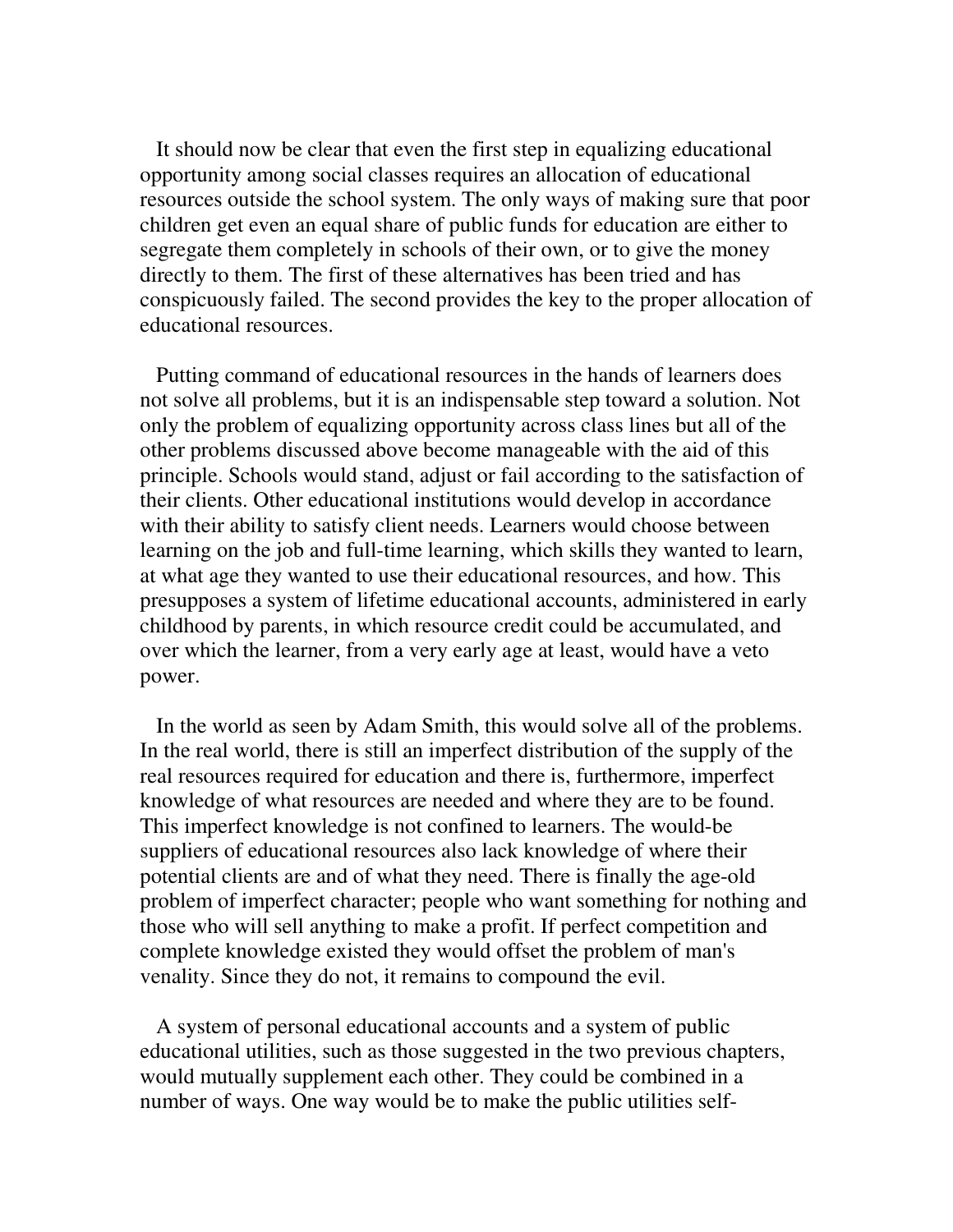supporting, as the postal system is supposed to be, charging each user for the approximate cost of the service rendered him. Another way would be to make the services of the resource networks completely free. This would require dividing public funds for education between the support of the proposed utilities and provision for the proposed personal accounts.

 Besides these alternatives, various mixtures are possible: providing some services free while charging for others, charging some people and not others, according to age, income or other criteria. The possible combinations are too numerous to permit exhaustive discussion but a few are worth considering. The networks might, for example, provide a directory service free, locating skill models, objects, peers, etc., but doing nothing further to facilitate economic access. This would leave it to the learner to buy or borrow the indicated book, or pay the skill model, out of his personal account. Alternatively, libraries and stores of educational objects in common demand might be maintained for the free use of the public; reading and mathematics teachers might be publicly paid to teach elementary skills.

 These alternatives contemplate only the use of public funds derived from tax revenues, divided between educational resource networks and personal educational accounts. Additional financial arrangements are conceivable. An educational bank might be established in which educational services could be deposited and from which educational credit could be received. Skill models, for example, might elect not to be paid in cash but to accumulate credit for themselves and their children. Learners might borrow from the bank either credit to pay a skill model who is accumulating credit, or cash to pay one who wants cash, and the learner might later repay the bank either in cash or in service as a skill model for someone else.

 An educational bank could not compete in the market with banks less restricted in their activities. Government support for such a bank, or for any free service by an educational resource network, or even for the establishment of such networks, would constitute an educational subsidy. The use of tax funds for education is, of course, already a subsidy, but so long as these funds went entirely into educational accounts there would be no subsidy for one kind of education in preference to another. Today there is. Graduate schools are highly favored over elementary levels. Science is favored over other subjects. Nor are subsidies confined to the public sector. Monopolized industries are able to pass on the costs of educating both their employees and the public, because they can set their prices to absorb such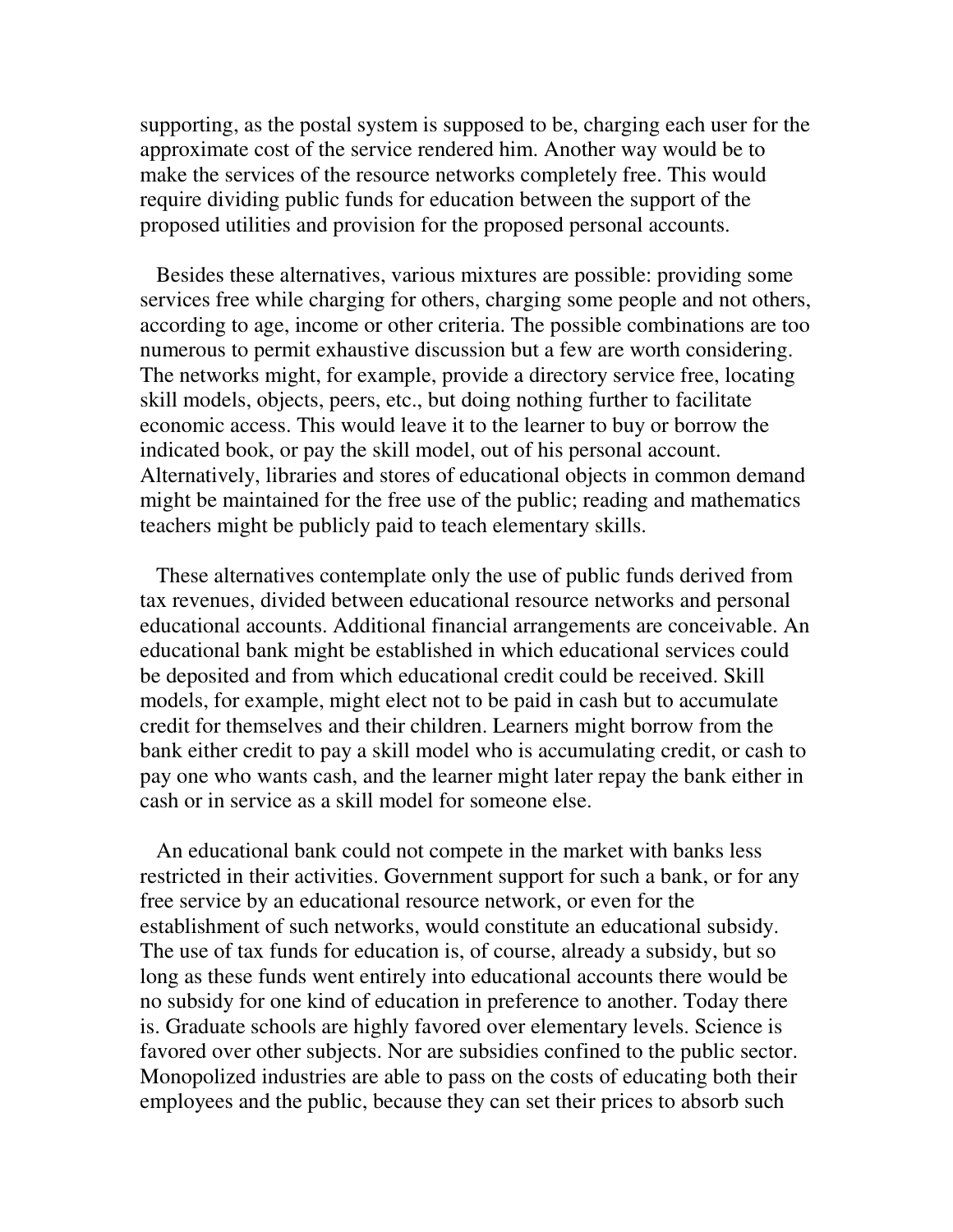costs. Government bureaus have even greater latitude of this kind. The military have almost unlimited funds for training and almost unlimited capacity to educate the public, not only by spending money but by manipulating information. The mass media are currently subsidized by the advertisers of products and services, while producing corporations in turn are able to charge the public for the education they impose upon them. Some educational subsidies are paid directly out of the public purse. Others are collected by private corporations under permissive public laws. All are expressions of public policy more or less openly admitted.

 Educational policy would be most open to public view if all public funds were channeled into personal educational accounts, and all educational institutions, including the proposed resource networks, had to be selfsupporting. At present levels of expenditure, this would provide every man, woman and child in the United States with \$250 per year to spend on education. It would also force all elementary and high schools, universities and graduate schools to charge tuition high enough to pay all costs. At first sight, many a scholastic career would appear to be nipped in the bud. Each newborn child, on the other hand, would have a lifetime fund to finance his personal education, valued at \$17,000. Each twenty year old could count on \$12,000, each forty year old on \$7,000, each sixty year old on \$2,000. This is the average amount of schooling the American public is buying now, through taxes, for each of its citizens. It is roughly equivalent to a college education. The fact that so few people get it merely underscores the inequality of the present distribution. Actually few of those who now receive more would be seriously deprived if public funds were divided equally. All but a few would be able to finance their education privately. Poor children, on the other hand, would have five times as much educational support as they now receive. On the average, these poor children would get the same amount they now get up to age fifteen. They would then, however, still have four times as much left. Many poor children become able to profit from formal training only at about this age, although this may be only because the present system of schooling is so poorly adapted to their needs.

 What about those who, today, spend at a much faster rate? Would the average middle-class child who now uses up his quota of public funds by about age twenty-one be retarded by having to keep within his annual quota? Under at least three circumstances he would not. First, his family might supplement his allowance. Current private investment in education is only one-fourth of public expenditure, one-fifth of the total. Second, he might not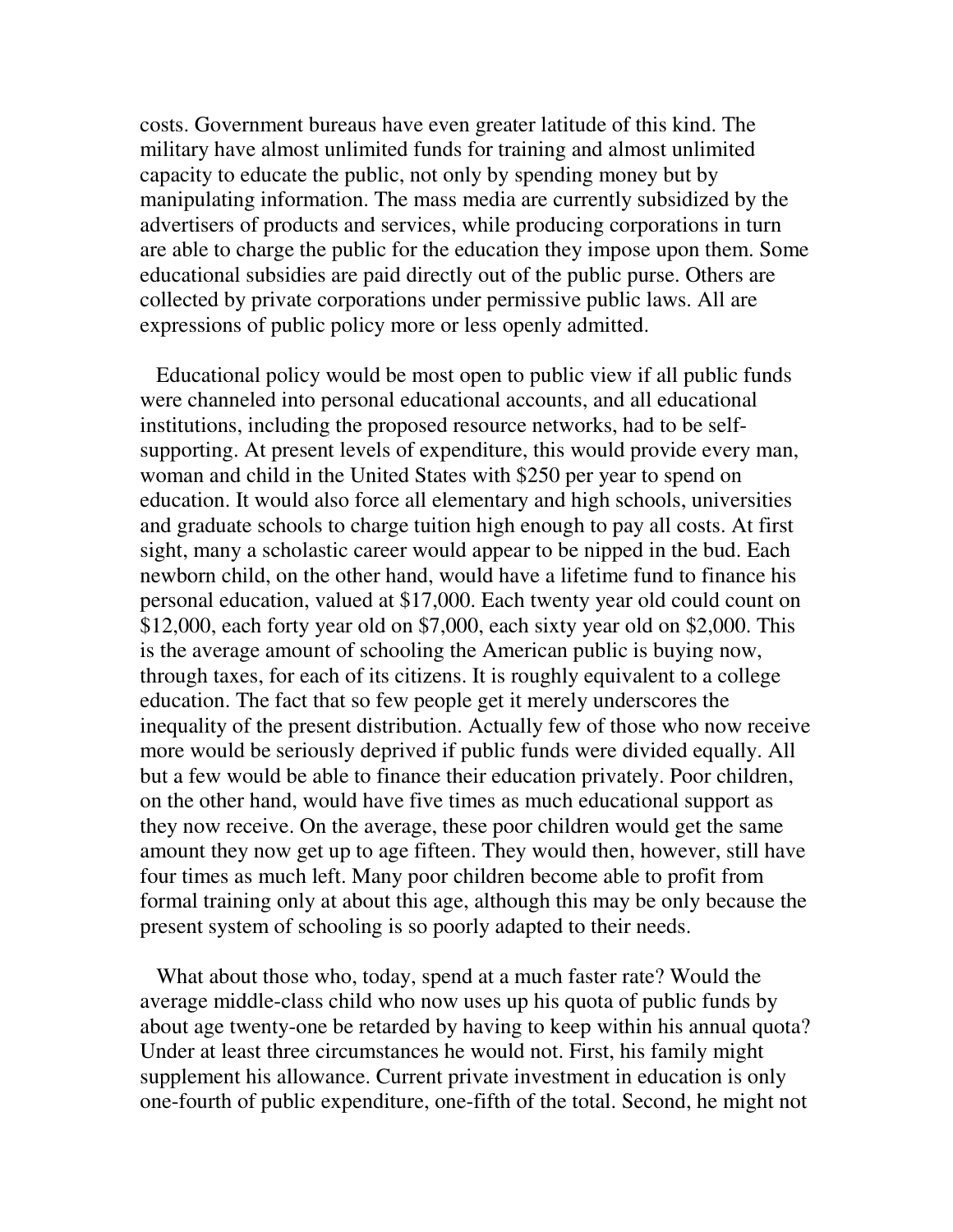attend schools but get his education elsewhere at lower cost. Third, he might borrow against his lifetime allowance. Under favorable circumstances this would appear to be relatively safe. If the student's family was fairly well off but reluctant to invest their own money, they could probably, in one way or another, insure against the risk of failure. If, on the other hand, the family were poor but the student able and promising for his chosen career, insurance might be bought at public expense to cover his risk.

 What about people who didn't use their allowance? The tax-payers might be allowed to benefit. Allowances might be increased in subsequent years. Families might be permitted to pool their allowances. Adults would probably learn fairly quickly to use what they had coming, and this could work to the great benefit of education, the adults themselves, and their society. Adults acting on their own behalf would be shrewd buyers of education. Their demand would bring educational resources into the market, which younger people would also use, once the demonstration had been made. Many now passive middle-aged and older people would come alive and begin to rake a more informed interest in their own and in public affairs.

 How would educational allowances actually be spent? What would happen to schools? How would profiteering be controlled? Answers depend very much on development of the resource networks previously described. Capital investment in these networks would have to have a prior claim on public funds for education, even though this investment were to be repaid by the fees charged for service. If these networks were well designed and operated they would influence the investments of many learners, especially adults at first. Many of these adults would be parents, however, whose children would also soon begin to use the networks.

 Schools would, for a time, continue to be used by parents dependent on the custodial care they offered and by students far enough alone to be dependent upon them. Schools could not, however, continue to function at today's level since the public funds available to the age group they serve would be less than one-third of the public funds that schools receive now. A few schools might survive -- old established private schools and a few public schools in rich suburbs whose pawns could afford to keep them up and could also afford not to worry too much about the economic future of their children. Most people would soon discover more efficient ways of learning and more pleasant ways of spending time than in school.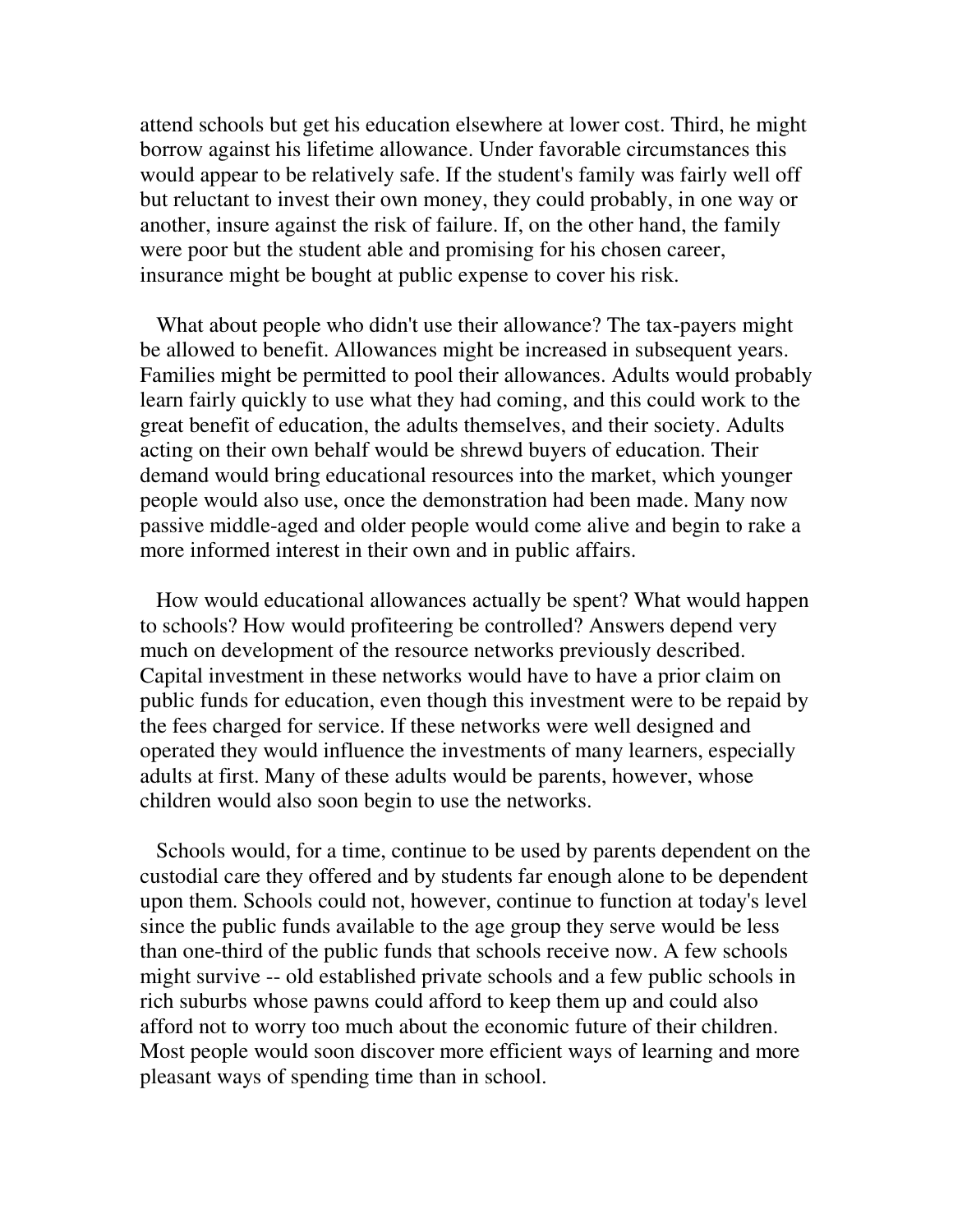Charlatans and profiteers might have a field day for a time. But, if the networks functioned properly, they would soon be checked, not by suppression primarily but by the competition of honest suppliers and skill models, aided by competent pedagogues advising parents and students. Controls of the type offered by better business bureaus would be sufficient, since they would be too inefficient to do much harm but available for use against a real mountebank.

 The money which is now so insufficient for schools would be more than enough to support an enormous network of educational objects and to partially support a number of skill models, pedagogues and educational leaders far in excess of the number of teachers employed today. Many would work only part time as skill models and educational leaders, practicing their skills and pursuing their explorations for other purposes as well. Pedagogues working full time could serve a clientele of a thousand persons, giving each on the average a couple of hours per year.

 Financial magic? Not at all. The cost of custodial care would in large part be transferred back from the public to the private purse. Most of it is now provided for people too old to need it -- old enough to work and, in many cases, better off working. The additional education provided, at lower cost, would also produce a citizenry able to solve the pseudo-problem of how to employ the additional 'un-needed' hands and brains released from the tedium of school.

Whereas it appeareth that however certain forms of government are better calculated than others to protect individuals in the free exercise of their natural right, and are the same time themselves better guided against degeneracy, yet experience hath shown, that even under the best form, those entrusted with power, have, in time, and by slow operations perverted it into tyranny, and it is believed that the most effectual means of preventing this would be, to illuminate, as far as practicable the minds of the people at large, and more especially to give them knowledge of those facts, which history exhibiteth, that, possessed thereby of the experiences of other ages and countries, they may be enabled to know ambition under all its shapes, and prompt to exert their natural powers to defeat its purposes.

Thomas Jefferson: *A Bill for the more general diffusion of knowledge*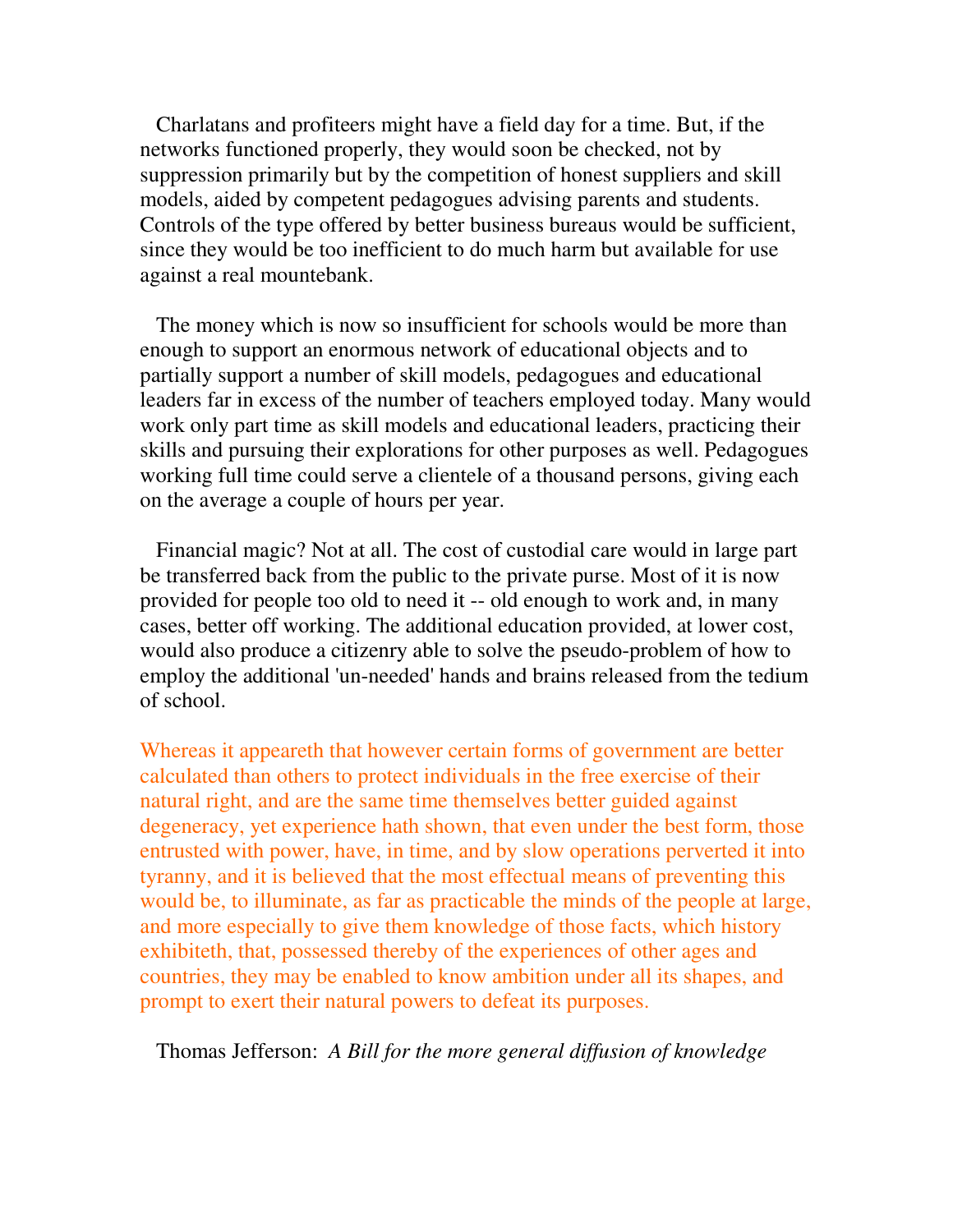# 13 THE REVOLUTIONARY ROLE OF EDUCATION

 Effective alternatives to schools cannot occur without other widespread changes in society. But there is no point in waiting for other changes to bring about a change in education. Unless educational alternatives are planned and pursued there is no assurance they will occur no matter what else happens. If they do not, the other changes are likely to be superficial and short-lived. Educational change, on the other hand, will bring other fundamental social changes in its wake.

 True education is a basic social force. Present social structures could not survive an educated population, even if only a substantial minority were educated. Something more than schooling is obviously in question here; indeed, almost the opposite of schooling is meant. People are schooled to accept a society. They are educated to create or re-create one.

 Education has the meaning here which students of education and of human nature have always given it. None has defined it better than Paulo Freire, the Brazilian educator, who describes the process as becoming critically aware of one's reality in a manner, which leads to effective action upon it. An educated man understands his world well enough to deal with it effectively. Such men, if they existed in sufficient numbers, would not leave the absurdities of the present world unchanged.

 Some such men do exist: men who understand reality well enough to deal with it effectively. Today they exist in small numbers, most of them engaged in running the world for their own convenience, a few in trying to stop them. If, in any society, the proportion of persons so educated were 20 per cent instead of 1, or 30 instead of 3, such a society could no longer be run by a few for their own purposes but would have to be run for the general welfare. The laurels of leadership lose their appeal if spread over more than a few and an educated minority, above a certain size, would have to opt for justice and sanity. Whenever, as in pilgrim New England, ancient Athens or early Rome, a reasonable proportion of the population has been educated, in the sense of knowing what the local score was, their societies have been run not by the few for their own interests, but by the many in the common interest.

 Nation states as they exist today could not for long survive an educated population. Nations made up of educated citizens, or containing a substantial minority of such citizens, would tend to merge with other nations. This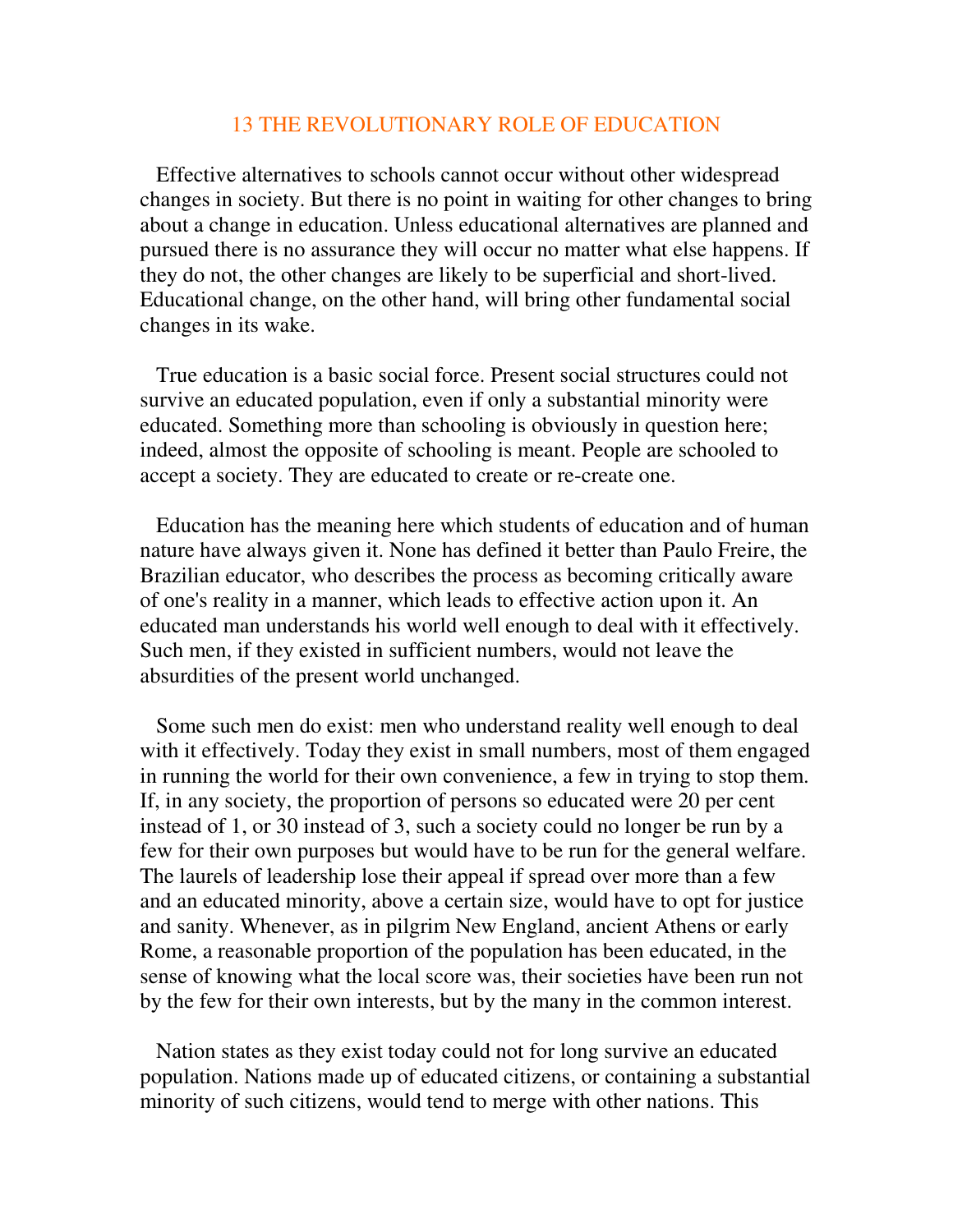could, of course, begin to happen within the nominal framework of the nation state. Geographical boundaries would not have to change. If immigration and tariff restrictions change sufficiently, political frontiers become meaningless.

 Class distinctions would also tend to disappear in educated societies; as indeed they have tended to do in certain periods of history. This does not mean that individual differences of value-position or privilege would disappear. In a changing society new differences would tend to occur as rapidly as old ones were equalized. It would be difficult, however, to identify differences resulting from fairly constant change either with class, race, or any other socially identifying label. An educated society would become and remain highly pluralistic, with many loosely related, build hierarchies based on a large number of fairly independent value criteria. Some people might be rich, some powerful, others popular, still others loved or respected or strong, but not very many could be all of these for very long.

 An educated population would make not only their nations but also their specialized institutions responsive to the needs and desires of clients and workers in addition to those of managers. An educated minority of any size would never put up with current health and education services, environmental pollution, political policy control by military-industrial cliques or advertiser control of mass media, to say nothing of traffic jams, housing shortages and the host of other absurdities which afflict modern societies.

 No educational magic is implied. Not even educated people could solve these problems in their present context. What they could and would do is recognize an impossible context and change it. They would realize, for example, that competitive consumption is an impossible way of life for more than short periods or small minorities. Once these were grasped, much of our present production and employment would be seen as not only unnecessary but actually harmful. War materials are an obvious case, but schooling, pretentious short-lived consumer durables, advertising, corporate and governmental junketing and a host of other products and activities are scarcely less so.

 What makes it so difficult to do anything about these matters is that the present way of life of so many privileged people depends upon keeping things as they are. Education alone cannot solve this problem. It can help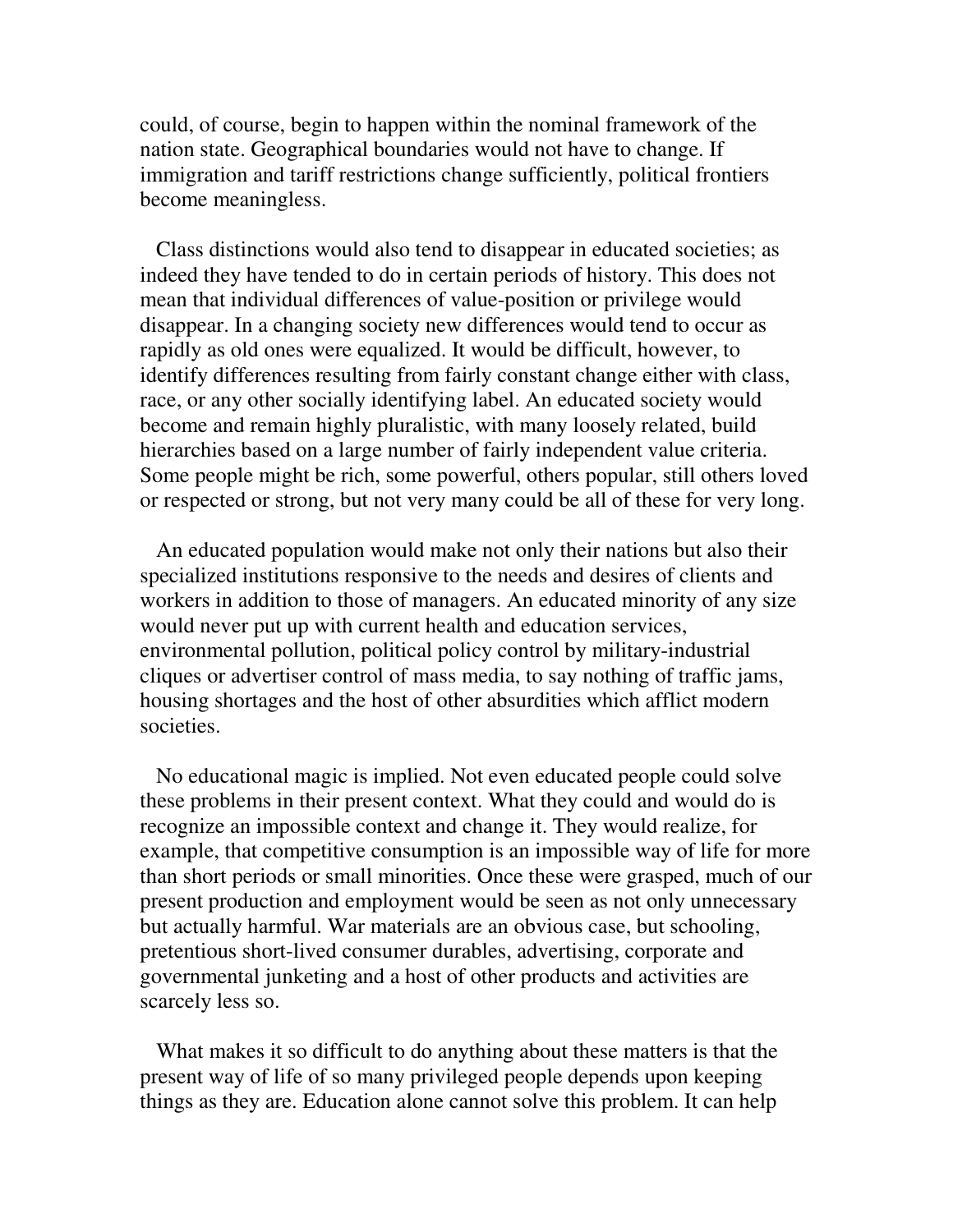people to see what shifting sand their present security rests upon. It can help them visualize feasible alternatives, although something more may be required to realize them. This is merely to say that education alone cannot bring about revolutionary social change.

 Theories of political revolution provide some basis for a more general theory of institutional revolution, but important revisions and additions are needed. Political institutions are uniquely based upon power and the use of violence. In political matters, ideology and rationality tend to be subservient to the use of power and violence. In the case of other institutions -- even including the religious -- ideology and rationality are relatively more important. This may not always be apparent in the declining days of decedent institutions bolstered by naked power. It is nevertheless true that people choose their markets, their schools, their hospitals and transport, somewhat less blindly, somewhat more in consideration of costs and benefits -- including sentimental attachments -- than they do in choosing and defending their citizenship. Changes in non-political institutions are, at least on the surface, subject to rational discussion. Major changes in non-political institutions are at times carried through without violence, although this might be less the case if legitimate violence were not a monopoly of political institutions. It is conceivable, at any rate, that revolutionary change in nonpolitical institutions could take place without violence, could be semirational, could be affected by analysis, research, debate, legislation, resource allocation, market behavior and peaceful political participation. Socialization in the Scandinavian countries and Britain and the formation of the European Common Market provide examples of changes that have taken place in relative peace, though certainly not without pressure and the threat of violence.

 Scientific and religious revolutions are worth looking at for ideas. In mature sciences, one major theory controls research and teaching in the field until gradually its deficiencies become more and more widely recognized, it fails to satisfy an increasing set of requirements made upon it, and is finally discarded in favor of a more successful rival. The necessary conditions for this kind of peaceful change are easy to identify. There is a common language which members of a branch of science uses and jointly understand. There is regular communication among scientists. There is an ultimate court of appeal, namely empirical evidence produced under controlled and published conditions. Finally, there are agreed upon canons of reason and logic. These conditions are hard to match outside the mature sciences but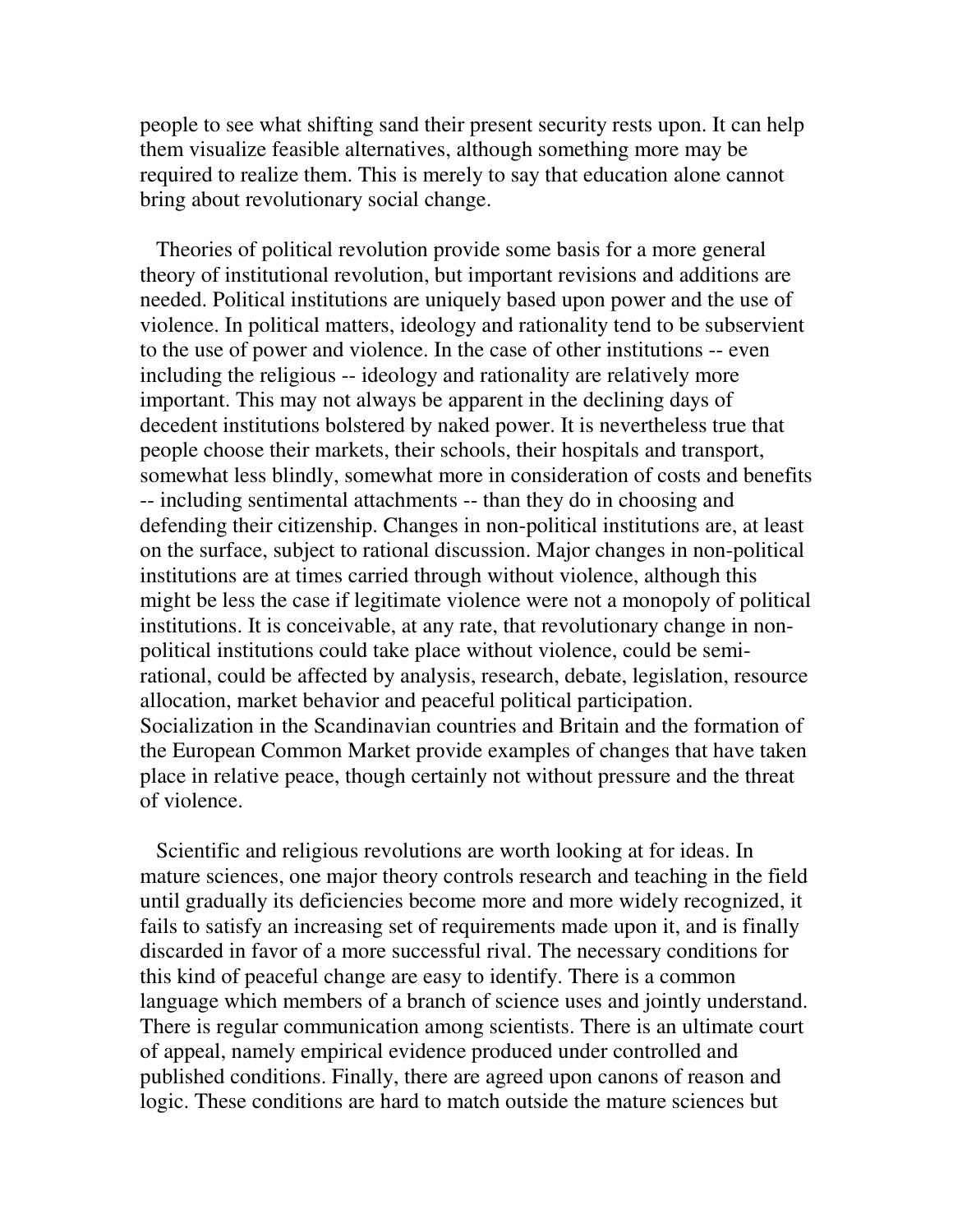they provide useful standards, which have actually been approximated in the examples of peaceful institutional change cited above. Thomas Kuhn's recent book and the controversy it has engendered show that even scientific revolutions are vastly over-simplified in the above account. They do proceed without major violence, however, and with an apparent rationality, at least after the fact.

 Religious revolutions have not commonly been peaceful but some have been, and these illustrate an important principle. They show that something comparable to loss of faith in an old version of truth, like that which occurs in a scientific community, also occurs among the rank and file of a population. New religious faiths have swept over large areas at a rapid rate, and the conditions under which this has happened have something in common, both with each other and with the conditions under which scientific revolutions have occurred. Sweeping religious movements have always occurred among miserable people, under deteriorating social conditions leading to disillusionment and despair. The other condition for their occurrence has been a powerful and attractive new revelation of truth. Sometimes, but not always, charismatic leaders and disciples have proclaimed the new truth. As in the case of science, common language, communication and commonly accepted standards of reason and logic are necessary conditions for a religious revolution. The logical standards are not, of course, the same as those of science and the ultimate test of truth is very different. Evidence for the emotions, not evidence for the senses, is the touchstone of religious truth. Deeply felt needs must be satisfied. Nevertheless, the parallels between scientific and religious conversion are much more impressive than the differences. Religious revolutions, too, may hold lessons for a theory of institutional revolution.

 The annals of violence itself may support the idea that violence need not accompany change. Military history is full of instances of battles, which were not fought because one side had a demonstrable preponderance of power. Usually this was the side that began with the most power, but not always. A peaceful revolution is not one in which the holders of power give up meekly. This is truly romantic nonsense. A peaceful revolution is one in which the nominal holders of power discover that they have lost their power before they begin to fight.

 There is no assurance that institutional revolution can be peaceful. There is only a hope and not necessarily a very good one. The peaceful character of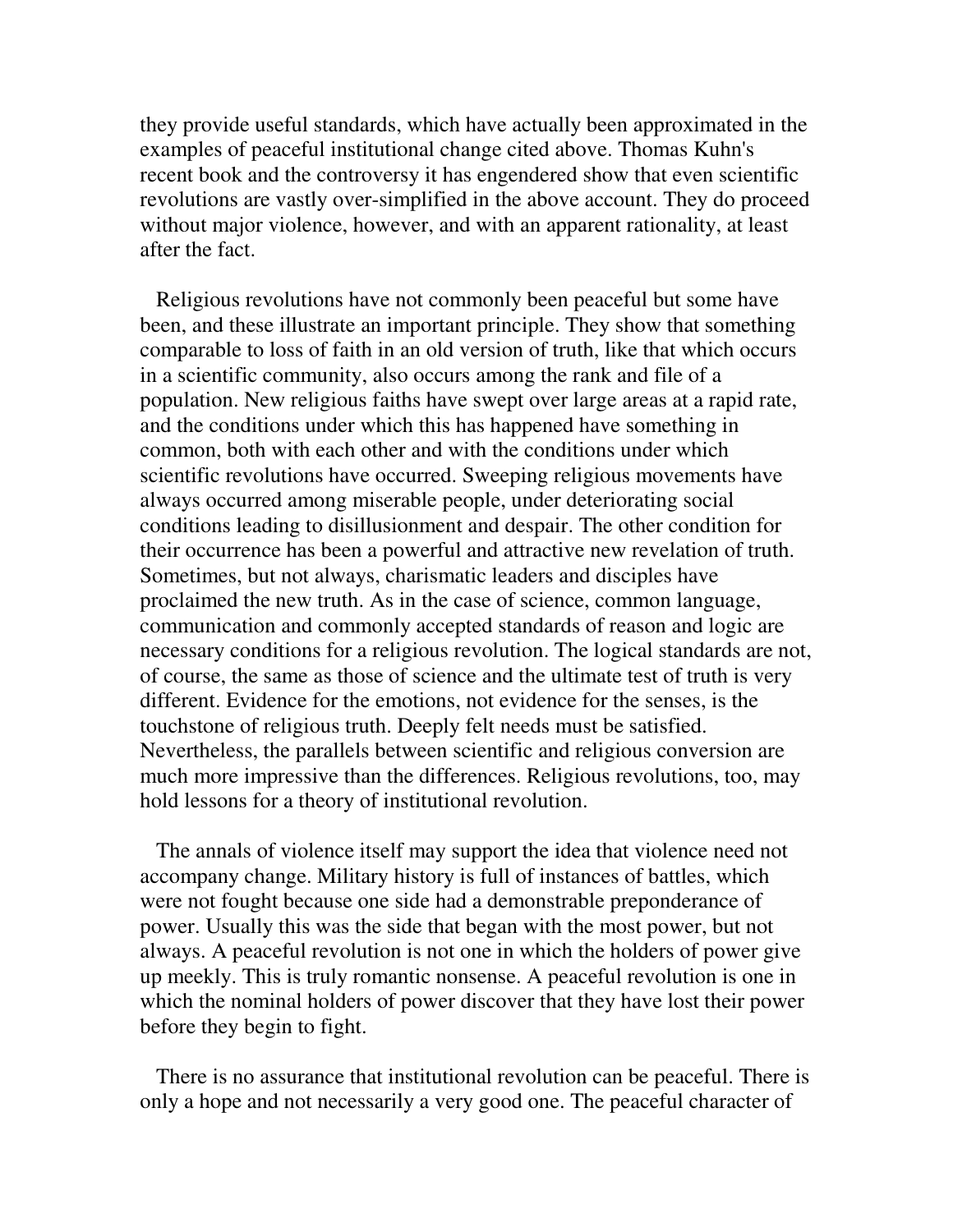revolution is not, however, the only consideration. It is important partly because of its critical relation to an even more important criterion. This is that revolution be effective, that it achieve its purposes. The history of political revolution is a history of betrayal, both of the idealists who helped create the conditions for it, but even more of the common people on whose behalf it was made and who themselves made the major sacrifices. Revolution will result in only those positive changes, which are in the course of being made when the revolution occurs. If it consists in nothing but these changes, so much the better.

He that will not apply new remedies must expect new evils. - Roger Bacon

## 14 STRATEGY FOR A PEACEFUL REVOLUTION

 Whether a peaceful revolution is possible only time will tell; it may be in some countries and not in others. The necessary conditions for it, however, are easy to state. It cannot occur unless most people are persuaded that it should, nor unless the verdict of this majority is accepted. However, it is unlikely first, that a majority could be persuaded of the need for revolutionary change while control of the mass media and the powers of the state remained committed to the status quo, and second, that a minority holding these powers would yield them peacefully even if convinced of its minority status.

 An educated minority of substantial size could, under certain conditions, create a majority in favor of revolutionary change. This could happen only if there were deep disillusionment with existing institutions and a compelling formulation of alternatives. The following attempt to show how these conditions might be brought about in the area of education is obviously no blueprint for revolution. It is merely a sketch of a possible series of preliminary steps.

 The first step is already implied. Large numbers of people would have to become disillusioned with schools. This is currently happening, but the numbers are not nearly large enough, nor is the disillusion deep enough. The basic contradictions of the school system must become publicly apparent: that schools are too expensive to serve as a universal system of education, that schools perpetuate inequality, that schools inoculate the vast majority against education by forcing unwanted learning upon them, that a schooled society is blinded to its own errors. The contradictions are there. To get them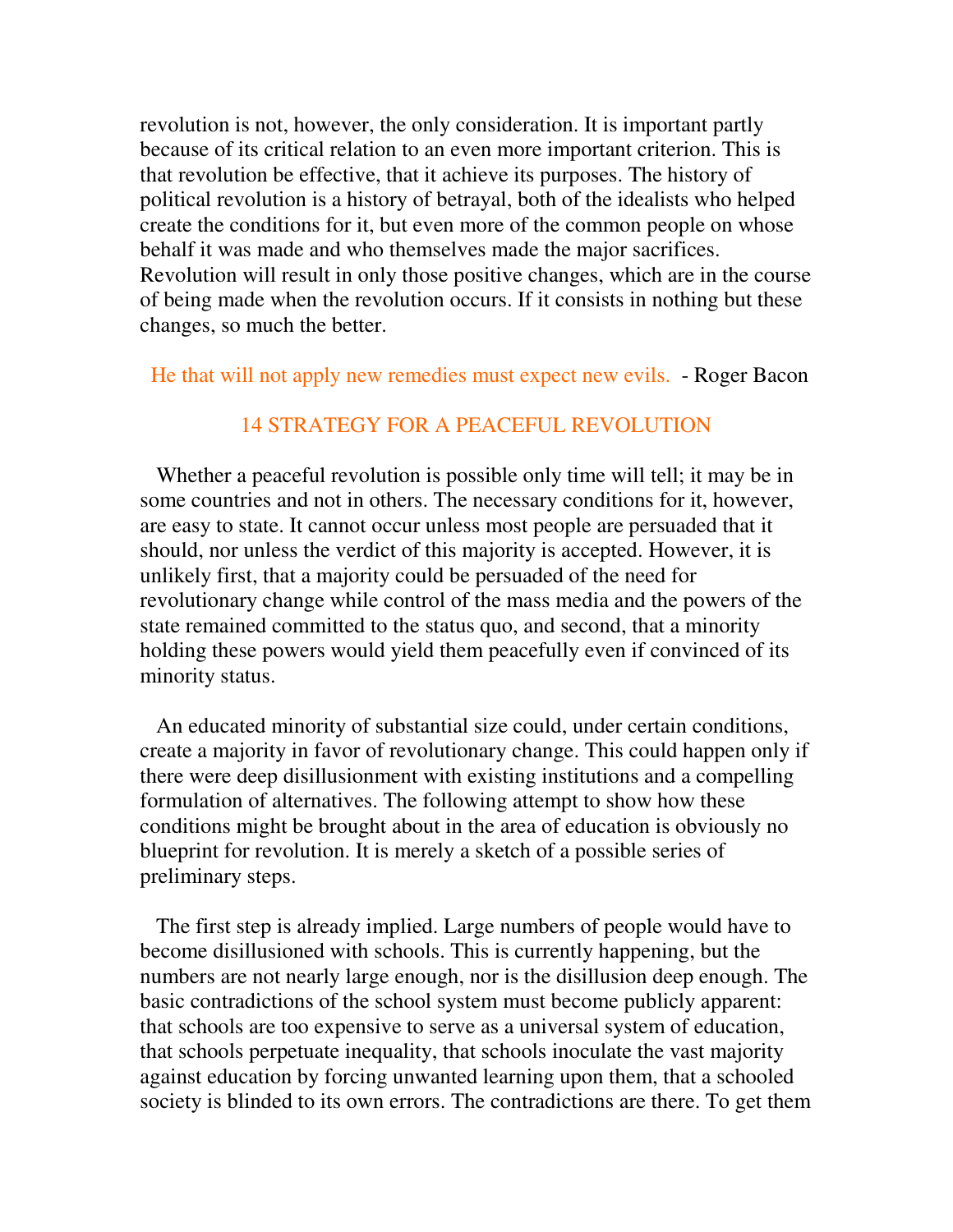generally recognized is difficult, since the people most looked up to are the most schooled. It is always difficult to recognize what has been done to you, when the recognition is itself degrading. Unless this recognition occurs, however, nothing else can.

 The programme described below assumes that deep and widespread disillusionment with schools will occur. If it does, the following proposals for legal, fiscal, institutional and educational programmes will become progressively more feasible and these, if carried out, will themselves help to speed the loss of faith in schools. People hang on to what they recognize as very faulty institutions until they see what else they can do. While they hang on, it is difficult for them not to rationalize their actions by hoping that things are not as bad as they seem.

 On the legal front, a two-part strategy is needed: the first consisting of action under existing laws, the second of proposals for new legislation. Some kinds of legal action already have a long history, especially the objections to compulsory schooling traditionally associated with dissident religious sects. More recently, such defense has been based upon nonreligious grounds, including the claim that children are not receiving the education, which schools purport to give. Suits claiming an equal share of public resources earmarked for education have also been filed, based on the promise of equal protection of the laws contained in the fourteenth amendment. Further legal action possible under existing law may be suggested by the following legislative programme.

 We need legislation which would parallel the first amendment to the Constitution of the United States, prohibiting any law with respect to an 'establishment of religion'. Institutional monopoly of education, especially by the state, has all of the evils of a state church, compounded by the fact that a secular school system can be made to seem neutral with respect to basic values. Since such a claim is obvious nonsense, the defense of a national school system falls back upon the overriding needs and prerogatives of the state. But this involves a contradiction with democratic theory, which holds the state to be the instrument and not the molder of its citizens. The school, in modern times, has become more powerful than the church of the middle ages. The career and, therefore, the life of the individual depend upon his success in school. The law makes him a criminal if he does not attend it. He is subject to its influence far more than medieval man was ever subject to the church. The case for a prohibition of educational monopoly is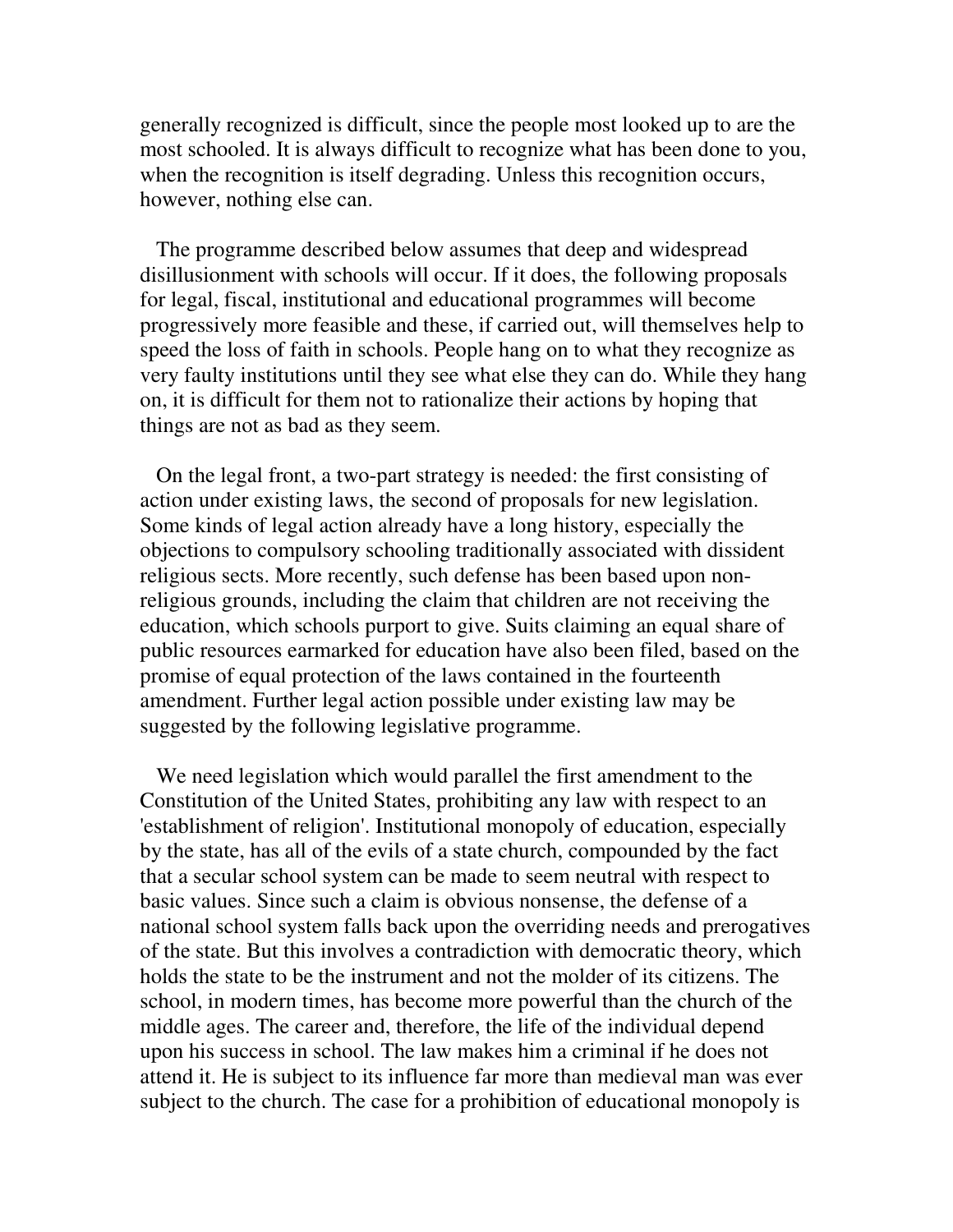stronger than the case against a state church, which in times of crisis could oppose the state and claim heavenly authority for its position. The claim for academic freedom is the nearest schools can come to a similar role and we have recently seen how relatively feeble it is. Churches, on the wane, did infinitely better against the Nazis and Fascists than universities, in the fullness of their power. The school is completely an instrument of the state and creates subservience to it.

 Along with prohibition of an established school we need to extend our anti-discrimination laws to include schooling. We must forbid favoritism based on schooling as well as on race or religion, and for the same reasons. Where and how one has been schooled is as irrelevant to one's capacity to do a job as race or religion. All affect aspects of job performance which are of interest to the employer but which the law has decided, in the cases of race and religion, are not his legitimate concern. Neither is the school the job applicant went to, nor whether he went to school at all, if he can demonstrate the ability to do the job. We are so used to schools that this statement appears strange, yet the logic is simple. We now reserve the best-paid jobs for those whose training has cost the most. If schooling were privately financed this might make limited ethical sense, but its economics would still be ridiculous. The public has, indeed, been schooled to believe that a more expensive item must be better, but economists explain this on the assumption of price competition among suppliers. Schools have precisely the opposite kind of competition. Even Harvard would be suspect if it were cheap.

 We would have to distribute educational resources in an inverse ratio to present privilege in order to equalize educational opportunity. The argument against such a policy is that it would spend the most money on those with the least aptitude and would produce the least total education. This argument can be challenged, since aptitude judgments are based on success in a school system, which discriminates against the poor. But in the end such arguments will not decide a political issue. Most people believe that public resources are equally shared and if not that they ought to be. A law requiring equal sharing of public educational resources is, thus, a third item in a legislative programme. A system of individual educational accounts would be the only feasible way co enforce such a law.

 These three laws would effectively disestablish the school system as an educational monopoly. They would not prevent the development of a new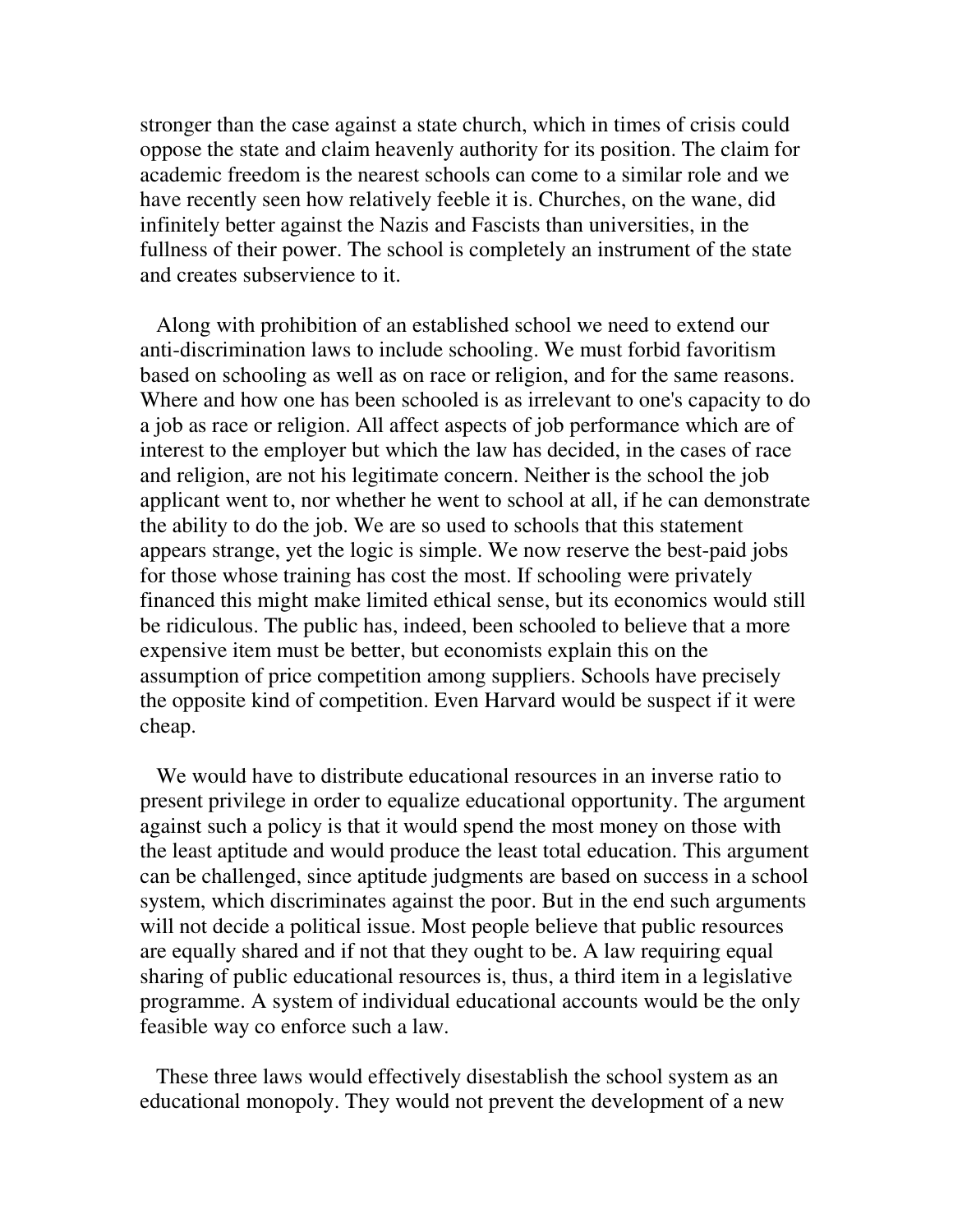one. By creating an educational market they would open the way to already powerful economic institutions, which might easily take advantage of their power to establish a new educational monopoly.

 Effective extension of anti-monopoly laws to the field of education would, therefore, be a necessary fourth legal step. Since such laws are now relatively ineffective in many other fields, this step would be far from routine. The weakness of and monopoly legislation is no accident; its enforcement would threaten the present system. This illustrates the more general principle that revolutions are not made by passing laws. Litigation and legislation can play only a part in a revolutionary strategy, and even that only if properly supported by economic, institutional and educational programmes.

 If the best way to establish an institution is to finance it, then one part of a strategy to replace schools is obvious. The obvious is not, however, always easy. We are, for one thing, talking about a great deal of money. The combined public-school budgets of the world total almost as much as is spent on armaments and soldiers. If student time were given its market value it would come to much more. This much money will not be liberated from its present channels unless very attractive alternatives can be found. Fortunately, not only educationally but politically attractive alternatives exist.

 Public funds for education might be redirected to students, teachers, taxpayers or businessmen.

 Educational accounts would channel funds, which now go directly to schools through the hands of students. Students might still spend them on schools, either because the law gave them no option or because the schools succeeded in hoodwinking them or because the schools, under the impact of necessity, succeeded in delivering the goods. In all probability, schools would get a steadily declining share of the educational dollar if it went directly to students.

 Students would probably elect to spend some of their dollars directly on teachers, bypassing the schools, but there are also other ways in which teachers could profit at the expense of schools. Any significant weakening in the regulatory power of school would tend to have this effect; their power to compel attendance, for example, or to certify compliance with curriculum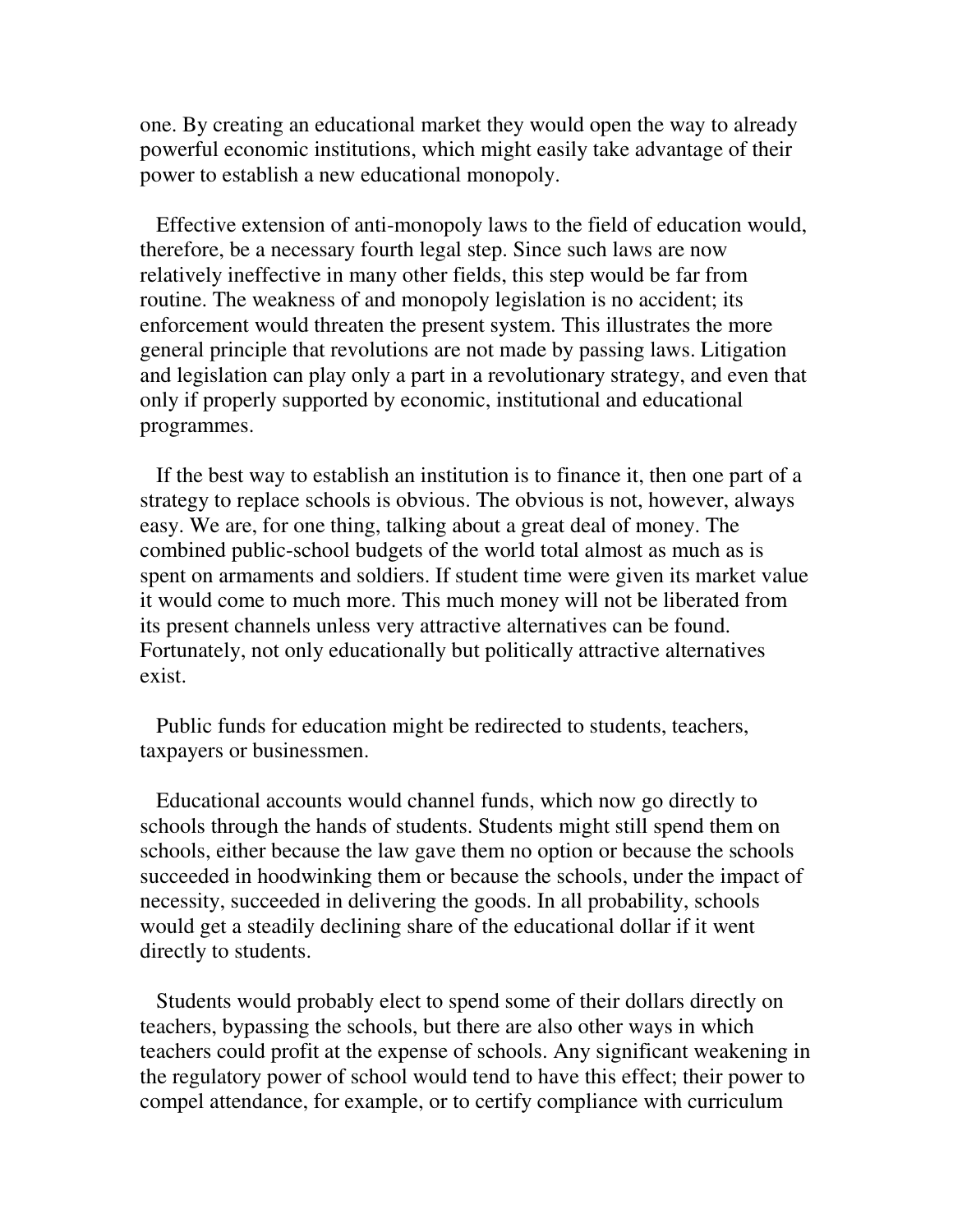requirements. If students were to receive credit by examination without attending classes, teachers would be in increased demand as tutors. For them to increase their earnings would, of course, require a transfer of the savings resulting from reduced school attendance to a tutorial account. Most school laws would not have to be changed to make this possible.

 One way of transferring funds from schools to taxpayers is merely to reduce the resources earmarked for education. Another way, however, is to shift educational emphasis from children to adults. Since there are more taxpayers than parents, education distributed over the adult population would tend to match educational benefits with tax liability. The taxpayer, of course, would get back a dollar earmarked for education in place of one which had no string attached, but this might have good educational byproducts. The taxpayer would insist upon maximum control of his dollar and would spend it on education valued by him rather than dictated by another.

 There are several ways to shift the educational dollar from schools to businessmen. Educational accounts are one. Performance contracts are another. Such contracts have recently been written by a number of schools with entrepreneurs who guarantee to teach a testable skill and who are not paid unless they do. Still another way to benefit business is to shift the burden of teaching from people to reproducible objects, be these books or computers.

 There is an understandable reluctance on the part of educational liberals to make common cause with taxpayers and businessmen. Some academicians claim, for example, that mass media, especially television, already have more educational influence than schools and that weakening the schools would merely strengthen the hold of business interests on the minds of men, women and children. Galbraith even argues that the academic community is one of our main hopes of escaping the worst implications of the new industrial state. The evidence does not support him. There is no major issue- -war, pollution, and exploitation, racism -- on which the academic community, as such, has a discernible stand. There are intelligent courageous, in schools and universities, as there are elsewhere, but they receive no effective support from their institutions. In the exceptional case when an institution has shielded an unpopular dissident, it has also muffled his voice. The worst causes, on the other hand, have had no difficulty in recruiting academics to their support while institutions of learning have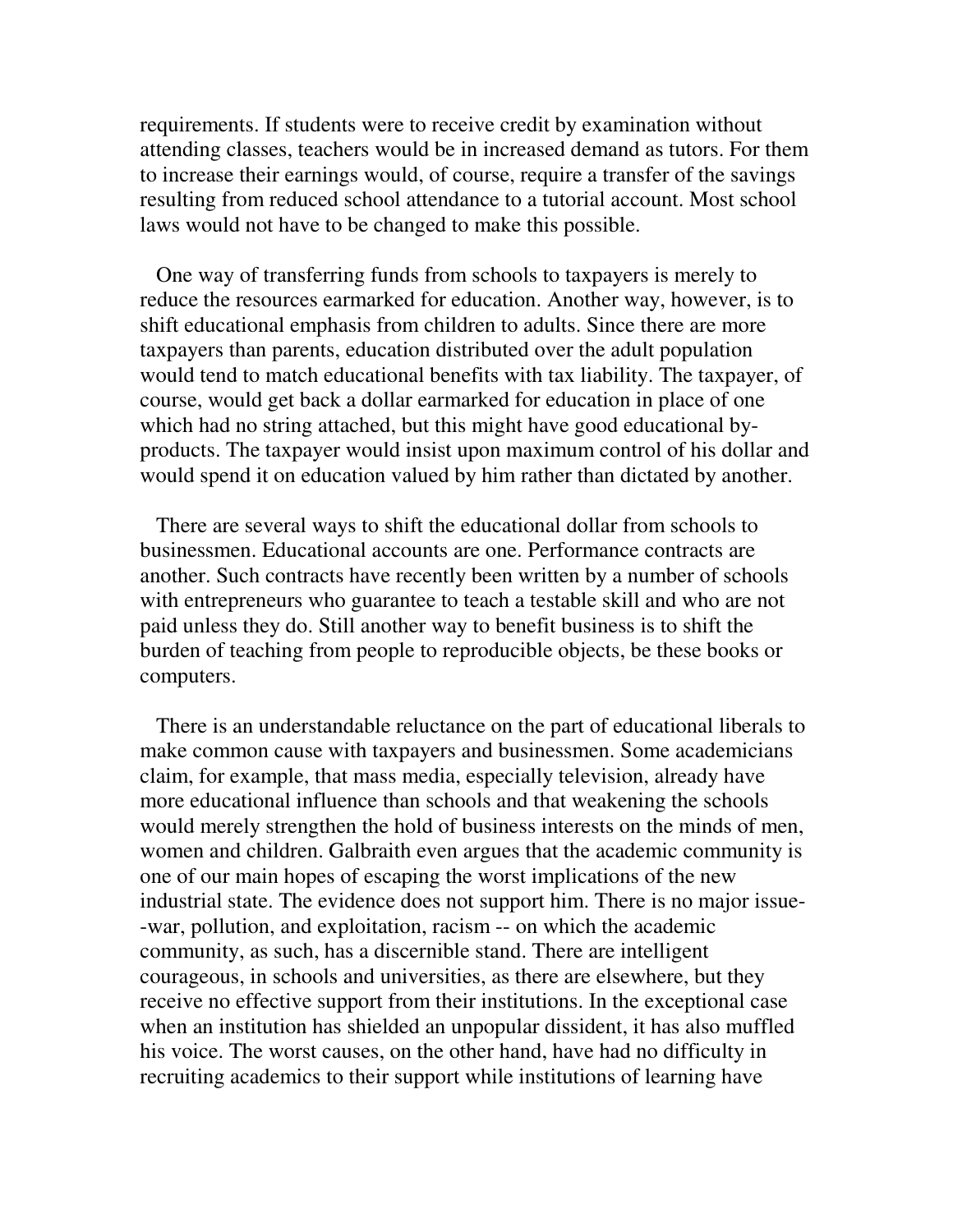entered into contracts with all kinds of other institutions for all kinds of purposes.

 But this does not meet the argument that jumping out of the school pan might land us in the television fire. If one believes in people and in freedom, this would still be a step forward. No one is compelled to watch television and everyone knows who is talking and why. People learn if they are given a chance, although not always what we want them to learn. God had to gamble on people and has frequently lost. Without this gamble, however, there would be no humanity.

 If educational liberals are unwilling to cooperate with tax-payers and businessmen, they must submit to an ever-waxing educational bureaucracy whose efficiency is steadily declining. If, on the other hand, real education were to result from this proposed unholy alliance, this would in itself reduce the danger of economic domination. Responsibility is best divided between private and public interests if policy is made by those who do not been written by a number of schools with entrepreneurs who do. Taxpayers, businessmen and educational liberals can be satisfactory allies if none are permitted to write the rules under which all will operate.

 It would be a mistake, however, to conclude that a competitive market in educational resources would necessarily result in good education. If everyone were already educated it might, but this is to assume the end we are seeking. Starting from where we are, certain educational institutions would have to be subsidized.

 One of the most important tasks would be to induce parents and employers to reassume their proper educational responsibilities. Every thinking person knows that real education occurs primarily at home and at work, but a number of facts have conspired to rob this truth of its former general acceptance. The modern organization of society in offering free schooling rewards both parents and employers, in the short run, for reducing their normal educational roles. Schools benefit politically potent parents, while business gains from any reduction in production costs. Similarly, the competitive consumption in which modern households engage induces them to save on costs for which there is nothing to display. Except perhaps in certain kinds of academic households, bright children are harder to show off than shiny automobiles.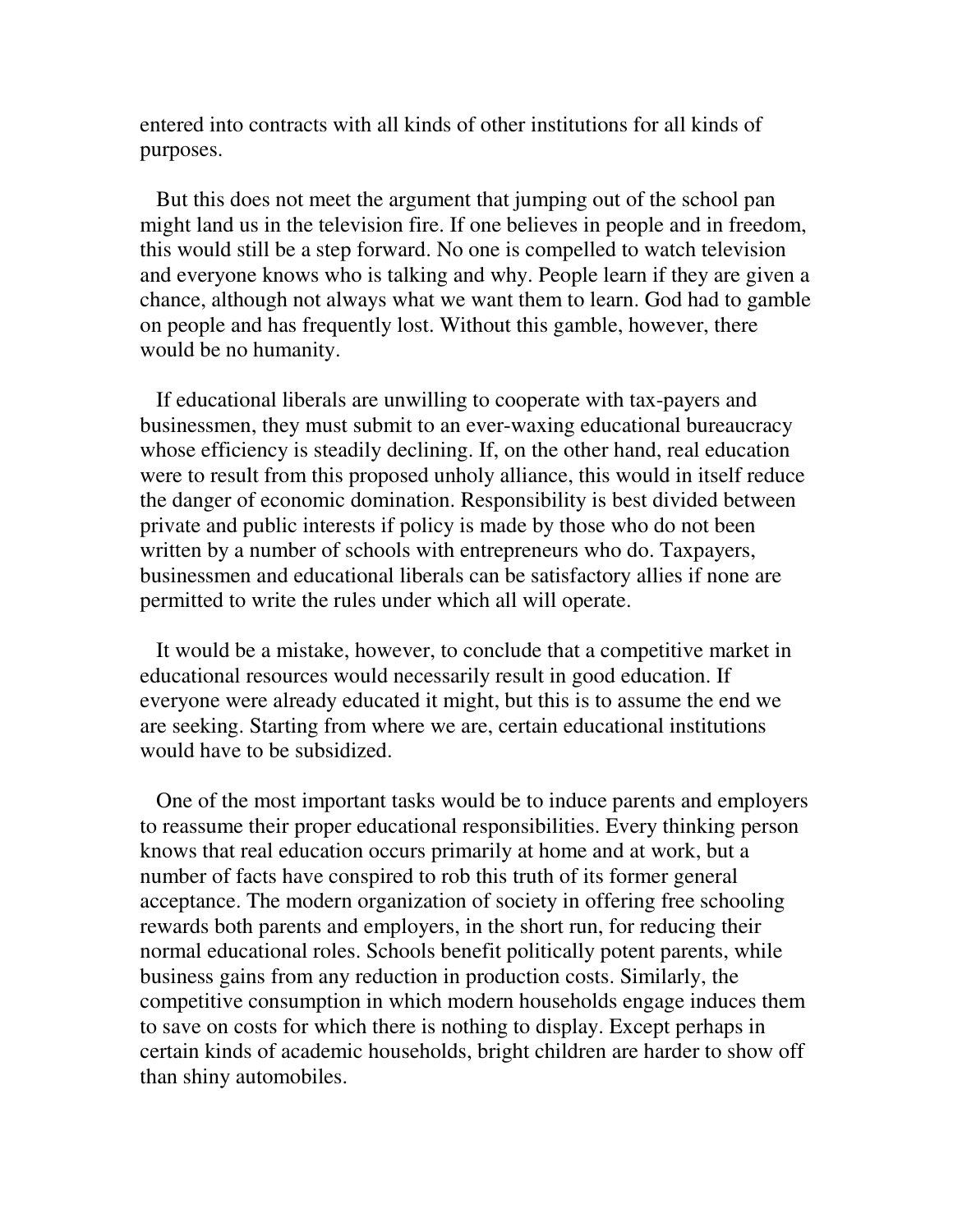This kind of dominantly economic competition among producers and households is itself the product of a particular kind of legal structure. Until this is changed, some kind of special inducement, some kind of subsidy, will be needed to put educational processes back where they occur most rationally and economically, in the home and on the job.

 Another place where a great deal of effective education used to occur was in the practice of the arts. Before modern technology took over, all production involved the practice of art. What we now call the fine arts were integrated with the practice of other crafts, and people learned not only by working with more experienced masters but also from associates practicing related arts. In the early stages of industrialization, now rapidly passing, this kind of learning was disrupted. It could now be reestablished, since the demand for industrial labor is rapidly declining, but only if people who learn, teach and practice the various arts are given a dependable claim on the goods and services produced by modern technology. Unrestricted competition between men and machines is not a natural phenomenon, but one, which has been deliberately engineered in modern societies. Most countries of the world are frustrated in their efforts to bring this competition about. Modern countries may find it no less difficult to undo, but they must undo it if the arts are to reclaim an educational role which fan in no other way be performed. There is no comparable way of teaching everyone the essential skills of hand and foot, ear and eye, mind and tongue.

 In addition to the revival of traditional educational institutions, the modern world requires new ones, both to make available to learners the objects they require and also to make available the human assistance they need. Some of these institutions have been described as networks, or directories of educational objects, skill models, learning peers or professional educators. A public utility designed to match educational resources with educational needs could be self-supporting, once established. It might even be established with minimum public investment, but some experimental operation and testing would probably be required for it to reach its full potential.

 Schools cannot be disestablished and education made freely available to all while the rest of the world remains unchanged. Competition among nations, classes and individuals will have to be replaced by cooperation. This means placing limits upon what any individual or group can consume, produce or do to others; limits which are being widely transgressed today by many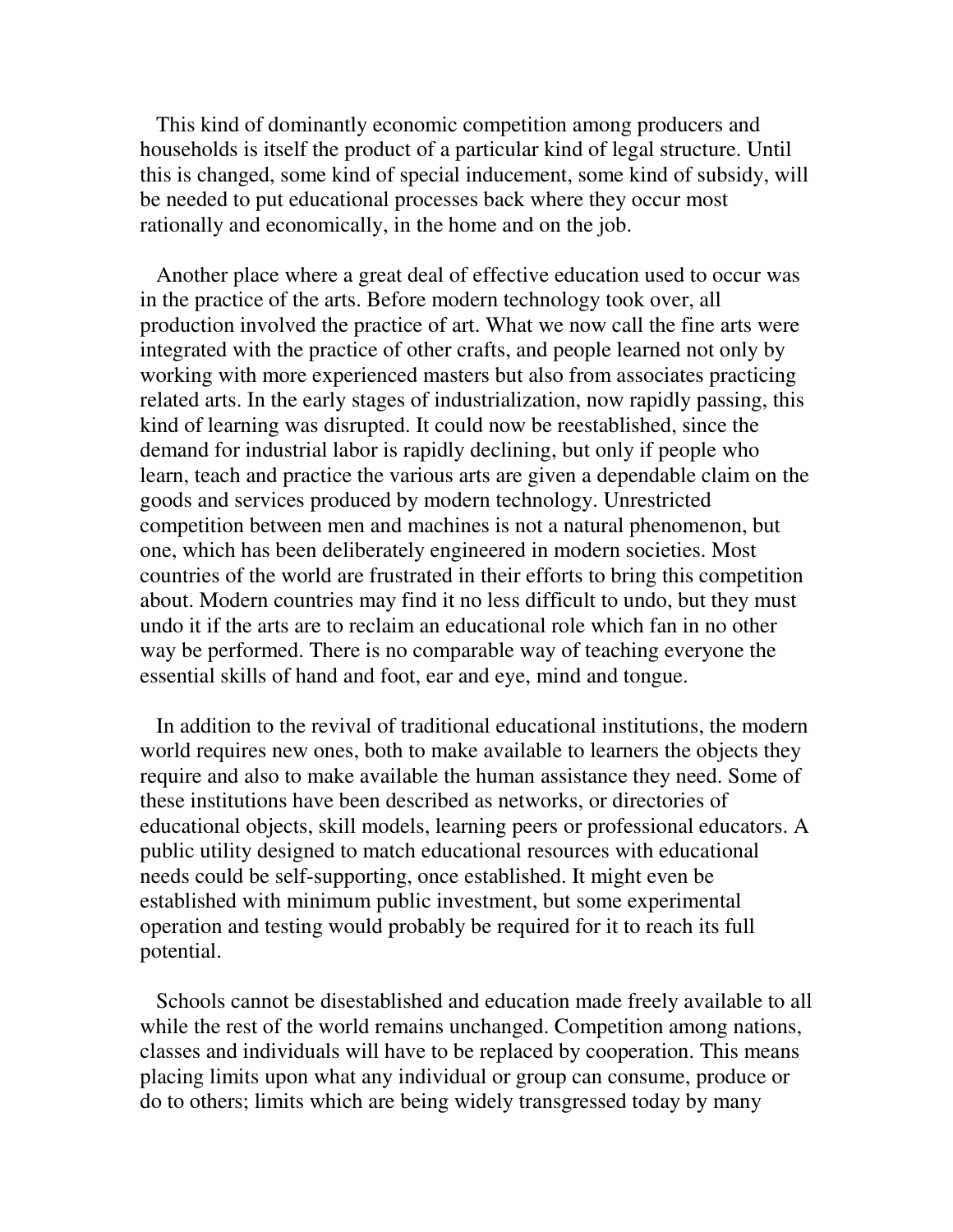individuals and groups. Acceptance of such limits implies an increased selfinsight into what the real interests and possibilities of groups and individuals are. More than that, it implies a sacrifice of short-term interests for those, which are more enduring. This is not the kind of behavior for which the human race is noted. It remains quite probable, therefore, that it will not be learned except under the impact of catastrophe -- if then. There is no need, however, to plan for catastrophe. There is every need to plan for its avoidance.

 The final and critical component of a strategy for peaceful educational revolution is education itself. People have been schooled to regard an unschooled world as fantasy. Alternatives, which lack the familiar characteristics of schools, have an unreal aspect to a schooled mind. From what kind of fulcrum, with what kind of lever, can the required change in perspective be achieved? One answer is the school system itself, and efforts to change it. Today's disillusioned students, teachers, taxpayers and administrators include those who have tried and failed to change the system. The architects of educational revolution will be recruited from these ranks.

 Paulo Freire provides the educational means by which the revolutionary rank and file can be assembled. Poor people, black and white, peasant and urban proletariat, can learn to see what schools so obviously do to their children. Taxpayers can learn to interpret the meaning of trends in the costs of schooling. Even the privileged, oppressed by the stink of pollution and their growing fear of the poor, may come to wonder why they did not learn about these things in school. If they do not, their children are likely to tell them. These children of the privileged may turn out to be the teachers of the educational revolution. Not all of them, for many seek inconsistent goals. Oppressed by the hypocrisy around them, they seek the truth. But they also seek the warm social womb, which a technological world denies them. Some will find one, some the other, perhaps most neither. Since the total number of dissatisfied students can only increase, enough may eventually find the truth.

 Today's educational tasks do not, in the main, require genius but they may require heroes. Some room for talent, if not genius, remains. To bring the truths of modern science, economics, politics and psychology to the masses without simplistic distortion will take some doing. Nevertheless, the sincere desire to do this remains a scarcer commodity than the ability. There are good reasons why desire, great enough to lead to action, should not be in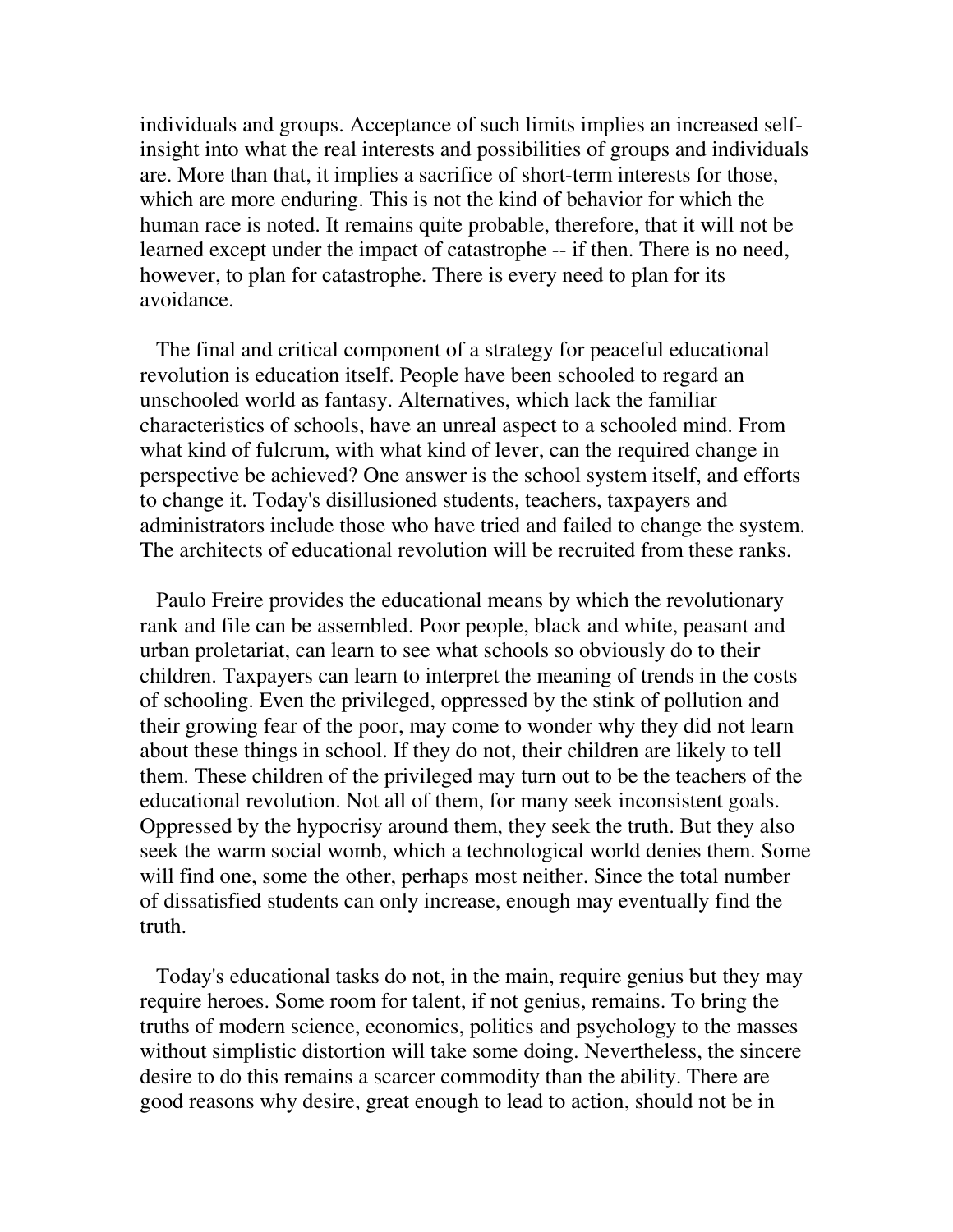plentiful supply. Those who seriously undertake to bring truth to those who because of their large numbers are most capable of bringing fundamental change -- such people run considerable risk. The Gandhi's and Martin Luther King's do not die in bed. Che Guevara took weapons into the jungle with the intent to arm followers who could protect themselves and him. He was, beyond doubt, a hero and a martyr. Those who go armed only with the truth will be still more dangerous and also more vulnerable. No one, while he himself remains safe, can in conscience call for heroes. But the heroes have always appeared and -- when the time is ripe -- will again.

One makes the revolution because it is the best way to live. - Danny the Red

## 15 WHAT EACH OF US CAN DO

 Most of us are not cut out to be heroes, but heroes will be of no avail unless we support them. What we can all do, and must do if there is ever to be a just world, is to begin to live as we would have to live in such a world. If this sounds as if it has been said before -- it has. Every great religious leader has said it in one form or another. This makes it neither untrue nor irrelevant but is, on the other hand, the best evidence of both its relevance and truth. If it promises no new magic, guarantees no ultimate victory, but claims only to put humanity back on the main path out of the past, this also is evidence of its truth and relevance.

 Power and security, whether based on magic, religion or science, have always been false beacons leading to the repeated shattering of human hopes. They are false because the attainment of either ultimate power or security would be the final end of everything worthwhile in human life. People have repeatedly pursued these goals -- the prophets of Israel called it idolatry -- but people have also, again and again, recognized their idols and turned away from them.

 Our modern idols are science and technology and their temples are the institutions, which propagate their worship and profit from the proceeds. The promise of this modern cult -- every man a king, with his private palace and his royal chariot -- has captured the fancy of most of mankind. Suppose, even, that it were realized. What would there be to do? Only an endless exchange of royal visits, comparing the quantity and quality of royal johns, and an endless drag race of royal chariots, starting from countless crossroads. Eliminate the crossroads, with over and under-passes, and the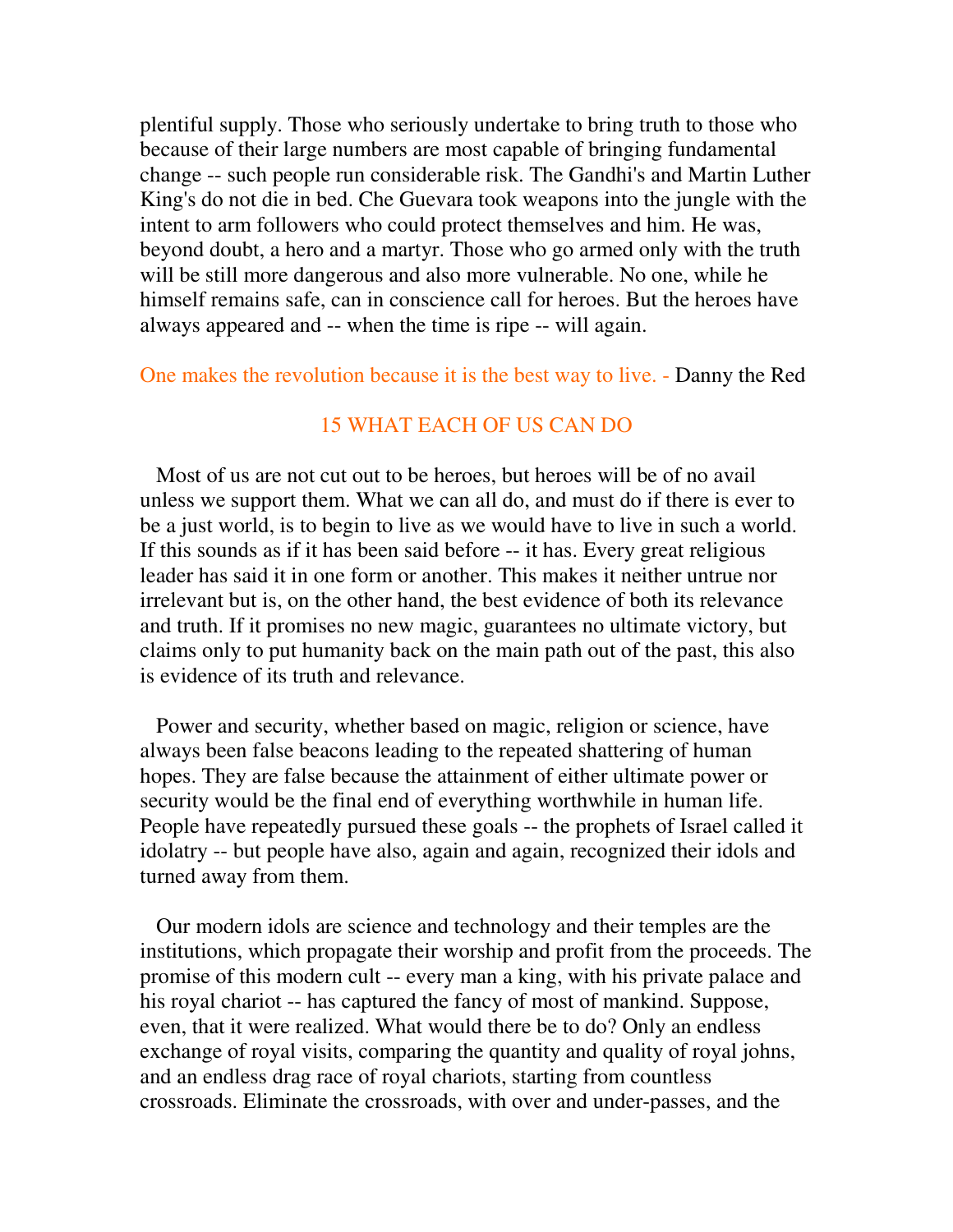whole point of the game would be lost. It would be like checkers with the red and the black playing on separate boards.

 But this dream of universal royalty is a pipe dream -- only a few can win. Does that make the game worth playing? Not for those who lose. And for those who win? Already they are establishing private arsenals in their suburban redoubts and servicing their Cadillac's with bottled air while they drive through valleys of smog which grow longer and wider and deeper by the day.

 So what can people do? They can begin to live as they would have to live in a sane, just world. They can begin again to guard their health, avoiding poisonous air, water and food and the over-eating and under-exercise which more than defeat the miracles of modern medicine. There are other millions, of course, who under-eat and over-exercise because they are forced to work so hard in order to eat at all. What can they do? They can do different things depending on whether they have the cooperation of the affluent or not. In either case it comes to a matter of sharing -- but sharing can be mutual or unilateral.

 People can either increase or decrease their consumption and production, depending on whether they are now doing more or less than their share of the world's work and using more or less than their share of the world's goods. They can share their possessions or their needs. They can conserve, among other things, the natural environment they live in.

 Lowering consumption, sharing and conserving are three actions most of us can take and yet, jointly, they constitute a powerful revolutionary programme. Consider the consequences if this programme were consistently practiced in Europe and North America only by those who believe in its principles.

 There would be an immediate sharp drop in demand, especially for the more elaborate goods and services. Ever since the Second World War, production in the North Atlantic community has been directed more and more to the sale of luxury goods, including food, clothing, shelter and transport for those already fed, clothed, sheltered and transported much better than most. No small part of the problem of the American economy today is the failure of young people from the upper middle class to establish themselves in the style their parents would gladly support. If only those who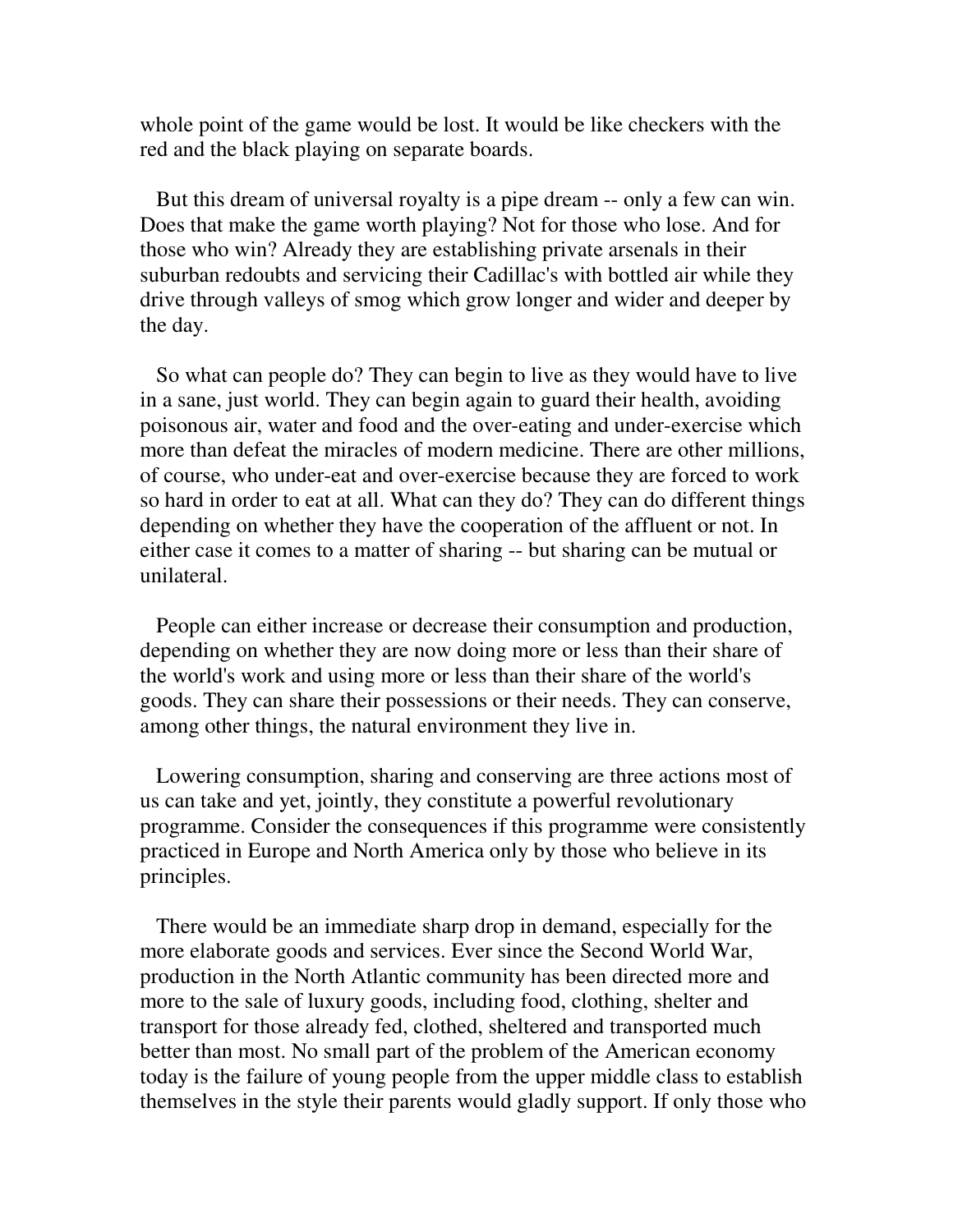share the basic values and beliefs of these young people would follow their example, the market for automobiles, housing and appliances would collapse. The resulting unemployment would involuntarily curtail the consumption of other people, who would then come to see on what a false foundation their pseudo-prosperity had been built. For these people, sharing and conservation would at first be forced consequences of involuntary unemployment but once -- or once more -- experienced they would begin to recommend themselves on their own merits.

 Sharing and conservation, applied especially to goods, which are supposedly durable, would vastly multiply the economic effect of a mere curtailment of excess consumption. Conserved and shared, there is enough clothing, shelter and transport in the North Atlantic community to last for a decade. Much of it would need repair and improvement, but this could be supplied without generating much demand even for new raw materials.

 Exchange of services, rather than their purchase, whether voluntary or forced, would further deflate the market for goods, services, raw materials and land. The gross national product of the United States could be cut in half without any reduction of goods and services, which actually benefit anyone. What would happen to the foreign commitments of the United States under these circumstances is another matter, but most of the people of the world would be better off if these commitments were curtailed. What now looks like a scarcity of real resources in much of the world would turn out to be an ample supply, with only the problem of rational use and distribution remaining to be solved, once faced directly, stripped of its deliberately obscuring facade, this problem too might be rationally attacked.

 This last statement makes more sense if we remember the political psychology of the great depression. During the 1930's, masses of people became aware of the contradictions involved in some people owning and controlling what they could not use and other people needed. Only the Fascist movements saved Europe from the consequences of this insight and only the war saved America. Would Fascism occur again if conspicuous consumption broke down for a second time? The fear and even the covert threat of this prospect keeps many otherwise constructive people immobilized. But only those who do not learn from history are fated to repeat it. Learning does not mean that because one opportunity is missed all others must be foregone.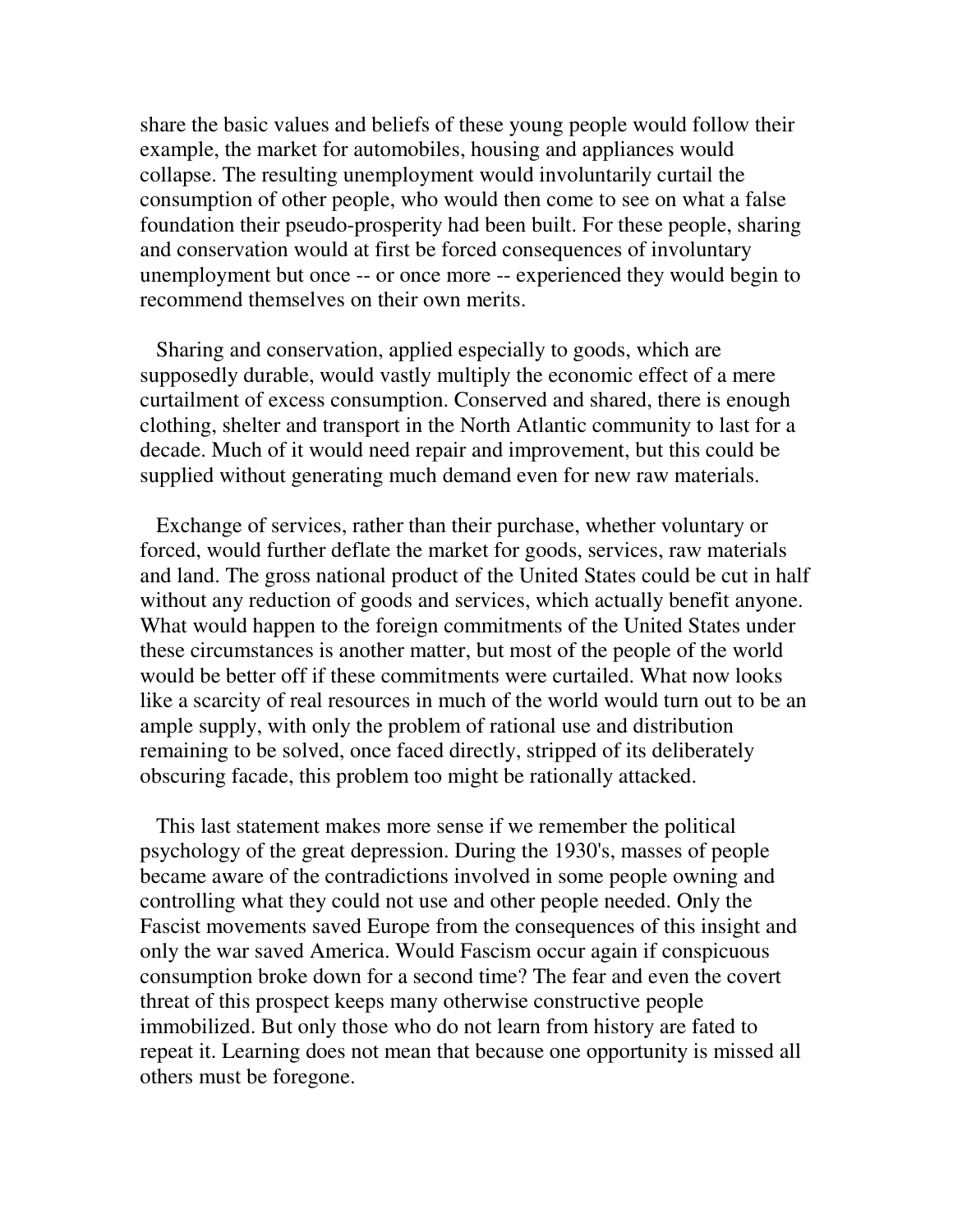This is not intended to minimize the dangers, which a breakdown of the present system, absurd as it has become, would necessarily entail. These dangers are great and any way of minimizing them should certainly be grasped. They cannot be avoided, however, by pretending that they result merely from calling attention to the need for basic change or by pretending that the only change needed is to improve the operation of our current institutions. These institutions are basically unsound. They are designed not to meet people's needs but to keep people under control. It would have been safer to change them in the 1930s before we had the atom bomb. It is safer to change them now than to wait until still more esoteric weapons are invented. The risks of change are great but the risks of delay are greater.

 What, it may be asked, is to prevent the defenders of the status quo from again using totalitarian nationalist parties, international provocation and war as the means of preserving or reestablishing the present order? Certainly nothing will prevent them from trying. Only enough people deeply committed to a world of sanity and justice, cooperating wisely in their efforts to achieve such a world, would have any chance against those who will assuredly use all means to perpetuate their power and their privilege. But the power of elites declines rapidly when they are forced to rely on violence. They lose the support of even those of their fellows who enjoy their privilege but are unwilling to purchase it once they become aware of its true price. There is no doubt that those who fight for justice, even passively, will pay a price in heightened suffering if privilege is challenged. But the history of Europe during the last Great War provides many examples of how people can protect each other even in the face of overwhelming power ruthlessly applied.

 No one can know in advance how, in his own case, the battle will be joined. In some places, mere withdrawal from excessive consumption and peaceful sharing and conservation in cooperation with likeminded people will produce a majority capable of taking power by legal political means. In other places, civil disobedience as practiced by Gandhi and Nehru in India and by Martin Luther King and his followers in the United States may be necessary. In still other places, the guerilla tactics, which characterized the resistance in Nazi-dominated Europe from 1940 to 1945, may be forced upon people who refuse to continue to support injustice. Strategy and tactics at the three levels of democratic politics, passive resistance and guerilla warfare have some important things in common. They all depend upon cooperation rather than coercion. They depend upon local as opposed to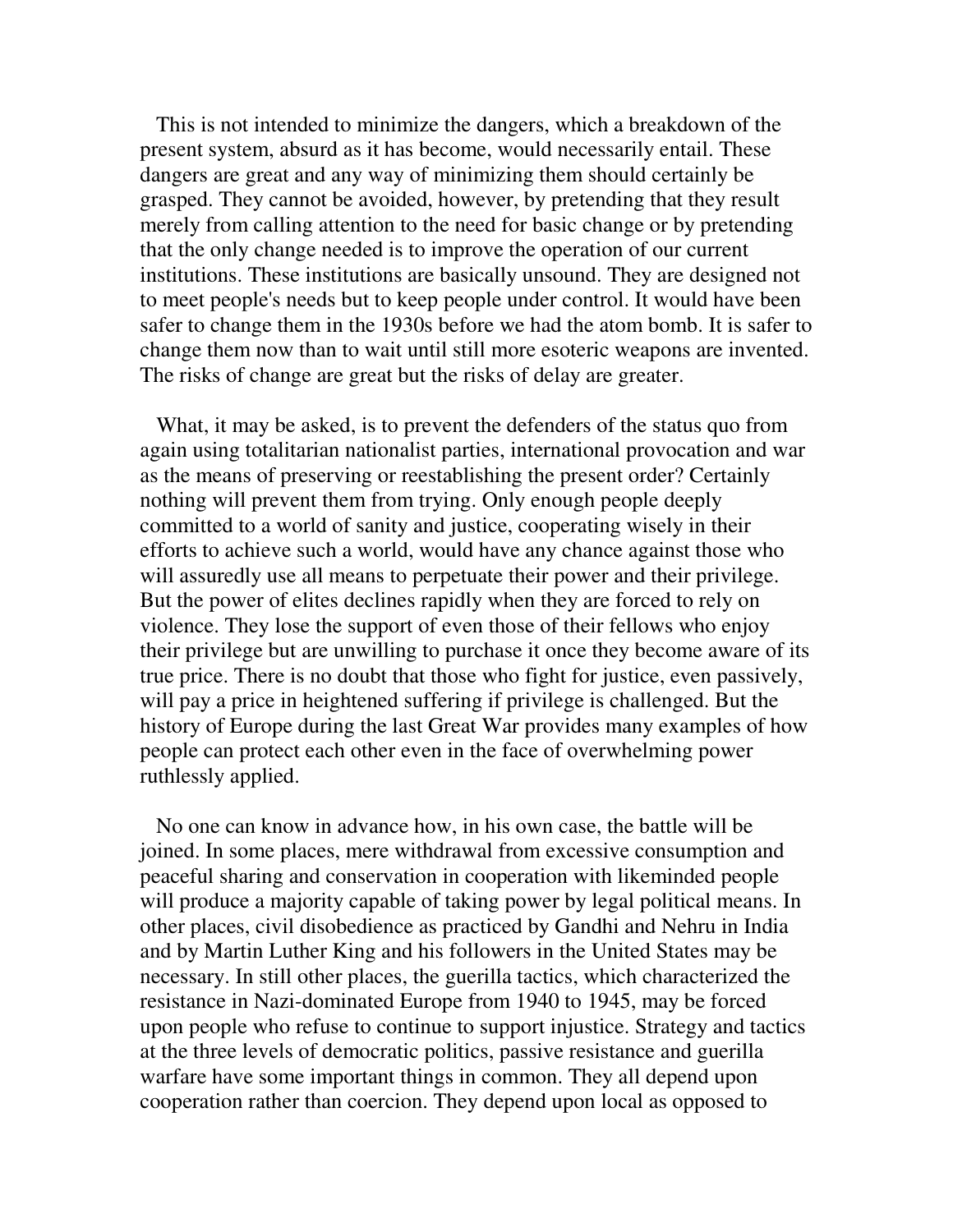central leadership. They depend upon a relatively equal sharing of burdens, responsibilities and rewards. But these are also characteristics of a sane just world. This is how a worthwhile, viable world will have to be run. People will, therefore, learn how to run it in the course of bringing it about.

 There is probably no other way of creating a society, which is of, by and for the people than through personal cooperation in which each person first orders his own life, in the light of shared principles, and then cooperates with others who share these principles. This is how all communities which have enjoyed a reasonable period of sanity and justice have been established -- the early United States, Costs Rica and Uruguay, the ancient Greek and Roman republics, to name only those which I know something about.

 The Soviet state and the first French Republic, established on even nobler principles, but by the replacement of one central power with another, were never able to enjoy the fruits of the sacrifice entailed by their revolutions. Their struggles for power engendered, predominantly, new struggles for power. No sooner was power and responsibility concentrated than their downfall began, even in the case of communities originally founded on voluntary cooperation.

 What individuals must do, then, is not merely to curtail consumption, share and conserve. They must also learn how a just world is organized and governed. For while a great deal is known about past attempts, none of these attempts succeeded and, thus, evidently not enough was known by those who made them. They were all helped to fail by power seekers who did their successful best to corrupt them, but they were also helped to fail by the neglect, over-confidence, laziness, interest in other matters and, perhaps most of all, by the ignorance of their members. Brutus and Cassius understood the danger that Caesar represented, but they were too few. Jefferson understood and tried to share his understanding by universalizing education, but was betrayed, unwittingly perhaps, by Horace Mann and other inheritors of the public schools he pioneered.

 Perhaps the most important single thing that individuals can do is to take back their responsibility for the education of their children. Children learn very young how power is used by the strong in their relations with the weak and it is at least possible that this early learning shapes the individual's behavior in all of his subsequent relations with those who are stronger or weaker than he.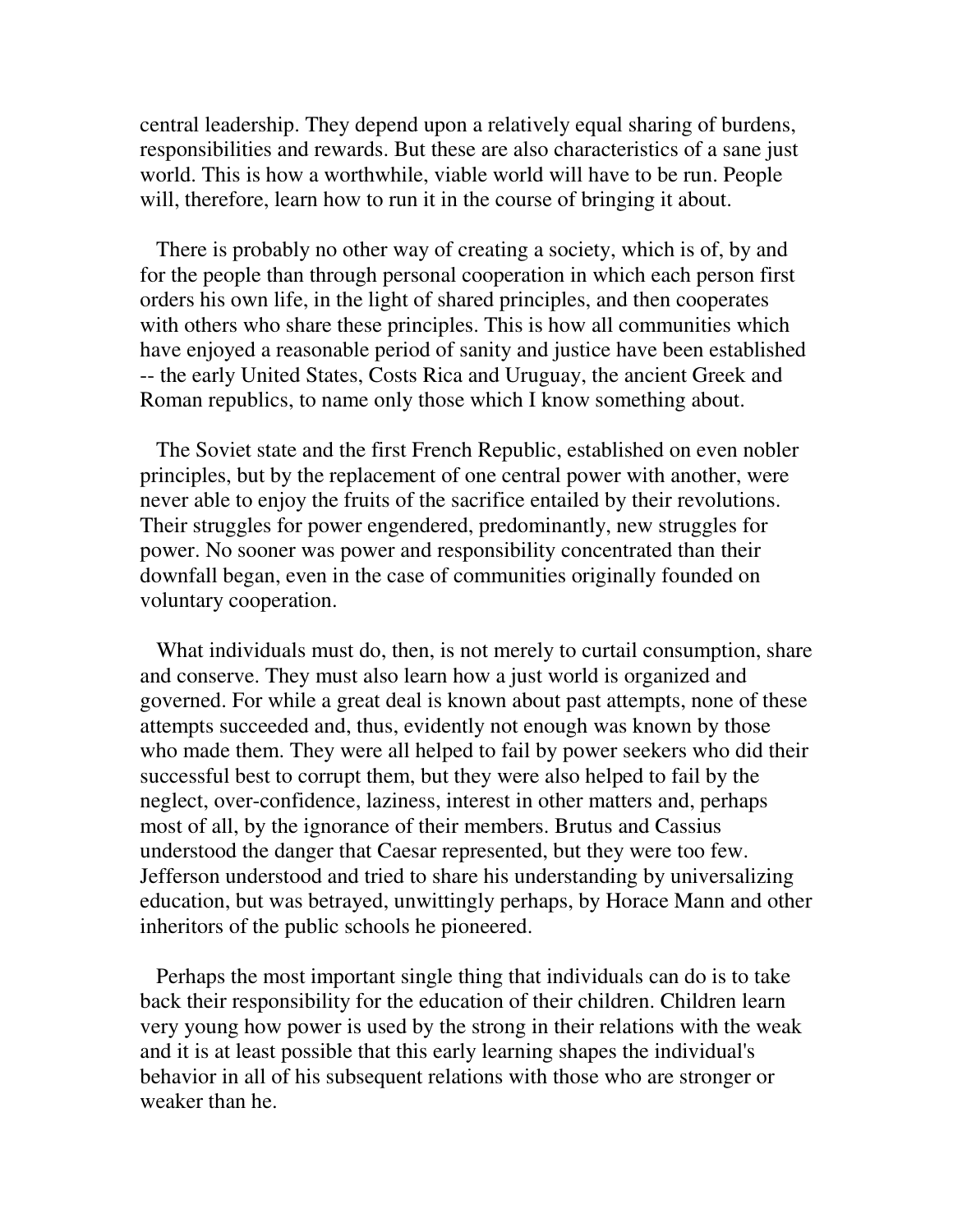There is so much that each of us can do to create a just world that the problem is not one of elaborating the ways but rather one of defining principles of selection. One thing that all ways have in common is some kind of sacrifice. The affluent must enjoy less than they could enjoy. The poor must demand more than they can safely demand. Everyone must learn ways of living and perceiving which are new to him, must risk his own security to help his neighbor in trouble. Affluent parents will have to deny an automobile for each teenage son and daughter. Poor parents will have to vent their frustrations elsewhere than upon their children. Both will have to allow their children to take risks from which they could protect them.

 A strategy of sacrifice must necessarily be selective. People can consistently sacrifice only those things for which the reward exceeds the sacrifice. Especially is this true since the strategy of sacrifice here described is as necessary after the revolution as during the heat of the battle. A just society cannot first be won and then enjoyed. It must be won anew every day and must, therefore, be enjoyed while it is being won.

 For sacrifice is not opposed to enjoyment but is its proper alter ego. Health, strength, love and respect, for example, can be enjoyed only while being earned -- or for the briefest time thereafter. Even wealth and power are easily squandered.

 Each individual, then, must choose the kind and degree of sacrifice, which he can sustain, which for him is rewarding. Some must even be allowed to sacrifice their earned share in a sane just world. Most people, when they come to understand what is at stake, will not find it so difficult to choose a burden they can bear with pleasure -- a discipline they can enjoy. What follows is not intended to restrict but to amplify these choices.

 One form of sacrifice which many people find rewarding is to trade quantity for quality. When, as frequently happens, this entails choosing the products of artisans over manufactured goods, the revolutionary consequences in an industrial society may be very great. There is no doubt that manufactured goods are cheaper, in most instances, so that more can be enjoyed for a given amount of money. But one original painting may give more satisfaction than a dozen prints and this can be true even though the painter is a member of the family. The principle holds for food, clothing, furniture, home construction and the assembly of jalopies from junkyard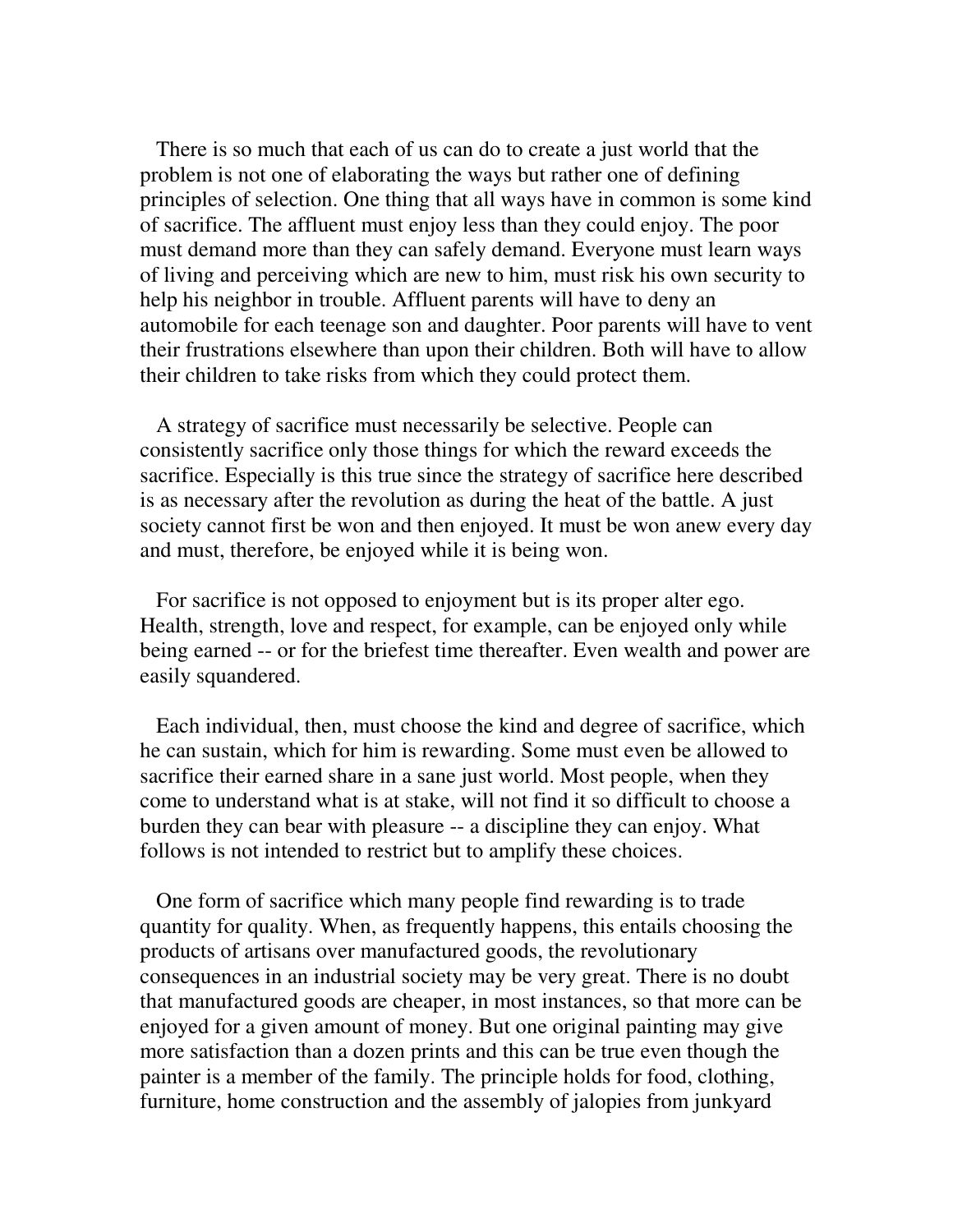parts. Among the affluent, hobbies can generate demand for tools and new materials more expensive than the finished products. They do not have to, however, nor need art be left to hobbies. It can be a way of life for entire communities and could be used to advantage by and for the poor on a scale not yet imagined.

 The average American household, the top 80 per cent, contains not less than a thousand dollars' worth of unused durable goods which with a little work could be made more useful and attractive than goods the poor can afford to buy new at the prices they have to pay. This represents a potential capital of four thousand dollars for each poor American household, the transfer of which would benefit the affluent -- they could use the space -- the poor and the entrepreneurs who affect the transfer. These entrepreneurs would probably have to have a social rather than an economic motivation or else a very good facade. Too crass an approach might foul the wellsprings of 'charity'. Nevertheless, the use of the term entrepreneur is not mere allegory. There would not only have to be middlemen to effect the transfer in question, but thousands of them might come from the ranks of neighborhood businessmen who cannot compete, in the sale of new goods, with nationally organized chains.

 In addition to its stock of unused goods, the average affluent American household has several thousand dollars' worth of unused space, above what is usually needed for its part-time members and occasional guests. If this excess space were fully utilized, the poor could be as well housed as the affluent. Complete utilization may be hard to imagine but there are many ways in which a substantial part of this space could be salvaged which would benefit everyone except real-estate speculators and snobs. Much of this idle space is owned by older people whose families are grown and gone and who cannot sell because the families who could buy do not meet the ethnic requirements of their neighbors. This problem could be overcome by enough acceptable people willing to buy houses as agents for those who suffer discrimination. Another large block of housing space is immobilized because people are afraid to rent rooms or apartments to tenants they feel might expose them to unpleasantness or even danger. This problem could also be overcome by a proper matching of homeowners and tenants.

 The two tactics suggested in the paragraph above are opposed in the sense that the first is based on deceit while the second is based upon restoring trust. This does not make them incompatible. If both were used successfully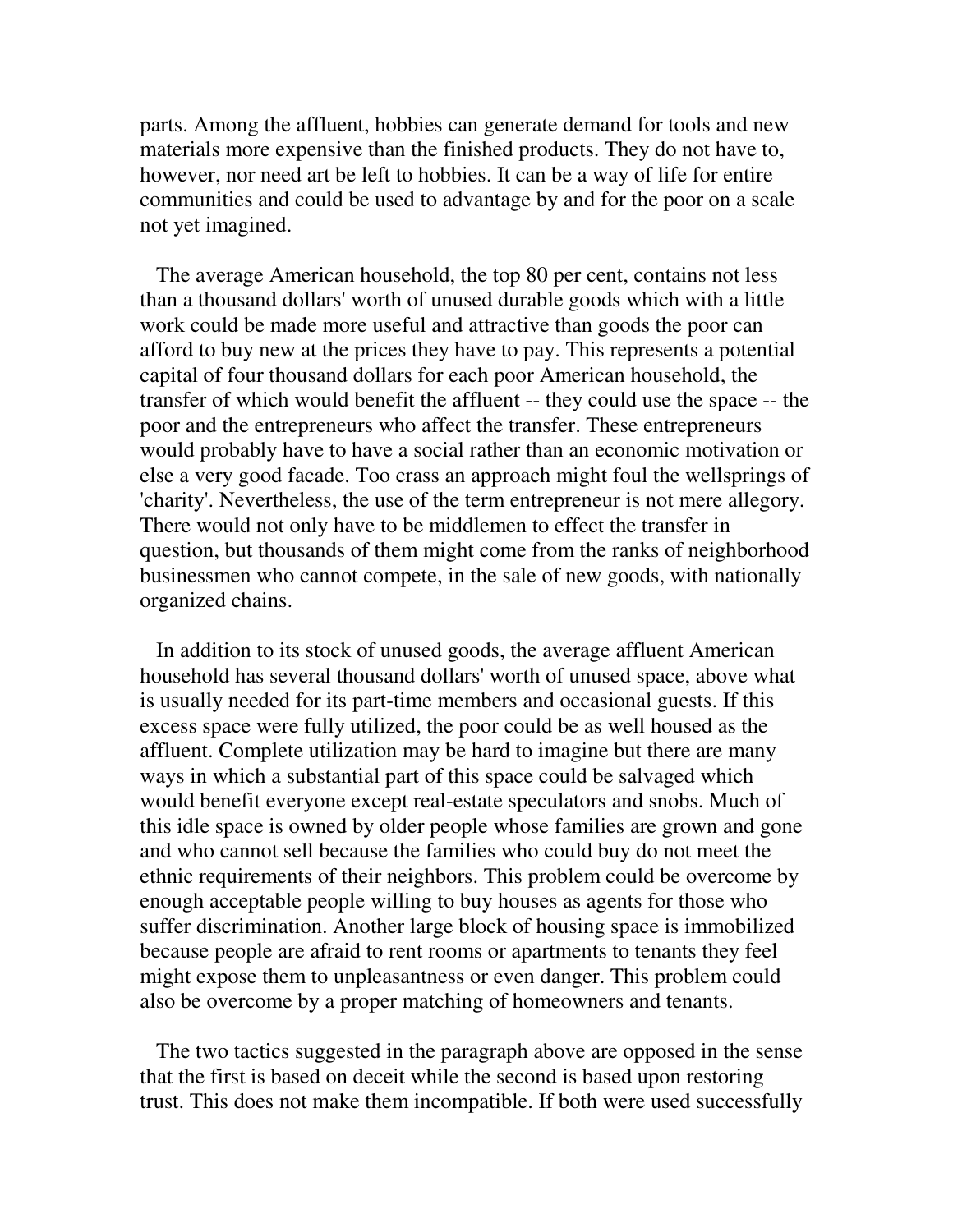in the same neighborhood, each would result in the more complete use and, therefore, in the greater value of the neighborhood. Nor are the two tactics politically incompatible. Most people understand the distinction that a man's home is his castle, in which he should be able to choose his associates, while his neighbor's home is not. Nor are the two tactics morally incompatible. It is not that the end justifies the means but rather that the means chosen in each case appear to be the best available. If this is not actually the case the suggestions are invalid.

 This principle for the selection of means has a broad range of application. Even the law against murder recognizes the right to kill in self-defense or in the defense of others. There are few judicial systems, anymore, which would convict a Jean Valjean for stealing bread to avoid starvation. New laws, on the other hand, complicate current choices. Should people send their children to schools, which actually harm them even though the law requires that they do so? Should not people help those who are suffering political persecution even though the law has labeled them criminal? Neither the law nor the prevailing moral code provides a fully dependable criterion for action. In Nazi Germany, both law and current morality required people to collaborate in the murder of their Jewish neighbors. When such major issues as power and privilege are at stake both laws and morals are used as weapons.

 Nevertheless, neither private morality nor the slogan of political revolution -- that the ends justify the means -- will do. Choosing the best available means is not itself a foolproof formula. But there may often be no other way of choosing courses of action than to apply relevant economic, political, strategic, legal or moral criteria to the available choices. There may be no better guide to choosing and applying the criteria than that others agree they would be chosen and applied in the sane, just world which is the goal of action.

 A third principle is implicit in the above idea of the best available means, namely, the principle of cooperation. It is essential for people to choose and to act as individuals since only the true consent of individuals can validate the concept of justice. Nevertheless, purely individual action is ineffective and hard to sustain. Individuals must find ways of acting together, but they must personally choose these ways rather than be coerced by superior power. Leadership there can and probably must be, but the leaders rather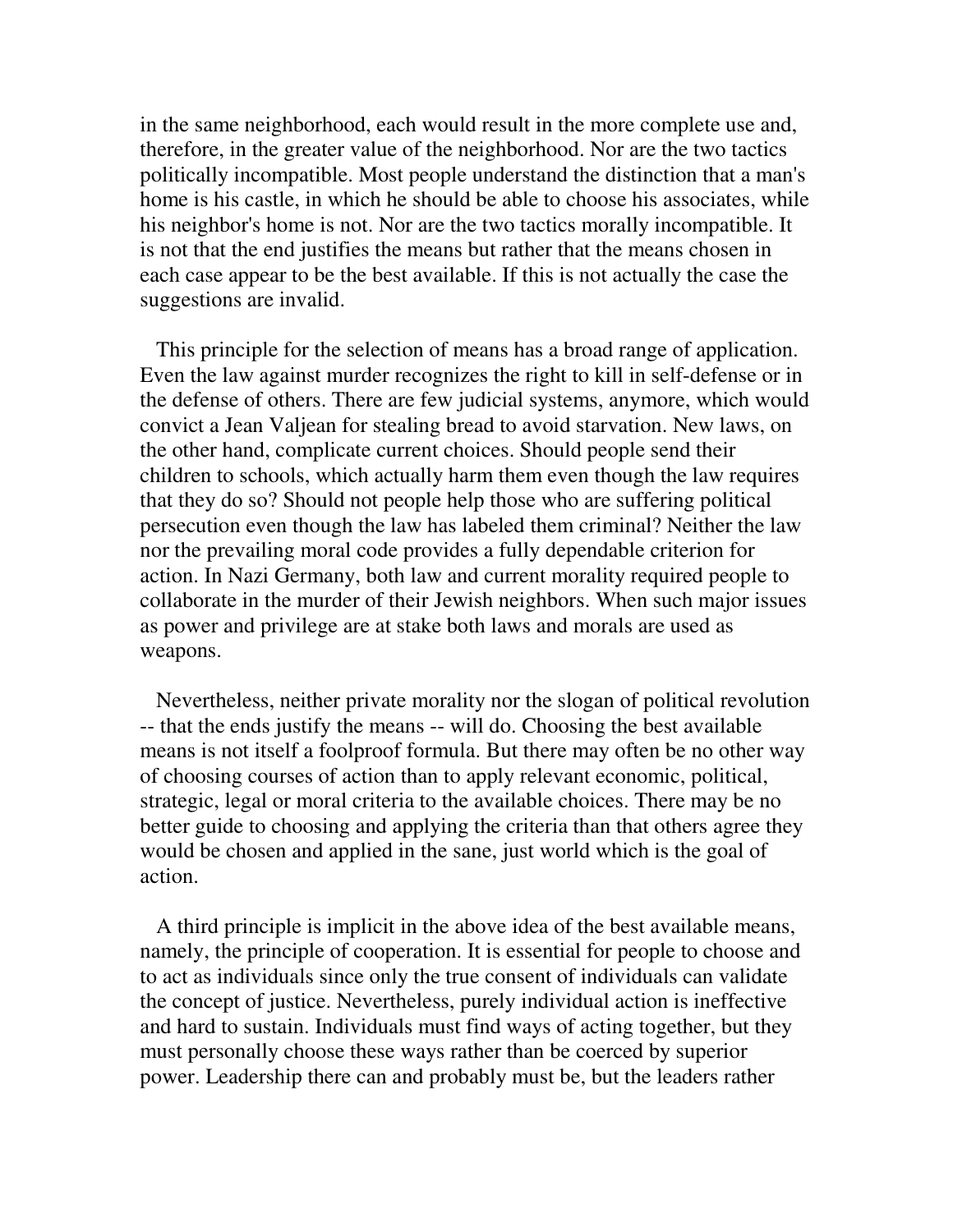than the followers should be drafted and should follow the policies of those they lead.

 Cooperation, which results in community, physical or functional, has especially great advantages. The future world must be based on community and, throughout most of the modern world, community has been lost. Even the traditional communities which remain may have to be done over since it is doubtful that people, given a real choice, will settle for the drudgery and hierarchy which characterizes most traditional communities. But there are also important strategic advantages in community effort. Communities can often legitimately take over much of the law making and police power. They can also serve as examples of sanity and justice to the outside world.

 In all of the above there is, obviously, nothing new. Even what may seem original is merely a new dress on an old-fashioned idea. We have become used to thinking of reality in terms of pentagons and atom bombs or, before that, in terms of armies, navies, banks and corporations. People's movements are thought to belong to the dark ages. Yet the oldest part of the United States is less than two hundred years old; the independent nations of South America have scarcely more than a century of history, while those of Africa and Asia, including Israel, were founded by popular movements only a few decades ago. In Vietcong, among others, seem to have a pretty good thing going right now.

 It is true that, up to now, military action has often been decisive, but the present rulers of China won their battle with weapons captured from the enemy, while in India there was no military showdown at all.

 Three things are new which lend substance to what used to be, and still is called, Utopian dreaming. First, drudgery is out of date. Second, modern institutions require increasingly universal cooperation. Third, universal education is now possible. It was only yesterday that the labor of four people was required to feed five. England had to fence people off the land in order to fill her factories. Today most people are in the way, both in the factory and in the field. Food and all other physical products can be produced more efficiently without them. People are indispensable, however, as passive clients and supporters of the production complex; taking what they are offered and doing what they are told. Without their cooperation, the current system for control of production and distribution would collapse. Increasingly people are becoming aware of these facts: realizing that their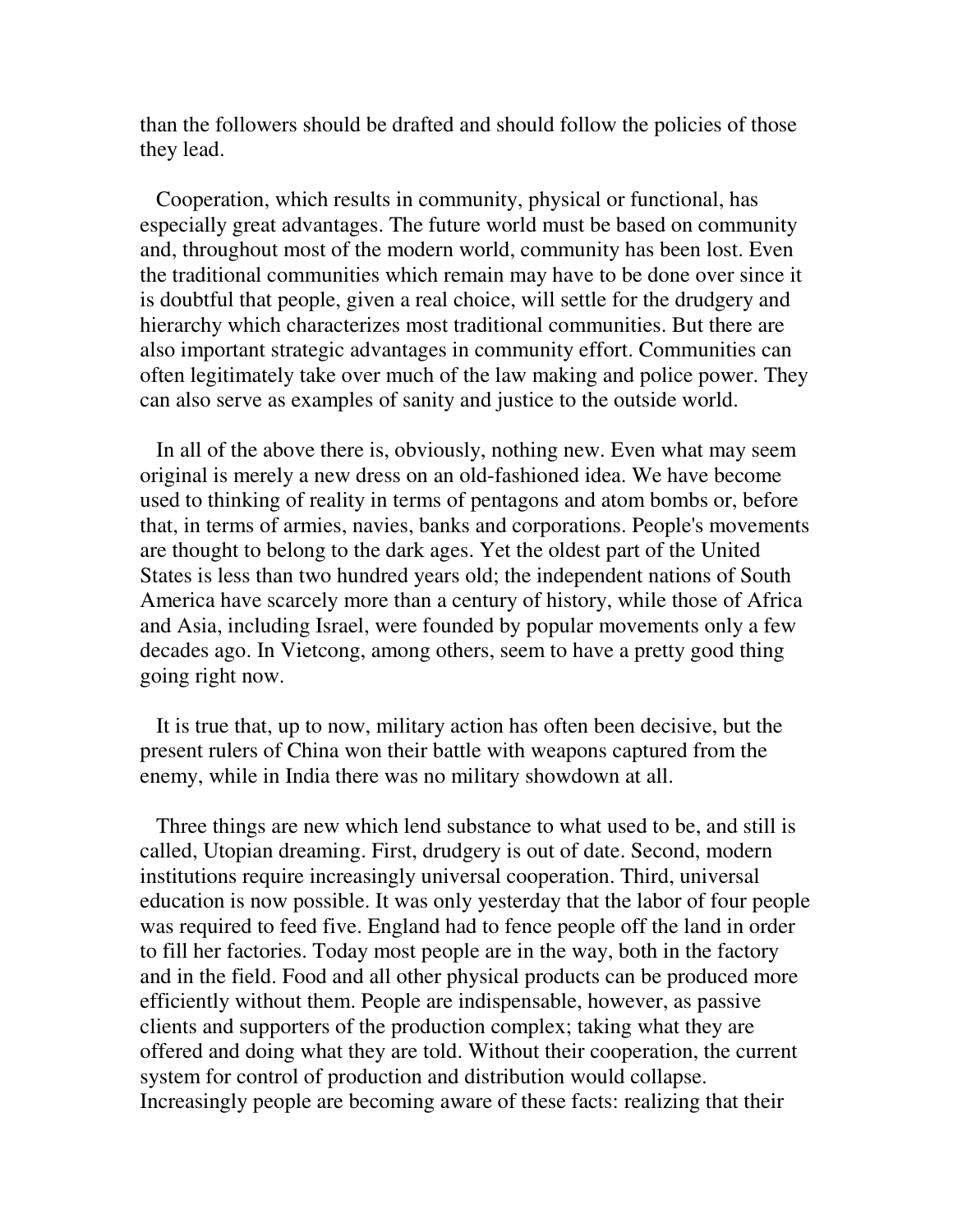bodies are no longer required for mass production and that they are being asked instead to surrender their judgment and their will to its dictates.

 But to whose dictates? Production is a mindless thing. It knows no imperatives as to what shall be produced, where and when and for whom. The invisible hand is somebody's hand behind the curtain. More and more people are beginning to realize that they should be deciding these things, along with others, and that actually everyone has an equal right to decide them. When everyone understands this, universal education will be well on its way. There will still be a lot to learn. How to do one's share, how to claim one's share and no more, how to co-operate with others in things, which cannot be done alone. These lessons will never be completely learned but when everyone has a reasonable opportunity to learn and to apply them, things will begin to move.

 All this, if it were mere exhortation, would still be whistling in the dark. But things are happening. Charles Reich, in *The Greening of America*, says that a people's revolution has begun. Young people all over the world are tuning out the system and turning themselves on. Older people, including many who are concerned by the tactics of the young, still share their sense of the absurdity of the world they live in. The deprived, especially those who live in the prosperous countries, are opening their eyes and flexing their muscles. The great masses of the deprived, in Africa, Asia and South America, are still largely quiescent. When they begin to stir the thunder may at first roll softly but it will be heard. We can turn it on.